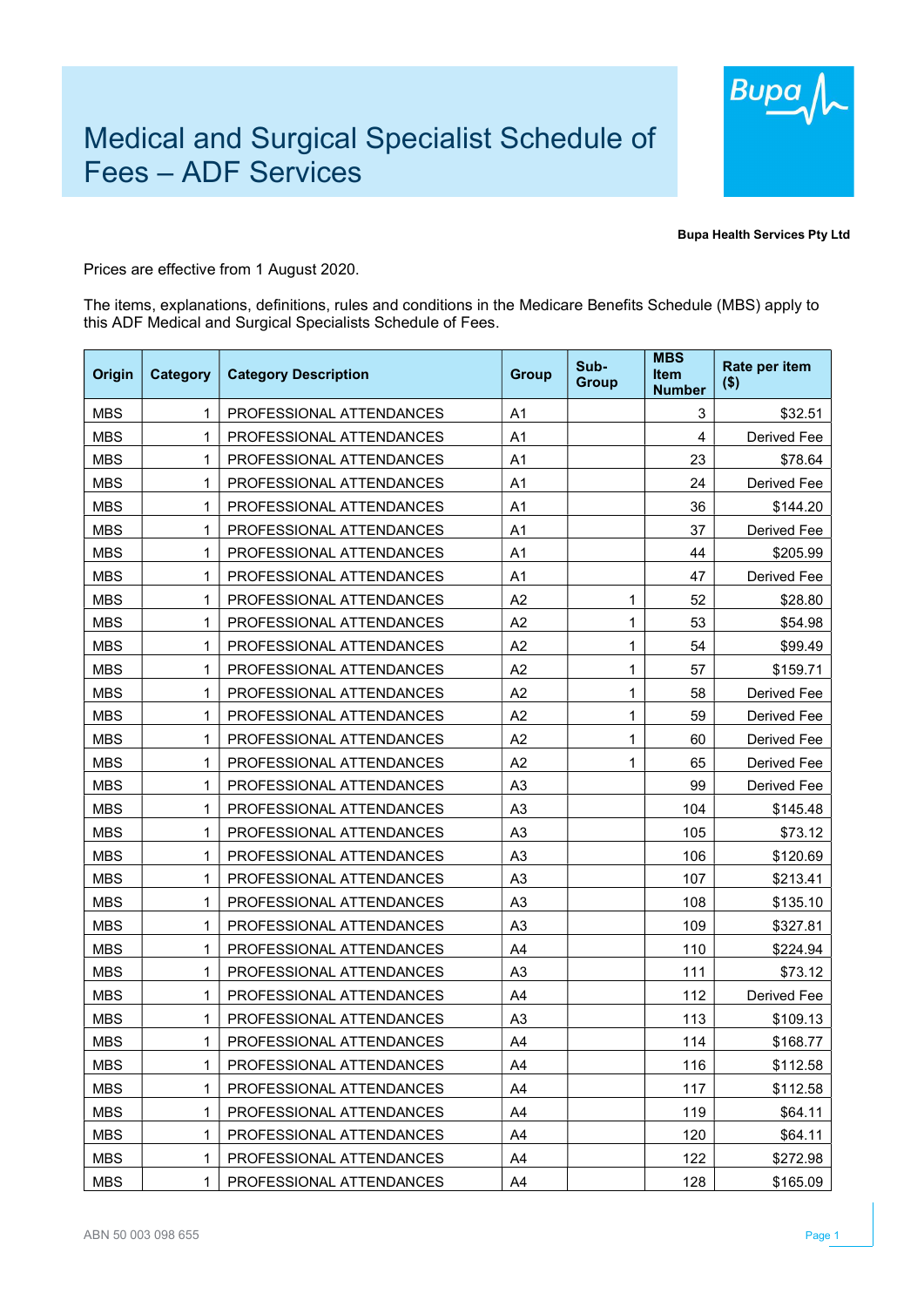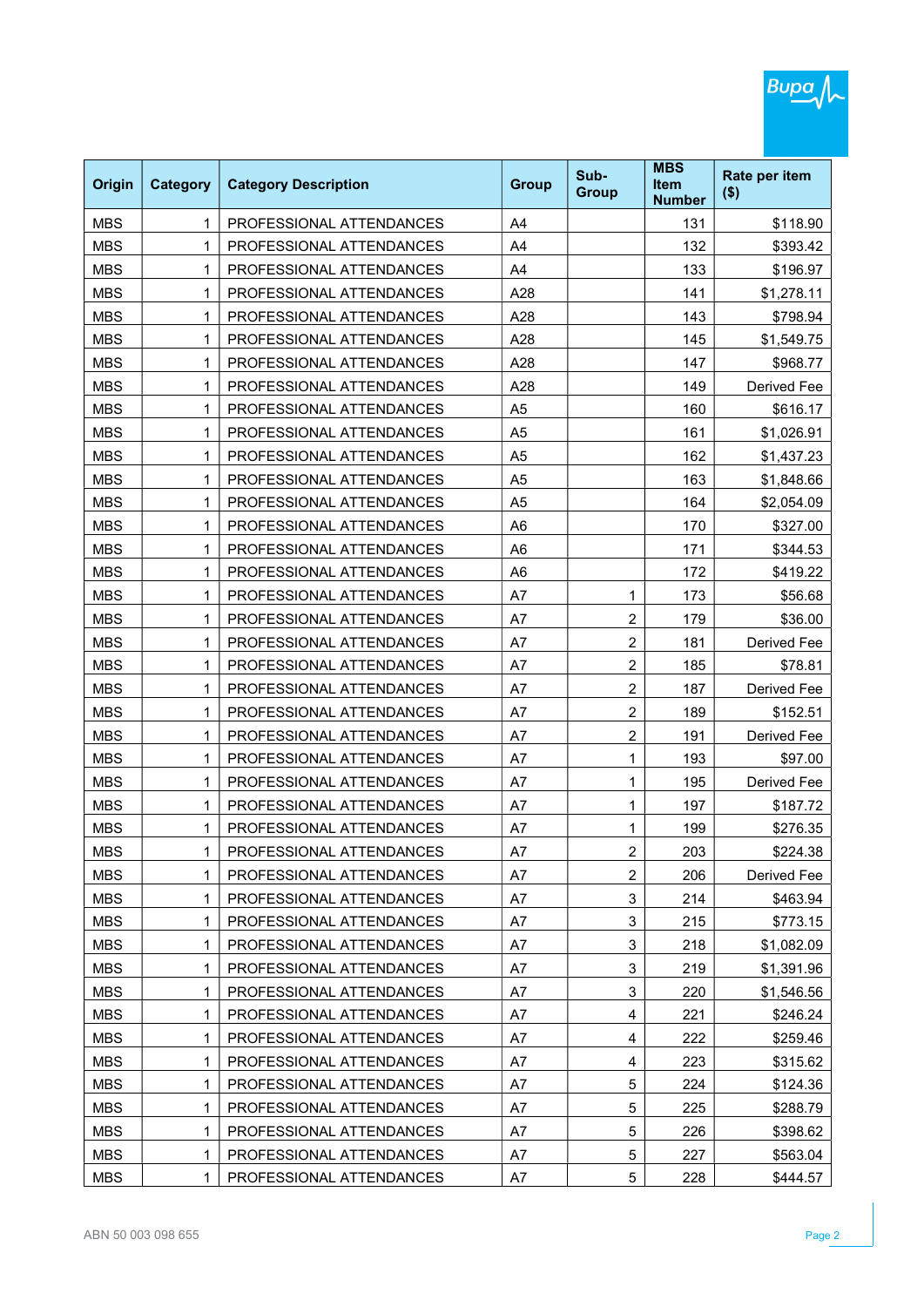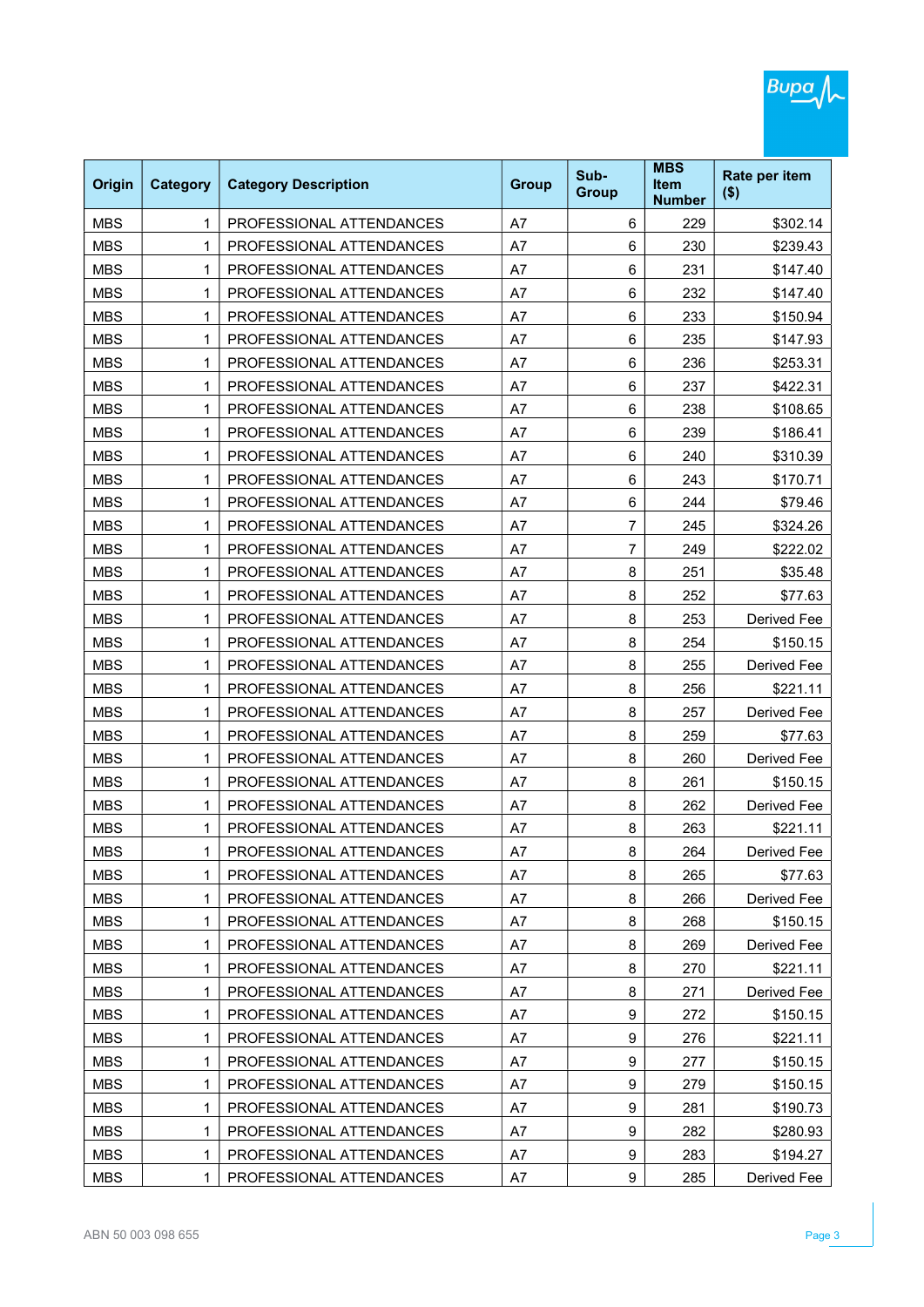

| Origin     | <b>Category</b> | <b>Category Description</b> | <b>Group</b>   | Sub-<br><b>Group</b> | <b>MBS</b><br><b>Item</b><br><b>Number</b> | Rate per item<br>$($ \$) |
|------------|-----------------|-----------------------------|----------------|----------------------|--------------------------------------------|--------------------------|
| <b>MBS</b> | 1               | PROFESSIONAL ATTENDANCES    | A7             | 9                    | 286                                        | \$278.05                 |
| <b>MBS</b> | 1               | PROFESSIONAL ATTENDANCES    | A7             | 9                    | 287                                        | Derived Fee              |
| <b>MBS</b> | 1               | PROFESSIONAL ATTENDANCES    | A <sub>8</sub> |                      | 288                                        | Derived Fee              |
| <b>MBS</b> | 1               | PROFESSIONAL ATTENDANCES    | A <sub>8</sub> |                      | 289                                        | \$393.42                 |
| <b>MBS</b> | 1               | PROFESSIONAL ATTENDANCES    | A <sub>8</sub> |                      | 291                                        | \$674.84                 |
| <b>MBS</b> | 1               | PROFESSIONAL ATTENDANCES    | A <sub>8</sub> |                      | 293                                        | \$421.84                 |
| <b>MBS</b> | 1               | PROFESSIONAL ATTENDANCES    | A <sub>8</sub> |                      | 296                                        | \$388.05                 |
| <b>MBS</b> | 1               | PROFESSIONAL ATTENDANCES    | A <sub>8</sub> |                      | 297                                        | \$388.05                 |
| <b>MBS</b> | 1               | PROFESSIONAL ATTENDANCES    | A <sub>8</sub> |                      | 299                                        | \$464.07                 |
| <b>MBS</b> | 1               | PROFESSIONAL ATTENDANCES    | A <sub>8</sub> |                      | 300                                        | \$64.63                  |
| <b>MBS</b> | 1               | PROFESSIONAL ATTENDANCES    | A <sub>8</sub> |                      | 302                                        | \$128.89                 |
| <b>MBS</b> | 1               | PROFESSIONAL ATTENDANCES    | A <sub>8</sub> |                      | 304                                        | \$198.44                 |
| <b>MBS</b> | 1               | PROFESSIONAL ATTENDANCES    | A <sub>8</sub> |                      | 306                                        | \$273.78                 |
| <b>MBS</b> | 1               | PROFESSIONAL ATTENDANCES    | A <sub>8</sub> |                      | 308                                        | \$317.78                 |
| <b>MBS</b> | 1               | PROFESSIONAL ATTENDANCES    | A <sub>8</sub> |                      | 310                                        | \$32.17                  |
| <b>MBS</b> | 1               | PROFESSIONAL ATTENDANCES    | A <sub>8</sub> |                      | 312                                        | \$64.63                  |
| <b>MBS</b> | 1               | PROFESSIONAL ATTENDANCES    | A <sub>8</sub> |                      | 314                                        | \$99.36                  |
| <b>MBS</b> | 1               | PROFESSIONAL ATTENDANCES    | A <sub>8</sub> |                      | 316                                        | \$137.11                 |
| <b>MBS</b> | 1               | PROFESSIONAL ATTENDANCES    | A <sub>8</sub> |                      | 318                                        | \$158.92                 |
| <b>MBS</b> | 1               | PROFESSIONAL ATTENDANCES    | A <sub>8</sub> |                      | 319                                        | \$273.78                 |
| <b>MBS</b> | 1               | PROFESSIONAL ATTENDANCES    | A <sub>8</sub> |                      | 320                                        | \$64.63                  |
| <b>MBS</b> | 1               | PROFESSIONAL ATTENDANCES    | A <sub>8</sub> |                      | 322                                        | \$128.89                 |
| <b>MBS</b> | 1               | PROFESSIONAL ATTENDANCES    | A <sub>8</sub> |                      | 324                                        | \$198.44                 |
| <b>MBS</b> | 1               | PROFESSIONAL ATTENDANCES    | A <sub>8</sub> |                      | 326                                        | \$273.78                 |
| <b>MBS</b> | 1               | PROFESSIONAL ATTENDANCES    | A <sub>8</sub> |                      | 328                                        | \$317.78                 |
| <b>MBS</b> | 1               | PROFESSIONAL ATTENDANCES    | A <sub>8</sub> |                      | 330                                        | \$118.61                 |
| <b>MBS</b> | 1               | PROFESSIONAL ATTENDANCES    | A8             |                      | 332                                        | \$185.80                 |
| <b>MBS</b> | 1               | PROFESSIONAL ATTENDANCES    | A8             |                      | 334                                        | \$270.77                 |
| <b>MBS</b> | 1               | PROFESSIONAL ATTENDANCES    | A <sub>8</sub> |                      | 336                                        | \$327.62                 |
| <b>MBS</b> | 1               | PROFESSIONAL ATTENDANCES    | A <sub>8</sub> |                      | 338                                        | \$372.05                 |
| <b>MBS</b> | 1               | PROFESSIONAL ATTENDANCES    | A <sub>8</sub> |                      | 342                                        | \$73.51                  |
| <b>MBS</b> | 1               | PROFESSIONAL ATTENDANCES    | A8             |                      | 344                                        | \$97.60                  |
| <b>MBS</b> | 1               | PROFESSIONAL ATTENDANCES    | A <sub>8</sub> |                      | 346                                        | \$144.31                 |
| <b>MBS</b> | 1               | PROFESSIONAL ATTENDANCES    | A8             |                      | 348                                        | \$188.96                 |
| <b>MBS</b> | 1               | PROFESSIONAL ATTENDANCES    | A <sub>8</sub> |                      | 350                                        | \$260.86                 |
| <b>MBS</b> | 1               | PROFESSIONAL ATTENDANCES    | A8             |                      | 352                                        | \$188.96                 |
| <b>MBS</b> | 1               | PROFESSIONAL ATTENDANCES    | A <sub>8</sub> |                      | 353                                        | \$85.26                  |
| <b>MBS</b> | 1               | PROFESSIONAL ATTENDANCES    | A8             |                      | 355                                        | \$170.60                 |
| <b>MBS</b> | 1               | PROFESSIONAL ATTENDANCES    | A <sub>8</sub> |                      | 356                                        | \$250.14                 |
| <b>MBS</b> | 1               | PROFESSIONAL ATTENDANCES    | A8             |                      | 357                                        | \$345.02                 |
| <b>MBS</b> | 1               | PROFESSIONAL ATTENDANCES    | A <sub>8</sub> |                      | 358                                        | \$420.44                 |
| <b>MBS</b> | 1               | PROFESSIONAL ATTENDANCES    | A <sub>8</sub> |                      | 359                                        | \$485.07                 |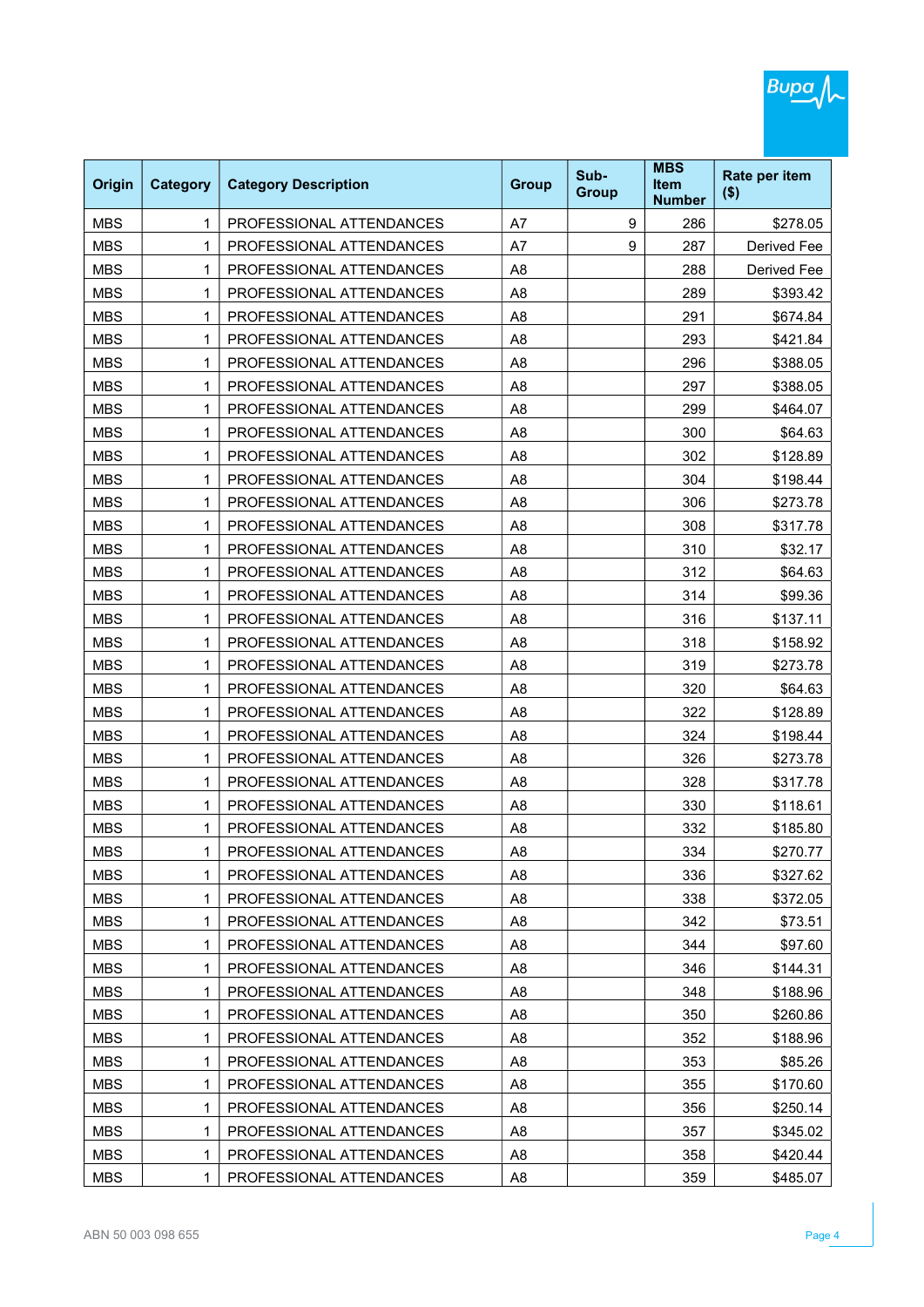

MBS | 1 PROFESSIONAL ATTENDANCES | A15 | 2 | 739 | \$316.67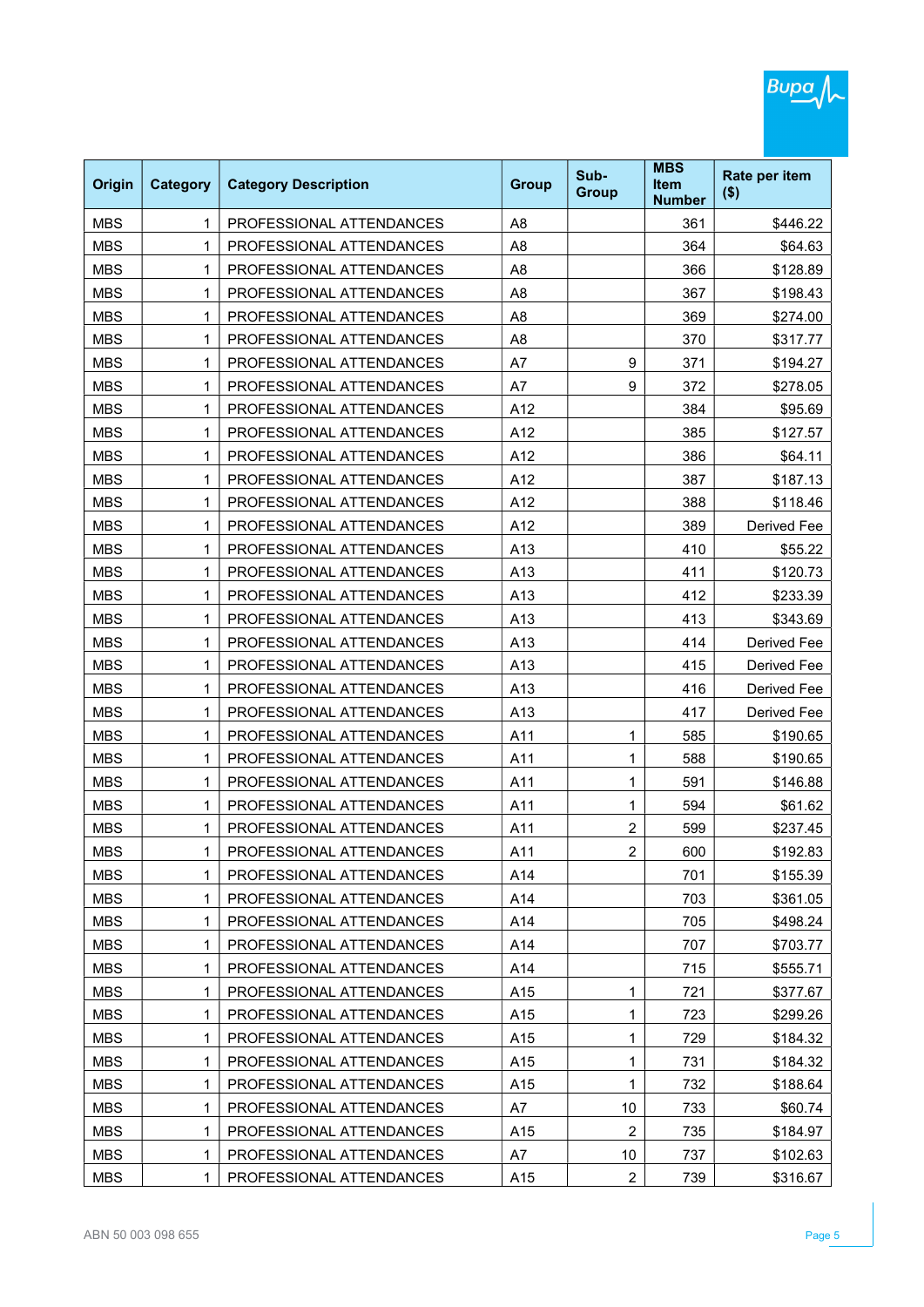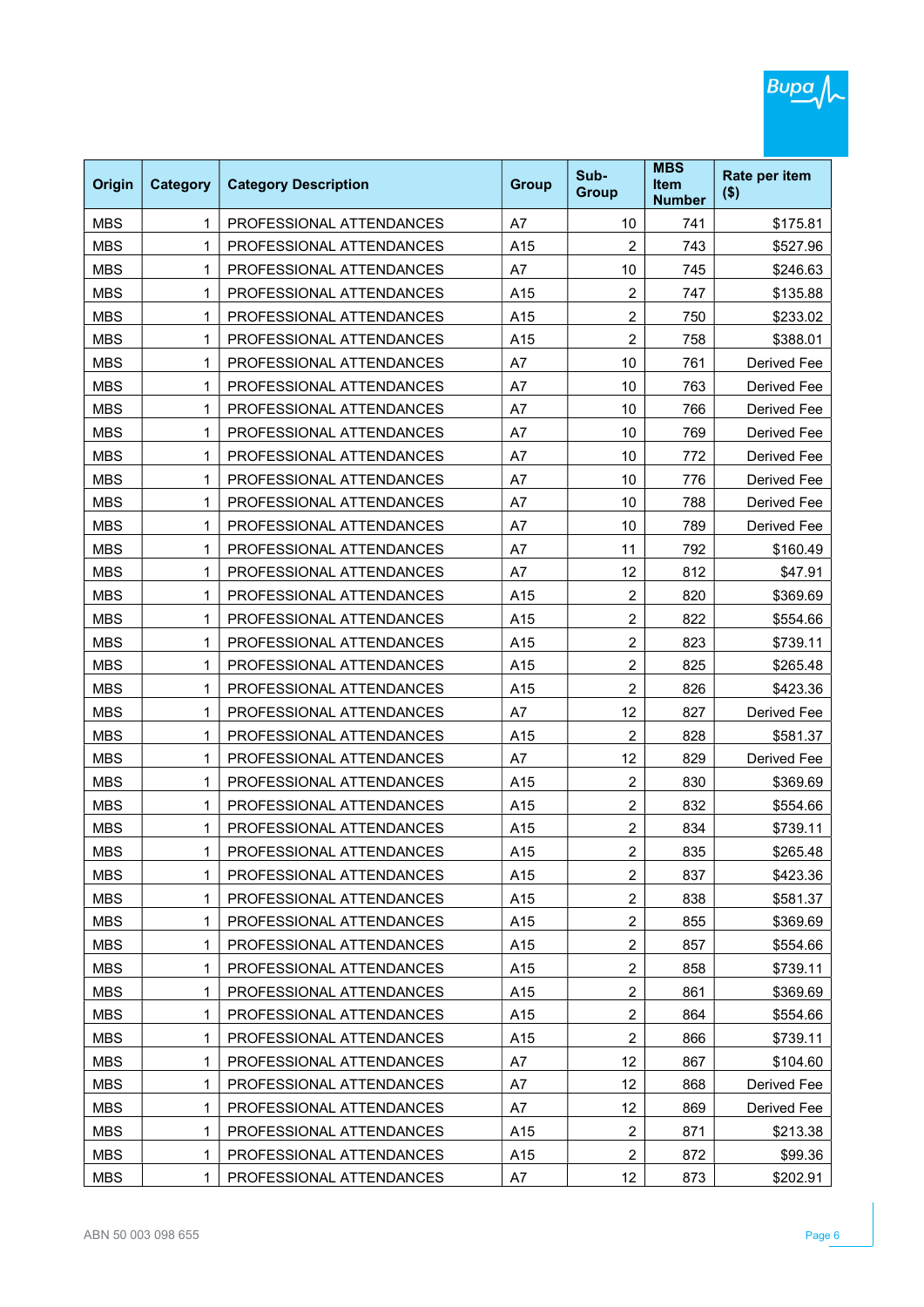

| Origin     | Category | <b>Category Description</b> | <b>Group</b> | Sub-<br><b>Group</b> | <b>MBS</b><br>Item<br><b>Number</b> | Rate per item<br>$($ \$) |
|------------|----------|-----------------------------|--------------|----------------------|-------------------------------------|--------------------------|
| <b>MBS</b> | 1        | PROFESSIONAL ATTENDANCES    | A7           | 12                   | 876                                 | Derived Fee              |
| <b>MBS</b> | 1        | PROFESSIONAL ATTENDANCES    | A15          | $\overline{2}$       | 880                                 | \$129.34                 |
| <b>MBS</b> | 1        | PROFESSIONAL ATTENDANCES    | A7           | 12                   | 881                                 | Derived Fee              |
| <b>MBS</b> | 1        | PROFESSIONAL ATTENDANCES    | A7           | 12                   | 885                                 | \$298.47                 |
| <b>MBS</b> | 1        | PROFESSIONAL ATTENDANCES    | A7           | 12                   | 891                                 | Derived Fee              |
| <b>MBS</b> | 1        | PROFESSIONAL ATTENDANCES    | A7           | 12                   | 892                                 | Derived Fee              |
| <b>MBS</b> | 1        | PROFESSIONAL ATTENDANCES    | A7           | 12                   | 894                                 | \$92.68                  |
| <b>MBS</b> | 1        | PROFESSIONAL ATTENDANCES    | A7           | 12                   | 896                                 | \$179.35                 |
| <b>MBS</b> | 1        | PROFESSIONAL ATTENDANCES    | A7           | 12                   | 898                                 | \$263.91                 |
| <b>MBS</b> | 1        | PROFESSIONAL ATTENDANCES    | A17          |                      | 900                                 | \$253.31                 |
| <b>MBS</b> | 1        | PROFESSIONAL ATTENDANCES    | A17          |                      | 903                                 | \$173.45                 |
| <b>MBS</b> | 1        | PROFESSIONAL ATTENDANCES    | A30          | 1                    | 2100                                | \$34.55                  |
| <b>MBS</b> | 1        | PROFESSIONAL ATTENDANCES    | A30          | 3                    | 2121                                | \$79.56                  |
| <b>MBS</b> | 1        | PROFESSIONAL ATTENDANCES    | A30          | 1                    | 2122                                | Derived Fee              |
| <b>MBS</b> | 1        | PROFESSIONAL ATTENDANCES    | A30          | $\overline{c}$       | 2125                                | Derived Fee              |
| <b>MBS</b> | 1        | PROFESSIONAL ATTENDANCES    | A30          | 1                    | 2126                                | \$75.36                  |
| <b>MBS</b> | 1        | PROFESSIONAL ATTENDANCES    | A30          | 1                    | 2137                                | Derived Fee              |
| <b>MBS</b> | 1        | PROFESSIONAL ATTENDANCES    | A30          | 2                    | 2138                                | Derived Fee              |
| <b>MBS</b> | 1        | PROFESSIONAL ATTENDANCES    | A30          | 1                    | 2143                                | \$146.12                 |
| <b>MBS</b> | 1        | PROFESSIONAL ATTENDANCES    | A30          | 1                    | 2147                                | Derived Fee              |
| <b>MBS</b> | 1        | PROFESSIONAL ATTENDANCES    | A30          | 3                    | 2150                                | \$154.08                 |
| <b>MBS</b> | 1        | PROFESSIONAL ATTENDANCES    | A30          | 2                    | 2179                                | Derived Fee              |
| <b>MBS</b> | 1        | PROFESSIONAL ATTENDANCES    | A30          | 1                    | 2195                                | \$215.00                 |
| <b>MBS</b> | 1        | PROFESSIONAL ATTENDANCES    | A30          | 3                    | 2196                                | \$226.89                 |
| <b>MBS</b> | 1        | PROFESSIONAL ATTENDANCES    | A30          | 1                    | 2199                                | Derived Fee              |
| <b>MBS</b> | 1        | PROFESSIONAL ATTENDANCES    | A30          | $\overline{c}$       | 2220                                | Derived Fee              |
| <b>MBS</b> | 1        | PROFESSIONAL ATTENDANCES    | A18          | 1                    | 2497                                | \$44.38                  |
| <b>MBS</b> | 1        | PROFESSIONAL ATTENDANCES    | A18          | 1                    | 2501                                | \$97.00                  |
| <b>MBS</b> | 1        | PROFESSIONAL ATTENDANCES    | A18          | 1                    | 2503                                | Derived Fee              |
| <b>MBS</b> | 1        | PROFESSIONAL ATTENDANCES    | A18          | 1                    | 2504                                | \$187.72                 |
| <b>MBS</b> | 1        | PROFESSIONAL ATTENDANCES    | A18          | 1                    | 2506                                | <b>Derived Fee</b>       |
| <b>MBS</b> | 1        | PROFESSIONAL ATTENDANCES    | A18          | 1                    | 2507                                | \$276.35                 |
| <b>MBS</b> | 1        | PROFESSIONAL ATTENDANCES    | A18          | 1                    | 2509                                | Derived Fee              |
| <b>MBS</b> | 1        | PROFESSIONAL ATTENDANCES    | A18          | $\overline{c}$       | 2517                                | \$97.00                  |
| <b>MBS</b> | 1        | PROFESSIONAL ATTENDANCES    | A18          | $\overline{c}$       | 2518                                | Derived Fee              |
| <b>MBS</b> | 1        | PROFESSIONAL ATTENDANCES    | A18          | $\overline{c}$       | 2521                                | \$187.72                 |
| <b>MBS</b> | 1        | PROFESSIONAL ATTENDANCES    | A18          | $\overline{c}$       | 2522                                | Derived Fee              |
| <b>MBS</b> | 1        | PROFESSIONAL ATTENDANCES    | A18          | $\overline{c}$       | 2525                                | \$276.35                 |
| <b>MBS</b> | 1        | PROFESSIONAL ATTENDANCES    | A18          | $\overline{c}$       | 2526                                | Derived Fee              |
| <b>MBS</b> | 1        | PROFESSIONAL ATTENDANCES    | A18          | 3                    | 2546                                | \$97.00                  |
| <b>MBS</b> | 1        | PROFESSIONAL ATTENDANCES    | A18          | 3                    | 2547                                | Derived Fee              |
| <b>MBS</b> | 1        | PROFESSIONAL ATTENDANCES    | A18          | 3                    | 2552                                | \$187.72                 |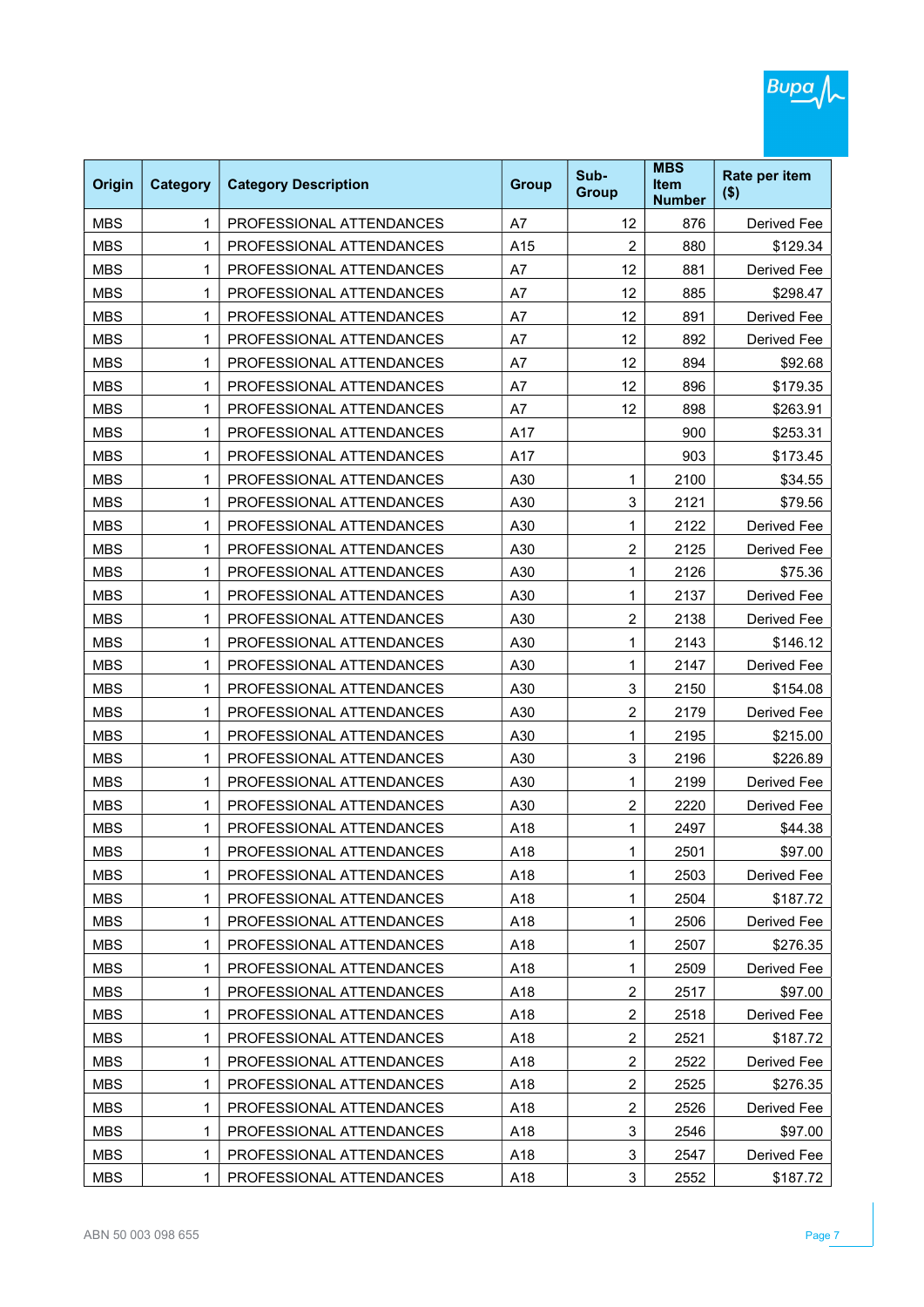

| MBS        | 1 | PROFESSIONAL ATTENDANCES | A19 | 1                       | 2598 | \$28.80     |
|------------|---|--------------------------|-----|-------------------------|------|-------------|
| <b>MBS</b> | 1 | PROFESSIONAL ATTENDANCES | A19 | 1                       | 2600 | \$54.98     |
| <b>MBS</b> | 1 | PROFESSIONAL ATTENDANCES | A19 | 1                       | 2603 | \$99.49     |
| <b>MBS</b> | 1 | PROFESSIONAL ATTENDANCES | A19 | 1                       | 2606 | \$159.71    |
| MBS        | 1 | PROFESSIONAL ATTENDANCES | A19 | 1                       | 2610 | Derived Fee |
| <b>MBS</b> | 1 | PROFESSIONAL ATTENDANCES | A19 | 1                       | 2613 | Derived Fee |
| <b>MBS</b> | 1 | PROFESSIONAL ATTENDANCES | A19 | 1                       | 2616 | Derived Fee |
| MBS        | 1 | PROFESSIONAL ATTENDANCES | A19 | 2                       | 2620 | \$54.98     |
| <b>MBS</b> | 1 | PROFESSIONAL ATTENDANCES | A19 | $\overline{c}$          | 2622 | \$99.49     |
| <b>MBS</b> | 1 | PROFESSIONAL ATTENDANCES | A19 | 2                       | 2624 | \$159.71    |
| <b>MBS</b> | 1 | PROFESSIONAL ATTENDANCES | A19 | $\overline{c}$          | 2631 | Derived Fee |
| MBS        | 1 | PROFESSIONAL ATTENDANCES | A19 | 2                       | 2633 | Derived Fee |
| <b>MBS</b> | 1 | PROFESSIONAL ATTENDANCES | A19 | $\overline{c}$          | 2635 | Derived Fee |
| <b>MBS</b> | 1 | PROFESSIONAL ATTENDANCES | A19 | 3                       | 2664 | \$54.98     |
| <b>MBS</b> | 1 | PROFESSIONAL ATTENDANCES | A19 | 3                       | 2666 | \$99.49     |
| MBS        | 1 | PROFESSIONAL ATTENDANCES | A19 | 3                       | 2668 | \$159.71    |
| <b>MBS</b> | 1 | PROFESSIONAL ATTENDANCES | A19 | 3                       | 2673 | Derived Fee |
| MBS        | 1 | PROFESSIONAL ATTENDANCES | A19 | 3                       | 2675 | Derived Fee |
| <b>MBS</b> | 1 | PROFESSIONAL ATTENDANCES | A19 | 3                       | 2677 | Derived Fee |
| <b>MBS</b> | 1 | PROFESSIONAL ATTENDANCES | A20 | 1                       | 2700 | \$187.72    |
| <b>MBS</b> | 1 | PROFESSIONAL ATTENDANCES | A20 | 1                       | 2701 | \$276.35    |
| MBS        | 1 | PROFESSIONAL ATTENDANCES | A20 | 1                       | 2712 | \$187.72    |
| <b>MBS</b> | 1 | PROFESSIONAL ATTENDANCES | A20 | 1                       | 2713 | \$187.72    |
| <b>MBS</b> | 1 | PROFESSIONAL ATTENDANCES | A20 | 1                       | 2715 | \$238.39    |
| MBS        | 1 | PROFESSIONAL ATTENDANCES | A20 | 1                       | 2717 | \$351.10    |
| <b>MBS</b> | 1 | PROFESSIONAL ATTENDANCES | A20 | $\overline{c}$          | 2721 | \$242.84    |
| <b>MBS</b> | 1 | PROFESSIONAL ATTENDANCES | A20 | $\overline{c}$          | 2723 | Derived Fee |
| <b>MBS</b> | 1 | PROFESSIONAL ATTENDANCES | A20 | 2                       | 2725 | \$347.56    |
| <b>MBS</b> | 1 | PROFESSIONAL ATTENDANCES | A20 | $\overline{c}$          | 2727 | Derived Fee |
| <b>MBS</b> | 1 | PROFESSIONAL ATTENDANCES | A20 | $\overline{c}$          | 2729 | \$242.84    |
| <b>MBS</b> | 1 | PROFESSIONAL ATTENDANCES | A20 | $\overline{\mathbf{c}}$ | 2731 | \$347.56    |
| <b>MBS</b> | 1 | PROFESSIONAL ATTENDANCES | A24 | 1                       | 2799 | \$191.10    |
| <b>MBS</b> | 1 | PROFESSIONAL ATTENDANCES | A24 | 1                       | 2801 | \$254.72    |
| <b>MBS</b> | 1 | PROFESSIONAL ATTENDANCES | A24 | 1                       | 2806 | \$127.48    |
| <b>MBS</b> | 1 | PROFESSIONAL ATTENDANCES | A24 | 1                       | 2814 | \$72.60     |
| <b>MBS</b> | 1 | PROFESSIONAL ATTENDANCES | A24 | 1                       | 2820 | Derived Fee |
| <b>MBS</b> | 1 | PROFESSIONAL ATTENDANCES | A24 | 1                       | 2824 | \$309.11    |
| <b>MBS</b> | 1 | PROFESSIONAL ATTENDANCES | A24 | 1                       | 2832 | \$186.94    |
| <b>MBS</b> | 1 | PROFESSIONAL ATTENDANCES | A24 | 1                       | 2840 | \$134.64    |
|            |   |                          |     |                         |      |             |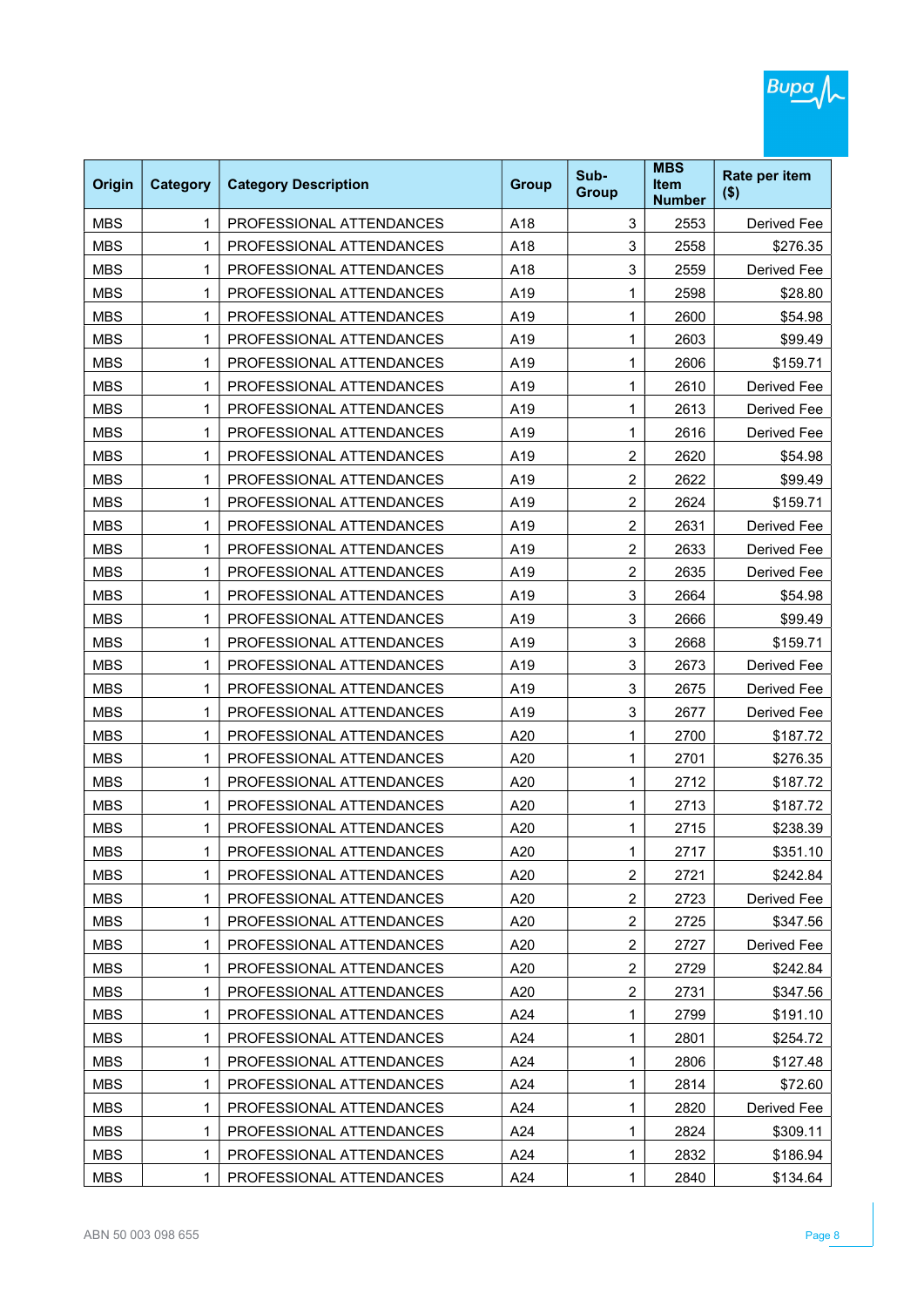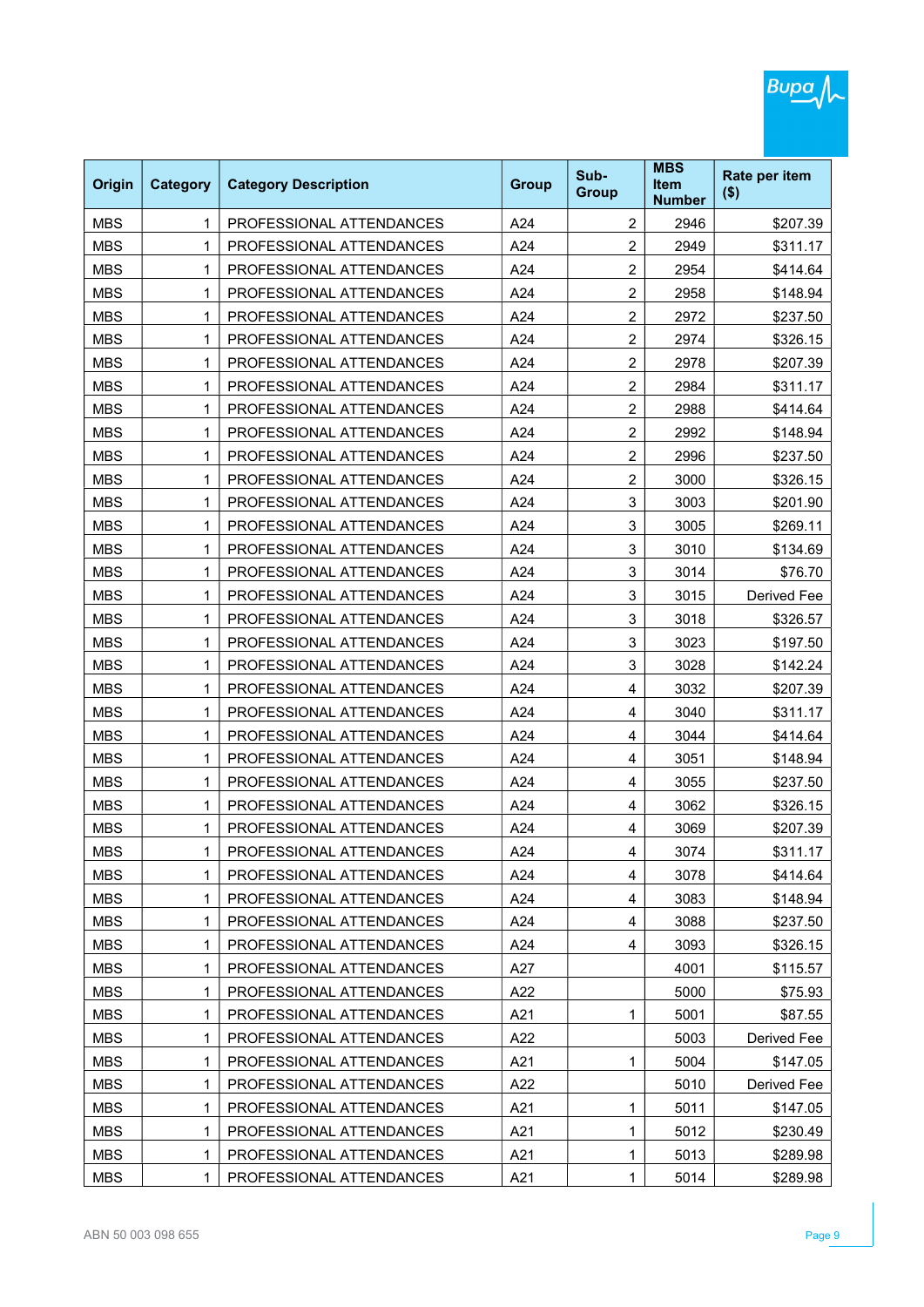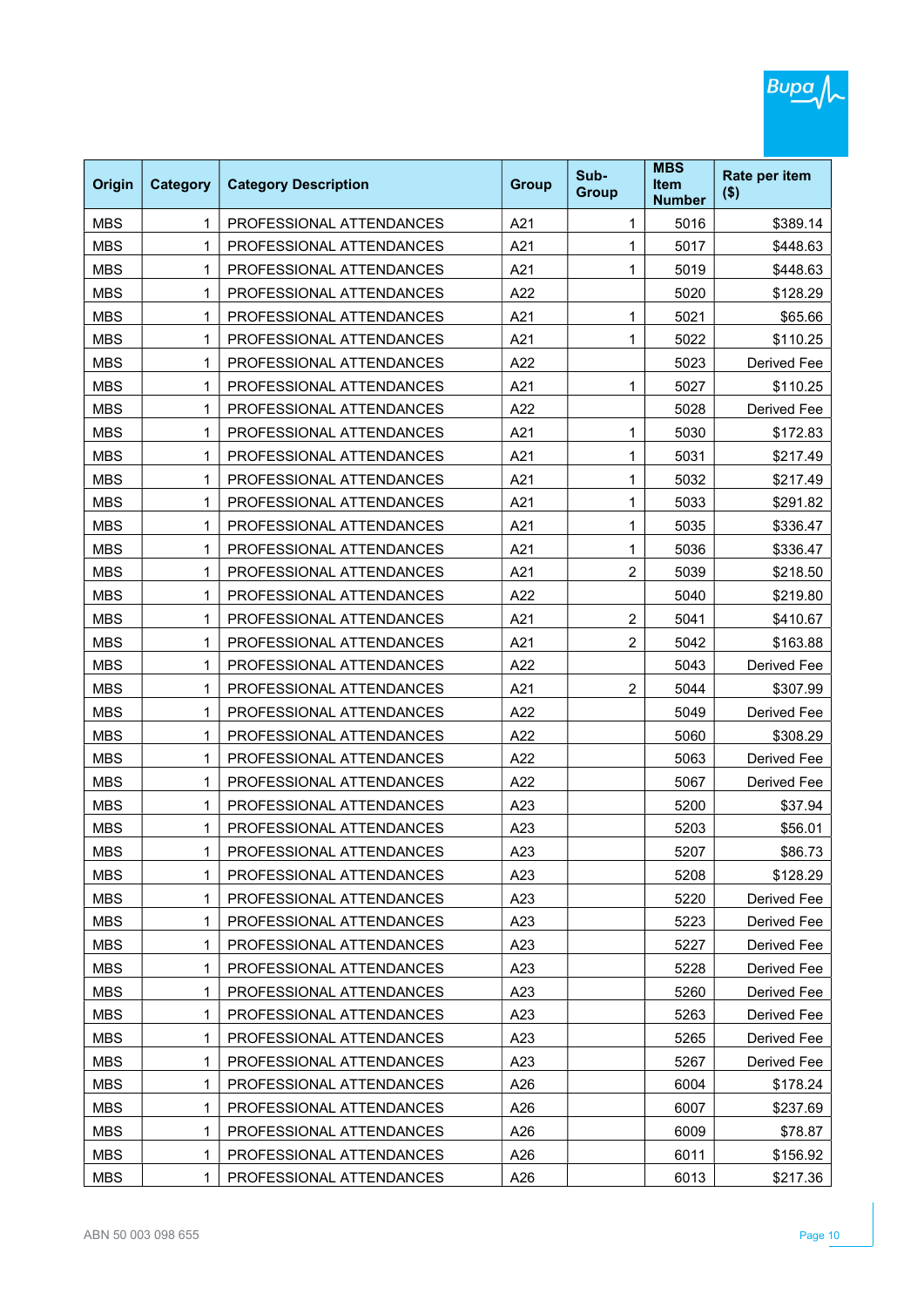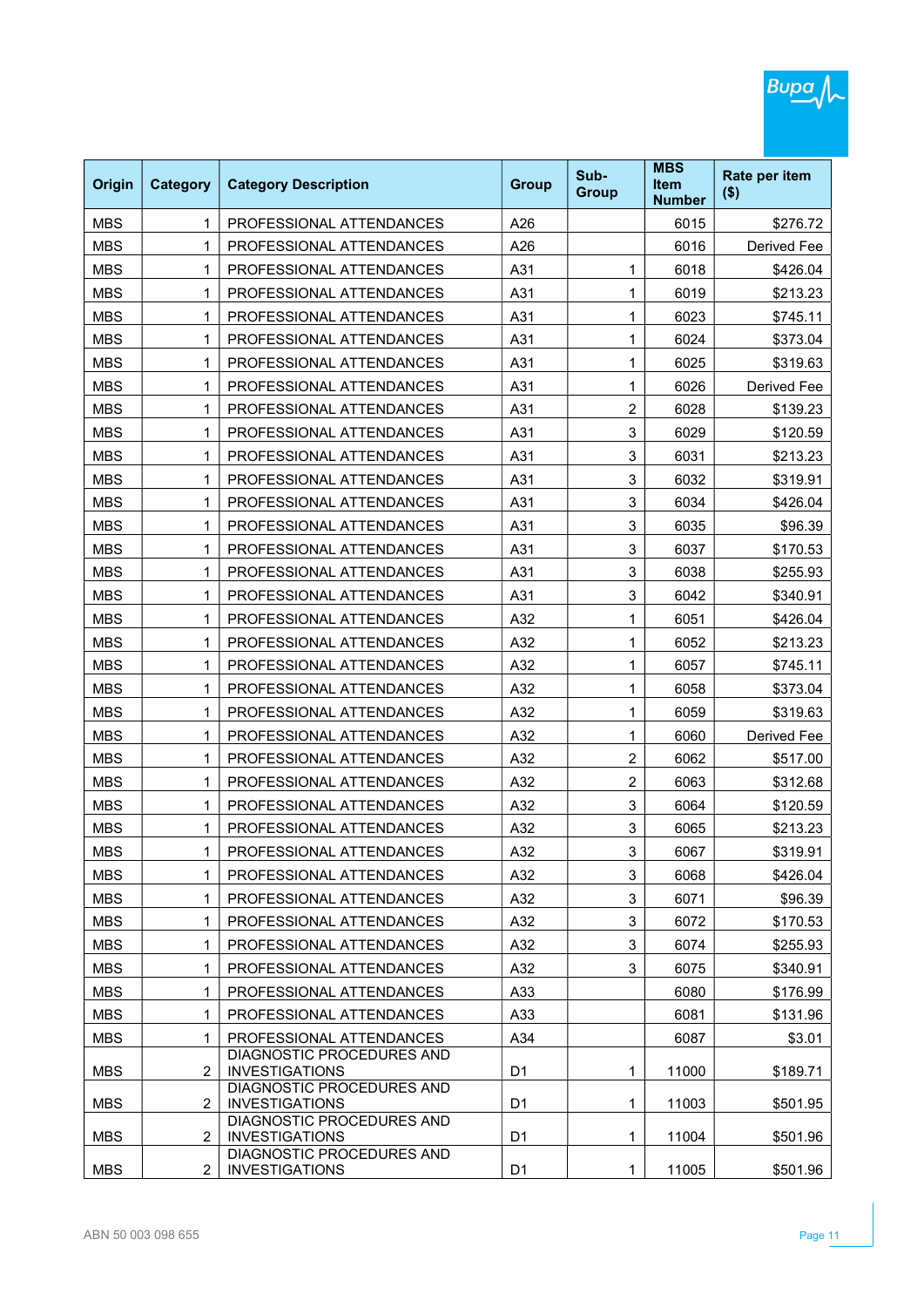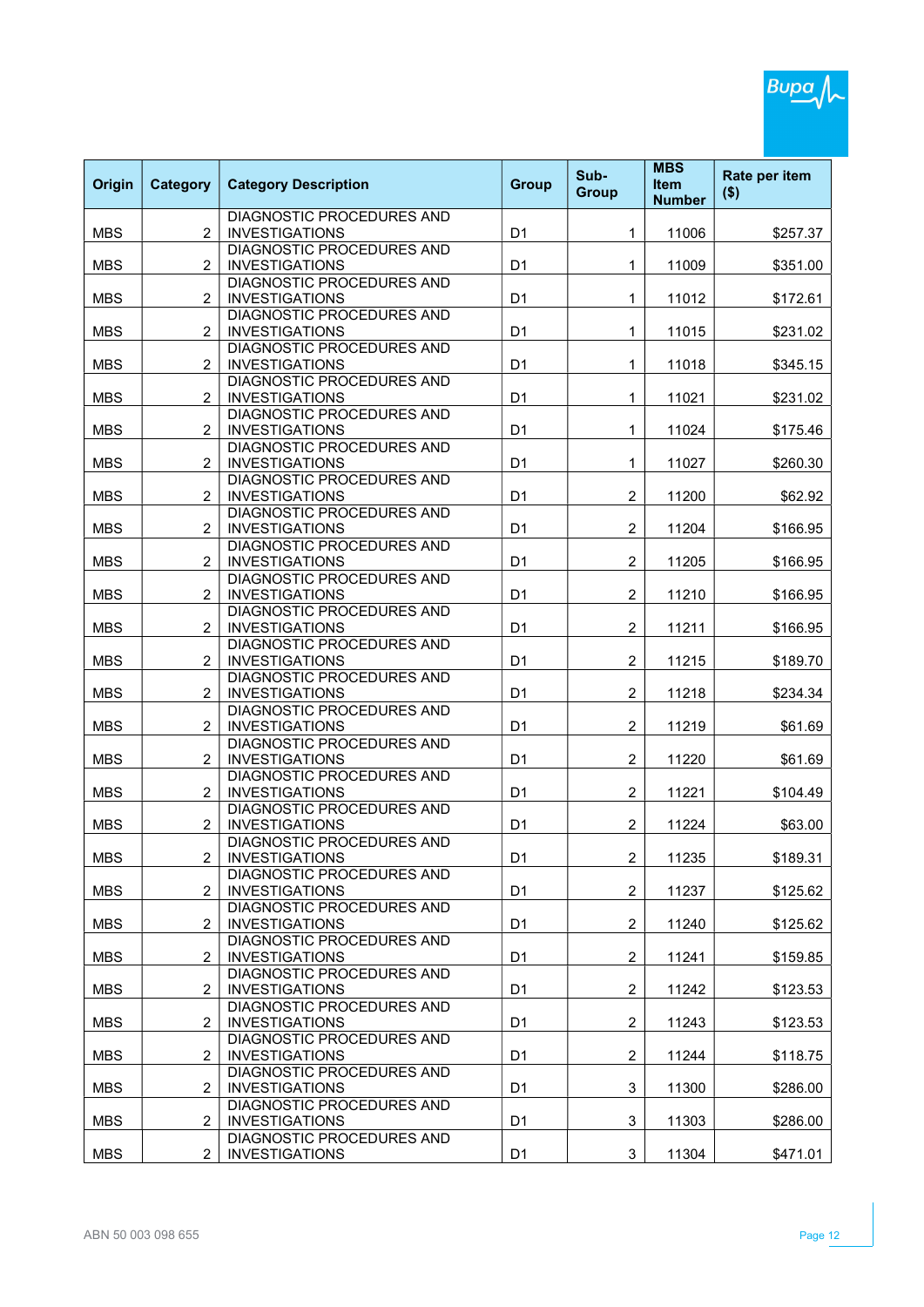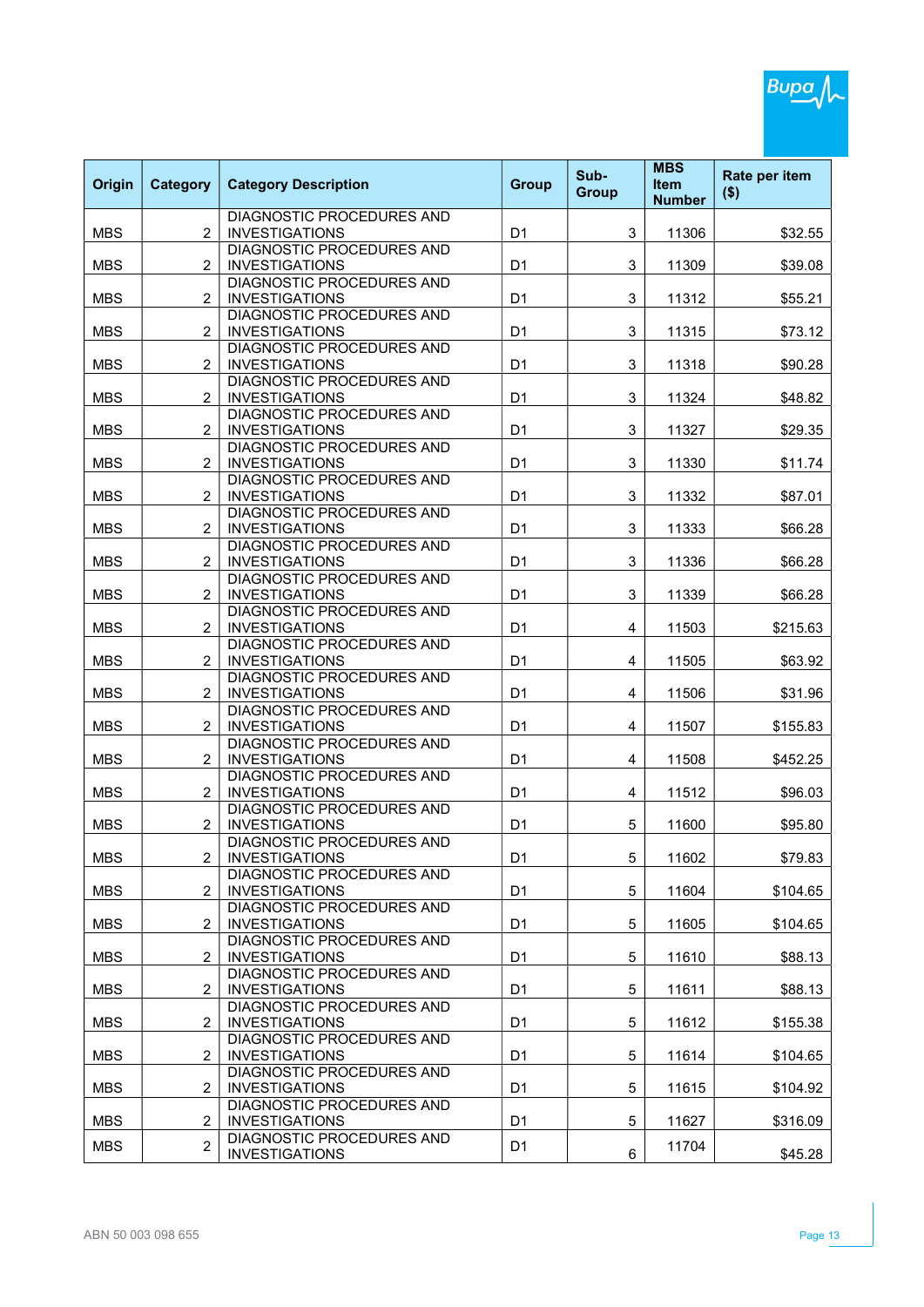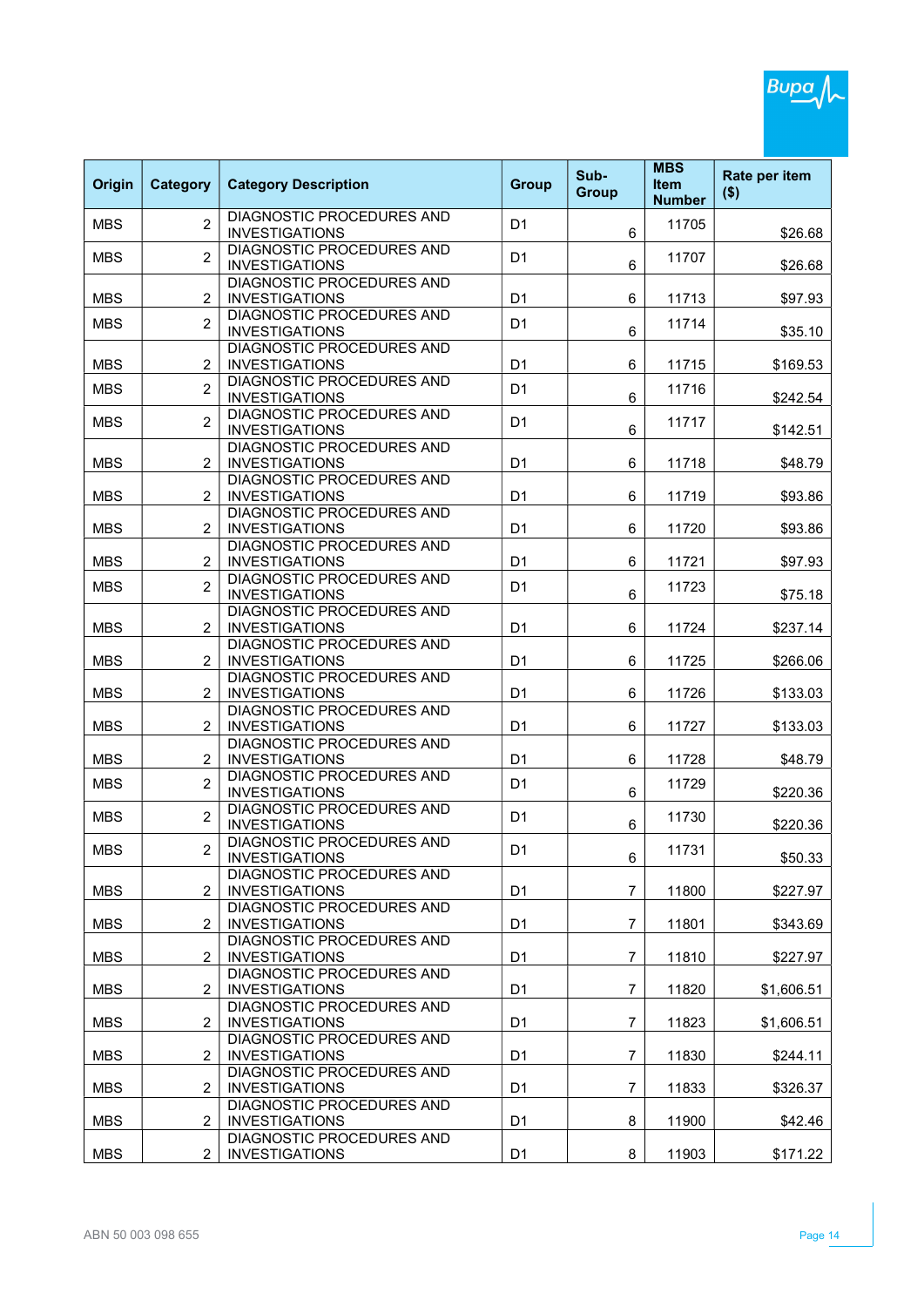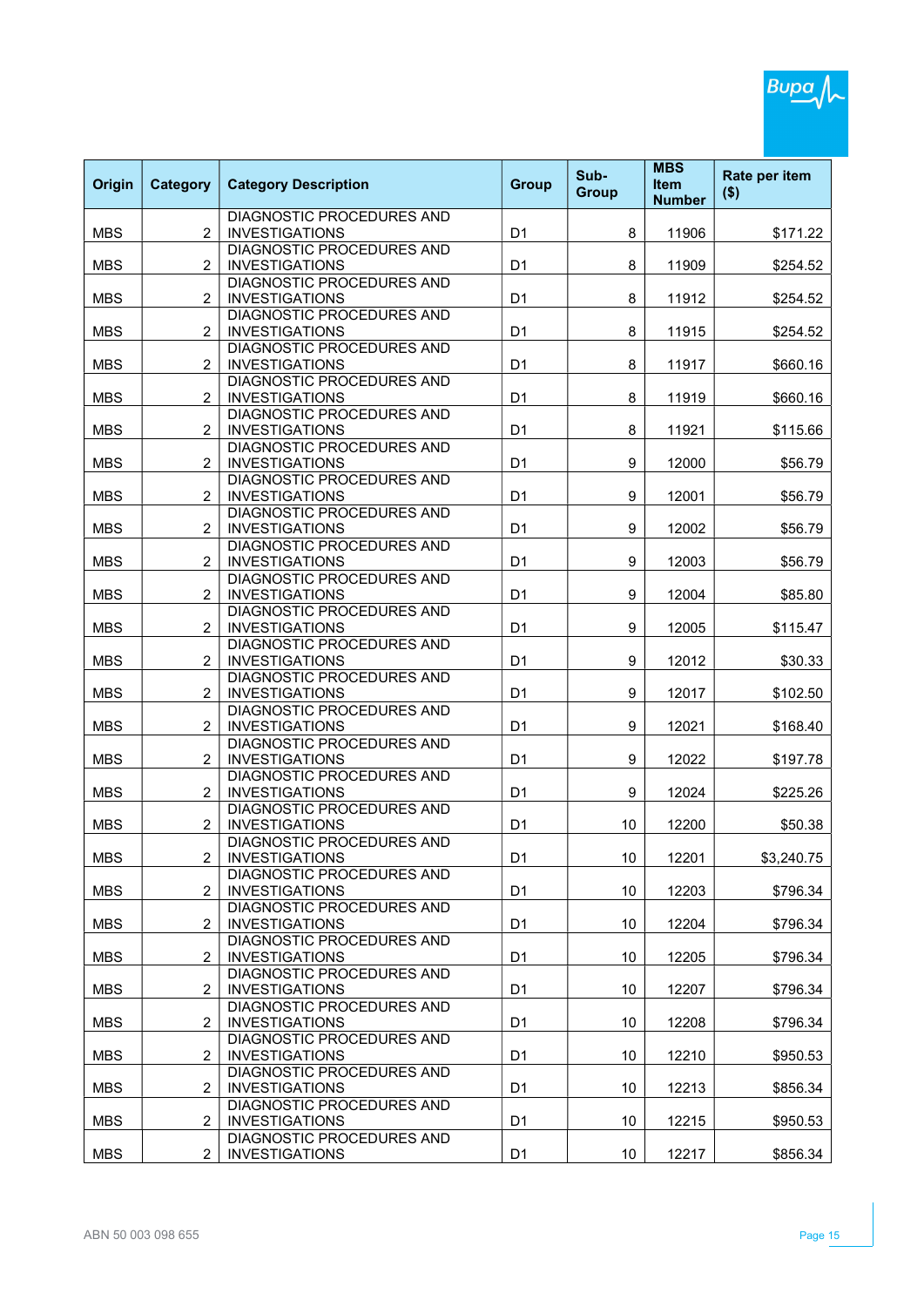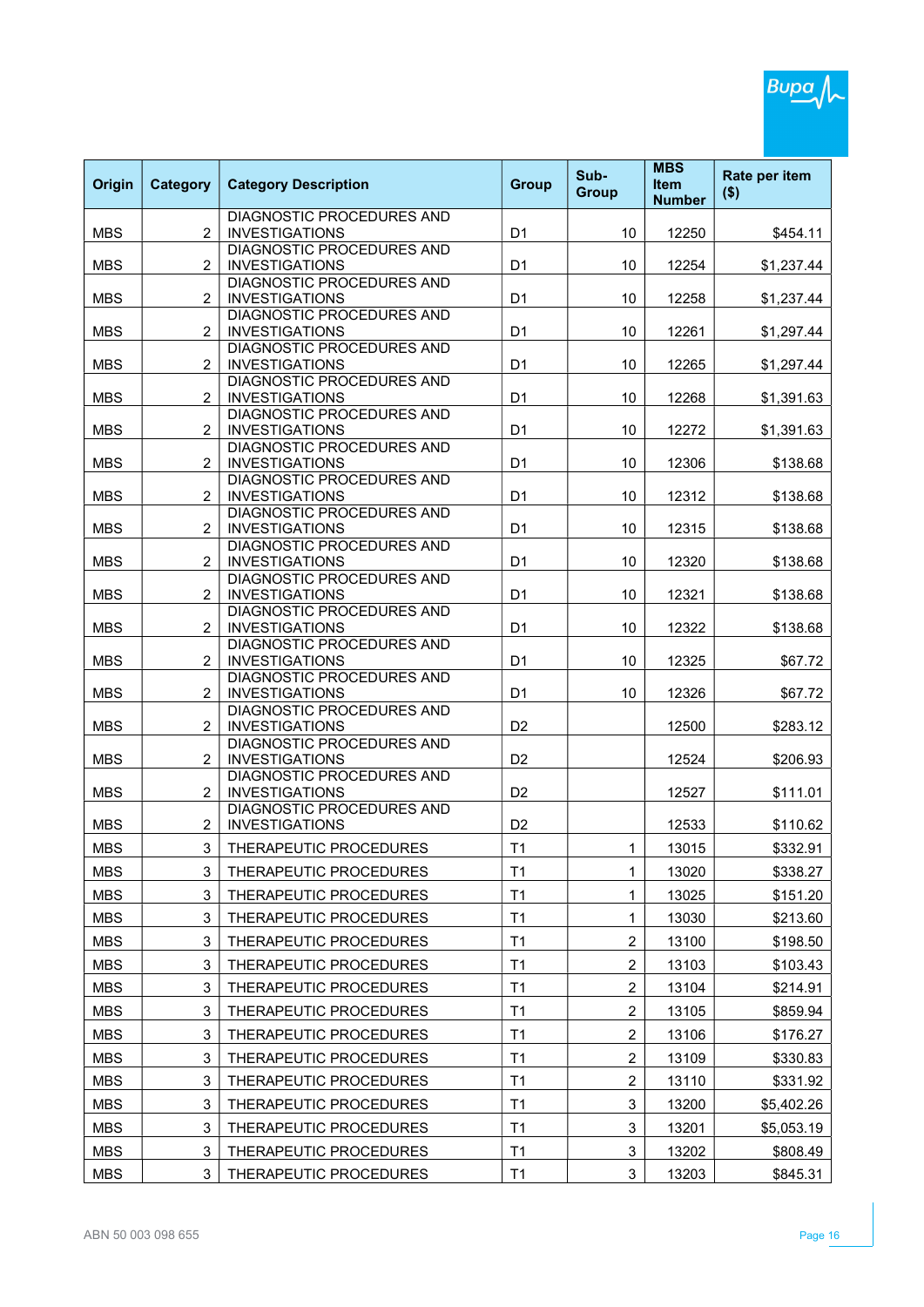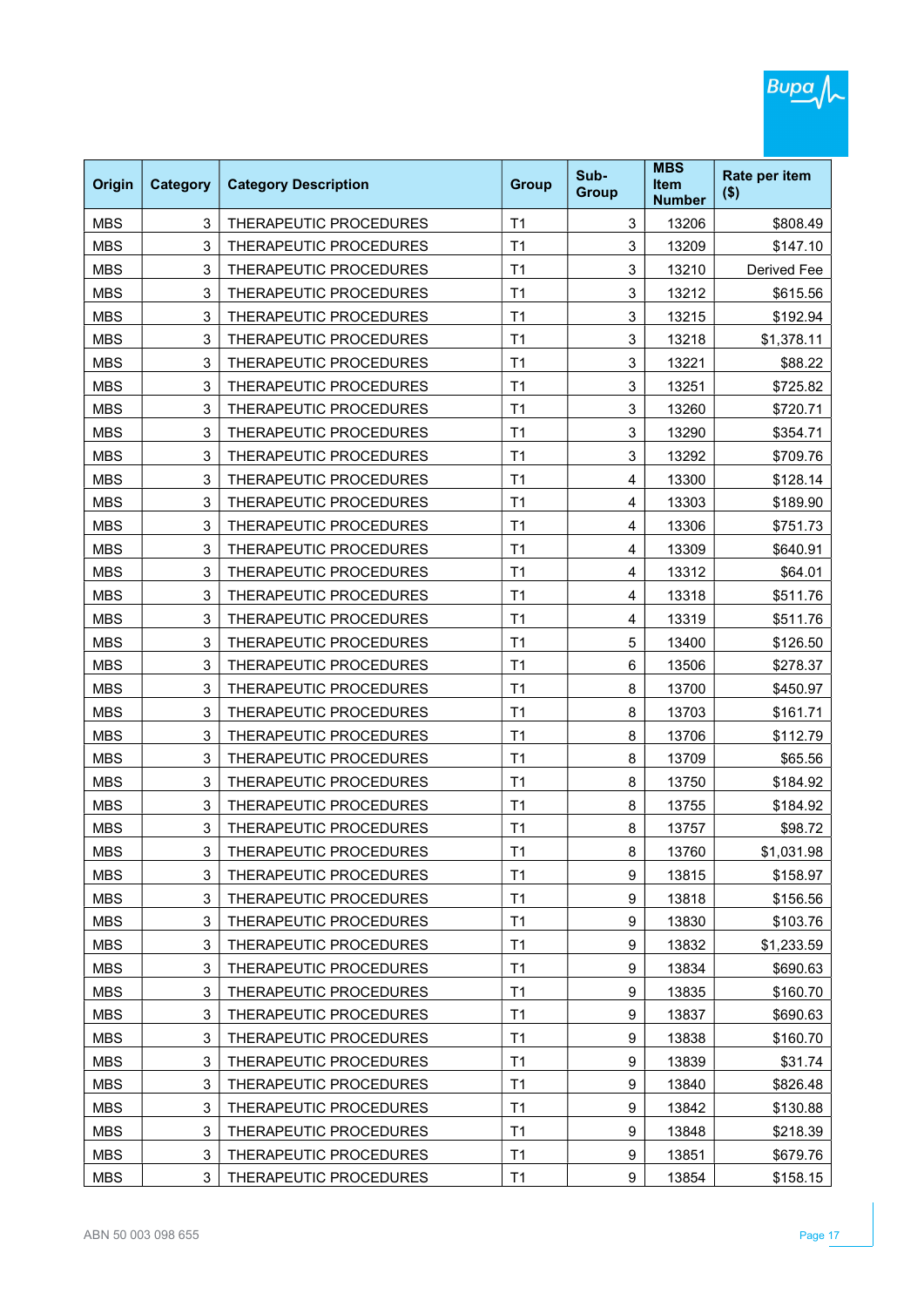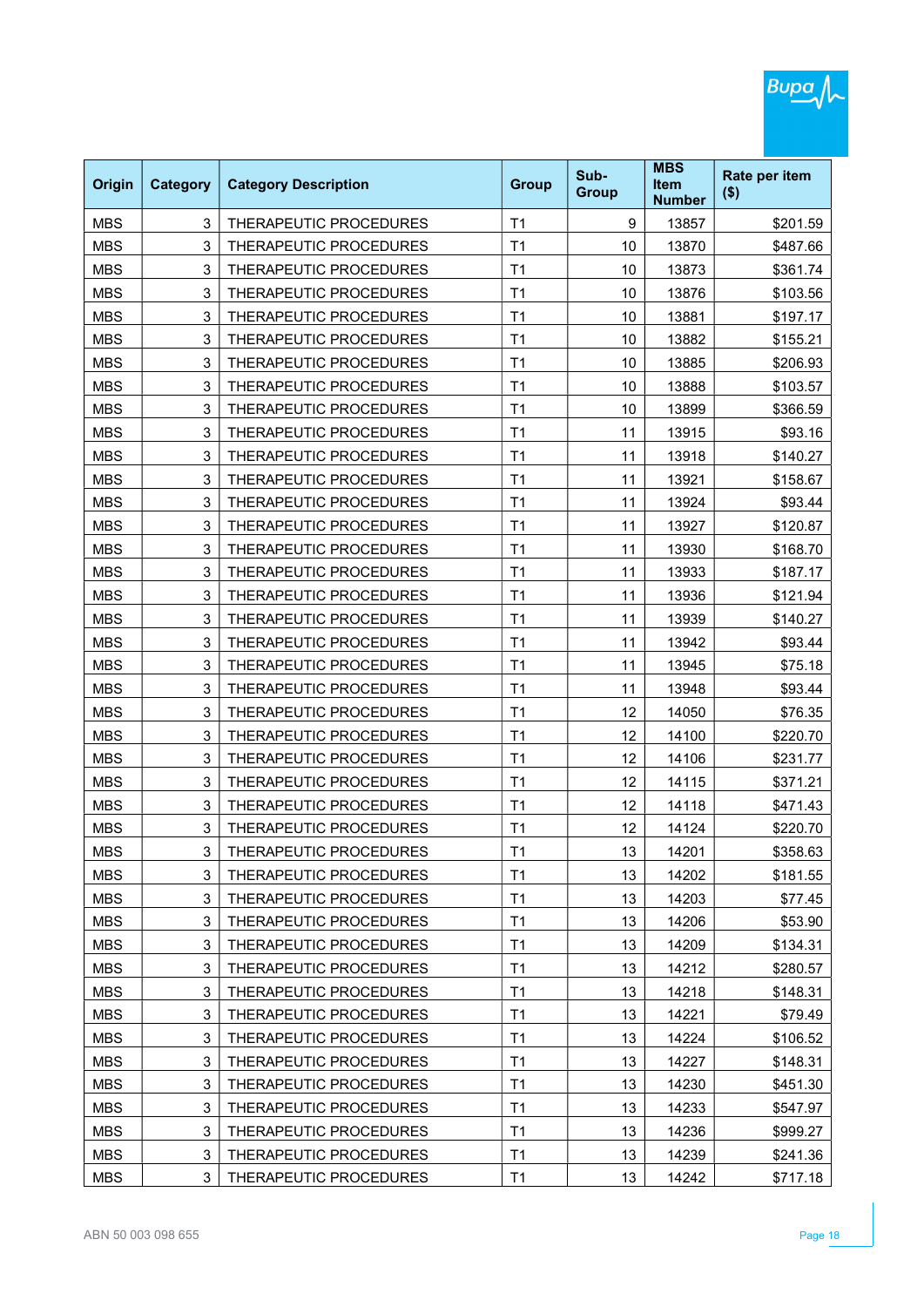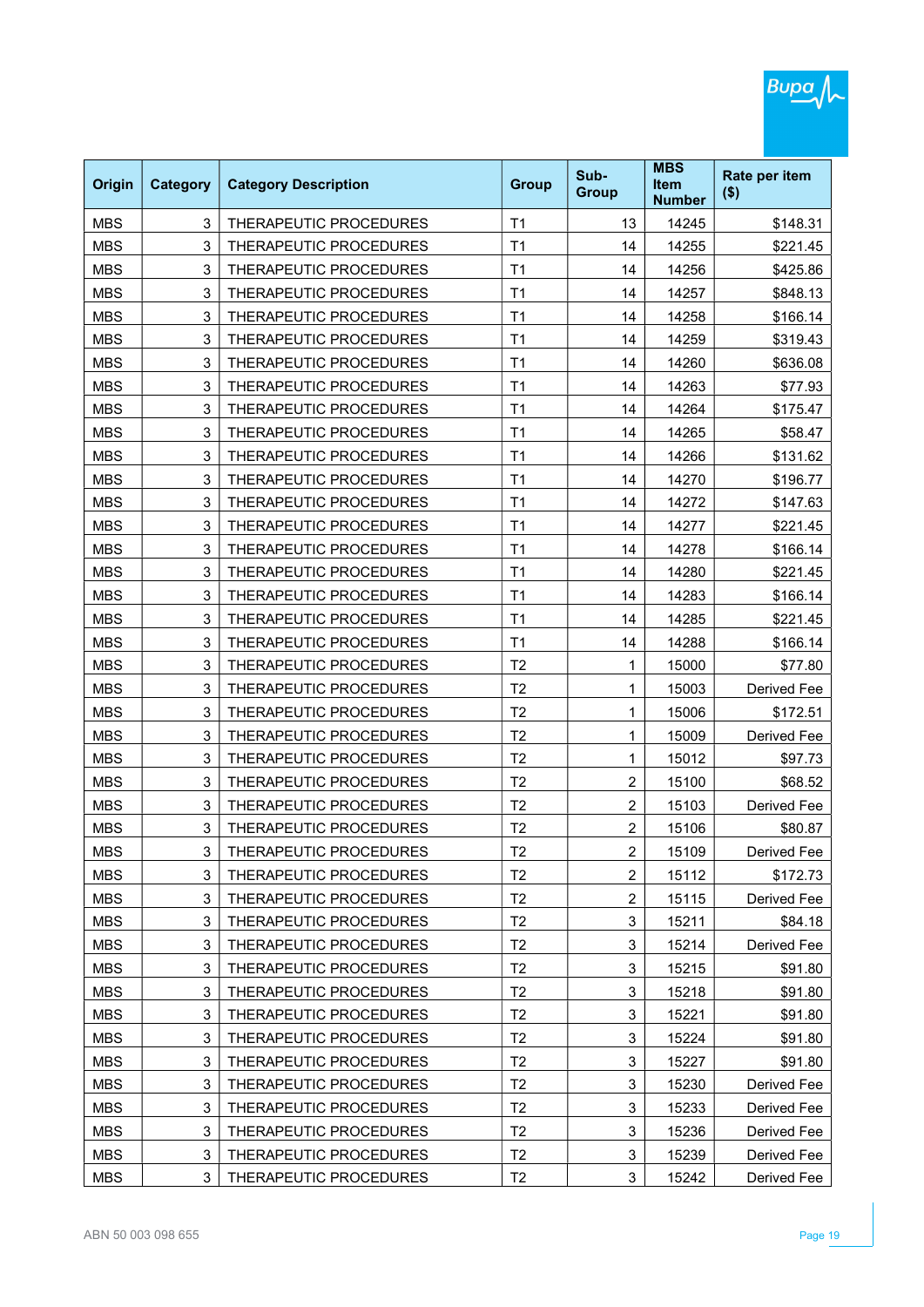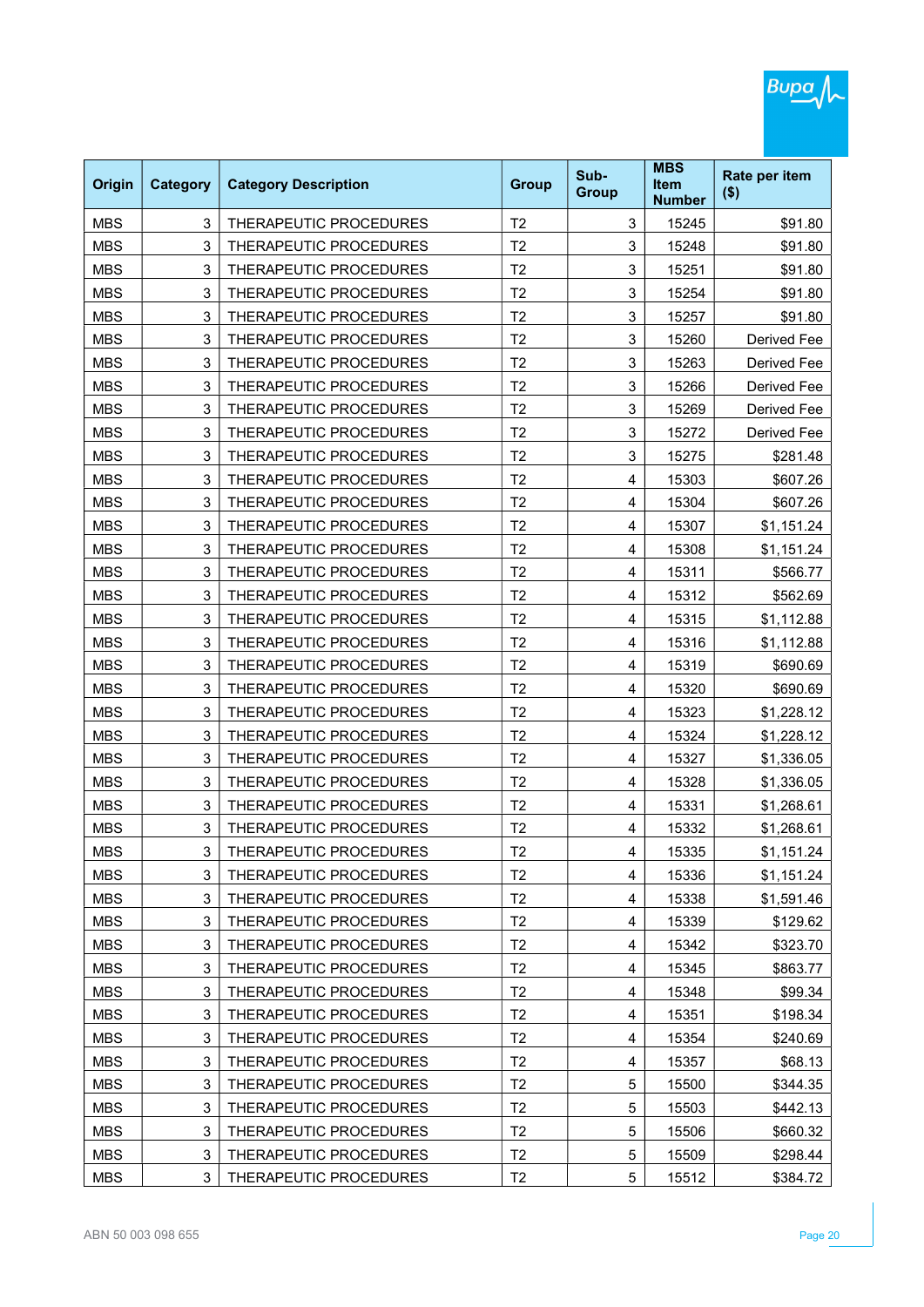| Origin     | <b>Category</b> | <b>Category Description</b> | <b>Group</b>   | Sub-<br><b>Group</b> | <b>MBS</b><br><b>Item</b><br><b>Number</b> | Rate per item<br>$($ \$) |
|------------|-----------------|-----------------------------|----------------|----------------------|--------------------------------------------|--------------------------|
| <b>MBS</b> | 3               | THERAPEUTIC PROCEDURES      | T <sub>2</sub> | 5                    | 15513                                      | \$435.03                 |
| <b>MBS</b> | 3               | THERAPEUTIC PROCEDURES      | T <sub>2</sub> | 5                    | 15515                                      | \$557.00                 |
| <b>MBS</b> | 3               | THERAPEUTIC PROCEDURES      | T <sub>2</sub> | 5                    | 15518                                      | \$109.27                 |
| <b>MBS</b> | 3               | THERAPEUTIC PROCEDURES      | T <sub>2</sub> | 5                    | 15521                                      | \$482.36                 |
| <b>MBS</b> | 3               | THERAPEUTIC PROCEDURES      | T <sub>2</sub> | 5                    | 15524                                      | \$904.48                 |
| <b>MBS</b> | 3               | THERAPEUTIC PROCEDURES      | T <sub>2</sub> | 5                    | 15527                                      | \$112.04                 |
| <b>MBS</b> | 3               | THERAPEUTIC PROCEDURES      | T <sub>2</sub> | 5                    | 15530                                      | \$499.74                 |
| <b>MBS</b> | 3               | THERAPEUTIC PROCEDURES      | T <sub>2</sub> | 5                    | 15533                                      | \$947.55                 |
| <b>MBS</b> | 3               | THERAPEUTIC PROCEDURES      | T <sub>2</sub> | 5                    | 15536                                      | \$378.76                 |
| <b>MBS</b> | 3               | THERAPEUTIC PROCEDURES      | T <sub>2</sub> | 5                    | 15539                                      | \$890.21                 |
| <b>MBS</b> | 3               | THERAPEUTIC PROCEDURES      | T <sub>2</sub> | 5                    | 15550                                      | \$934.63                 |
| <b>MBS</b> | 3               | THERAPEUTIC PROCEDURES      | T <sub>2</sub> | 5                    | 15553                                      | \$1,008.36               |
| <b>MBS</b> | 3               | THERAPEUTIC PROCEDURES      | T <sub>2</sub> | 5                    | 15555                                      | \$1,008.36               |
| <b>MBS</b> | 3               | THERAPEUTIC PROCEDURES      | T <sub>2</sub> | 5                    | 15556                                      | \$942.86                 |
| <b>MBS</b> | 3               | THERAPEUTIC PROCEDURES      | T <sub>2</sub> | 5                    | 15559                                      | \$1,229.74               |
| <b>MBS</b> | 3               | THERAPEUTIC PROCEDURES      | T <sub>2</sub> | 5                    | 15562                                      | \$1,590.48               |
| <b>MBS</b> | 3               | THERAPEUTIC PROCEDURES      | T <sub>2</sub> | 5                    | 15565                                      | \$4,702.75               |
| <b>MBS</b> | 3               | THERAPEUTIC PROCEDURES      | T <sub>2</sub> | 6                    | 15600                                      | \$3,064.14               |
| <b>MBS</b> | 3               | THERAPEUTIC PROCEDURES      | T <sub>2</sub> | 7                    | 15700                                      | \$64.02                  |
| <b>MBS</b> | 3               | THERAPEUTIC PROCEDURES      | T <sub>2</sub> | 7                    | 15705                                      | \$106.72                 |
| <b>MBS</b> | 3               | THERAPEUTIC PROCEDURES      | T <sub>2</sub> | 7                    | 15710                                      | \$106.72                 |
| <b>MBS</b> | 3               | THERAPEUTIC PROCEDURES      | T <sub>2</sub> | 7                    | 15715                                      | \$106.72                 |
| <b>MBS</b> | 3               | THERAPEUTIC PROCEDURES      | T <sub>2</sub> | 8                    | 15800                                      | \$167.45                 |
| <b>MBS</b> | 3               | THERAPEUTIC PROCEDURES      | T <sub>2</sub> | 8                    | 15850                                      | \$346.89                 |
| <b>MBS</b> | 3               | THERAPEUTIC PROCEDURES      | T <sub>2</sub> | 10                   | 15900                                      | \$450.00                 |
| <b>MBS</b> | 3               | THERAPEUTIC PROCEDURES      | T <sub>3</sub> |                      | 16003                                      | \$850.07                 |
| <b>MBS</b> | 3               | THERAPEUTIC PROCEDURES      | T <sub>3</sub> |                      | 16006                                      | \$653.20                 |
| MBS        | 3               | THERAPEUTIC PROCEDURES      | T3             |                      | 16009                                      | \$445.81                 |
| <b>MBS</b> | 3               | THERAPEUTIC PROCEDURES      | T <sub>3</sub> |                      | 16012                                      | \$385.70                 |
| <b>MBS</b> | 3               | THERAPEUTIC PROCEDURES      | T <sub>3</sub> |                      | 16015                                      | \$5,339.19               |
| <b>MBS</b> | 3               | THERAPEUTIC PROCEDURES      | T <sub>3</sub> |                      | 16018                                      | \$3,191.79               |
| <b>MBS</b> | 3               | THERAPEUTIC PROCEDURES      | T4             |                      | 16399                                      | Derived Fee              |
| <b>MBS</b> | 3               | THERAPEUTIC PROCEDURES      | T4             |                      | 16400                                      | \$57.71                  |
| <b>MBS</b> | 3               | THERAPEUTIC PROCEDURES      | T4             |                      | 16401                                      | \$167.76                 |
| <b>MBS</b> | 3               | THERAPEUTIC PROCEDURES      | T4             |                      | 16404                                      | \$84.32                  |
| <b>MBS</b> | 3               | THERAPEUTIC PROCEDURES      | T4             |                      | 16406                                      | \$283.69                 |
| <b>MBS</b> | 3               | THERAPEUTIC PROCEDURES      | T4             |                      | 16407                                      | \$151.85                 |
| <b>MBS</b> | 3               | THERAPEUTIC PROCEDURES      | T4             |                      | 16408                                      | \$113.09                 |
| <b>MBS</b> | 3               | THERAPEUTIC PROCEDURES      | T4             |                      | 16500                                      | \$99.86                  |
| <b>MBS</b> | 3               | THERAPEUTIC PROCEDURES      | T4             |                      | 16501                                      | \$297.67                 |
| <b>MBS</b> | 3               | THERAPEUTIC PROCEDURES      | T <sub>4</sub> |                      | 16502                                      | \$99.86                  |
| <b>MBS</b> | 3               | THERAPEUTIC PROCEDURES      | T <sub>4</sub> |                      | 16505                                      | \$99.86                  |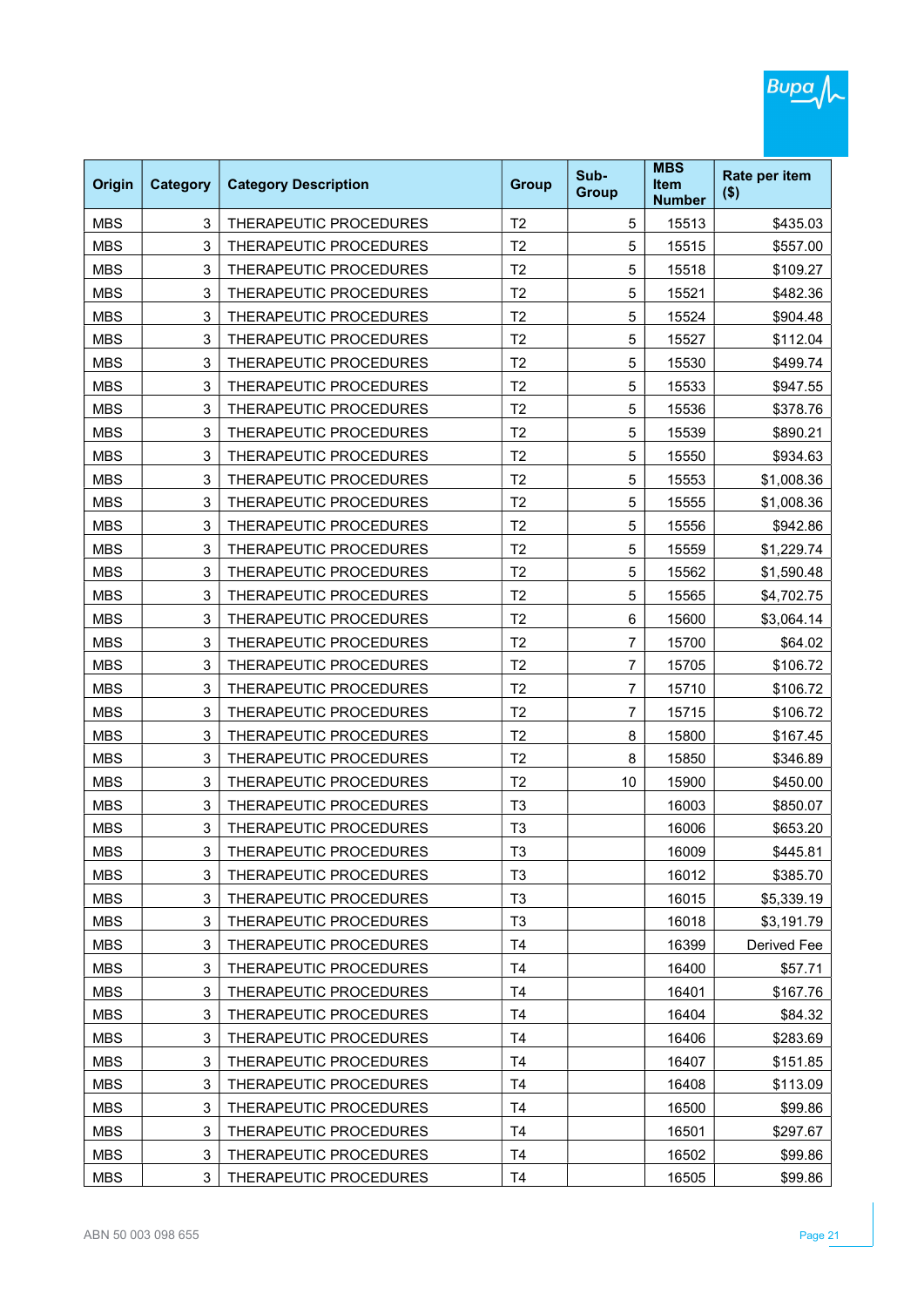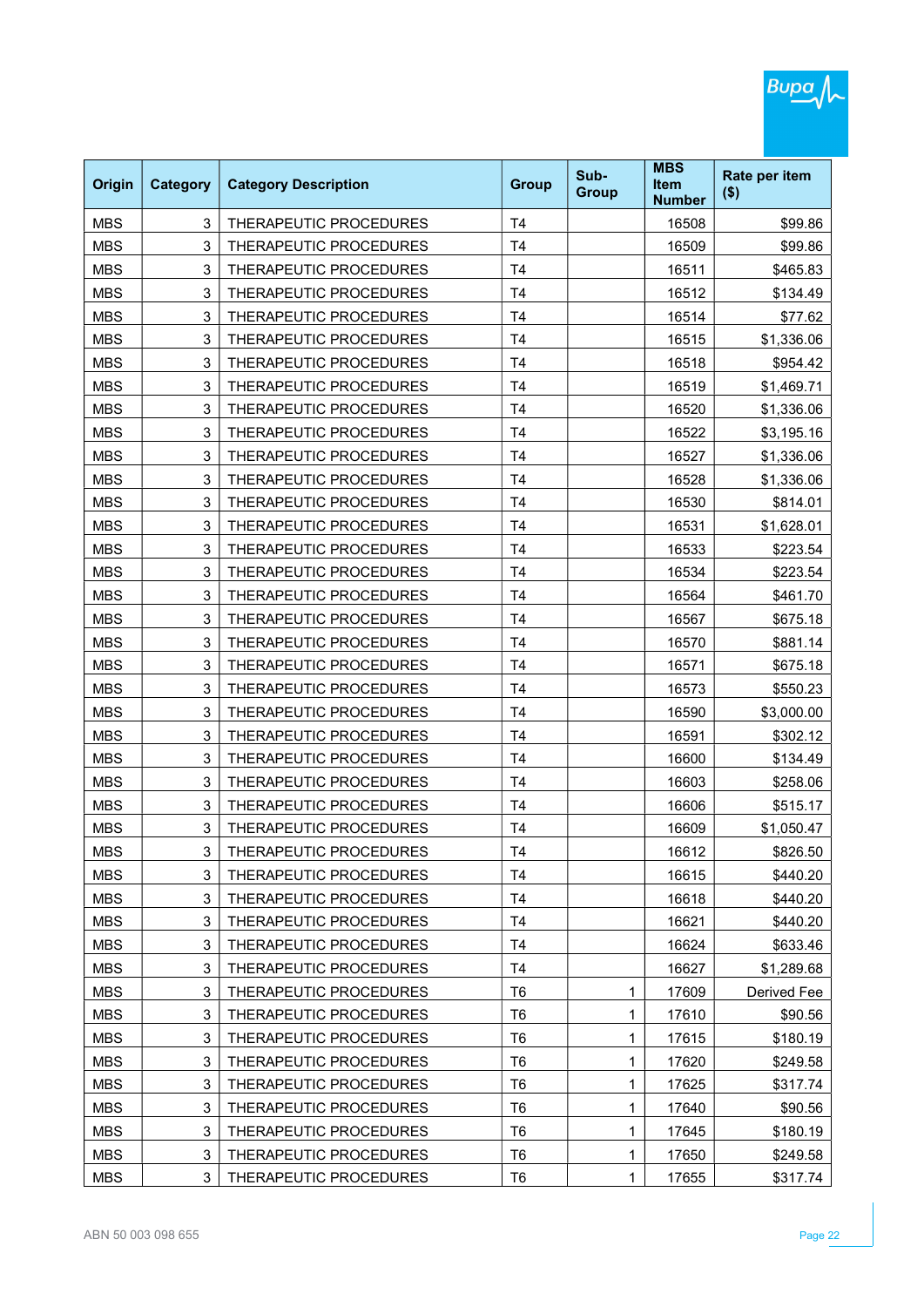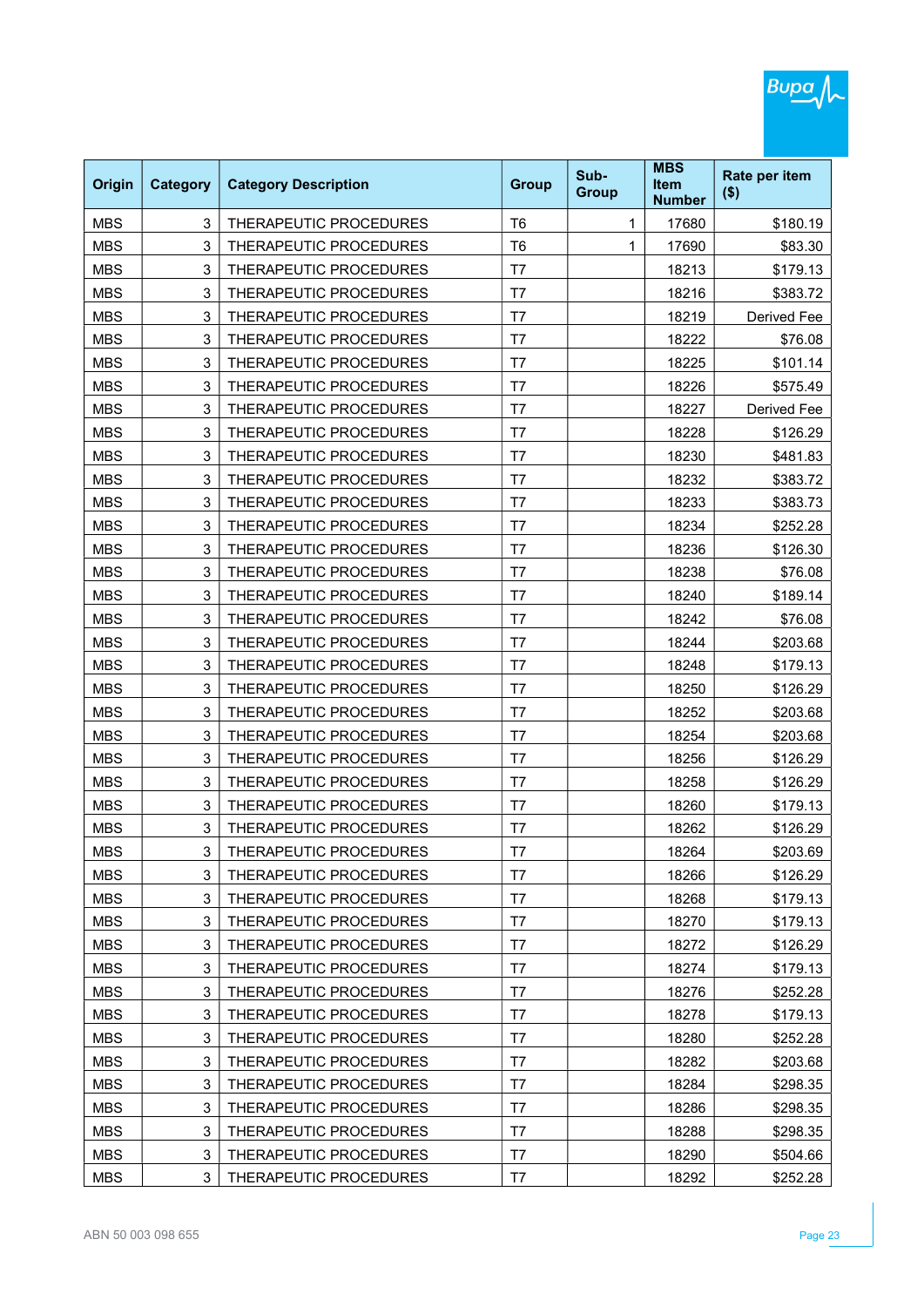| Origin     | <b>Category</b> | <b>Category Description</b> | <b>Group</b>    | Sub-<br><b>Group</b> | <b>MBS</b><br><b>Item</b><br><b>Number</b> | Rate per item<br>$($ \$) |
|------------|-----------------|-----------------------------|-----------------|----------------------|--------------------------------------------|--------------------------|
| <b>MBS</b> | 3               | THERAPEUTIC PROCEDURES      | T7              |                      | 18294                                      | \$355.64                 |
| <b>MBS</b> | 3               | THERAPEUTIC PROCEDURES      | T7              |                      | 18296                                      | \$304.21                 |
| <b>MBS</b> | 3               | THERAPEUTIC PROCEDURES      | T7              |                      | 18297                                      | \$121.85                 |
| <b>MBS</b> | 3               | THERAPEUTIC PROCEDURES      | T7              |                      | 18298                                      | \$355.64                 |
| <b>MBS</b> | 3               | THERAPEUTIC PROCEDURES      | T <sub>11</sub> |                      | 18350                                      | \$245.54                 |
| <b>MBS</b> | 3               | THERAPEUTIC PROCEDURES      | T <sub>11</sub> |                      | 18351                                      | \$245.54                 |
| <b>MBS</b> | 3               | THERAPEUTIC PROCEDURES      | T11             |                      | 18353                                      | \$491.18                 |
| <b>MBS</b> | 3               | THERAPEUTIC PROCEDURES      | T <sub>11</sub> |                      | 18354                                      | \$245.54                 |
| <b>MBS</b> | 3               | THERAPEUTIC PROCEDURES      | T11             |                      | 18360                                      | \$245.54                 |
| <b>MBS</b> | 3               | THERAPEUTIC PROCEDURES      | T <sub>11</sub> |                      | 18361                                      | \$245.54                 |
| <b>MBS</b> | 3               | THERAPEUTIC PROCEDURES      | T11             |                      | 18362                                      | \$485.18                 |
| <b>MBS</b> | 3               | THERAPEUTIC PROCEDURES      | T <sub>11</sub> |                      | 18365                                      | \$245.54                 |
| <b>MBS</b> | 3               | THERAPEUTIC PROCEDURES      | T <sub>11</sub> |                      | 18366                                      | \$307.59                 |
| <b>MBS</b> | 3               | THERAPEUTIC PROCEDURES      | T <sub>11</sub> |                      | 18368                                      | \$525.20                 |
| <b>MBS</b> | 3               | THERAPEUTIC PROCEDURES      | T11             |                      | 18369                                      | \$88.60                  |
| <b>MBS</b> | 3               | THERAPEUTIC PROCEDURES      | T <sub>11</sub> |                      | 18370                                      | \$88.60                  |
| <b>MBS</b> | 3               | THERAPEUTIC PROCEDURES      | T11             |                      | 18372                                      | \$245.54                 |
| <b>MBS</b> | 3               | THERAPEUTIC PROCEDURES      | T <sub>11</sub> |                      | 18374                                      | \$245.54                 |
| <b>MBS</b> | 3               | THERAPEUTIC PROCEDURES      | T <sub>11</sub> |                      | 18375                                      | \$452.04                 |
| <b>MBS</b> | 3               | THERAPEUTIC PROCEDURES      | T <sub>11</sub> |                      | 18377                                      | \$245.54                 |
| <b>MBS</b> | 3               | THERAPEUTIC PROCEDURES      | T <sub>11</sub> |                      | 18379                                      | \$452.04                 |
| <b>MBS</b> | 3               | THERAPEUTIC PROCEDURES      | T <sub>10</sub> | 1                    | 20100                                      | \$275.00                 |
| <b>MBS</b> | 3               | THERAPEUTIC PROCEDURES      | T <sub>10</sub> | 1                    | 20102                                      | \$330.00                 |
| <b>MBS</b> | 3               | THERAPEUTIC PROCEDURES      | T <sub>10</sub> | 1                    | 20104                                      | \$220.00                 |
| <b>MBS</b> | 3               | THERAPEUTIC PROCEDURES      | T <sub>10</sub> | 1                    | 20120                                      | \$275.00                 |
| <b>MBS</b> | 3               | THERAPEUTIC PROCEDURES      | T <sub>10</sub> | 1                    | 20124                                      | \$220.00                 |
| <b>MBS</b> | 3               | THERAPEUTIC PROCEDURES      | T <sub>10</sub> | 1                    | 20140                                      | \$275.00                 |
| MBS        | 3               | THERAPEUTIC PROCEDURES      | T10             | 1                    | 20142                                      | \$330.00                 |
| <b>MBS</b> | 3               | THERAPEUTIC PROCEDURES      | T10             | 1                    | 20143                                      | \$330.00                 |
| <b>MBS</b> | 3               | THERAPEUTIC PROCEDURES      | T10             | 1                    | 20144                                      | \$440.00                 |
| <b>MBS</b> | 3               | THERAPEUTIC PROCEDURES      | T10             | 1                    | 20145                                      | \$440.00                 |
| <b>MBS</b> | 3               | THERAPEUTIC PROCEDURES      | T10             | 1                    | 20146                                      | \$275.00                 |
| <b>MBS</b> | 3               | THERAPEUTIC PROCEDURES      | T10             | 1                    | 20147                                      | \$330.00                 |
| <b>MBS</b> | 3               | THERAPEUTIC PROCEDURES      | T10             | 1                    | 20148                                      | \$220.00                 |
| <b>MBS</b> | 3               | THERAPEUTIC PROCEDURES      | T10             | 1                    | 20160                                      | \$330.00                 |
| <b>MBS</b> | 3               | THERAPEUTIC PROCEDURES      | T10             | 1                    | 20162                                      | \$385.00                 |
| <b>MBS</b> | 3               | THERAPEUTIC PROCEDURES      | T10             | 1                    | 20164                                      | \$220.00                 |
| <b>MBS</b> | 3               | THERAPEUTIC PROCEDURES      | T10             | 1                    | 20170                                      | \$330.00                 |
| <b>MBS</b> | 3               | THERAPEUTIC PROCEDURES      | T10             | 1                    | 20172                                      | \$385.00                 |
| <b>MBS</b> | 3               | THERAPEUTIC PROCEDURES      | T10             | 1                    | 20174                                      | \$495.00                 |
| <b>MBS</b> | 3               | THERAPEUTIC PROCEDURES      | T10             | 1                    | 20176                                      | \$550.00                 |
| <b>MBS</b> | 3               | THERAPEUTIC PROCEDURES      | T <sub>10</sub> | 1                    | 20190                                      | \$275.00                 |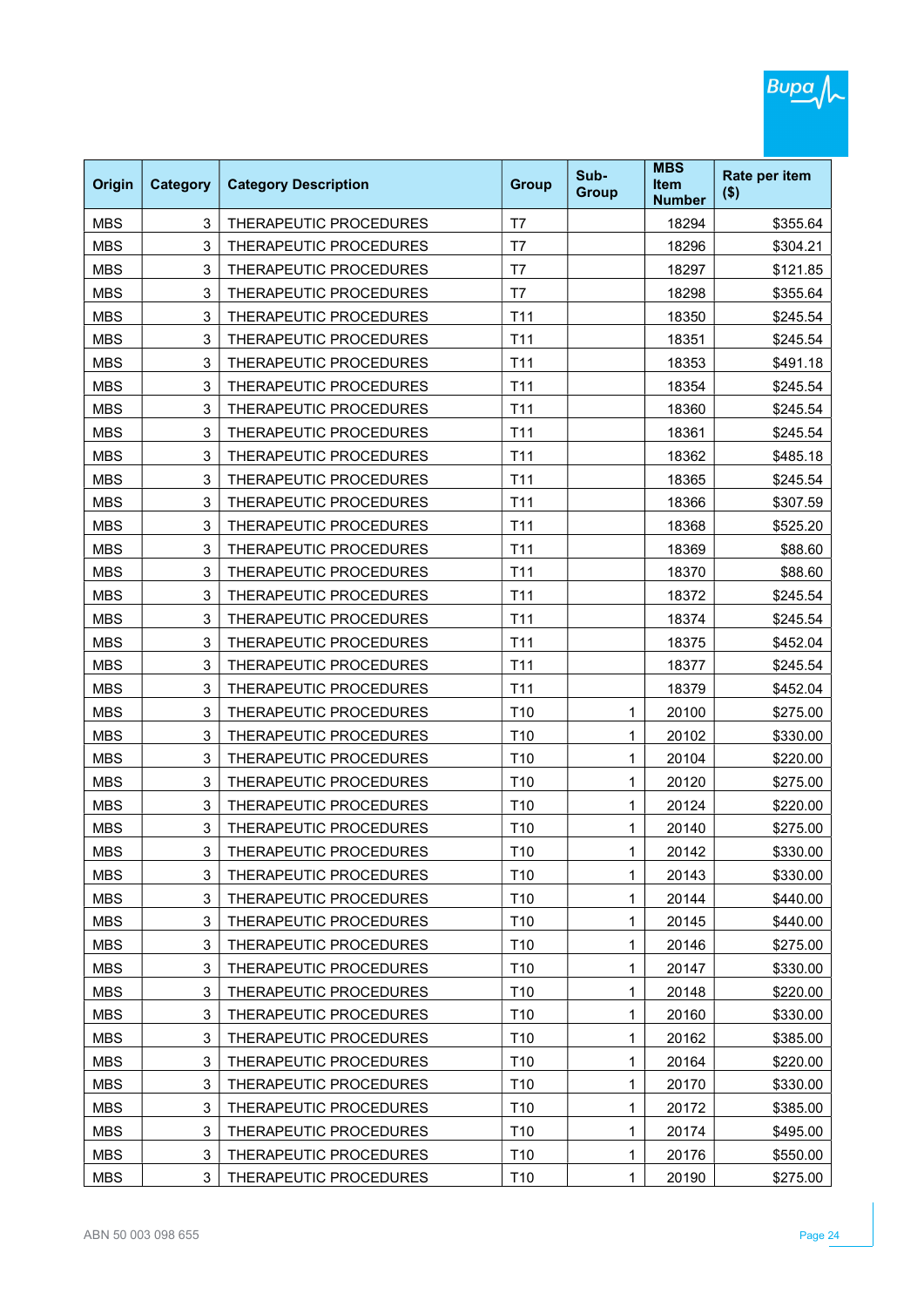| Origin     | <b>Category</b> | <b>Category Description</b>   | <b>Group</b>    | Sub-<br><b>Group</b> | <b>MBS</b><br><b>Item</b><br><b>Number</b> | Rate per item<br>$($ \$) |
|------------|-----------------|-------------------------------|-----------------|----------------------|--------------------------------------------|--------------------------|
| <b>MBS</b> | 3               | THERAPEUTIC PROCEDURES        | T <sub>10</sub> | 1                    | 20192                                      | \$550.00                 |
| <b>MBS</b> | 3               | THERAPEUTIC PROCEDURES        | T <sub>10</sub> | 1                    | 20210                                      | \$825.00                 |
| <b>MBS</b> | 3               | THERAPEUTIC PROCEDURES        | T <sub>10</sub> | 1                    | 20212                                      | \$275.00                 |
| <b>MBS</b> | 3               | THERAPEUTIC PROCEDURES        | T <sub>10</sub> | 1                    | 20214                                      | \$495.00                 |
| <b>MBS</b> | 3               | THERAPEUTIC PROCEDURES        | T <sub>10</sub> | 1                    | 20216                                      | \$1,100.00               |
| <b>MBS</b> | 3               | <b>THERAPEUTIC PROCEDURES</b> | T <sub>10</sub> | 1                    | 20220                                      | \$550.00                 |
| <b>MBS</b> | 3               | THERAPEUTIC PROCEDURES        | T <sub>10</sub> | 1                    | 20222                                      | \$330.00                 |
| <b>MBS</b> | 3               | THERAPEUTIC PROCEDURES        | T <sub>10</sub> | 1                    | 20225                                      | \$660.00                 |
| <b>MBS</b> | 3               | THERAPEUTIC PROCEDURES        | T <sub>10</sub> | 1                    | 20230                                      | \$660.00                 |
| <b>MBS</b> | 3               | THERAPEUTIC PROCEDURES        | T <sub>10</sub> | $\overline{c}$       | 20300                                      | \$275.00                 |
| <b>MBS</b> | 3               | THERAPEUTIC PROCEDURES        | T <sub>10</sub> | $\overline{c}$       | 20305                                      | \$825.00                 |
| <b>MBS</b> | 3               | THERAPEUTIC PROCEDURES        | T <sub>10</sub> | $\overline{c}$       | 20320                                      | \$330.00                 |
| <b>MBS</b> | 3               | THERAPEUTIC PROCEDURES        | T <sub>10</sub> | $\overline{2}$       | 20321                                      | \$550.00                 |
| <b>MBS</b> | 3               | THERAPEUTIC PROCEDURES        | T <sub>10</sub> | $\overline{c}$       | 20330                                      | \$440.00                 |
| <b>MBS</b> | 3               | THERAPEUTIC PROCEDURES        | T <sub>10</sub> | 2                    | 20350                                      | \$550.00                 |
| <b>MBS</b> | 3               | THERAPEUTIC PROCEDURES        | T <sub>10</sub> | $\overline{c}$       | 20352                                      | \$275.00                 |
| <b>MBS</b> | 3               | <b>THERAPEUTIC PROCEDURES</b> | T <sub>10</sub> | $\overline{c}$       | 20355                                      | \$660.00                 |
| <b>MBS</b> | 3               | THERAPEUTIC PROCEDURES        | T <sub>10</sub> | 3                    | 20400                                      | \$165.00                 |
| <b>MBS</b> | 3               | THERAPEUTIC PROCEDURES        | T <sub>10</sub> | 3                    | 20401                                      | \$220.00                 |
| <b>MBS</b> | 3               | THERAPEUTIC PROCEDURES        | T <sub>10</sub> | 3                    | 20402                                      | \$275.00                 |
| <b>MBS</b> | 3               | THERAPEUTIC PROCEDURES        | T <sub>10</sub> | 3                    | 20403                                      | \$275.00                 |
| <b>MBS</b> | 3               | THERAPEUTIC PROCEDURES        | T <sub>10</sub> | 3                    | 20404                                      | \$330.00                 |
| <b>MBS</b> | 3               | THERAPEUTIC PROCEDURES        | T <sub>10</sub> | 3                    | 20405                                      | \$440.00                 |
| <b>MBS</b> | 3               | THERAPEUTIC PROCEDURES        | T <sub>10</sub> | 3                    | 20406                                      | \$715.00                 |
| <b>MBS</b> | 3               | THERAPEUTIC PROCEDURES        | T <sub>10</sub> | 3                    | 20410                                      | \$275.00                 |
| <b>MBS</b> | 3               | <b>THERAPEUTIC PROCEDURES</b> | T <sub>10</sub> | 3                    | 20420                                      | \$275.00                 |
| <b>MBS</b> | 3               | THERAPEUTIC PROCEDURES        | T <sub>10</sub> | 3                    | 20440                                      | \$220.00                 |
| MBS        | 3               | THERAPEUTIC PROCEDURES        | T10             | 3                    | 20450                                      | \$275.00                 |
| <b>MBS</b> | 3               | THERAPEUTIC PROCEDURES        | T10             | 3                    | 20452                                      | \$330.00                 |
| <b>MBS</b> | 3               | THERAPEUTIC PROCEDURES        | T10             | 3                    | 20470                                      | \$330.00                 |
| <b>MBS</b> | 3               | THERAPEUTIC PROCEDURES        | T10             | 3                    | 20472                                      | \$550.00                 |
| <b>MBS</b> | 3               | THERAPEUTIC PROCEDURES        | T10             | 3                    | 20474                                      | \$715.00                 |
| <b>MBS</b> | 3               | THERAPEUTIC PROCEDURES        | T10             | 3                    | 20475                                      | \$550.00                 |
| <b>MBS</b> | 3               | THERAPEUTIC PROCEDURES        | T10             | 4                    | 20500                                      | \$825.00                 |
| <b>MBS</b> | 3               | THERAPEUTIC PROCEDURES        | T10             | 4                    | 20520                                      | \$330.00                 |
| <b>MBS</b> | 3               | THERAPEUTIC PROCEDURES        | T10             | 4                    | 20522                                      | \$220.00                 |
| <b>MBS</b> | 3               | THERAPEUTIC PROCEDURES        | T10             | 4                    | 20524                                      | \$220.00                 |
| <b>MBS</b> | 3               | THERAPEUTIC PROCEDURES        | T10             | 4                    | 20526                                      | \$550.00                 |
| <b>MBS</b> | 3               | THERAPEUTIC PROCEDURES        | T10             | 4                    | 20528                                      | \$440.00                 |
| <b>MBS</b> | 3               | THERAPEUTIC PROCEDURES        | T10             | 4                    | 20540                                      | \$715.00                 |
| <b>MBS</b> | 3               | THERAPEUTIC PROCEDURES        | T10             | 4                    | 20542                                      | \$825.00                 |
| <b>MBS</b> | 3               | THERAPEUTIC PROCEDURES        | T <sub>10</sub> | 4                    | 20546                                      | \$825.00                 |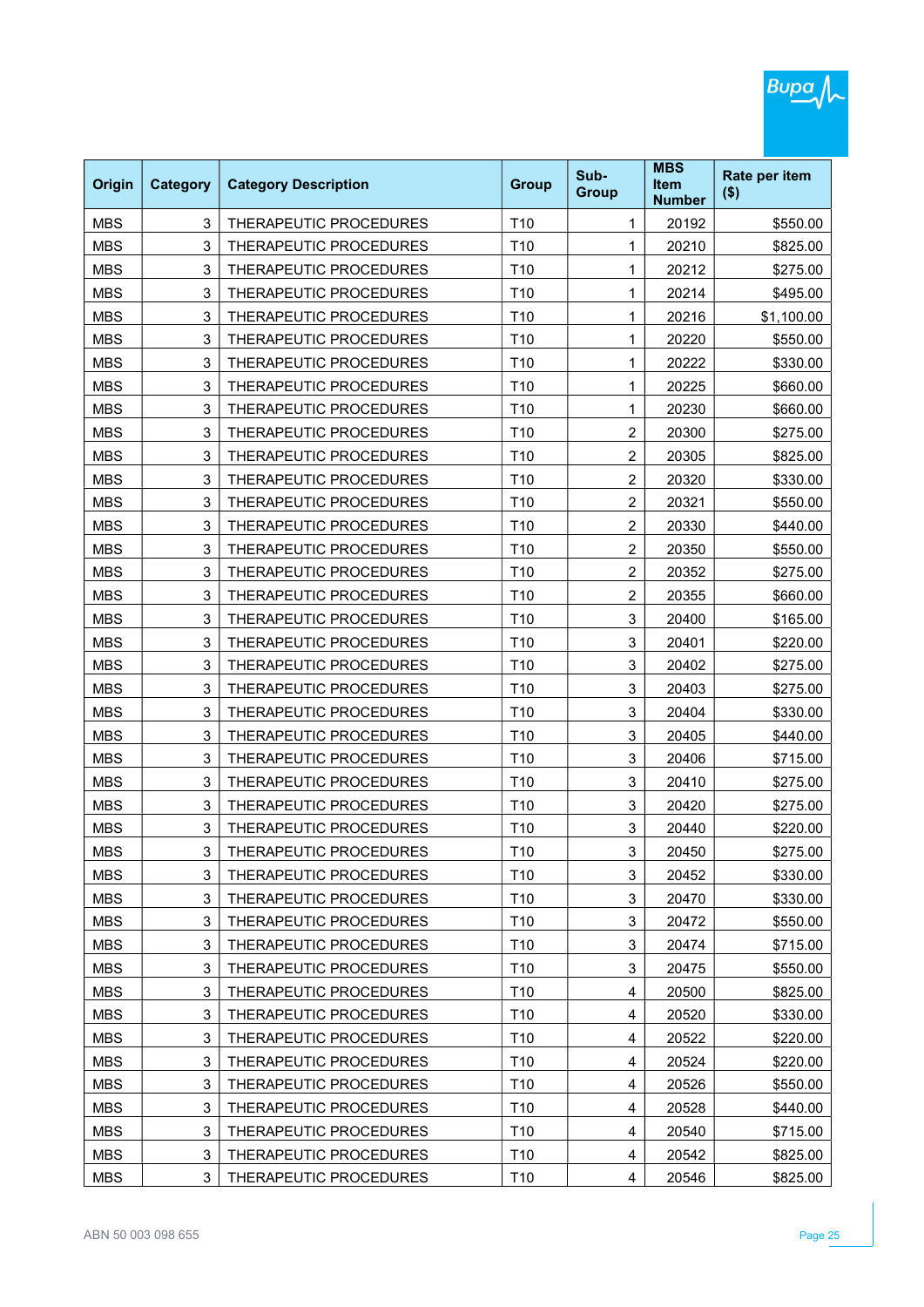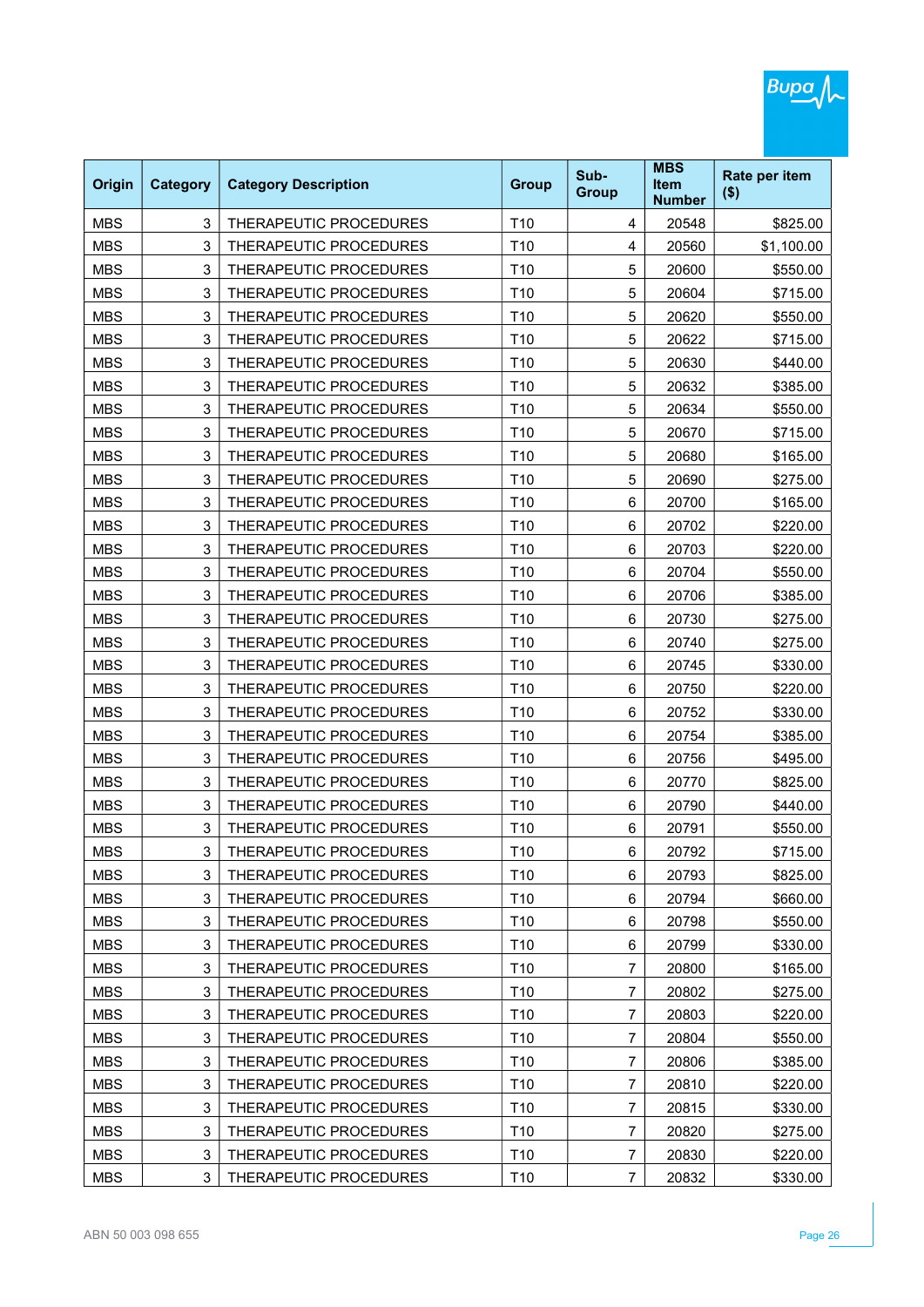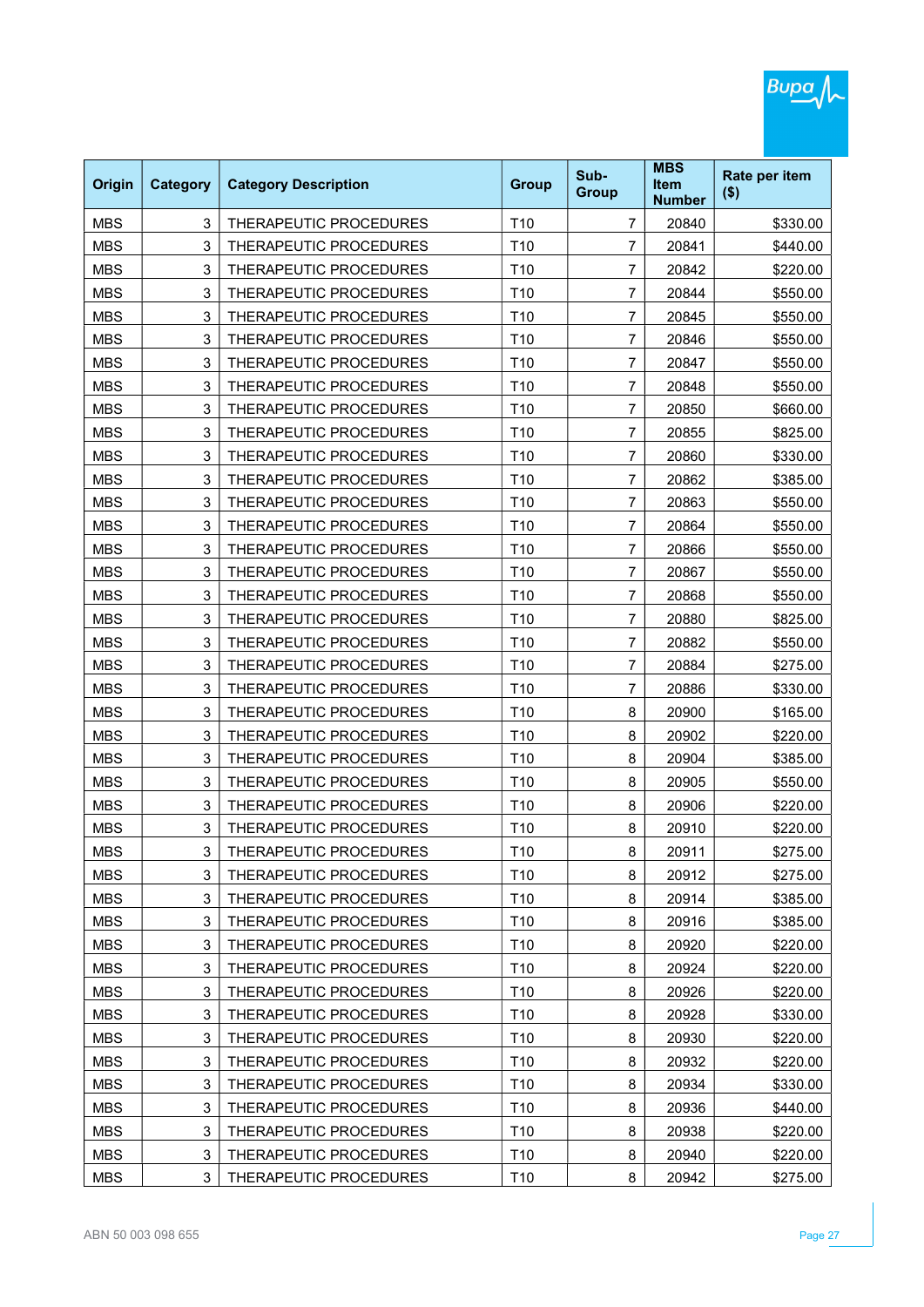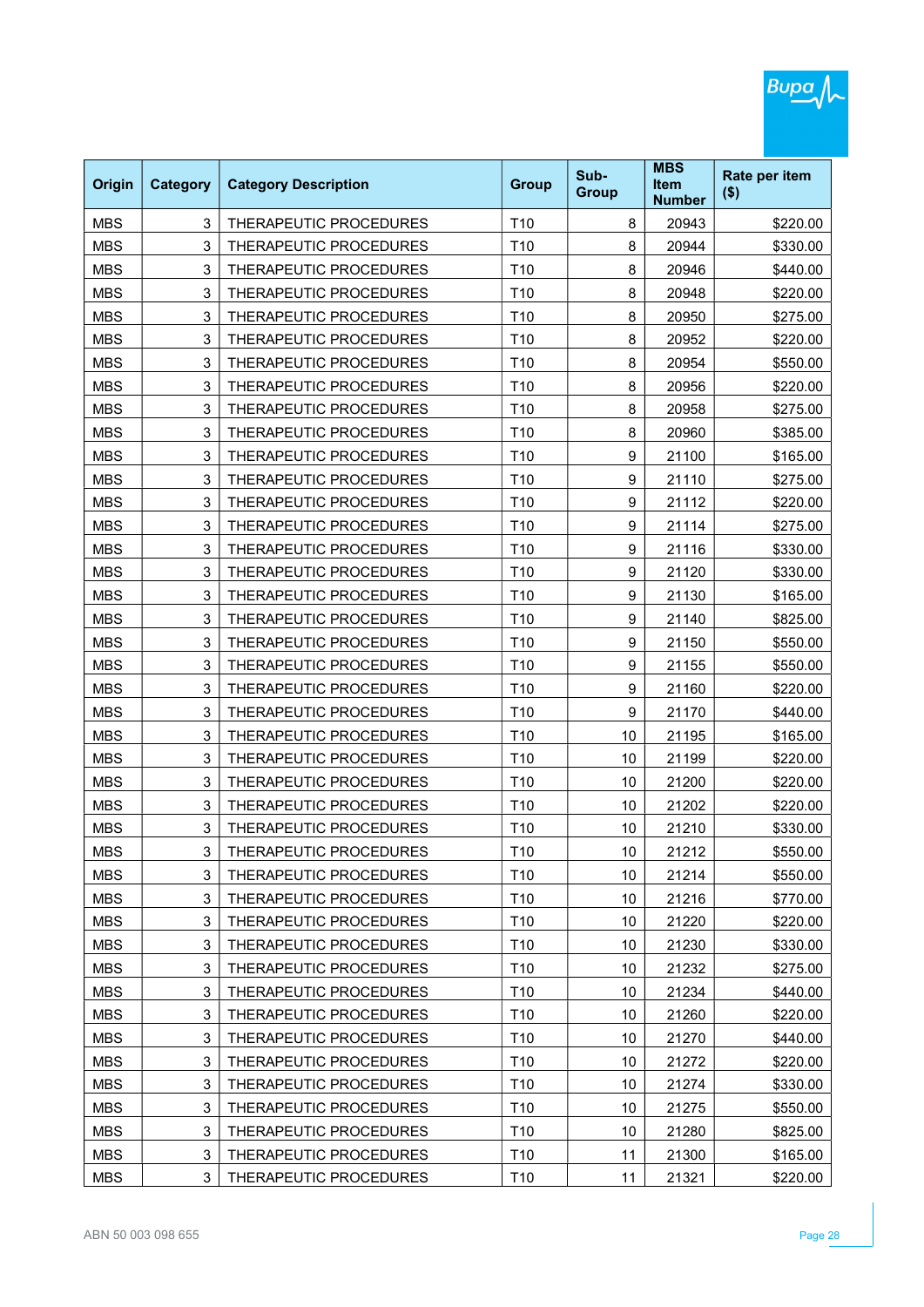| Origin     | <b>Category</b> | <b>Category Description</b>   | <b>Group</b>    | Sub-<br><b>Group</b> | <b>MBS</b><br><b>Item</b><br><b>Number</b> | Rate per item<br>$($ \$) |
|------------|-----------------|-------------------------------|-----------------|----------------------|--------------------------------------------|--------------------------|
| <b>MBS</b> | 3               | THERAPEUTIC PROCEDURES        | T <sub>10</sub> | 11                   | 21340                                      | \$220.00                 |
| <b>MBS</b> | 3               | <b>THERAPEUTIC PROCEDURES</b> | T <sub>10</sub> | 11                   | 21360                                      | \$275.00                 |
| <b>MBS</b> | 3               | THERAPEUTIC PROCEDURES        | T <sub>10</sub> | 11                   | 21380                                      | \$165.00                 |
| <b>MBS</b> | 3               | THERAPEUTIC PROCEDURES        | T <sub>10</sub> | 11                   | 21382                                      | \$220.00                 |
| <b>MBS</b> | 3               | THERAPEUTIC PROCEDURES        | T <sub>10</sub> | 11                   | 21390                                      | \$165.00                 |
| <b>MBS</b> | 3               | <b>THERAPEUTIC PROCEDURES</b> | T <sub>10</sub> | 11                   | 21392                                      | \$220.00                 |
| <b>MBS</b> | 3               | THERAPEUTIC PROCEDURES        | T <sub>10</sub> | 11                   | 21400                                      | \$220.00                 |
| <b>MBS</b> | 3               | THERAPEUTIC PROCEDURES        | T <sub>10</sub> | 11                   | 21402                                      | \$385.00                 |
| <b>MBS</b> | 3               | THERAPEUTIC PROCEDURES        | T <sub>10</sub> | 11                   | 21403                                      | \$550.00                 |
| <b>MBS</b> | 3               | THERAPEUTIC PROCEDURES        | T <sub>10</sub> | 11                   | 21404                                      | \$275.00                 |
| <b>MBS</b> | 3               | THERAPEUTIC PROCEDURES        | T <sub>10</sub> | 11                   | 21420                                      | \$165.00                 |
| <b>MBS</b> | 3               | THERAPEUTIC PROCEDURES        | T <sub>10</sub> | 11                   | 21430                                      | \$220.00                 |
| <b>MBS</b> | 3               | THERAPEUTIC PROCEDURES        | T <sub>10</sub> | 11                   | 21432                                      | \$275.00                 |
| <b>MBS</b> | 3               | THERAPEUTIC PROCEDURES        | T <sub>10</sub> | 11                   | 21440                                      | \$440.00                 |
| <b>MBS</b> | 3               | <b>THERAPEUTIC PROCEDURES</b> | T <sub>10</sub> | 11                   | 21445                                      | \$550.00                 |
| <b>MBS</b> | 3               | THERAPEUTIC PROCEDURES        | T <sub>10</sub> | 12                   | 21460                                      | \$165.00                 |
| <b>MBS</b> | 3               | THERAPEUTIC PROCEDURES        | T <sub>10</sub> | 12                   | 21461                                      | \$220.00                 |
| <b>MBS</b> | 3               | THERAPEUTIC PROCEDURES        | T <sub>10</sub> | 12                   | 21462                                      | \$165.00                 |
| <b>MBS</b> | 3               | THERAPEUTIC PROCEDURES        | T <sub>10</sub> | 12                   | 21464                                      | \$220.00                 |
| <b>MBS</b> | 3               | THERAPEUTIC PROCEDURES        | T <sub>10</sub> | 12                   | 21472                                      | \$275.00                 |
| <b>MBS</b> | 3               | THERAPEUTIC PROCEDURES        | T <sub>10</sub> | 12                   | 21474                                      | \$275.00                 |
| <b>MBS</b> | 3               | THERAPEUTIC PROCEDURES        | T <sub>10</sub> | 12                   | 21480                                      | \$220.00                 |
| <b>MBS</b> | 3               | THERAPEUTIC PROCEDURES        | T <sub>10</sub> | 12                   | 21482                                      | \$275.00                 |
| <b>MBS</b> | 3               | THERAPEUTIC PROCEDURES        | T <sub>10</sub> | 12                   | 21484                                      | \$275.00                 |
| <b>MBS</b> | 3               | THERAPEUTIC PROCEDURES        | T <sub>10</sub> | 12                   | 21486                                      | \$385.00                 |
| <b>MBS</b> | 3               | THERAPEUTIC PROCEDURES        | T <sub>10</sub> | 12                   | 21490                                      | \$165.00                 |
| <b>MBS</b> | 3               | THERAPEUTIC PROCEDURES        | T <sub>10</sub> | 12                   | 21500                                      | \$440.00                 |
| MBS        | 3               | THERAPEUTIC PROCEDURES        | T10             | 12                   | 21502                                      | \$330.00                 |
| <b>MBS</b> | 3               | THERAPEUTIC PROCEDURES        | T10             | 12                   | 21520                                      | \$220.00                 |
| <b>MBS</b> | 3               | THERAPEUTIC PROCEDURES        | T10             | 12                   | 21522                                      | \$275.00                 |
| <b>MBS</b> | 3               | THERAPEUTIC PROCEDURES        | T10             | 12                   | 21530                                      | \$825.00                 |
| <b>MBS</b> | 3               | THERAPEUTIC PROCEDURES        | T10             | 12                   | 21532                                      | \$440.00                 |
| <b>MBS</b> | 3               | THERAPEUTIC PROCEDURES        | T10             | 12                   | 21535                                      | \$550.00                 |
| <b>MBS</b> | 3               | THERAPEUTIC PROCEDURES        | T10             | 13                   | 21600                                      | \$165.00                 |
| <b>MBS</b> | 3               | THERAPEUTIC PROCEDURES        | T10             | 13                   | 21610                                      | \$275.00                 |
| <b>MBS</b> | 3               | THERAPEUTIC PROCEDURES        | T10             | 13                   | 21620                                      | \$220.00                 |
| <b>MBS</b> | 3               | THERAPEUTIC PROCEDURES        | T10             | 13                   | 21622                                      | \$275.00                 |
| <b>MBS</b> | 3               | THERAPEUTIC PROCEDURES        | T10             | 13                   | 21630                                      | \$275.00                 |
| <b>MBS</b> | 3               | THERAPEUTIC PROCEDURES        | T10             | 13                   | 21632                                      | \$330.00                 |
| <b>MBS</b> | 3               | THERAPEUTIC PROCEDURES        | T10             | 13                   | 21634                                      | \$495.00                 |
| <b>MBS</b> | 3               | THERAPEUTIC PROCEDURES        | T10             | 13                   | 21636                                      | \$825.00                 |
| <b>MBS</b> | 3               | THERAPEUTIC PROCEDURES        | T10             | 13                   | 21638                                      | \$550.00                 |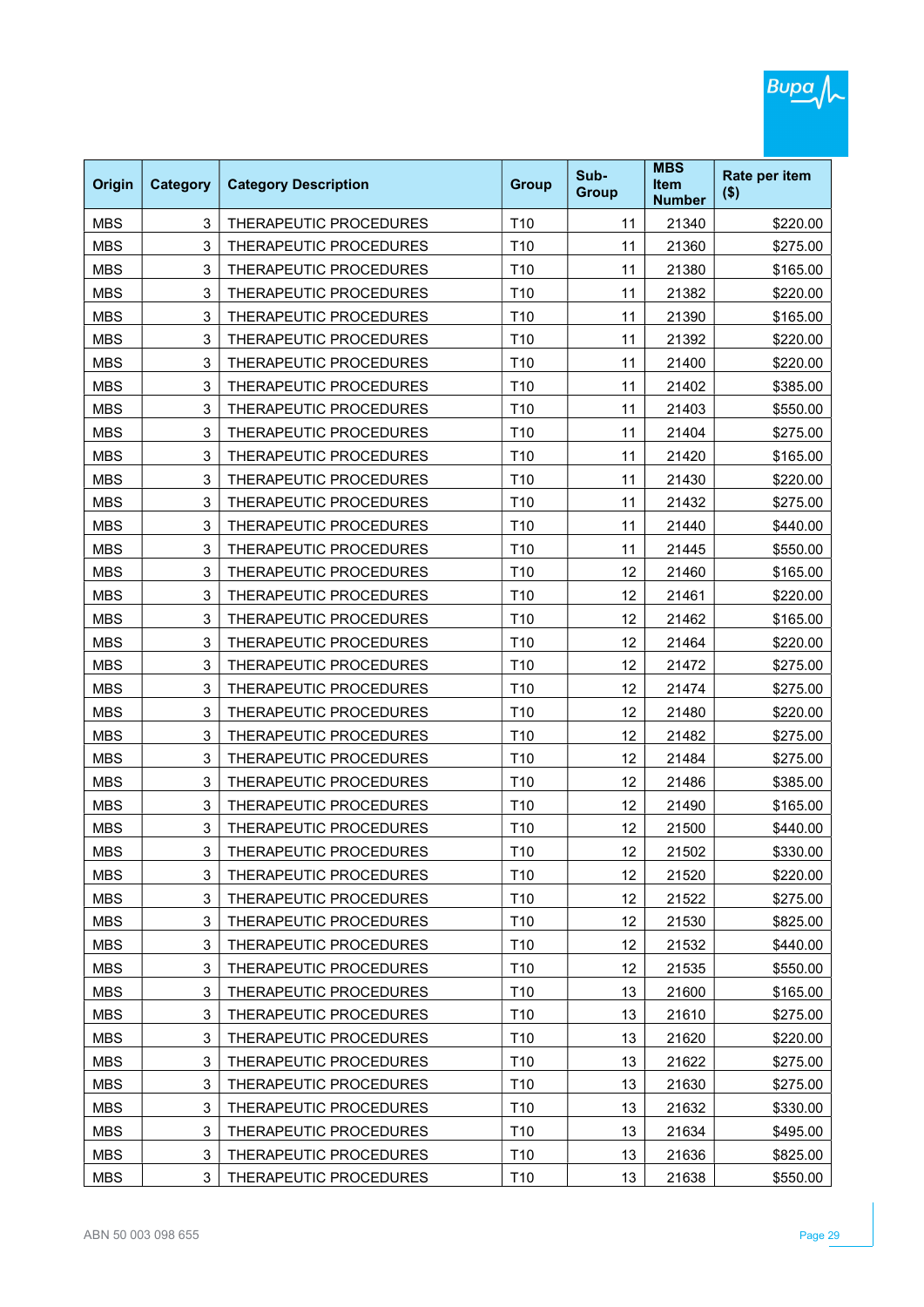|            |                 |                               |                 |                      | <b>MBS</b>                   |                          |
|------------|-----------------|-------------------------------|-----------------|----------------------|------------------------------|--------------------------|
| Origin     | <b>Category</b> | <b>Category Description</b>   | <b>Group</b>    | Sub-<br><b>Group</b> | <b>Item</b><br><b>Number</b> | Rate per item<br>$($ \$) |
| <b>MBS</b> | 3               | THERAPEUTIC PROCEDURES        | T <sub>10</sub> | 13                   | 21650                        | \$440.00                 |
| <b>MBS</b> | 3               | <b>THERAPEUTIC PROCEDURES</b> | T <sub>10</sub> | 13                   | 21652                        | \$550.00                 |
| <b>MBS</b> | 3               | THERAPEUTIC PROCEDURES        | T <sub>10</sub> | 13                   | 21654                        | \$440.00                 |
| <b>MBS</b> | 3               | THERAPEUTIC PROCEDURES        | T <sub>10</sub> | 13                   | 21656                        | \$550.00                 |
| <b>MBS</b> | 3               | THERAPEUTIC PROCEDURES        | T <sub>10</sub> | 13                   | 21670                        | \$220.00                 |
| <b>MBS</b> | 3               | <b>THERAPEUTIC PROCEDURES</b> | T <sub>10</sub> | 13                   | 21680                        | \$165.00                 |
| <b>MBS</b> | 3               | THERAPEUTIC PROCEDURES        | T <sub>10</sub> | 13                   | 21682                        | \$220.00                 |
| <b>MBS</b> | 3               | THERAPEUTIC PROCEDURES        | T <sub>10</sub> | 13                   | 21685                        | \$550.00                 |
| <b>MBS</b> | 3               | THERAPEUTIC PROCEDURES        | T <sub>10</sub> | 14                   | 21700                        | \$165.00                 |
| <b>MBS</b> | 3               | THERAPEUTIC PROCEDURES        | T <sub>10</sub> | 14                   | 21710                        | \$220.00                 |
| <b>MBS</b> | 3               | THERAPEUTIC PROCEDURES        | T <sub>10</sub> | 14                   | 21712                        | \$275.00                 |
| <b>MBS</b> | 3               | THERAPEUTIC PROCEDURES        | T <sub>10</sub> | 14                   | 21714                        | \$275.00                 |
| <b>MBS</b> | 3               | THERAPEUTIC PROCEDURES        | T <sub>10</sub> | 14                   | 21716                        | \$275.00                 |
| <b>MBS</b> | 3               | <b>THERAPEUTIC PROCEDURES</b> | T <sub>10</sub> | 14                   | 21730                        | \$165.00                 |
| <b>MBS</b> | 3               | THERAPEUTIC PROCEDURES        | T <sub>10</sub> | 14                   | 21732                        | \$220.00                 |
| <b>MBS</b> | 3               | THERAPEUTIC PROCEDURES        | T <sub>10</sub> | 14                   | 21740                        | \$275.00                 |
| <b>MBS</b> | 3               | THERAPEUTIC PROCEDURES        | T <sub>10</sub> | 14                   | 21756                        | \$330.00                 |
| <b>MBS</b> | 3               | THERAPEUTIC PROCEDURES        | T <sub>10</sub> | 14                   | 21760                        | \$385.00                 |
| <b>MBS</b> | 3               | THERAPEUTIC PROCEDURES        | T <sub>10</sub> | 14                   | 21770                        | \$440.00                 |
| <b>MBS</b> | 3               | THERAPEUTIC PROCEDURES        | T <sub>10</sub> | 14                   | 21772                        | \$330.00                 |
| <b>MBS</b> | 3               | THERAPEUTIC PROCEDURES        | T <sub>10</sub> | 14                   | 21780                        | \$220.00                 |
| <b>MBS</b> | 3               | THERAPEUTIC PROCEDURES        | T <sub>10</sub> | 14                   | 21785                        | \$550.00                 |
| <b>MBS</b> | 3               | THERAPEUTIC PROCEDURES        | T <sub>10</sub> | 14                   | 21790                        | \$825.00                 |
| <b>MBS</b> | 3               | THERAPEUTIC PROCEDURES        | T <sub>10</sub> | 15                   | 21800                        | \$165.00                 |
| <b>MBS</b> | 3               | THERAPEUTIC PROCEDURES        | T <sub>10</sub> | 15                   | 21810                        | \$220.00                 |
| <b>MBS</b> | 3               | THERAPEUTIC PROCEDURES        | T <sub>10</sub> | 15                   | 21820                        | \$165.00                 |
| <b>MBS</b> | 3               | THERAPEUTIC PROCEDURES        | T <sub>10</sub> | 15                   | 21830                        | \$220.00                 |
| MBS        | 3               | THERAPEUTIC PROCEDURES        | T10             | 15                   | 21832                        | \$385.00                 |
| <b>MBS</b> | 3               | THERAPEUTIC PROCEDURES        | T10             | 15                   | 21834                        | \$220.00                 |
| <b>MBS</b> | 3               | THERAPEUTIC PROCEDURES        | T10             | 15                   | 21840                        | \$440.00                 |
| <b>MBS</b> | 3               | THERAPEUTIC PROCEDURES        | T10             | 15                   | 21842                        | \$330.00                 |
| <b>MBS</b> | 3               | THERAPEUTIC PROCEDURES        | T10             | 15                   | 21850                        | \$220.00                 |
| <b>MBS</b> | 3               | THERAPEUTIC PROCEDURES        | T10             | 15                   | 21860                        | \$165.00                 |
| <b>MBS</b> | 3               | THERAPEUTIC PROCEDURES        | T10             | 15                   | 21865                        | \$550.00                 |
| <b>MBS</b> | 3               | THERAPEUTIC PROCEDURES        | T10             | 15                   | 21870                        | \$825.00                 |
| <b>MBS</b> | 3               | THERAPEUTIC PROCEDURES        | T10             | 15                   | 21872                        | \$440.00                 |
| <b>MBS</b> | 3               | THERAPEUTIC PROCEDURES        | T10             | 16                   | 21878                        | \$165.00                 |
| <b>MBS</b> | 3               | THERAPEUTIC PROCEDURES        | T10             | 16                   | 21879                        | \$275.00                 |
| <b>MBS</b> | 3               | THERAPEUTIC PROCEDURES        | T10             | 16                   | 21880                        | \$385.00                 |
| <b>MBS</b> | 3               | THERAPEUTIC PROCEDURES        | T10             | 16                   | 21881                        | \$495.00                 |
| <b>MBS</b> | 3               | THERAPEUTIC PROCEDURES        | T10             | 16                   | 21882                        | \$605.00                 |
| <b>MBS</b> | 3               | THERAPEUTIC PROCEDURES        | T10             | 16                   | 21883                        | \$715.00                 |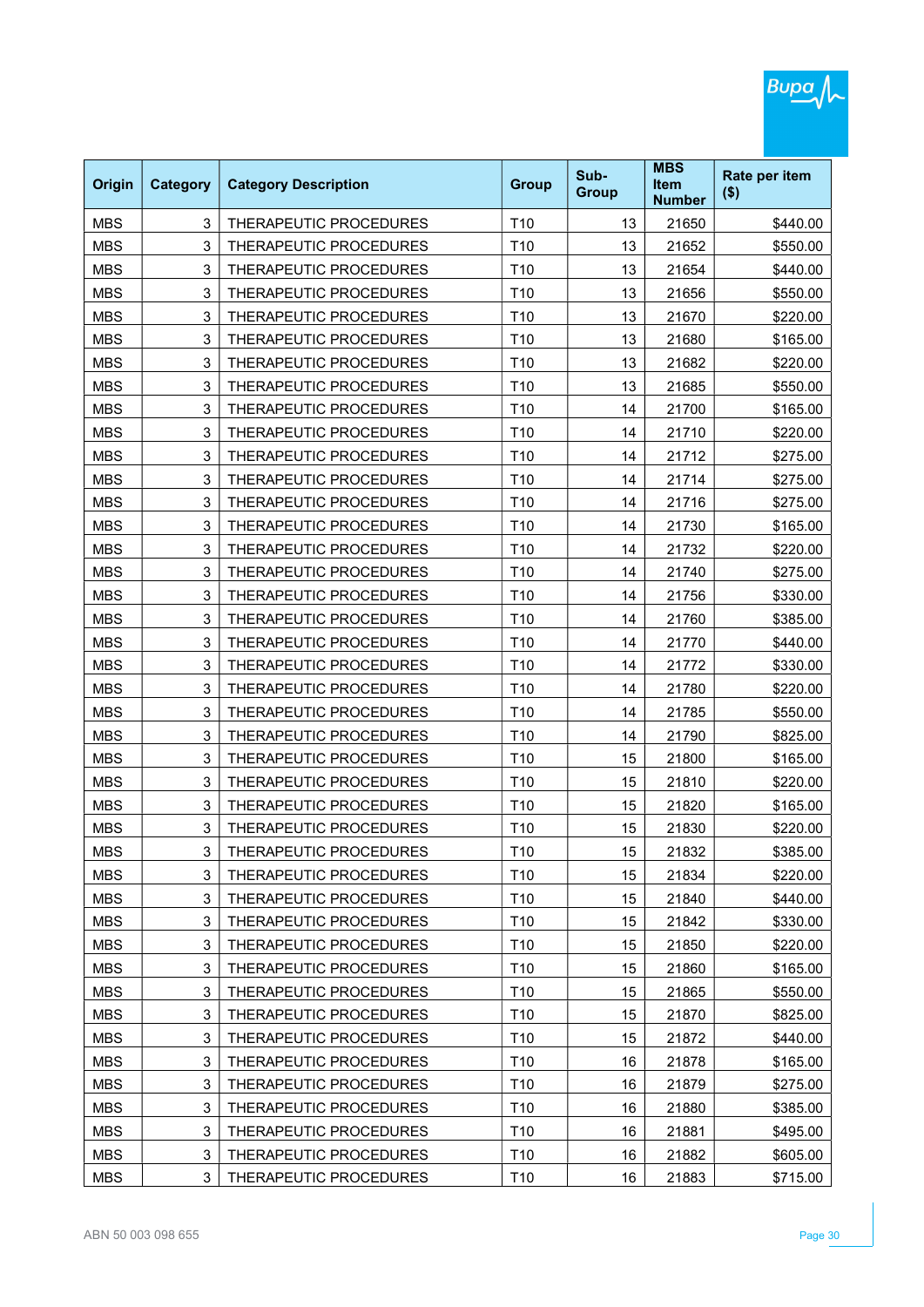| Origin     | <b>Category</b> | <b>Category Description</b>   | <b>Group</b>    | Sub-<br><b>Group</b> | <b>MBS</b><br><b>Item</b><br><b>Number</b> | Rate per item<br>$($ \$) |
|------------|-----------------|-------------------------------|-----------------|----------------------|--------------------------------------------|--------------------------|
| <b>MBS</b> | 3               | THERAPEUTIC PROCEDURES        | T <sub>10</sub> | 16                   | 21884                                      | \$825.00                 |
| <b>MBS</b> | 3               | <b>THERAPEUTIC PROCEDURES</b> | T <sub>10</sub> | 16                   | 21885                                      | \$935.00                 |
| <b>MBS</b> | 3               | THERAPEUTIC PROCEDURES        | T <sub>10</sub> | 16                   | 21886                                      | \$1,045.00               |
| <b>MBS</b> | 3               | THERAPEUTIC PROCEDURES        | T <sub>10</sub> | 16                   | 21887                                      | \$1,155.00               |
| <b>MBS</b> | 3               | THERAPEUTIC PROCEDURES        | T <sub>10</sub> | 17                   | 21900                                      | \$165.00                 |
| <b>MBS</b> | 3               | <b>THERAPEUTIC PROCEDURES</b> | T <sub>10</sub> | 17                   | 21906                                      | \$275.00                 |
| <b>MBS</b> | 3               | THERAPEUTIC PROCEDURES        | T <sub>10</sub> | 17                   | 21908                                      | \$330.00                 |
| <b>MBS</b> | 3               | THERAPEUTIC PROCEDURES        | T <sub>10</sub> | 17                   | 21910                                      | \$495.00                 |
| <b>MBS</b> | 3               | THERAPEUTIC PROCEDURES        | T <sub>10</sub> | 17                   | 21912                                      | \$275.00                 |
| <b>MBS</b> | 3               | THERAPEUTIC PROCEDURES        | T <sub>10</sub> | 17                   | 21914                                      | \$330.00                 |
| <b>MBS</b> | 3               | THERAPEUTIC PROCEDURES        | T <sub>10</sub> | 17                   | 21915                                      | \$275.00                 |
| <b>MBS</b> | 3               | THERAPEUTIC PROCEDURES        | T <sub>10</sub> | 17                   | 21916                                      | \$275.00                 |
| <b>MBS</b> | 3               | THERAPEUTIC PROCEDURES        | T <sub>10</sub> | 17                   | 21918                                      | \$275.00                 |
| <b>MBS</b> | 3               | <b>THERAPEUTIC PROCEDURES</b> | T <sub>10</sub> | 17                   | 21922                                      | \$385.00                 |
| <b>MBS</b> | 3               | THERAPEUTIC PROCEDURES        | T <sub>10</sub> | 17                   | 21925                                      | \$220.00                 |
| <b>MBS</b> | 3               | THERAPEUTIC PROCEDURES        | T <sub>10</sub> | 17                   | 21926                                      | \$275.00                 |
| <b>MBS</b> | 3               | THERAPEUTIC PROCEDURES        | T <sub>10</sub> | 17                   | 21930                                      | \$330.00                 |
| <b>MBS</b> | 3               | THERAPEUTIC PROCEDURES        | T <sub>10</sub> | 17                   | 21935                                      | \$275.00                 |
| <b>MBS</b> | 3               | THERAPEUTIC PROCEDURES        | T <sub>10</sub> | 17                   | 21936                                      | \$330.00                 |
| <b>MBS</b> | 3               | THERAPEUTIC PROCEDURES        | T <sub>10</sub> | 17                   | 21939                                      | \$165.00                 |
| <b>MBS</b> | 3               | THERAPEUTIC PROCEDURES        | T <sub>10</sub> | 17                   | 21941                                      | \$385.00                 |
| <b>MBS</b> | 3               | THERAPEUTIC PROCEDURES        | T <sub>10</sub> | 17                   | 21942                                      | \$550.00                 |
| <b>MBS</b> | 3               | THERAPEUTIC PROCEDURES        | T <sub>10</sub> | 17                   | 21943                                      | \$275.00                 |
| <b>MBS</b> | 3               | THERAPEUTIC PROCEDURES        | T <sub>10</sub> | 17                   | 21945                                      | \$275.00                 |
| <b>MBS</b> | 3               | THERAPEUTIC PROCEDURES        | T <sub>10</sub> | 17                   | 21949                                      | \$275.00                 |
| <b>MBS</b> | 3               | THERAPEUTIC PROCEDURES        | T <sub>10</sub> | 17                   | 21952                                      | \$550.00                 |
| <b>MBS</b> | 3               | THERAPEUTIC PROCEDURES        | T <sub>10</sub> | 17                   | 21955                                      | \$275.00                 |
| MBS        | 3               | THERAPEUTIC PROCEDURES        | T10             | 17                   | 21959                                      | \$275.00                 |
| <b>MBS</b> | 3               | THERAPEUTIC PROCEDURES        | T10             | 17                   | 21962                                      | \$275.00                 |
| <b>MBS</b> | 3               | THERAPEUTIC PROCEDURES        | T10             | 17                   | 21965                                      | \$275.00                 |
| <b>MBS</b> | 3               | THERAPEUTIC PROCEDURES        | T10             | 17                   | 21969                                      | \$440.00                 |
| <b>MBS</b> | 3               | THERAPEUTIC PROCEDURES        | T10             | 17                   | 21970                                      | \$825.00                 |
| <b>MBS</b> | 3               | THERAPEUTIC PROCEDURES        | T10             | 17                   | 21973                                      | \$275.00                 |
| <b>MBS</b> | 3               | THERAPEUTIC PROCEDURES        | T10             | 17                   | 21976                                      | \$275.00                 |
| <b>MBS</b> | 3               | THERAPEUTIC PROCEDURES        | T10             | 17                   | 21980                                      | \$275.00                 |
| <b>MBS</b> | 3               | THERAPEUTIC PROCEDURES        | T10             | 18                   | 21990                                      | \$165.00                 |
| <b>MBS</b> | 3               | THERAPEUTIC PROCEDURES        | T10             | 18                   | 21992                                      | \$220.00                 |
| <b>MBS</b> | 3               | THERAPEUTIC PROCEDURES        | T10             | 18                   | 21997                                      | \$220.00                 |
| <b>MBS</b> | 3               | THERAPEUTIC PROCEDURES        | T10             | 19                   | 22002                                      | \$220.00                 |
| <b>MBS</b> | 3               | THERAPEUTIC PROCEDURES        | T10             | 19                   | 22007                                      | \$220.00                 |
| <b>MBS</b> | 3               | THERAPEUTIC PROCEDURES        | T10             | 19                   | 22008                                      | \$220.00                 |
| <b>MBS</b> | 3               | THERAPEUTIC PROCEDURES        | T <sub>10</sub> | 19                   | 22012                                      | \$165.00                 |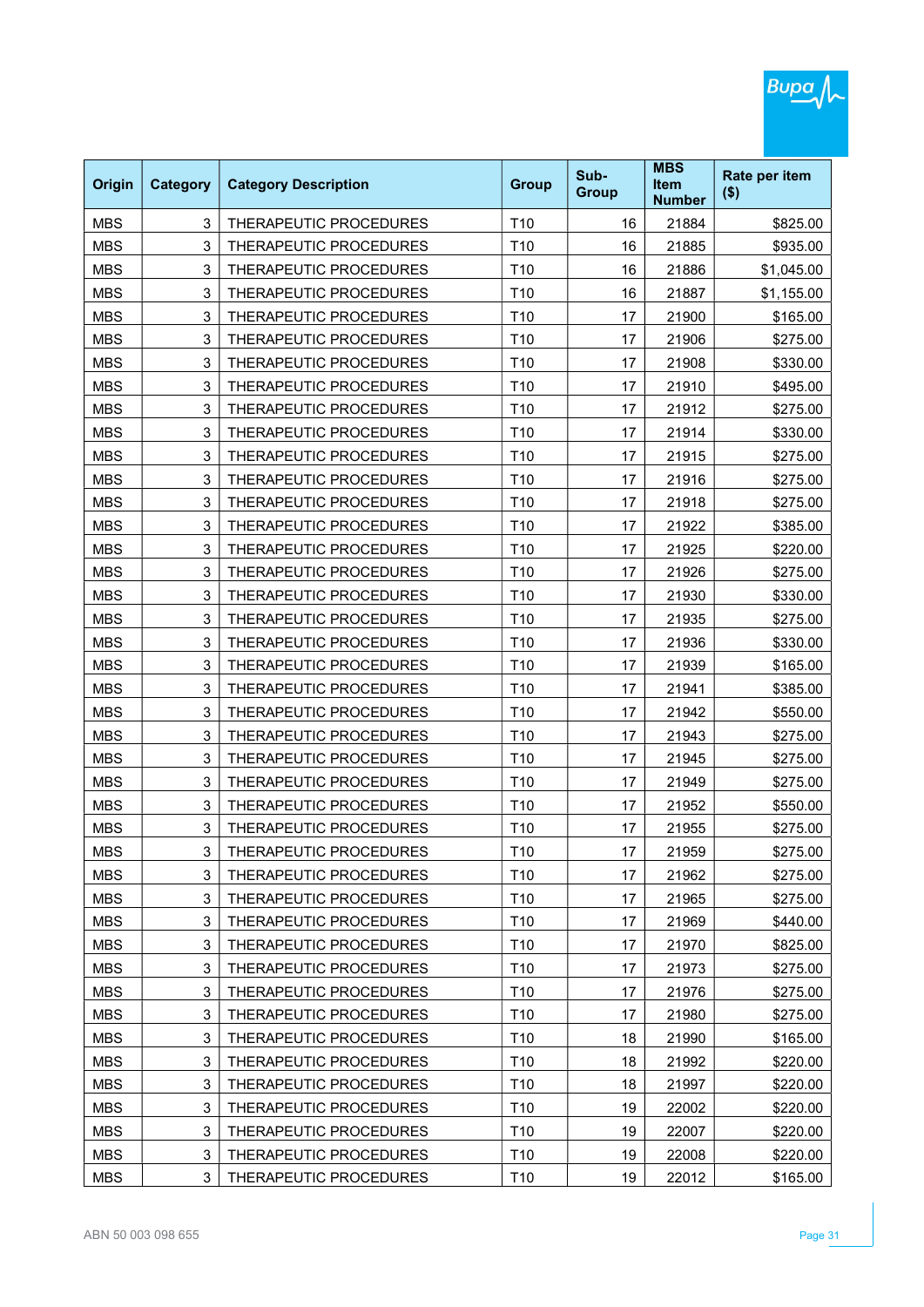| Origin     | <b>Category</b> | <b>Category Description</b>   | <b>Group</b>    | Sub-<br><b>Group</b> | <b>MBS</b><br><b>Item</b><br><b>Number</b> | Rate per item<br>$($ \$) |
|------------|-----------------|-------------------------------|-----------------|----------------------|--------------------------------------------|--------------------------|
| <b>MBS</b> | 3               | THERAPEUTIC PROCEDURES        | T <sub>10</sub> | 19                   | 22014                                      | \$165.00                 |
| <b>MBS</b> | 3               | THERAPEUTIC PROCEDURES        | T <sub>10</sub> | 19                   | 22015                                      | \$330.00                 |
| <b>MBS</b> | 3               | THERAPEUTIC PROCEDURES        | T <sub>10</sub> | 19                   | 22020                                      | \$220.00                 |
| <b>MBS</b> | 3               | THERAPEUTIC PROCEDURES        | T <sub>10</sub> | 19                   | 22025                                      | \$220.00                 |
| <b>MBS</b> | 3               | THERAPEUTIC PROCEDURES        | T <sub>10</sub> | 19                   | 22031                                      | \$275.00                 |
| <b>MBS</b> | 3               | <b>THERAPEUTIC PROCEDURES</b> | T <sub>10</sub> | 19                   | 22036                                      | \$165.00                 |
| <b>MBS</b> | 3               | THERAPEUTIC PROCEDURES        | T <sub>10</sub> | 19                   | 22041                                      | \$110.00                 |
| <b>MBS</b> | 3               | THERAPEUTIC PROCEDURES        | T <sub>10</sub> | 19                   | 22042                                      | \$55.00                  |
| <b>MBS</b> | 3               | THERAPEUTIC PROCEDURES        | T <sub>10</sub> | 19                   | 22051                                      | \$495.00                 |
| <b>MBS</b> | 3               | THERAPEUTIC PROCEDURES        | T <sub>10</sub> | 19                   | 22055                                      | \$660.00                 |
| <b>MBS</b> | 3               | THERAPEUTIC PROCEDURES        | T <sub>10</sub> | 19                   | 22060                                      | \$1,100.00               |
| <b>MBS</b> | 3               | THERAPEUTIC PROCEDURES        | T <sub>10</sub> | 19                   | 22065                                      | \$275.00                 |
| <b>MBS</b> | 3               | THERAPEUTIC PROCEDURES        | T <sub>10</sub> | 19                   | 22075                                      | \$825.00                 |
| <b>MBS</b> | 3               | <b>THERAPEUTIC PROCEDURES</b> | T <sub>10</sub> | 20                   | 22900                                      | \$330.00                 |
| <b>MBS</b> | 3               | THERAPEUTIC PROCEDURES        | T <sub>10</sub> | 20                   | 22905                                      | \$330.00                 |
| <b>MBS</b> | 3               | THERAPEUTIC PROCEDURES        | T <sub>10</sub> | 21                   | 23010                                      | \$55.00                  |
| <b>MBS</b> | 3               | THERAPEUTIC PROCEDURES        | T <sub>10</sub> | 21                   | 23025                                      | \$110.00                 |
| <b>MBS</b> | 3               | THERAPEUTIC PROCEDURES        | T <sub>10</sub> | 21                   | 23035                                      | \$165.00                 |
| <b>MBS</b> | 3               | THERAPEUTIC PROCEDURES        | T <sub>10</sub> | 21                   | 23045                                      | \$220.00                 |
| <b>MBS</b> | 3               | THERAPEUTIC PROCEDURES        | T <sub>10</sub> | 21                   | 23055                                      | \$275.00                 |
| <b>MBS</b> | 3               | THERAPEUTIC PROCEDURES        | T <sub>10</sub> | 21                   | 23065                                      | \$330.00                 |
| <b>MBS</b> | 3               | THERAPEUTIC PROCEDURES        | T <sub>10</sub> | 21                   | 23075                                      | \$385.00                 |
| <b>MBS</b> | 3               | THERAPEUTIC PROCEDURES        | T <sub>10</sub> | 21                   | 23085                                      | \$440.00                 |
| <b>MBS</b> | 3               | THERAPEUTIC PROCEDURES        | T <sub>10</sub> | 21                   | 23091                                      | \$495.00                 |
| <b>MBS</b> | 3               | THERAPEUTIC PROCEDURES        | T <sub>10</sub> | 21                   | 23101                                      | \$550.00                 |
| <b>MBS</b> | 3               | THERAPEUTIC PROCEDURES        | T <sub>10</sub> | 21                   | 23111                                      | \$605.00                 |
| <b>MBS</b> | 3               | THERAPEUTIC PROCEDURES        | T <sub>10</sub> | 21                   | 23112                                      | \$660.00                 |
| MBS        | 3               | THERAPEUTIC PROCEDURES        | T10             | 21                   | 23113                                      | \$715.00                 |
| <b>MBS</b> | 3               | THERAPEUTIC PROCEDURES        | T10             | 21                   | 23114                                      | \$770.00                 |
| <b>MBS</b> | 3               | THERAPEUTIC PROCEDURES        | T10             | 21                   | 23115                                      | \$825.00                 |
| <b>MBS</b> | 3               | THERAPEUTIC PROCEDURES        | T10             | 21                   | 23116                                      | \$880.00                 |
| <b>MBS</b> | 3               | THERAPEUTIC PROCEDURES        | T10             | 21                   | 23117                                      | \$935.00                 |
| <b>MBS</b> | 3               | THERAPEUTIC PROCEDURES        | T10             | 21                   | 23118                                      | \$990.00                 |
| <b>MBS</b> | 3               | THERAPEUTIC PROCEDURES        | T10             | 21                   | 23119                                      | \$1,045.00               |
| <b>MBS</b> | 3               | THERAPEUTIC PROCEDURES        | T10             | 21                   | 23121                                      | \$1,100.00               |
| <b>MBS</b> | 3               | THERAPEUTIC PROCEDURES        | T10             | 21                   | 23170                                      | \$1,155.00               |
| <b>MBS</b> | 3               | THERAPEUTIC PROCEDURES        | T10             | 21                   | 23180                                      | \$1,210.00               |
| <b>MBS</b> | 3               | THERAPEUTIC PROCEDURES        | T10             | 21                   | 23190                                      | \$1,265.00               |
| <b>MBS</b> | 3               | THERAPEUTIC PROCEDURES        | T <sub>10</sub> | 21                   | 23200                                      | \$1,320.00               |
| <b>MBS</b> | 3               | THERAPEUTIC PROCEDURES        | T10             | 21                   | 23210                                      | \$1,375.00               |
| <b>MBS</b> | 3               | THERAPEUTIC PROCEDURES        | T10             | 21                   | 23220                                      | \$1,430.00               |
| <b>MBS</b> | 3               | THERAPEUTIC PROCEDURES        | T10             | 21                   | 23230                                      | \$1,485.00               |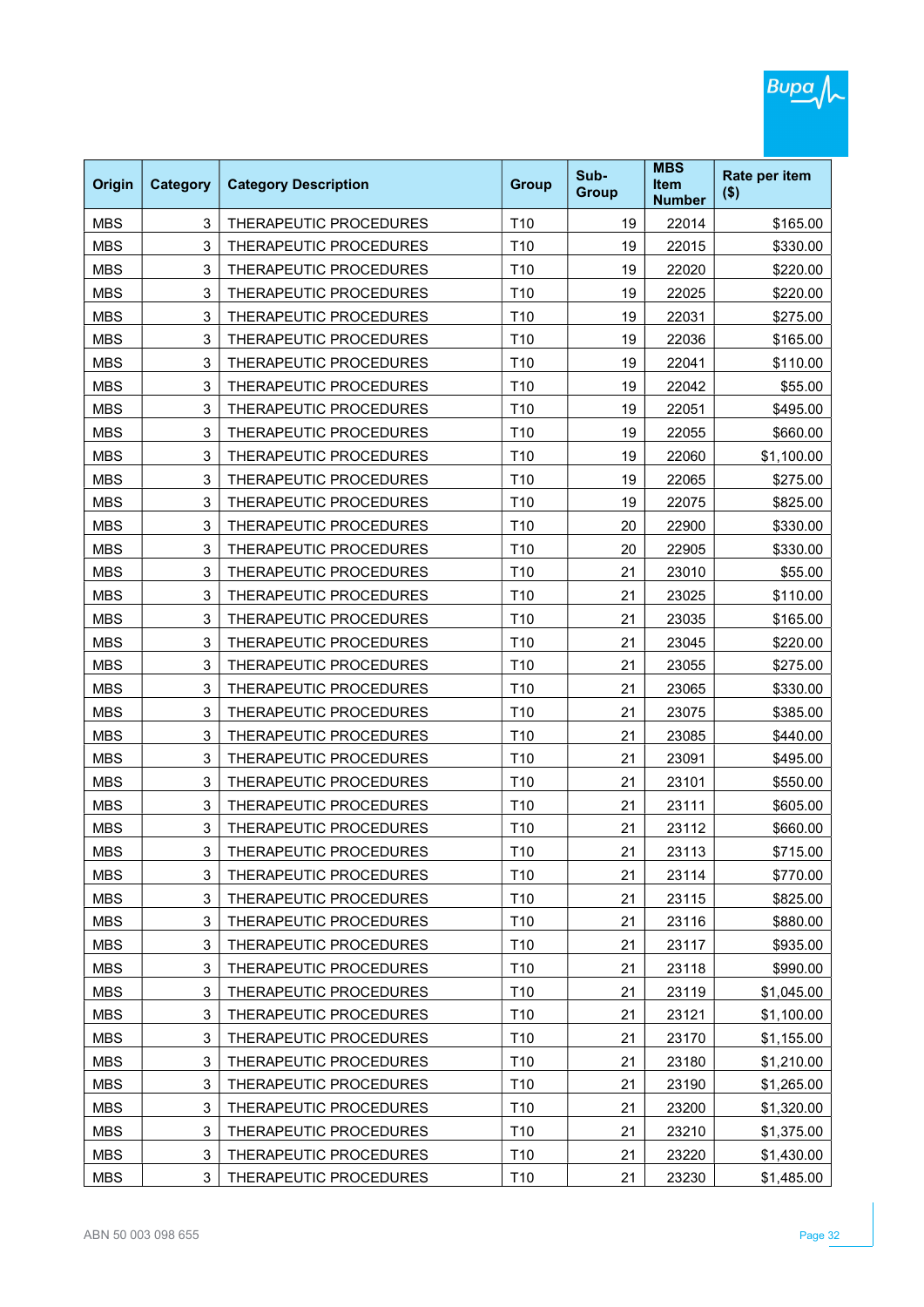| Origin     | <b>Category</b> | <b>Category Description</b>   | <b>Group</b>    | Sub-<br><b>Group</b> | <b>MBS</b><br><b>Item</b><br><b>Number</b> | Rate per item<br>$($ \$) |
|------------|-----------------|-------------------------------|-----------------|----------------------|--------------------------------------------|--------------------------|
| <b>MBS</b> | 3               | THERAPEUTIC PROCEDURES        | T <sub>10</sub> | 21                   | 23240                                      | \$1,540.00               |
| <b>MBS</b> | 3               | <b>THERAPEUTIC PROCEDURES</b> | T <sub>10</sub> | 21                   | 23250                                      | \$1,595.00               |
| <b>MBS</b> | 3               | THERAPEUTIC PROCEDURES        | T <sub>10</sub> | 21                   | 23260                                      | \$1,650.00               |
| <b>MBS</b> | 3               | THERAPEUTIC PROCEDURES        | T <sub>10</sub> | 21                   | 23270                                      | \$1,705.00               |
| <b>MBS</b> | 3               | THERAPEUTIC PROCEDURES        | T <sub>10</sub> | 21                   | 23280                                      | \$1,760.00               |
| <b>MBS</b> | 3               | THERAPEUTIC PROCEDURES        | T <sub>10</sub> | 21                   | 23290                                      | \$1,815.00               |
| <b>MBS</b> | 3               | THERAPEUTIC PROCEDURES        | T <sub>10</sub> | 21                   | 23300                                      | \$1,870.00               |
| <b>MBS</b> | 3               | THERAPEUTIC PROCEDURES        | T <sub>10</sub> | 21                   | 23310                                      | \$1,925.00               |
| <b>MBS</b> | 3               | THERAPEUTIC PROCEDURES        | T <sub>10</sub> | 21                   | 23320                                      | \$1,980.00               |
| <b>MBS</b> | 3               | THERAPEUTIC PROCEDURES        | T <sub>10</sub> | 21                   | 23330                                      | \$2,035.00               |
| <b>MBS</b> | 3               | THERAPEUTIC PROCEDURES        | T <sub>10</sub> | 21                   | 23340                                      | \$2,090.00               |
| <b>MBS</b> | 3               | THERAPEUTIC PROCEDURES        | T <sub>10</sub> | 21                   | 23350                                      | \$2,145.00               |
| <b>MBS</b> | 3               | THERAPEUTIC PROCEDURES        | T <sub>10</sub> | 21                   | 23360                                      | \$2,200.00               |
| <b>MBS</b> | 3               | THERAPEUTIC PROCEDURES        | T <sub>10</sub> | 21                   | 23370                                      | \$2,255.00               |
| <b>MBS</b> | 3               | THERAPEUTIC PROCEDURES        | T <sub>10</sub> | 21                   | 23380                                      | \$2,310.00               |
| <b>MBS</b> | 3               | THERAPEUTIC PROCEDURES        | T <sub>10</sub> | 21                   | 23390                                      | \$2,365.00               |
| <b>MBS</b> | 3               | <b>THERAPEUTIC PROCEDURES</b> | T <sub>10</sub> | 21                   | 23400                                      | \$2,420.00               |
| <b>MBS</b> | 3               | THERAPEUTIC PROCEDURES        | T <sub>10</sub> | 21                   | 23410                                      | \$2,475.00               |
| <b>MBS</b> | 3               | THERAPEUTIC PROCEDURES        | T <sub>10</sub> | 21                   | 23420                                      | \$2,530.00               |
| <b>MBS</b> | 3               | THERAPEUTIC PROCEDURES        | T <sub>10</sub> | 21                   | 23430                                      | \$2,585.00               |
| <b>MBS</b> | 3               | THERAPEUTIC PROCEDURES        | T <sub>10</sub> | 21                   | 23440                                      | \$2,640.00               |
| <b>MBS</b> | 3               | THERAPEUTIC PROCEDURES        | T <sub>10</sub> | 21                   | 23450                                      | \$2,695.00               |
| <b>MBS</b> | 3               | THERAPEUTIC PROCEDURES        | T <sub>10</sub> | 21                   | 23460                                      | \$2,750.00               |
| <b>MBS</b> | 3               | THERAPEUTIC PROCEDURES        | T <sub>10</sub> | 21                   | 23470                                      | \$2,805.00               |
| <b>MBS</b> | 3               | THERAPEUTIC PROCEDURES        | T <sub>10</sub> | 21                   | 23480                                      | \$2,860.00               |
| <b>MBS</b> | 3               | THERAPEUTIC PROCEDURES        | T <sub>10</sub> | 21                   | 23490                                      | \$2,915.00               |
| <b>MBS</b> | 3               | THERAPEUTIC PROCEDURES        | T <sub>10</sub> | 21                   | 23500                                      | \$2,970.00               |
| MBS        | 3               | THERAPEUTIC PROCEDURES        | T10             | 21                   | 23510                                      | \$3,025.00               |
| <b>MBS</b> | 3               | THERAPEUTIC PROCEDURES        | T10             | 21                   | 23520                                      | \$3,080.00               |
| <b>MBS</b> | 3               | THERAPEUTIC PROCEDURES        | T10             | 21                   | 23530                                      | \$3,135.00               |
| <b>MBS</b> | 3               | THERAPEUTIC PROCEDURES        | T10             | 21                   | 23540                                      | \$3,190.00               |
| <b>MBS</b> | 3               | THERAPEUTIC PROCEDURES        | T10             | 21                   | 23550                                      | \$3,245.00               |
| <b>MBS</b> | 3               | THERAPEUTIC PROCEDURES        | T10             | 21                   | 23560                                      | \$3,300.00               |
| <b>MBS</b> | 3               | THERAPEUTIC PROCEDURES        | T10             | 21                   | 23570                                      | \$3,355.00               |
| <b>MBS</b> | 3               | THERAPEUTIC PROCEDURES        | T10             | 21                   | 23580                                      | \$3,410.00               |
| <b>MBS</b> | 3               | THERAPEUTIC PROCEDURES        | T10             | 21                   | 23590                                      | \$3,465.00               |
| <b>MBS</b> | 3               | THERAPEUTIC PROCEDURES        | T10             | 21                   | 23600                                      | \$3,520.00               |
| <b>MBS</b> | 3               | THERAPEUTIC PROCEDURES        | T10             | 21                   | 23610                                      | \$3,575.00               |
| <b>MBS</b> | 3               | THERAPEUTIC PROCEDURES        | T <sub>10</sub> | 21                   | 23620                                      | \$3,630.00               |
| <b>MBS</b> | 3               | THERAPEUTIC PROCEDURES        | T10             | 21                   | 23630                                      | \$3,685.00               |
| <b>MBS</b> | 3               | THERAPEUTIC PROCEDURES        | T10             | 21                   | 23640                                      | \$3,740.00               |
| <b>MBS</b> | 3               | THERAPEUTIC PROCEDURES        | T10             | 21                   | 23650                                      | \$3,795.00               |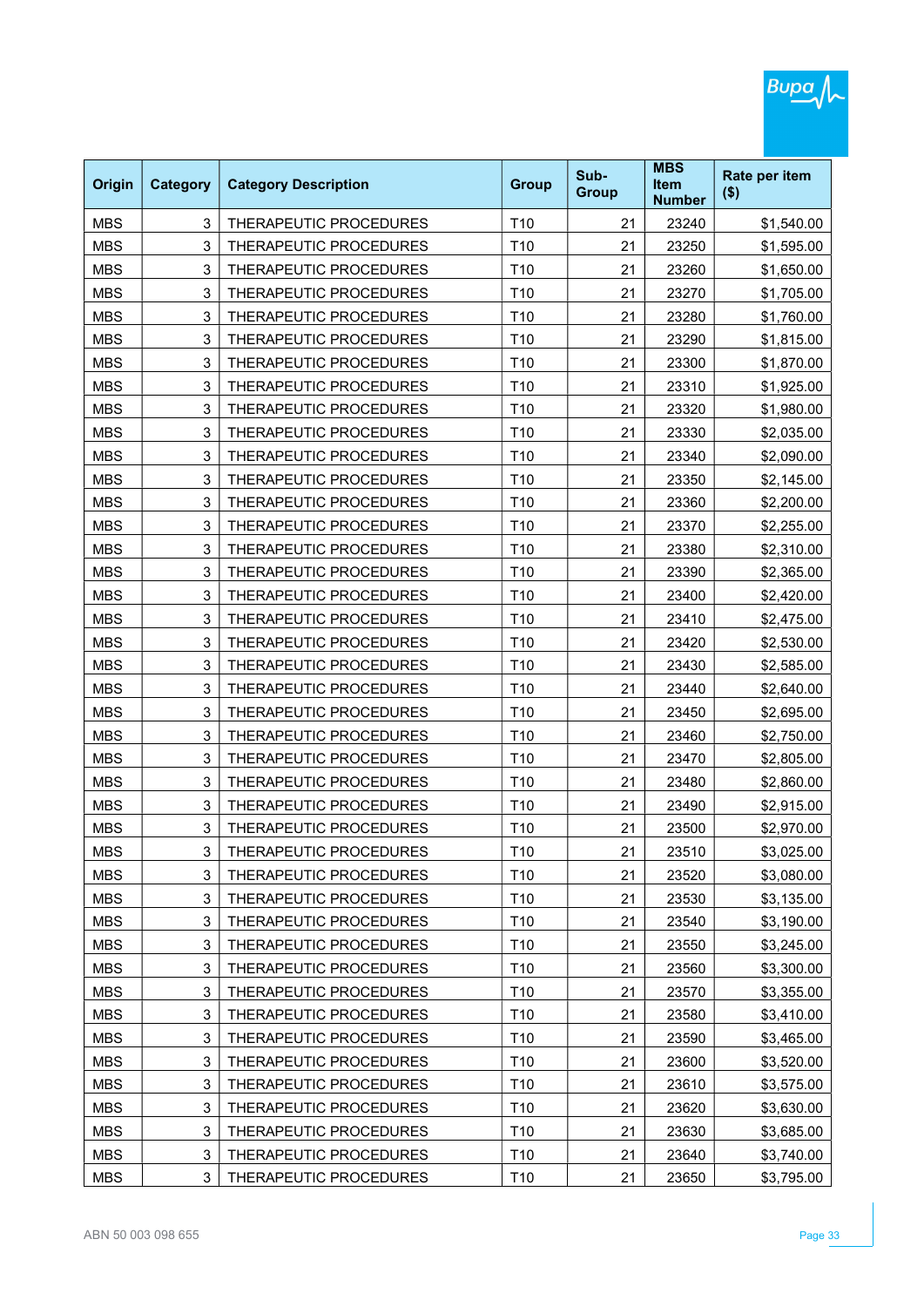| Origin     | <b>Category</b> | <b>Category Description</b>   | <b>Group</b>    | Sub-<br><b>Group</b> | <b>MBS</b><br><b>Item</b><br><b>Number</b> | Rate per item<br>$($ \$) |
|------------|-----------------|-------------------------------|-----------------|----------------------|--------------------------------------------|--------------------------|
| <b>MBS</b> | 3               | THERAPEUTIC PROCEDURES        | T <sub>10</sub> | 21                   | 23660                                      | \$3,850.00               |
| <b>MBS</b> | 3               | <b>THERAPEUTIC PROCEDURES</b> | T <sub>10</sub> | 21                   | 23670                                      | \$3,905.00               |
| <b>MBS</b> | 3               | THERAPEUTIC PROCEDURES        | T <sub>10</sub> | 21                   | 23680                                      | \$3,960.00               |
| <b>MBS</b> | 3               | THERAPEUTIC PROCEDURES        | T <sub>10</sub> | 21                   | 23690                                      | \$4,015.00               |
| <b>MBS</b> | 3               | THERAPEUTIC PROCEDURES        | T <sub>10</sub> | 21                   | 23700                                      | \$4,070.00               |
| <b>MBS</b> | 3               | THERAPEUTIC PROCEDURES        | T <sub>10</sub> | 21                   | 23710                                      | \$4,125.00               |
| <b>MBS</b> | 3               | THERAPEUTIC PROCEDURES        | T <sub>10</sub> | 21                   | 23720                                      | \$4,180.00               |
| <b>MBS</b> | 3               | THERAPEUTIC PROCEDURES        | T <sub>10</sub> | 21                   | 23730                                      | \$4,235.00               |
| <b>MBS</b> | 3               | THERAPEUTIC PROCEDURES        | T <sub>10</sub> | 21                   | 23740                                      | \$4,290.00               |
| <b>MBS</b> | 3               | THERAPEUTIC PROCEDURES        | T <sub>10</sub> | 21                   | 23750                                      | \$4,345.00               |
| <b>MBS</b> | 3               | THERAPEUTIC PROCEDURES        | T <sub>10</sub> | 21                   | 23760                                      | \$4,400.00               |
| <b>MBS</b> | 3               | THERAPEUTIC PROCEDURES        | T <sub>10</sub> | 21                   | 23770                                      | \$4,455.00               |
| <b>MBS</b> | 3               | THERAPEUTIC PROCEDURES        | T <sub>10</sub> | 21                   | 23780                                      | \$4,510.00               |
| <b>MBS</b> | 3               | THERAPEUTIC PROCEDURES        | T <sub>10</sub> | 21                   | 23790                                      | \$4,565.00               |
| <b>MBS</b> | 3               | THERAPEUTIC PROCEDURES        | T <sub>10</sub> | 21                   | 23800                                      | \$4,620.00               |
| <b>MBS</b> | 3               | THERAPEUTIC PROCEDURES        | T <sub>10</sub> | 21                   | 23810                                      | \$4,675.00               |
| <b>MBS</b> | 3               | <b>THERAPEUTIC PROCEDURES</b> | T <sub>10</sub> | 21                   | 23820                                      | \$4,730.00               |
| <b>MBS</b> | 3               | THERAPEUTIC PROCEDURES        | T <sub>10</sub> | 21                   | 23830                                      | \$4,785.00               |
| <b>MBS</b> | 3               | THERAPEUTIC PROCEDURES        | T <sub>10</sub> | 21                   | 23840                                      | \$4,840.00               |
| <b>MBS</b> | 3               | THERAPEUTIC PROCEDURES        | T <sub>10</sub> | 21                   | 23850                                      | \$4,895.00               |
| <b>MBS</b> | 3               | THERAPEUTIC PROCEDURES        | T <sub>10</sub> | 21                   | 23860                                      | \$4,950.00               |
| <b>MBS</b> | 3               | THERAPEUTIC PROCEDURES        | T <sub>10</sub> | 21                   | 23870                                      | \$5,005.00               |
| <b>MBS</b> | 3               | THERAPEUTIC PROCEDURES        | T <sub>10</sub> | 21                   | 23880                                      | \$5,060.00               |
| <b>MBS</b> | 3               | THERAPEUTIC PROCEDURES        | T <sub>10</sub> | 21                   | 23890                                      | \$5,115.00               |
| <b>MBS</b> | 3               | THERAPEUTIC PROCEDURES        | T <sub>10</sub> | 21                   | 23900                                      | \$5,170.00               |
| <b>MBS</b> | 3               | THERAPEUTIC PROCEDURES        | T <sub>10</sub> | 21                   | 23910                                      | \$5,225.00               |
| <b>MBS</b> | 3               | THERAPEUTIC PROCEDURES        | T <sub>10</sub> | 21                   | 23920                                      | \$5,280.00               |
| MBS        | 3               | THERAPEUTIC PROCEDURES        | T10             | 21                   | 23930                                      | \$5,335.00               |
| <b>MBS</b> | 3               | THERAPEUTIC PROCEDURES        | T10             | 21                   | 23940                                      | \$5,390.00               |
| <b>MBS</b> | 3               | THERAPEUTIC PROCEDURES        | T10             | 21                   | 23950                                      | \$5,445.00               |
| <b>MBS</b> | 3               | THERAPEUTIC PROCEDURES        | T10             | 21                   | 23960                                      | \$5,500.00               |
| <b>MBS</b> | 3               | THERAPEUTIC PROCEDURES        | T10             | 21                   | 23970                                      | \$5,555.00               |
| <b>MBS</b> | 3               | THERAPEUTIC PROCEDURES        | T10             | 21                   | 23980                                      | \$5,610.00               |
| <b>MBS</b> | 3               | THERAPEUTIC PROCEDURES        | T10             | 21                   | 23990                                      | \$5,665.00               |
| <b>MBS</b> | 3               | THERAPEUTIC PROCEDURES        | T10             | 21                   | 24100                                      | \$5,720.00               |
| <b>MBS</b> | 3               | THERAPEUTIC PROCEDURES        | T10             | 21                   | 24101                                      | \$5,775.00               |
| <b>MBS</b> | 3               | THERAPEUTIC PROCEDURES        | T10             | 21                   | 24102                                      | \$5,830.00               |
| <b>MBS</b> | 3               | THERAPEUTIC PROCEDURES        | T10             | 21                   | 24103                                      | \$5,885.00               |
| <b>MBS</b> | 3               | THERAPEUTIC PROCEDURES        | T10             | 21                   | 24104                                      | \$5,940.00               |
| <b>MBS</b> | 3               | THERAPEUTIC PROCEDURES        | T10             | 21                   | 24105                                      | \$5,995.00               |
| <b>MBS</b> | 3               | THERAPEUTIC PROCEDURES        | T10             | 21                   | 24106                                      | \$6,050.00               |
| <b>MBS</b> | 3               | THERAPEUTIC PROCEDURES        | T10             | 21                   | 24107                                      | \$6,105.00               |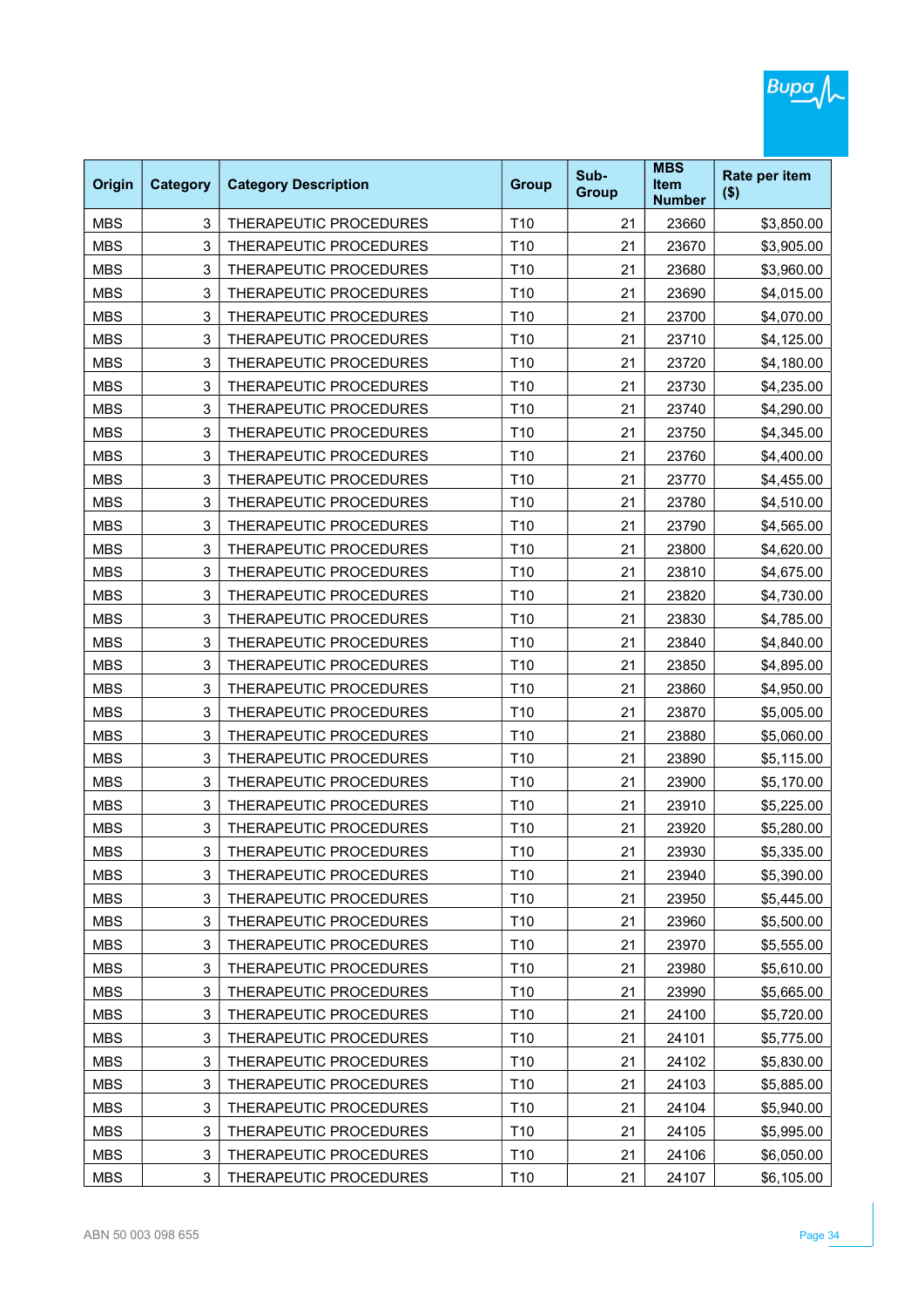| Origin     | <b>Category</b> | <b>Category Description</b>   | <b>Group</b>    | Sub-<br><b>Group</b> | <b>MBS</b><br><b>Item</b><br><b>Number</b> | Rate per item<br>$($ \$) |
|------------|-----------------|-------------------------------|-----------------|----------------------|--------------------------------------------|--------------------------|
| <b>MBS</b> | 3               | THERAPEUTIC PROCEDURES        | T <sub>10</sub> | 21                   | 24108                                      | \$6,160.00               |
| <b>MBS</b> | 3               | <b>THERAPEUTIC PROCEDURES</b> | T <sub>10</sub> | 21                   | 24109                                      | \$6,215.00               |
| <b>MBS</b> | 3               | THERAPEUTIC PROCEDURES        | T <sub>10</sub> | 21                   | 24110                                      | \$6,270.00               |
| <b>MBS</b> | 3               | THERAPEUTIC PROCEDURES        | T <sub>10</sub> | 21                   | 24111                                      | \$6,325.00               |
| <b>MBS</b> | 3               | THERAPEUTIC PROCEDURES        | T <sub>10</sub> | 21                   | 24112                                      | \$6,380.00               |
| <b>MBS</b> | 3               | THERAPEUTIC PROCEDURES        | T <sub>10</sub> | 21                   | 24113                                      | \$6,435.00               |
| <b>MBS</b> | 3               | THERAPEUTIC PROCEDURES        | T <sub>10</sub> | 21                   | 24114                                      | \$6,490.00               |
| <b>MBS</b> | 3               | THERAPEUTIC PROCEDURES        | T <sub>10</sub> | 21                   | 24115                                      | \$6,545.00               |
| <b>MBS</b> | 3               | THERAPEUTIC PROCEDURES        | T <sub>10</sub> | 21                   | 24116                                      | \$6,600.00               |
| <b>MBS</b> | 3               | THERAPEUTIC PROCEDURES        | T <sub>10</sub> | 21                   | 24117                                      | \$6,655.00               |
| <b>MBS</b> | 3               | THERAPEUTIC PROCEDURES        | T <sub>10</sub> | 21                   | 24118                                      | \$6,710.00               |
| <b>MBS</b> | 3               | THERAPEUTIC PROCEDURES        | T <sub>10</sub> | 21                   | 24119                                      | \$6,765.00               |
| <b>MBS</b> | 3               | THERAPEUTIC PROCEDURES        | T <sub>10</sub> | 21                   | 24120                                      | \$6,820.00               |
| <b>MBS</b> | 3               | THERAPEUTIC PROCEDURES        | T <sub>10</sub> | 21                   | 24121                                      | \$6,875.00               |
| <b>MBS</b> | 3               | THERAPEUTIC PROCEDURES        | T <sub>10</sub> | 21                   | 24122                                      | \$6,930.00               |
| <b>MBS</b> | 3               | THERAPEUTIC PROCEDURES        | T <sub>10</sub> | 21                   | 24123                                      | \$6,985.00               |
| <b>MBS</b> | 3               | THERAPEUTIC PROCEDURES        | T <sub>10</sub> | 21                   | 24124                                      | \$7,040.00               |
| <b>MBS</b> | 3               | THERAPEUTIC PROCEDURES        | T <sub>10</sub> | 21                   | 24125                                      | \$7,095.00               |
| <b>MBS</b> | 3               | THERAPEUTIC PROCEDURES        | T <sub>10</sub> | 21                   | 24126                                      | \$7,150.00               |
| <b>MBS</b> | 3               | THERAPEUTIC PROCEDURES        | T <sub>10</sub> | 21                   | 24127                                      | \$7,205.00               |
| <b>MBS</b> | 3               | THERAPEUTIC PROCEDURES        | T <sub>10</sub> | 21                   | 24128                                      | \$7,260.00               |
| <b>MBS</b> | 3               | THERAPEUTIC PROCEDURES        | T10             | 21                   | 24129                                      | \$7,315.00               |
| <b>MBS</b> | 3               | THERAPEUTIC PROCEDURES        | T <sub>10</sub> | 21                   | 24130                                      | \$7,370.00               |
| <b>MBS</b> | 3               | THERAPEUTIC PROCEDURES        | T <sub>10</sub> | 21                   | 24131                                      | \$7,425.00               |
| <b>MBS</b> | 3               | THERAPEUTIC PROCEDURES        | T <sub>10</sub> | 21                   | 24132                                      | \$7,480.00               |
| <b>MBS</b> | 3               | THERAPEUTIC PROCEDURES        | T <sub>10</sub> | 21                   | 24133                                      | \$7,535.00               |
| <b>MBS</b> | 3               | THERAPEUTIC PROCEDURES        | T <sub>10</sub> | 21                   | 24134                                      | \$7,590.00               |
| MBS        | 3               | THERAPEUTIC PROCEDURES        | T10             | 21                   | 24135                                      | \$7,645.00               |
| <b>MBS</b> | 3               | THERAPEUTIC PROCEDURES        | T10             | 21                   | 24136                                      | \$7,700.00               |
| <b>MBS</b> | 3               | THERAPEUTIC PROCEDURES        | T10             | 22                   | 25000                                      | \$55.00                  |
| <b>MBS</b> | 3               | THERAPEUTIC PROCEDURES        | T10             | 22                   | 25005                                      | \$110.00                 |
| <b>MBS</b> | 3               | THERAPEUTIC PROCEDURES        | T10             | 22                   | 25010                                      | \$165.00                 |
| <b>MBS</b> | 3               | THERAPEUTIC PROCEDURES        | T10             | 23                   | 25013                                      | \$44.14                  |
| <b>MBS</b> | 3               | THERAPEUTIC PROCEDURES        | T10             | 23                   | 25014                                      | \$44.14                  |
| <b>MBS</b> | 3               | THERAPEUTIC PROCEDURES        | T10             | 23                   | 25020                                      | \$110.00                 |
| <b>MBS</b> | 3               | THERAPEUTIC PROCEDURES        | T10             | 24                   | 25025                                      | Derived Fee              |
| <b>MBS</b> | 3               | THERAPEUTIC PROCEDURES        | T10             | 24                   | 25030                                      | Derived Fee              |
| <b>MBS</b> | 3               | THERAPEUTIC PROCEDURES        | T10             | 25                   | 25050                                      | Derived Fee              |
| <b>MBS</b> | 3               | THERAPEUTIC PROCEDURES        | T10             | 26                   | 25200                                      | Derived Fee              |
| <b>MBS</b> | 3               | THERAPEUTIC PROCEDURES        | T10             | 26                   | 25205                                      | Derived Fee              |
| <b>MBS</b> | 3               | THERAPEUTIC PROCEDURES        | T <sub>8</sub>  | 1                    | 30001                                      | Derived Fee              |
| <b>MBS</b> | 3               | THERAPEUTIC PROCEDURES        | T <sub>8</sub>  | 1                    | 30003                                      | \$68.65                  |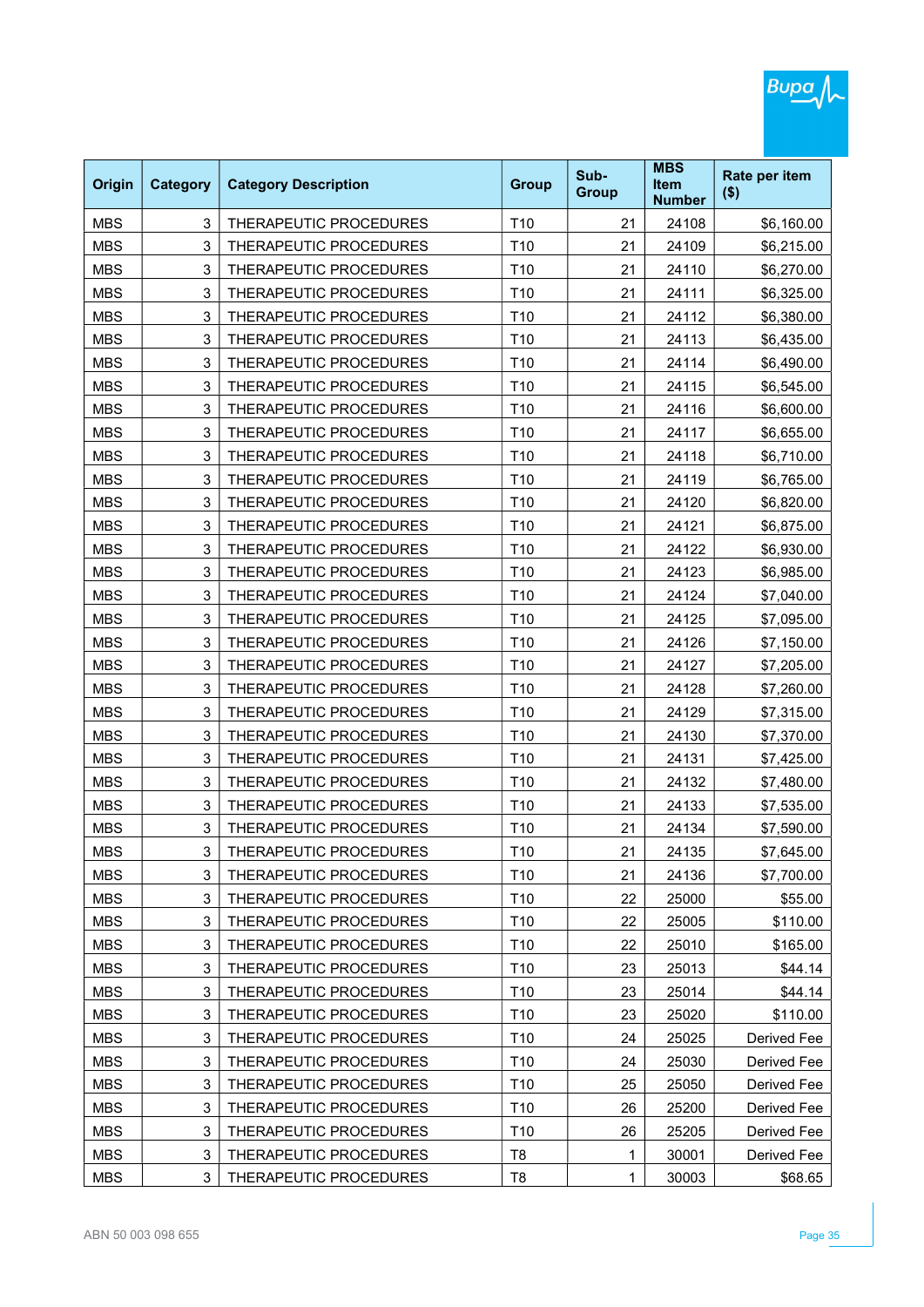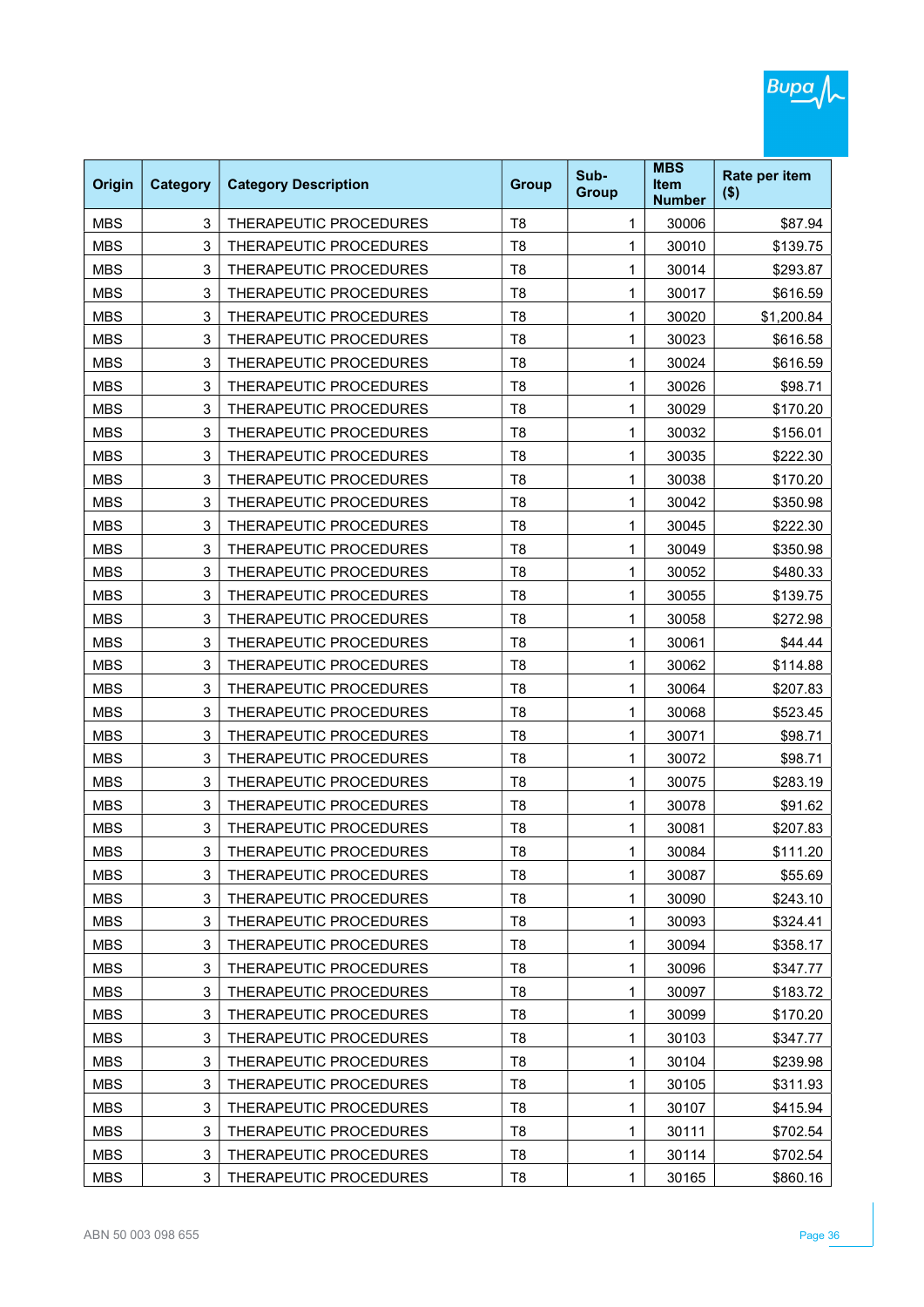| Origin     | <b>Category</b> | <b>Category Description</b>   | <b>Group</b>   | Sub-<br><b>Group</b> | <b>MBS</b><br><b>Item</b><br><b>Number</b> | Rate per item<br>$($ \$) |
|------------|-----------------|-------------------------------|----------------|----------------------|--------------------------------------------|--------------------------|
| <b>MBS</b> | 3               | THERAPEUTIC PROCEDURES        | T <sub>8</sub> | 1                    | 30168                                      | \$860.16                 |
| <b>MBS</b> | 3               | THERAPEUTIC PROCEDURES        | T <sub>8</sub> | 1                    | 30171                                      | \$1,308.15               |
| <b>MBS</b> | 3               | THERAPEUTIC PROCEDURES        | T <sub>8</sub> | 1                    | 30172                                      | \$1,308.15               |
| <b>MBS</b> | 3               | THERAPEUTIC PROCEDURES        | T <sub>8</sub> | 1                    | 30176                                      | \$1,864.04               |
| <b>MBS</b> | 3               | THERAPEUTIC PROCEDURES        | T <sub>8</sub> | 1                    | 30177                                      | \$1,864.04               |
| <b>MBS</b> | 3               | THERAPEUTIC PROCEDURES        | T <sub>8</sub> | 1                    | 30179                                      | \$2,294.16               |
| <b>MBS</b> | 3               | THERAPEUTIC PROCEDURES        | T <sub>8</sub> | 1                    | 30180                                      | \$258.13                 |
| <b>MBS</b> | 3               | THERAPEUTIC PROCEDURES        | T <sub>8</sub> | 1                    | 30183                                      | \$466.15                 |
| <b>MBS</b> | 3               | THERAPEUTIC PROCEDURES        | T <sub>8</sub> | 1                    | 30187                                      | \$485.91                 |
| <b>MBS</b> | 3               | THERAPEUTIC PROCEDURES        | T <sub>8</sub> | 1                    | 30189                                      | \$278.56                 |
| <b>MBS</b> | 3               | THERAPEUTIC PROCEDURES        | T <sub>8</sub> | 1                    | 30190                                      | \$752.18                 |
| <b>MBS</b> | 3               | <b>THERAPEUTIC PROCEDURES</b> | T <sub>8</sub> | 1                    | 30191                                      | \$120.08                 |
| <b>MBS</b> | 3               | THERAPEUTIC PROCEDURES        | T <sub>8</sub> | 1                    | 30192                                      | \$74.79                  |
| <b>MBS</b> | 3               | THERAPEUTIC PROCEDURES        | T <sub>8</sub> | 1                    | 30196                                      | \$238.84                 |
| <b>MBS</b> | 3               | THERAPEUTIC PROCEDURES        | T <sub>8</sub> | 1                    | 30202                                      | \$91.43                  |
| <b>MBS</b> | 3               | THERAPEUTIC PROCEDURES        | T <sub>8</sub> | 1                    | 30207                                      | \$84.34                  |
| <b>MBS</b> | 3               | THERAPEUTIC PROCEDURES        | T <sub>8</sub> | 1                    | 30210                                      | \$308.15                 |
| <b>MBS</b> | 3               | THERAPEUTIC PROCEDURES        | T <sub>8</sub> | 1                    | 30216                                      | \$51.72                  |
| <b>MBS</b> | 3               | THERAPEUTIC PROCEDURES        | T <sub>8</sub> | 1                    | 30219                                      | \$51.72                  |
| <b>MBS</b> | 3               | THERAPEUTIC PROCEDURES        | T <sub>8</sub> | 1                    | 30223                                      | \$308.15                 |
| <b>MBS</b> | 3               | THERAPEUTIC PROCEDURES        | T <sub>8</sub> | 1                    | 30224                                      | \$449.32                 |
| <b>MBS</b> | 3               | THERAPEUTIC PROCEDURES        | T <sub>8</sub> | 1                    | 30225                                      | \$506.15                 |
| <b>MBS</b> | 3               | THERAPEUTIC PROCEDURES        | T <sub>8</sub> | 1                    | 30226                                      | \$283.19                 |
| <b>MBS</b> | 3               | THERAPEUTIC PROCEDURES        | T <sub>8</sub> | 1                    | 30229                                      | \$516.17                 |
| <b>MBS</b> | 3               | THERAPEUTIC PROCEDURES        | T <sub>8</sub> | 1                    | 30232                                      | \$422.85                 |
| <b>MBS</b> | 3               | THERAPEUTIC PROCEDURES        | T <sub>8</sub> | 1                    | 30235                                      | \$559.19                 |
| <b>MBS</b> | 3               | THERAPEUTIC PROCEDURES        | T <sub>8</sub> | 1                    | 30238                                      | \$283.19                 |
| MBS        | 3               | THERAPEUTIC PROCEDURES        | Т8             | 1                    | 30241                                      | \$673.89                 |
| <b>MBS</b> | 3               | THERAPEUTIC PROCEDURES        | T <sub>8</sub> | 1                    | 30244                                      | \$673.89                 |
| <b>MBS</b> | 3               | THERAPEUTIC PROCEDURES        | T <sub>8</sub> | 1                    | 30246                                      | \$1,304.47               |
| <b>MBS</b> | 3               | THERAPEUTIC PROCEDURES        | T <sub>8</sub> | 1                    | 30247                                      | \$1,398.17               |
| <b>MBS</b> | 3               | THERAPEUTIC PROCEDURES        | T <sub>8</sub> | 1                    | 30250                                      | \$2,365.93               |
| <b>MBS</b> | 3               | THERAPEUTIC PROCEDURES        | T <sub>8</sub> | 1                    | 30251                                      | \$3,634.18               |
| <b>MBS</b> | 3               | THERAPEUTIC PROCEDURES        | T <sub>8</sub> | 1                    | 30253                                      | \$1,577.26               |
| <b>MBS</b> | 3               | THERAPEUTIC PROCEDURES        | T <sub>8</sub> | 1                    | 30255                                      | \$2,100.33               |
| <b>MBS</b> | 3               | THERAPEUTIC PROCEDURES        | T <sub>8</sub> | 1                    | 30256                                      | \$842.29                 |
| <b>MBS</b> | 3               | THERAPEUTIC PROCEDURES        | T <sub>8</sub> | 1                    | 30259                                      | \$375.38                 |
| <b>MBS</b> | 3               | THERAPEUTIC PROCEDURES        | T <sub>8</sub> | 1                    | 30262                                      | \$111.20                 |
| <b>MBS</b> | 3               | THERAPEUTIC PROCEDURES        | T <sub>8</sub> | 1                    | 30266                                      | \$283.19                 |
| <b>MBS</b> | 3               | THERAPEUTIC PROCEDURES        | T <sub>8</sub> | 1                    | 30269                                      | \$283.19                 |
| <b>MBS</b> | 3               | THERAPEUTIC PROCEDURES        | T <sub>8</sub> | 1                    | 30272                                      | \$559.19                 |
| <b>MBS</b> | 3               | THERAPEUTIC PROCEDURES        | T <sub>8</sub> | 1                    | 30275                                      | \$3,333.50               |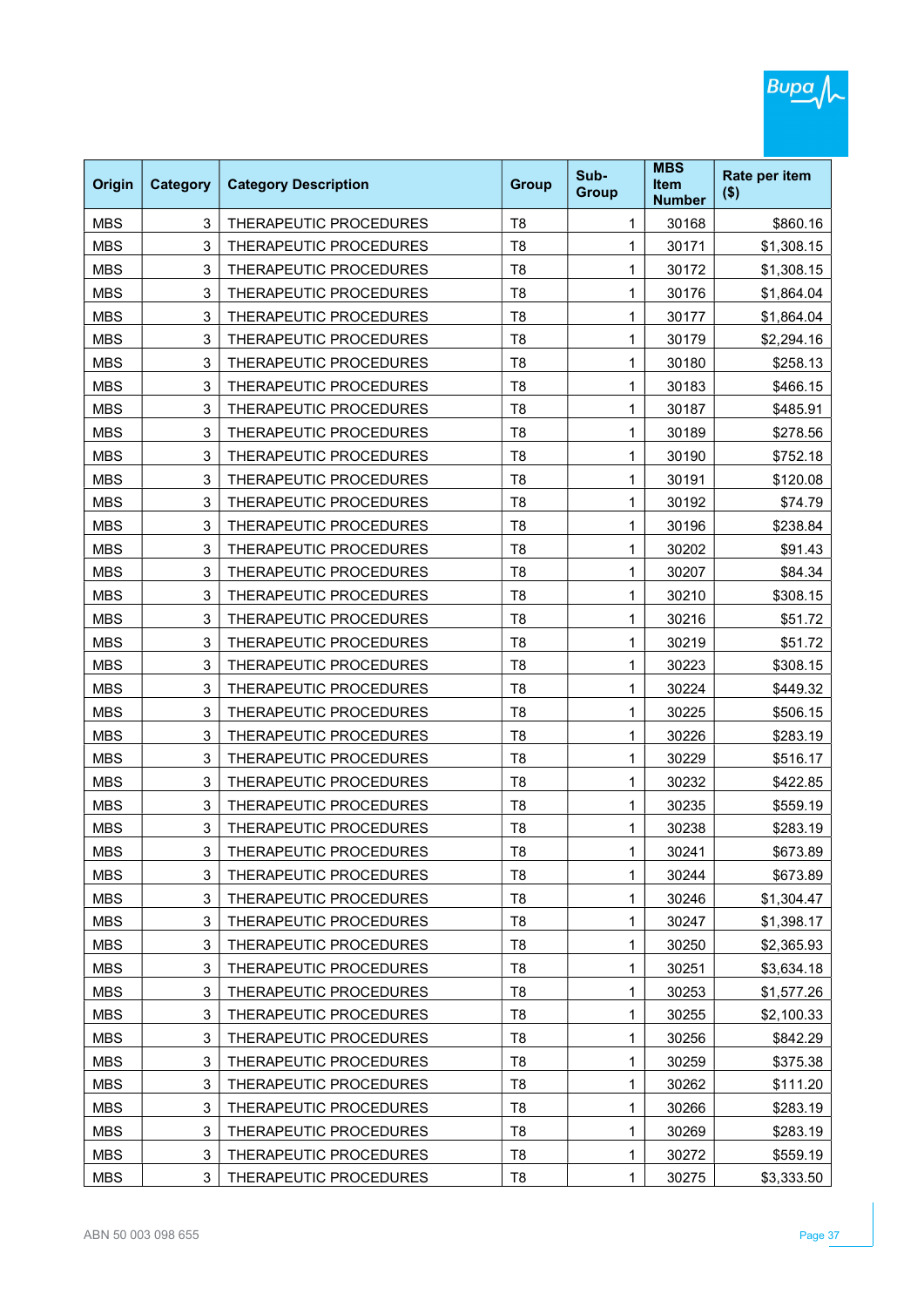| Origin     | <b>Category</b> | <b>Category Description</b>   | <b>Group</b>   | Sub-<br><b>Group</b> | <b>MBS</b><br><b>Item</b><br><b>Number</b> | Rate per item<br>$($ \$) |
|------------|-----------------|-------------------------------|----------------|----------------------|--------------------------------------------|--------------------------|
| <b>MBS</b> | 3               | THERAPEUTIC PROCEDURES        | T <sub>8</sub> | 1                    | 30278                                      | \$87.94                  |
| <b>MBS</b> | 3               | THERAPEUTIC PROCEDURES        | T <sub>8</sub> | 1                    | 30281                                      | \$225.98                 |
| <b>MBS</b> | 3               | THERAPEUTIC PROCEDURES        | T <sub>8</sub> | 1                    | 30283                                      | \$387.10                 |
| <b>MBS</b> | 3               | THERAPEUTIC PROCEDURES        | T <sub>8</sub> | 1                    | 30286                                      | \$752.37                 |
| <b>MBS</b> | 3               | THERAPEUTIC PROCEDURES        | T <sub>8</sub> | 1                    | 30287                                      | \$978.07                 |
| <b>MBS</b> | 3               | THERAPEUTIC PROCEDURES        | T <sub>8</sub> | 1                    | 30289                                      | \$949.79                 |
| <b>MBS</b> | 3               | THERAPEUTIC PROCEDURES        | T <sub>8</sub> | 1                    | 30293                                      | \$842.29                 |
| <b>MBS</b> | 3               | THERAPEUTIC PROCEDURES        | T <sub>8</sub> | 1                    | 30294                                      | \$3,333.50               |
| <b>MBS</b> | 3               | THERAPEUTIC PROCEDURES        | T <sub>8</sub> | 1                    | 30296                                      | \$1,935.90               |
| <b>MBS</b> | 3               | THERAPEUTIC PROCEDURES        | T <sub>8</sub> | 1                    | 30297                                      | \$1,935.90               |
| <b>MBS</b> | 3               | <b>THERAPEUTIC PROCEDURES</b> | T <sub>8</sub> | 1                    | 30299                                      | \$1,205.47               |
| <b>MBS</b> | 3               | THERAPEUTIC PROCEDURES        | T <sub>8</sub> | 1                    | 30300                                      | \$1,446.49               |
| <b>MBS</b> | 3               | THERAPEUTIC PROCEDURES        | T <sub>8</sub> | 1                    | 30302                                      | \$964.36                 |
| <b>MBS</b> | 3               | THERAPEUTIC PROCEDURES        | T <sub>8</sub> | 1                    | 30303                                      | \$1,157.06               |
| <b>MBS</b> | 3               | THERAPEUTIC PROCEDURES        | T <sub>8</sub> | 1                    | 30306                                      | \$1,510.31               |
| <b>MBS</b> | 3               | THERAPEUTIC PROCEDURES        | T <sub>8</sub> | 1                    | 30310                                      | \$1,510.31               |
| <b>MBS</b> | 3               | THERAPEUTIC PROCEDURES        | T <sub>8</sub> | 1                    | 30314                                      | \$864.98                 |
| <b>MBS</b> | 3               | THERAPEUTIC PROCEDURES        | T <sub>8</sub> | 1                    | 30315                                      | \$2,155.64               |
| <b>MBS</b> | 3               | THERAPEUTIC PROCEDURES        | T <sub>8</sub> | 1                    | 30317                                      | \$2,581.14               |
| <b>MBS</b> | 3               | THERAPEUTIC PROCEDURES        | T <sub>8</sub> | 1                    | 30318                                      | \$2,155.64               |
| <b>MBS</b> | 3               | THERAPEUTIC PROCEDURES        | T <sub>8</sub> | 1                    | 30320                                      | \$2,581.14               |
| <b>MBS</b> | 3               | THERAPEUTIC PROCEDURES        | T <sub>8</sub> | 1                    | 30323                                      | \$2,581.14               |
| <b>MBS</b> | 3               | THERAPEUTIC PROCEDURES        | T <sub>8</sub> | 1                    | 30324                                      | \$2,581.14               |
| <b>MBS</b> | 3               | THERAPEUTIC PROCEDURES        | T <sub>8</sub> | 1                    | 30326                                      | \$1,124.44               |
| <b>MBS</b> | 3               | THERAPEUTIC PROCEDURES        | T <sub>8</sub> | 1                    | 30329                                      | \$467.00                 |
| <b>MBS</b> | 3               | THERAPEUTIC PROCEDURES        | T <sub>8</sub> | 1                    | 30330                                      | \$1,359.21               |
| <b>MBS</b> | 3               | THERAPEUTIC PROCEDURES        | T <sub>8</sub> | 1                    | 30332                                      | \$655.73                 |
| MBS        | 3               | THERAPEUTIC PROCEDURES        | T8             | 1                    | 30335                                      | \$1,639.28               |
| <b>MBS</b> | 3               | THERAPEUTIC PROCEDURES        | T <sub>8</sub> | 1                    | 30336                                      | \$1,967.20               |
| <b>MBS</b> | 3               | THERAPEUTIC PROCEDURES        | T <sub>8</sub> | 1                    | 30373                                      | \$913.86                 |
| <b>MBS</b> | 3               | THERAPEUTIC PROCEDURES        | T <sub>8</sub> | 1                    | 30375                                      | \$985.73                 |
| <b>MBS</b> | 3               | THERAPEUTIC PROCEDURES        | T <sub>8</sub> | 1                    | 30376                                      | \$985.73                 |
| <b>MBS</b> | 3               | THERAPEUTIC PROCEDURES        | T <sub>8</sub> | 1                    | 30378                                      | \$990.36                 |
| <b>MBS</b> | 3               | THERAPEUTIC PROCEDURES        | T <sub>8</sub> | 1                    | 30379                                      | \$1,755.21               |
| <b>MBS</b> | 3               | THERAPEUTIC PROCEDURES        | T <sub>8</sub> | 1                    | 30382                                      | \$2,471.45               |
| <b>MBS</b> | 3               | THERAPEUTIC PROCEDURES        | T <sub>8</sub> | 1                    | 30384                                      | \$2,079.05               |
| <b>MBS</b> | 3               | THERAPEUTIC PROCEDURES        | T <sub>8</sub> | 1                    | 30385                                      | \$1,065.25               |
| <b>MBS</b> | 3               | THERAPEUTIC PROCEDURES        | T <sub>8</sub> | 1                    | 30387                                      | \$1,200.84               |
| <b>MBS</b> | 3               | THERAPEUTIC PROCEDURES        | T <sub>8</sub> | 1                    | 30388                                      | \$3,021.09               |
| <b>MBS</b> | 3               | THERAPEUTIC PROCEDURES        | T <sub>8</sub> | 1                    | 30390                                      | \$415.94                 |
| <b>MBS</b> | 3               | THERAPEUTIC PROCEDURES        | T <sub>8</sub> | 1                    | 30391                                      | \$537.73                 |
| <b>MBS</b> | 3               | THERAPEUTIC PROCEDURES        | T <sub>8</sub> | 1                    | 30392                                      | \$1,275.53               |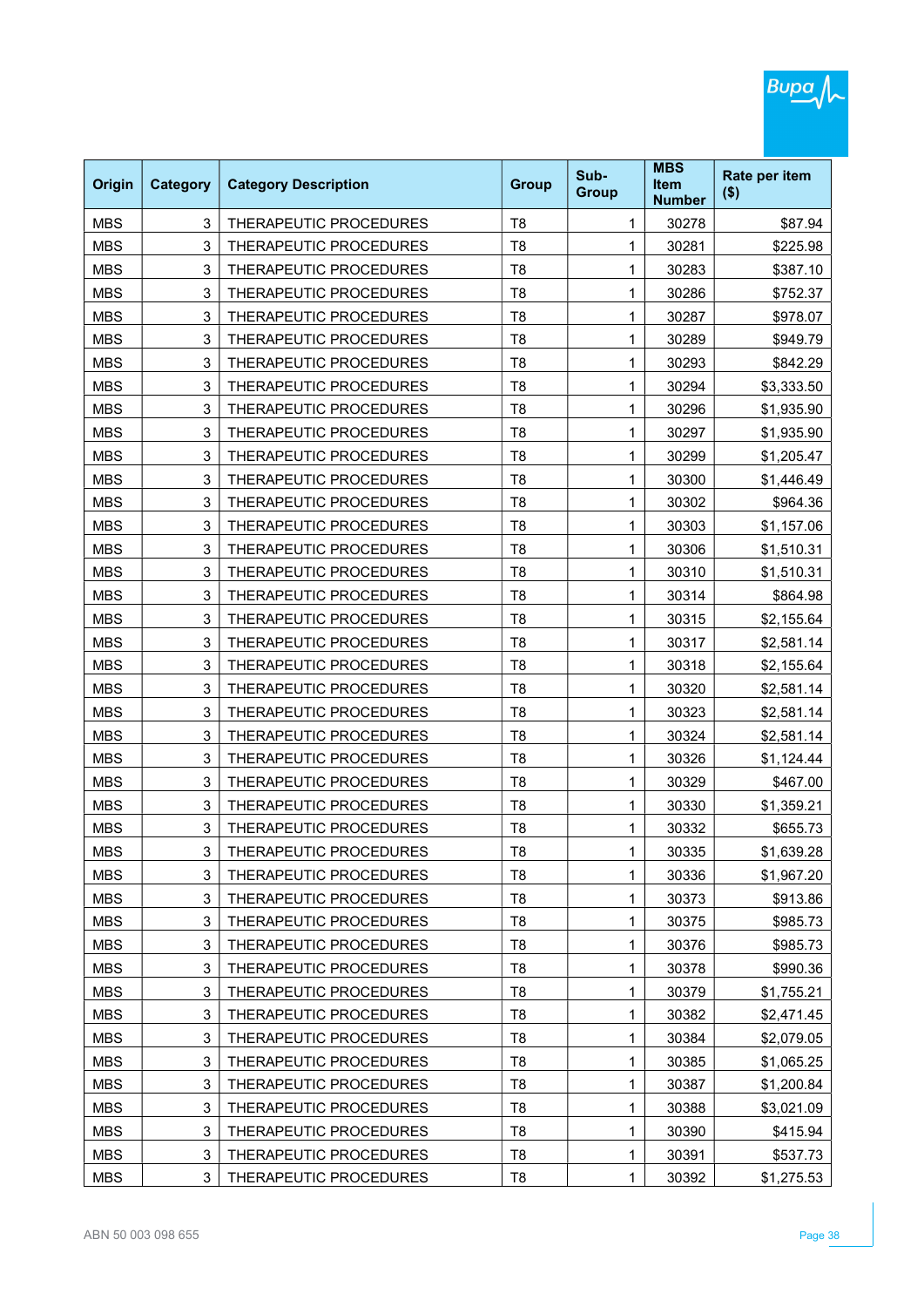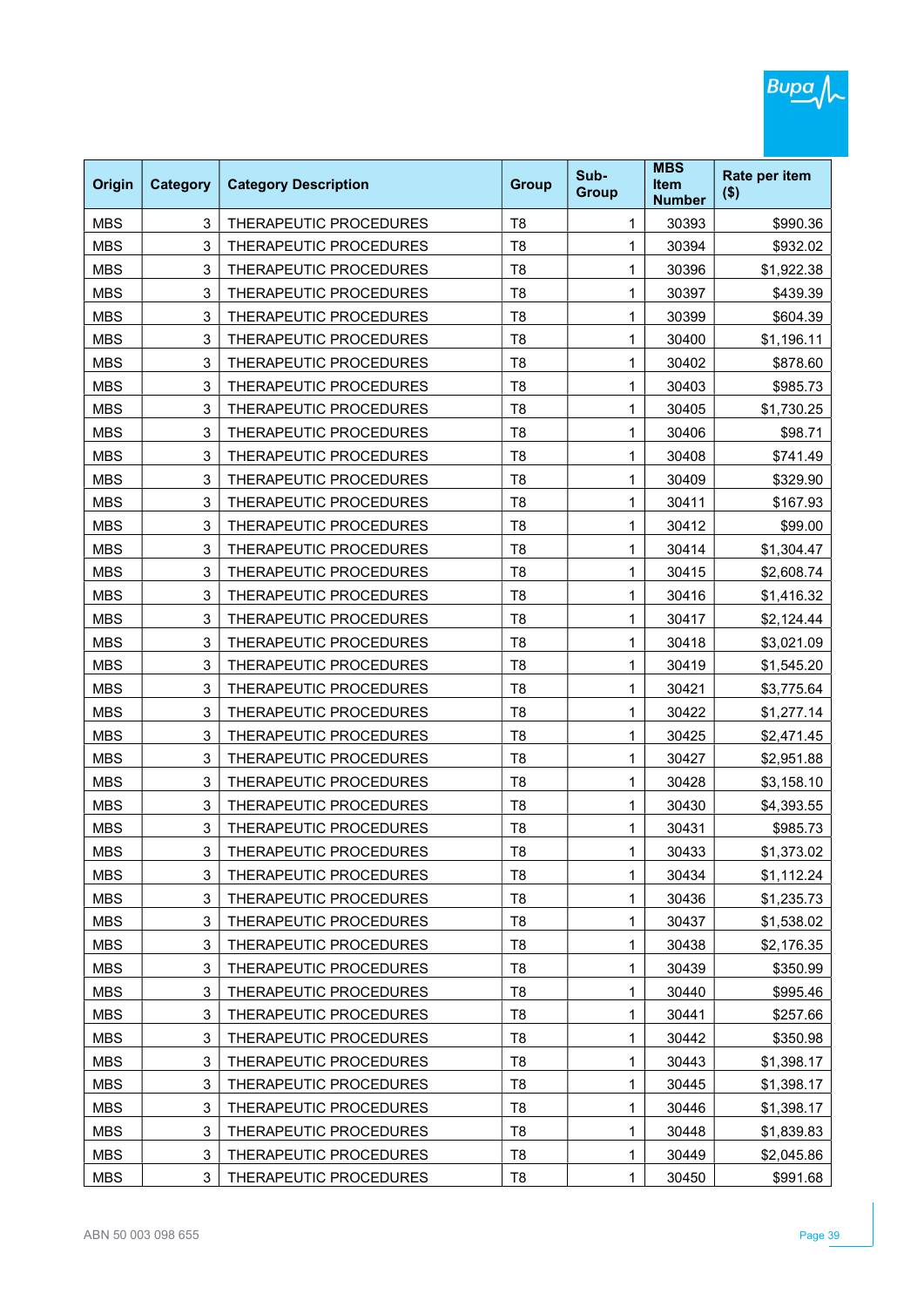| Origin     | <b>Category</b> | <b>Category Description</b>   | <b>Group</b>   | Sub-<br><b>Group</b> | <b>MBS</b><br><b>Item</b><br><b>Number</b> | Rate per item<br>$($ \$) |
|------------|-----------------|-------------------------------|----------------|----------------------|--------------------------------------------|--------------------------|
| <b>MBS</b> | 3               | THERAPEUTIC PROCEDURES        | T <sub>8</sub> | 1                    | 30451                                      | \$506.15                 |
| <b>MBS</b> | 3               | THERAPEUTIC PROCEDURES        | T <sub>8</sub> | 1                    | 30452                                      | \$713.88                 |
| <b>MBS</b> | 3               | THERAPEUTIC PROCEDURES        | T <sub>8</sub> | 1                    | 30454                                      | \$1,631.06               |
| <b>MBS</b> | 3               | THERAPEUTIC PROCEDURES        | T <sub>8</sub> | 1                    | 30455                                      | \$1,917.65               |
| <b>MBS</b> | 3               | THERAPEUTIC PROCEDURES        | T <sub>8</sub> | 1                    | 30457                                      | \$2,608.74               |
| <b>MBS</b> | 3               | <b>THERAPEUTIC PROCEDURES</b> | T <sub>8</sub> | 1                    | 30458                                      | \$1,917.65               |
| <b>MBS</b> | 3               | THERAPEUTIC PROCEDURES        | T <sub>8</sub> | 1                    | 30460                                      | \$1,631.06               |
| <b>MBS</b> | 3               | THERAPEUTIC PROCEDURES        | T <sub>8</sub> | 1                    | 30461                                      | \$2,795.77               |
| <b>MBS</b> | 3               | THERAPEUTIC PROCEDURES        | T <sub>8</sub> | 1                    | 30463                                      | \$3,432.69               |
| <b>MBS</b> | 3               | THERAPEUTIC PROCEDURES        | T <sub>8</sub> | 1                    | 30464                                      | \$4,119.25               |
| <b>MBS</b> | 3               | THERAPEUTIC PROCEDURES        | T <sub>8</sub> | 1                    | 30466                                      | \$2,375.29               |
| <b>MBS</b> | 3               | THERAPEUTIC PROCEDURES        | T <sub>8</sub> | 1                    | 30467                                      | \$2,938.17               |
| <b>MBS</b> | 3               | THERAPEUTIC PROCEDURES        | T <sub>8</sub> | 1                    | 30469                                      | \$3,254.36               |
| <b>MBS</b> | 3               | THERAPEUTIC PROCEDURES        | T <sub>8</sub> | 1                    | 30472                                      | \$1,757.48               |
| <b>MBS</b> | 3               | THERAPEUTIC PROCEDURES        | T <sub>8</sub> | 1                    | 30473                                      | \$334.91                 |
| <b>MBS</b> | 3               | THERAPEUTIC PROCEDURES        | T <sub>8</sub> | 1                    | 30475                                      | \$659.89                 |
| <b>MBS</b> | 3               | THERAPEUTIC PROCEDURES        | T <sub>8</sub> | 1                    | 30478                                      | \$464.35                 |
| <b>MBS</b> | 3               | THERAPEUTIC PROCEDURES        | T <sub>8</sub> | 1                    | 30479                                      | \$900.34                 |
| <b>MBS</b> | 3               | THERAPEUTIC PROCEDURES        | T <sub>8</sub> | 1                    | 30481                                      | \$675.12                 |
| <b>MBS</b> | 3               | THERAPEUTIC PROCEDURES        | T <sub>8</sub> | 1                    | 30482                                      | \$480.05                 |
| <b>MBS</b> | 3               | THERAPEUTIC PROCEDURES        | T <sub>8</sub> | 1                    | 30483                                      | \$334.82                 |
| <b>MBS</b> | 3               | THERAPEUTIC PROCEDURES        | T <sub>8</sub> | 1                    | 30484                                      | \$690.06                 |
| <b>MBS</b> | 3               | THERAPEUTIC PROCEDURES        | T <sub>8</sub> | 1                    | 30485                                      | \$1,065.25               |
| <b>MBS</b> | 3               | THERAPEUTIC PROCEDURES        | T <sub>8</sub> | 1                    | 30488                                      | \$170.20                 |
| <b>MBS</b> | 3               | THERAPEUTIC PROCEDURES        | T <sub>8</sub> | 1                    | 30490                                      | \$995.46                 |
| <b>MBS</b> | 3               | THERAPEUTIC PROCEDURES        | T <sub>8</sub> | 1                    | 30491                                      | \$1,050.21               |
| <b>MBS</b> | 3               | THERAPEUTIC PROCEDURES        | T <sub>8</sub> | 1                    | 30492                                      | \$1,488.85               |
| MBS        | 3               | THERAPEUTIC PROCEDURES        | Т8             | 1                    | 30494                                      | \$795.20                 |
| <b>MBS</b> | 3               | THERAPEUTIC PROCEDURES        | T <sub>8</sub> | 1                    | 30495                                      | \$1,488.85               |
| <b>MBS</b> | 3               | THERAPEUTIC PROCEDURES        | T <sub>8</sub> | 1                    | 30496                                      | \$1,112.24               |
| <b>MBS</b> | 3               | THERAPEUTIC PROCEDURES        | T <sub>8</sub> | 1                    | 30497                                      | \$1,326.21               |
| <b>MBS</b> | 3               | THERAPEUTIC PROCEDURES        | T <sub>8</sub> | 1                    | 30499                                      | \$1,577.26               |
| <b>MBS</b> | 3               | THERAPEUTIC PROCEDURES        | T <sub>8</sub> | 1                    | 30500                                      | \$1,688.92               |
| <b>MBS</b> | 3               | THERAPEUTIC PROCEDURES        | T <sub>8</sub> | 1                    | 30502                                      | \$1,864.04               |
| <b>MBS</b> | 3               | THERAPEUTIC PROCEDURES        | T <sub>8</sub> | 1                    | 30503                                      | \$2,087.37               |
| <b>MBS</b> | 3               | THERAPEUTIC PROCEDURES        | T <sub>8</sub> | 1                    | 30505                                      | \$1,043.59               |
| <b>MBS</b> | 3               | THERAPEUTIC PROCEDURES        | T <sub>8</sub> | 1                    | 30506                                      | \$1,826.31               |
| <b>MBS</b> | 3               | THERAPEUTIC PROCEDURES        | T <sub>8</sub> | 1                    | 30508                                      | \$1,922.38               |
| <b>MBS</b> | 3               | THERAPEUTIC PROCEDURES        | T <sub>8</sub> | 1                    | 30509                                      | \$1,922.38               |
| <b>MBS</b> | 3               | THERAPEUTIC PROCEDURES        | T <sub>8</sub> | 1                    | 30515                                      | \$1,331.98               |
| <b>MBS</b> | 3               | THERAPEUTIC PROCEDURES        | T <sub>8</sub> | 1                    | 30517                                      | \$1,743.95               |
| <b>MBS</b> | 3               | THERAPEUTIC PROCEDURES        | T <sub>8</sub> | 1                    | 30518                                      | \$1,867.44               |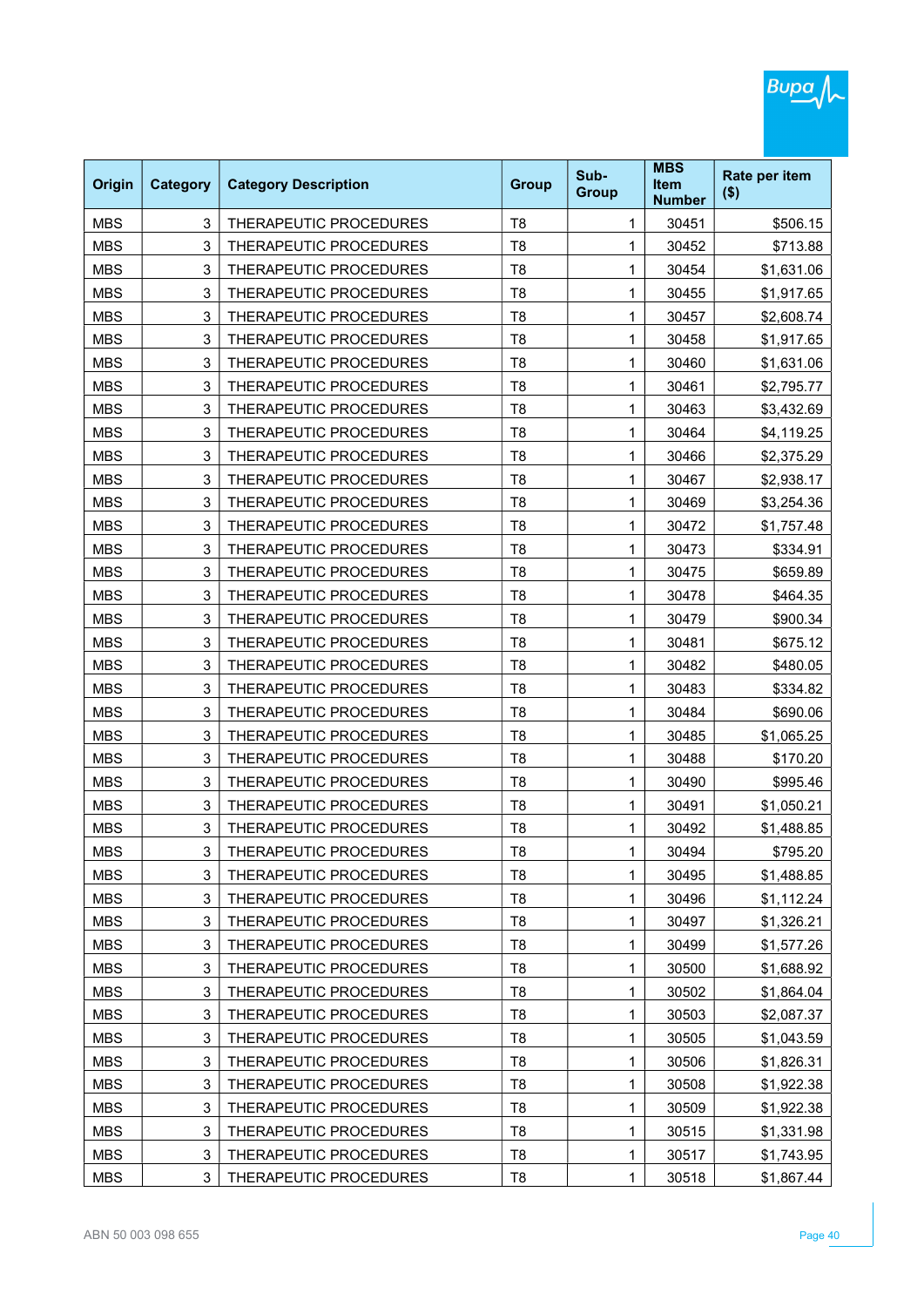| Origin     | <b>Category</b> | <b>Category Description</b> | <b>Group</b>   | Sub-<br><b>Group</b> | <b>MBS</b><br><b>Item</b><br><b>Number</b> | Rate per item<br>$($ \$) |
|------------|-----------------|-----------------------------|----------------|----------------------|--------------------------------------------|--------------------------|
| <b>MBS</b> | 3               | THERAPEUTIC PROCEDURES      | T <sub>8</sub> | 1                    | 30520                                      | \$1,277.14               |
| <b>MBS</b> | 3               | THERAPEUTIC PROCEDURES      | T <sub>8</sub> | 1                    | 30521                                      | \$2,732.42               |
| <b>MBS</b> | 3               | THERAPEUTIC PROCEDURES      | T <sub>8</sub> | 1                    | 30523                                      | \$2,855.72               |
| <b>MBS</b> | 3               | THERAPEUTIC PROCEDURES      | T <sub>8</sub> | 1                    | 30524                                      | \$3,144.20               |
| <b>MBS</b> | 3               | THERAPEUTIC PROCEDURES      | T <sub>8</sub> | 1                    | 30526                                      | \$4,077.83               |
| <b>MBS</b> | 3               | THERAPEUTIC PROCEDURES      | T <sub>8</sub> | 1                    | 30527                                      | \$1,647.70               |
| <b>MBS</b> | 3               | THERAPEUTIC PROCEDURES      | T <sub>8</sub> | 1                    | 30529                                      | \$2,471.45               |
| <b>MBS</b> | 3               | THERAPEUTIC PROCEDURES      | T <sub>8</sub> | 1                    | 30530                                      | \$1,482.98               |
| <b>MBS</b> | 3               | THERAPEUTIC PROCEDURES      | T <sub>8</sub> | 1                    | 30532                                      | \$1,702.82               |
| <b>MBS</b> | 3               | THERAPEUTIC PROCEDURES      | T <sub>8</sub> | 1                    | 30533                                      | \$2,025.35               |
| <b>MBS</b> | 3               | THERAPEUTIC PROCEDURES      | T <sub>8</sub> | 1                    | 30535                                      | \$3,208.50               |
| <b>MBS</b> | 3               | THERAPEUTIC PROCEDURES      | T <sub>8</sub> | 1                    | 30536                                      | \$3,254.36               |
| <b>MBS</b> | 3               | THERAPEUTIC PROCEDURES      | T <sub>8</sub> | 1                    | 30538                                      | \$2,251.90               |
| <b>MBS</b> | 3               | THERAPEUTIC PROCEDURES      | T <sub>8</sub> | 1                    | 30539                                      | \$1,647.70               |
| <b>MBS</b> | 3               | THERAPEUTIC PROCEDURES      | T <sub>8</sub> | 1                    | 30541                                      | \$2,869.71               |
| <b>MBS</b> | 3               | THERAPEUTIC PROCEDURES      | T <sub>8</sub> | 1                    | 30542                                      | \$1,949.89               |
| <b>MBS</b> | 3               | THERAPEUTIC PROCEDURES      | T <sub>8</sub> | 1                    | 30544                                      | \$1,428.14               |
| <b>MBS</b> | 3               | THERAPEUTIC PROCEDURES      | T <sub>8</sub> | 1                    | 30545                                      | \$3,474.10               |
| <b>MBS</b> | 3               | THERAPEUTIC PROCEDURES      | T <sub>8</sub> | 1                    | 30547                                      | \$2,389.10               |
| <b>MBS</b> | 3               | THERAPEUTIC PROCEDURES      | T <sub>8</sub> | 1                    | 30548                                      | \$1,784.80               |
| <b>MBS</b> | 3               | THERAPEUTIC PROCEDURES      | T <sub>8</sub> | 1                    | 30550                                      | \$3,899.79               |
| <b>MBS</b> | 3               | THERAPEUTIC PROCEDURES      | T <sub>8</sub> | 1                    | 30551                                      | \$2,691.29               |
| <b>MBS</b> | 3               | THERAPEUTIC PROCEDURES      | T <sub>8</sub> | 1                    | 30553                                      | \$1,990.65               |
| <b>MBS</b> | 3               | THERAPEUTIC PROCEDURES      | T <sub>8</sub> | 1                    | 30554                                      | \$4,338.99               |
| <b>MBS</b> | 3               | THERAPEUTIC PROCEDURES      | T <sub>8</sub> | 1                    | 30556                                      | \$2,993.20               |
| <b>MBS</b> | 3               | THERAPEUTIC PROCEDURES      | T <sub>8</sub> | 1                    | 30557                                      | \$2,210.67               |
| <b>MBS</b> | 3               | THERAPEUTIC PROCEDURES      | T <sub>8</sub> | 1                    | 30559                                      | \$1,606.57               |
| MBS        | 3               | THERAPEUTIC PROCEDURES      | T8             | 1                    | 30560                                      | \$1,784.80               |
| <b>MBS</b> | 3               | THERAPEUTIC PROCEDURES      | T <sub>8</sub> | 1                    | 30562                                      | \$1,125.19               |
| <b>MBS</b> | 3               | THERAPEUTIC PROCEDURES      | T <sub>8</sub> | 1                    | 30563                                      | \$1,125.19               |
| <b>MBS</b> | 3               | THERAPEUTIC PROCEDURES      | T <sub>8</sub> | 1                    | 30564                                      | \$1,460.48               |
| <b>MBS</b> | 3               | THERAPEUTIC PROCEDURES      | T <sub>8</sub> | 1                    | 30565                                      | \$1,647.70               |
| <b>MBS</b> | 3               | THERAPEUTIC PROCEDURES      | T <sub>8</sub> | 1                    | 30566                                      | \$1,830.28               |
| <b>MBS</b> | 3               | THERAPEUTIC PROCEDURES      | T <sub>8</sub> | 1                    | 30568                                      | \$1,373.02               |
| <b>MBS</b> | 3               | THERAPEUTIC PROCEDURES      | T <sub>8</sub> | 1                    | 30569                                      | \$700.08                 |
| <b>MBS</b> | 3               | THERAPEUTIC PROCEDURES      | T <sub>8</sub> | 1                    | 30571                                      | \$842.29                 |
| <b>MBS</b> | 3               | THERAPEUTIC PROCEDURES      | T <sub>8</sub> | 1                    | 30572                                      | \$842.29                 |
| <b>MBS</b> | 3               | THERAPEUTIC PROCEDURES      | T <sub>8</sub> | 1                    | 30574                                      | \$233.08                 |
| <b>MBS</b> | 3               | THERAPEUTIC PROCEDURES      | T <sub>8</sub> | 1                    | 30575                                      | \$969.56                 |
| <b>MBS</b> | 3               | THERAPEUTIC PROCEDURES      | T <sub>8</sub> | 1                    | 30577                                      | \$2,059.67               |
| <b>MBS</b> | 3               | THERAPEUTIC PROCEDURES      | T <sub>8</sub> | 1                    | 30578                                      | \$2,169.45               |
| <b>MBS</b> | 3               | THERAPEUTIC PROCEDURES      | T <sub>8</sub> | 1                    | 30580                                      | \$1,976.94               |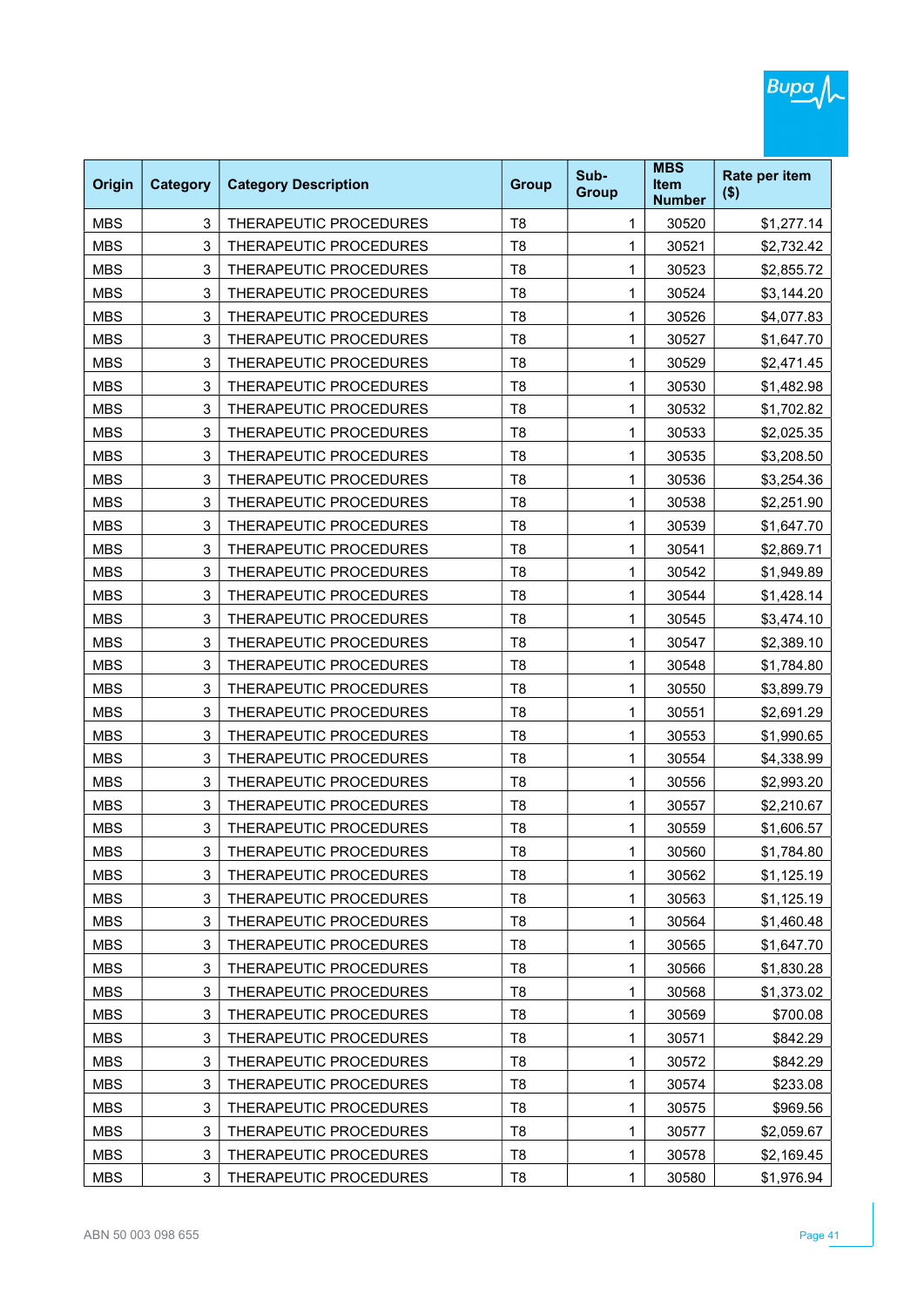| Origin     | <b>Category</b> | <b>Category Description</b>   | <b>Group</b>   | Sub-<br><b>Group</b> | <b>MBS</b><br><b>Item</b><br><b>Number</b> | Rate per item<br>$($ \$) |
|------------|-----------------|-------------------------------|----------------|----------------------|--------------------------------------------|--------------------------|
| <b>MBS</b> | 3               | THERAPEUTIC PROCEDURES        | T <sub>8</sub> | 1                    | 30581                                      | \$1,441.66               |
| <b>MBS</b> | 3               | THERAPEUTIC PROCEDURES        | T <sub>8</sub> | 1                    | 30583                                      | \$2,258.42               |
| <b>MBS</b> | 3               | THERAPEUTIC PROCEDURES        | T <sub>8</sub> | 1                    | 30584                                      | \$3,333.50               |
| <b>MBS</b> | 3               | THERAPEUTIC PROCEDURES        | T <sub>8</sub> | 1                    | 30586                                      | \$1,326.21               |
| <b>MBS</b> | 3               | THERAPEUTIC PROCEDURES        | T <sub>8</sub> | 1                    | 30587                                      | \$1,373.02               |
| <b>MBS</b> | 3               | THERAPEUTIC PROCEDURES        | T <sub>8</sub> | 1                    | 30589                                      | \$2,365.93               |
| <b>MBS</b> | 3               | THERAPEUTIC PROCEDURES        | T <sub>8</sub> | 1                    | 30590                                      | \$2,608.74               |
| <b>MBS</b> | 3               | THERAPEUTIC PROCEDURES        | T <sub>8</sub> | 1                    | 30593                                      | \$3,569.89               |
| <b>MBS</b> | 3               | THERAPEUTIC PROCEDURES        | T <sub>8</sub> | 1                    | 30594                                      | \$4,119.25               |
| <b>MBS</b> | 3               | THERAPEUTIC PROCEDURES        | T <sub>8</sub> | 1                    | 30596                                      | \$1,696.87               |
| <b>MBS</b> | 3               | THERAPEUTIC PROCEDURES        | T <sub>8</sub> | 1                    | 30597                                      | \$1,361.96               |
| <b>MBS</b> | 3               | <b>THERAPEUTIC PROCEDURES</b> | T <sub>8</sub> | 1                    | 30599                                      | \$2,471.45               |
| <b>MBS</b> | 3               | THERAPEUTIC PROCEDURES        | T <sub>8</sub> | 1                    | 30600                                      | \$1,469.56               |
| <b>MBS</b> | 3               | THERAPEUTIC PROCEDURES        | T <sub>8</sub> | 1                    | 30601                                      | \$1,810.33               |
| <b>MBS</b> | 3               | THERAPEUTIC PROCEDURES        | T <sub>8</sub> | 1                    | 30602                                      | \$2,938.17               |
| <b>MBS</b> | 3               | THERAPEUTIC PROCEDURES        | T <sub>8</sub> | 1                    | 30603                                      | \$3,103.07               |
| <b>MBS</b> | 3               | THERAPEUTIC PROCEDURES        | T <sub>8</sub> | 1                    | 30605                                      | \$3,528.66               |
| <b>MBS</b> | 3               | THERAPEUTIC PROCEDURES        | T <sub>8</sub> | 1                    | 30606                                      | \$2,100.61               |
| <b>MBS</b> | 3               | THERAPEUTIC PROCEDURES        | T <sub>8</sub> | 1                    | 30608                                      | \$2,379.36               |
| <b>MBS</b> | 3               | THERAPEUTIC PROCEDURES        | T <sub>8</sub> | 1                    | 30609                                      | \$878.41                 |
| <b>MBS</b> | 3               | THERAPEUTIC PROCEDURES        | T <sub>8</sub> | 1                    | 30611                                      | \$1,065.34               |
| <b>MBS</b> | 3               | THERAPEUTIC PROCEDURES        | T <sub>8</sub> | 1                    | 30614                                      | \$878.41                 |
| <b>MBS</b> | 3               | THERAPEUTIC PROCEDURES        | T <sub>8</sub> | 1                    | 30615                                      | \$985.73                 |
| <b>MBS</b> | 3               | THERAPEUTIC PROCEDURES        | T <sub>8</sub> | 1                    | 30618                                      | \$987.62                 |
| <b>MBS</b> | 3               | THERAPEUTIC PROCEDURES        | T <sub>8</sub> | 1                    | 30619                                      | \$1,770.52               |
| <b>MBS</b> | 3               | THERAPEUTIC PROCEDURES        | T <sub>8</sub> | 1                    | 30621                                      | \$770.61                 |
| <b>MBS</b> | 3               | THERAPEUTIC PROCEDURES        | T <sub>8</sub> | 1                    | 30622                                      | \$1,281.49               |
| MBS        | 3               | THERAPEUTIC PROCEDURES        | Т8             | 1                    | 30623                                      | \$1,281.49               |
| <b>MBS</b> | 3               | THERAPEUTIC PROCEDURES        | T <sub>8</sub> | 1                    | 30626                                      | \$1,287.45               |
| <b>MBS</b> | 3               | THERAPEUTIC PROCEDURES        | T <sub>8</sub> | 1                    | 30627                                      | \$540.75                 |
| <b>MBS</b> | 3               | THERAPEUTIC PROCEDURES        | T <sub>8</sub> | 1                    | 30628                                      | \$67.32                  |
| <b>MBS</b> | 3               | THERAPEUTIC PROCEDURES        | T <sub>8</sub> | 1                    | 30631                                      | \$447.52                 |
| <b>MBS</b> | 3               | THERAPEUTIC PROCEDURES        | T <sub>8</sub> | 1                    | 30635                                      | \$551.82                 |
| <b>MBS</b> | 3               | THERAPEUTIC PROCEDURES        | T <sub>8</sub> | 1                    | 30636                                      | \$440.91                 |
| <b>MBS</b> | 3               | THERAPEUTIC PROCEDURES        | T <sub>8</sub> | 1                    | 30637                                      | \$1,462.75               |
| <b>MBS</b> | 3               | THERAPEUTIC PROCEDURES        | T <sub>8</sub> | 1                    | 30639                                      | \$1,462.75               |
| <b>MBS</b> | 3               | THERAPEUTIC PROCEDURES        | T <sub>8</sub> | 1                    | 30640                                      | \$1,730.24               |
| <b>MBS</b> | 3               | THERAPEUTIC PROCEDURES        | T <sub>8</sub> | 1                    | 30641                                      | \$770.62                 |
| <b>MBS</b> | 3               | THERAPEUTIC PROCEDURES        | T <sub>8</sub> | 1                    | 30642                                      | \$985.73                 |
| <b>MBS</b> | 3               | THERAPEUTIC PROCEDURES        | T <sub>8</sub> | 1                    | 30643                                      | \$1,281.49               |
| <b>MBS</b> | 3               | THERAPEUTIC PROCEDURES        | T <sub>8</sub> | 1                    | 30644                                      | \$985.73                 |
| <b>MBS</b> | 3               | THERAPEUTIC PROCEDURES        | T <sub>8</sub> | 1                    | 30645                                      | \$1,094.94               |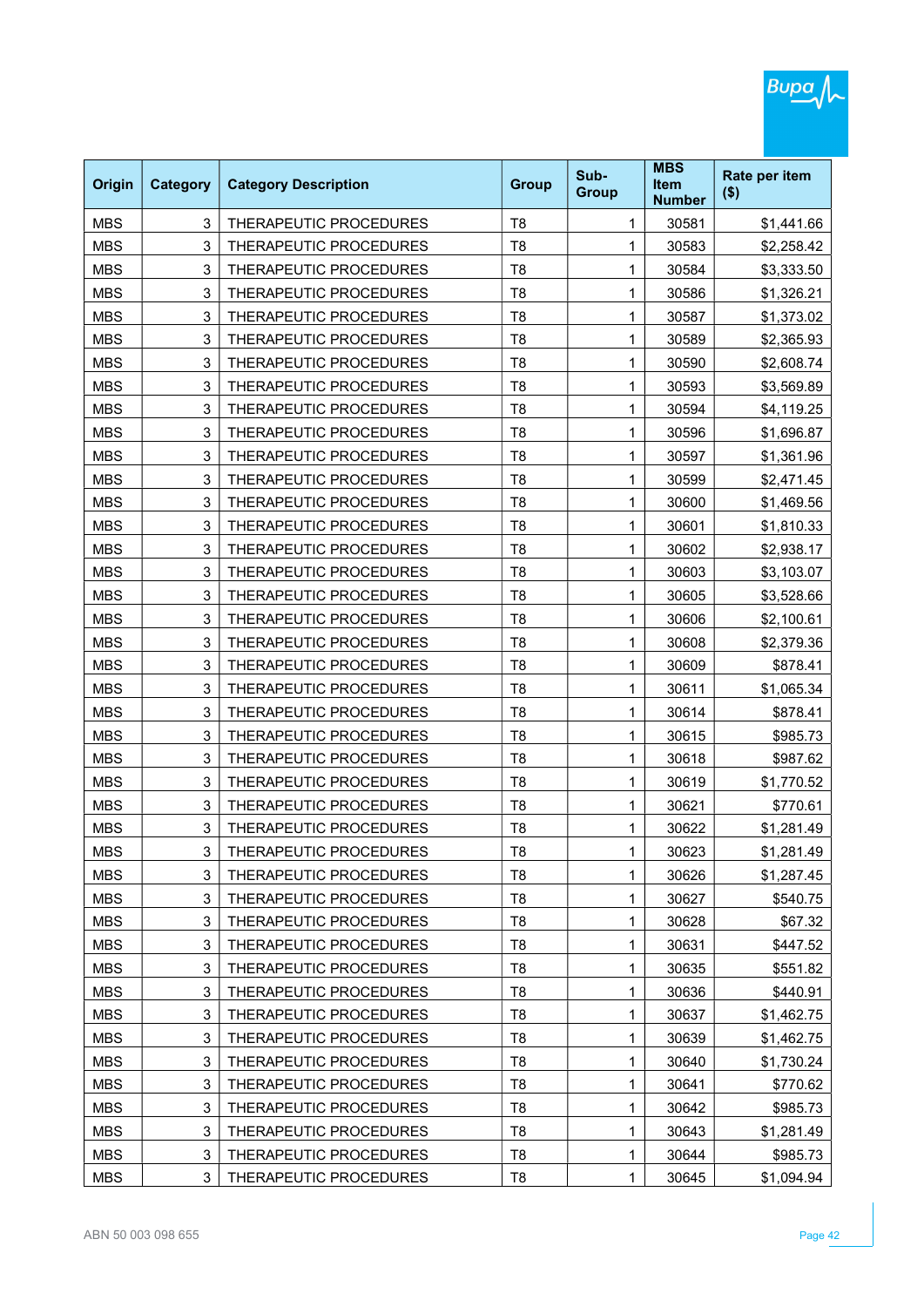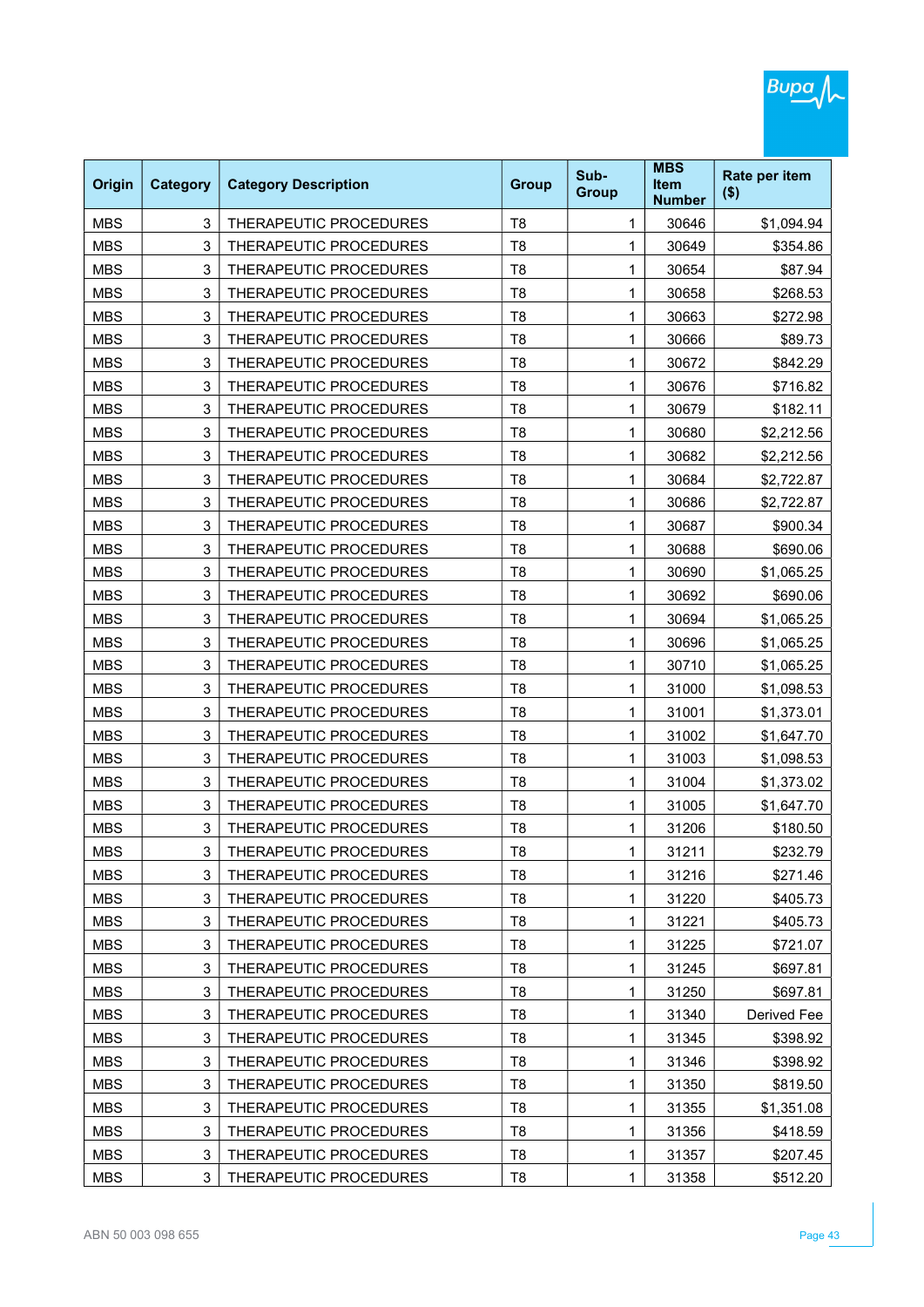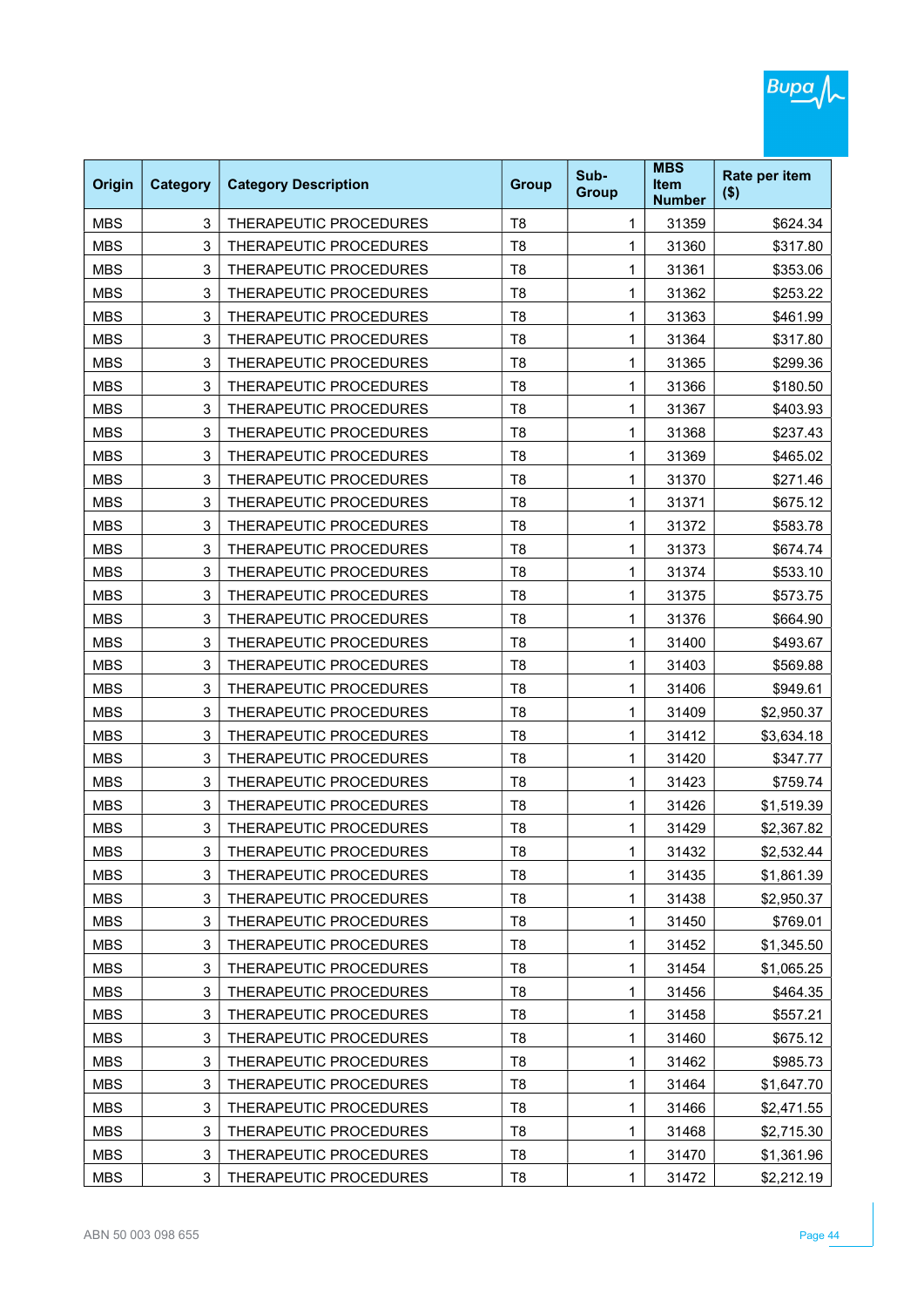| Origin     | <b>Category</b> | <b>Category Description</b> | <b>Group</b>   | Sub-<br><b>Group</b> | <b>MBS</b><br><b>Item</b><br><b>Number</b> | Rate per item<br>$($ \$) |
|------------|-----------------|-----------------------------|----------------|----------------------|--------------------------------------------|--------------------------|
| <b>MBS</b> | 3               | THERAPEUTIC PROCEDURES      | T <sub>8</sub> | 1                    | 31500                                      | \$491.78                 |
| <b>MBS</b> | 3               | THERAPEUTIC PROCEDURES      | T <sub>8</sub> | 1                    | 31503                                      | \$655.73                 |
| <b>MBS</b> | 3               | THERAPEUTIC PROCEDURES      | T <sub>8</sub> | 1                    | 31506                                      | \$737.71                 |
| <b>MBS</b> | 3               | THERAPEUTIC PROCEDURES      | T <sub>8</sub> | 1                    | 31509                                      | \$655.73                 |
| <b>MBS</b> | 3               | THERAPEUTIC PROCEDURES      | T <sub>8</sub> | 1                    | 31512                                      | \$1,229.49               |
| <b>MBS</b> | 3               | THERAPEUTIC PROCEDURES      | T <sub>8</sub> | 1                    | 31515                                      | \$824.79                 |
| <b>MBS</b> | 3               | THERAPEUTIC PROCEDURES      | T <sub>8</sub> | 1                    | 31516                                      | \$1,639.57               |
| <b>MBS</b> | 3               | THERAPEUTIC PROCEDURES      | T <sub>8</sub> | 1                    | 31519                                      | \$1,391.93               |
| <b>MBS</b> | 3               | THERAPEUTIC PROCEDURES      | T <sub>8</sub> | 1                    | 31524                                      | \$1,967.20               |
| <b>MBS</b> | 3               | THERAPEUTIC PROCEDURES      | T <sub>8</sub> | 1                    | 31525                                      | \$983.36                 |
| <b>MBS</b> | 3               | THERAPEUTIC PROCEDURES      | T <sub>8</sub> | 1                    | 31530                                      | \$1,126.42               |
| <b>MBS</b> | 3               | THERAPEUTIC PROCEDURES      | T <sub>8</sub> | 1                    | 31533                                      | \$260.78                 |
| <b>MBS</b> | 3               | THERAPEUTIC PROCEDURES      | T <sub>8</sub> | 1                    | 31536                                      | \$358.17                 |
| <b>MBS</b> | 3               | THERAPEUTIC PROCEDURES      | T <sub>8</sub> | 1                    | 31548                                      | \$384.27                 |
| <b>MBS</b> | 3               | THERAPEUTIC PROCEDURES      | T <sub>8</sub> | 1                    | 31551                                      | \$409.89                 |
| <b>MBS</b> | 3               | THERAPEUTIC PROCEDURES      | T <sub>8</sub> | 1                    | 31554                                      | \$819.78                 |
| <b>MBS</b> | 3               | THERAPEUTIC PROCEDURES      | T <sub>8</sub> | 1                    | 31557                                      | \$655.73                 |
| <b>MBS</b> | 3               | THERAPEUTIC PROCEDURES      | T <sub>8</sub> | 1                    | 31560                                      | \$655.73                 |
| <b>MBS</b> | 3               | THERAPEUTIC PROCEDURES      | T <sub>8</sub> | 1                    | 31563                                      | \$491.21                 |
| <b>MBS</b> | 3               | THERAPEUTIC PROCEDURES      | T <sub>8</sub> | 1                    | 31566                                      | \$245.75                 |
| <b>MBS</b> | 3               | THERAPEUTIC PROCEDURES      | T <sub>8</sub> | 1                    | 31569                                      | \$1,606.57               |
| <b>MBS</b> | 3               | THERAPEUTIC PROCEDURES      | T <sub>8</sub> | 1                    | 31572                                      | \$1,976.94               |
| <b>MBS</b> | 3               | THERAPEUTIC PROCEDURES      | T <sub>8</sub> | 1                    | 31575                                      | \$1,606.57               |
| <b>MBS</b> | 3               | THERAPEUTIC PROCEDURES      | T <sub>8</sub> | 1                    | 31578                                      | \$1,606.57               |
| <b>MBS</b> | 3               | THERAPEUTIC PROCEDURES      | T <sub>8</sub> | 1                    | 31581                                      | \$1,976.94               |
| <b>MBS</b> | 3               | THERAPEUTIC PROCEDURES      | T <sub>8</sub> | 1                    | 31584                                      | \$2,910.56               |
| <b>MBS</b> | 3               | THERAPEUTIC PROCEDURES      | T <sub>8</sub> | 1                    | 31587                                      | \$185.23                 |
| MBS        | 3               | THERAPEUTIC PROCEDURES      | T8             | 1                    | 31590                                      | \$475.98                 |
| <b>MBS</b> | 3               | THERAPEUTIC PROCEDURES      | T <sub>8</sub> | $\overline{2}$       | 32000                                      | \$1,715.34               |
| <b>MBS</b> | 3               | THERAPEUTIC PROCEDURES      | T <sub>8</sub> | $\overline{2}$       | 32003                                      | \$1,794.26               |
| <b>MBS</b> | 3               | THERAPEUTIC PROCEDURES      | T <sub>8</sub> | $\overline{c}$       | 32004                                      | \$1,913.26               |
| <b>MBS</b> | 3               | THERAPEUTIC PROCEDURES      | T <sub>8</sub> | 2                    | 32005                                      | \$2,161.41               |
| <b>MBS</b> | 3               | THERAPEUTIC PROCEDURES      | T <sub>8</sub> | $\overline{c}$       | 32006                                      | \$1,913.26               |
| <b>MBS</b> | 3               | THERAPEUTIC PROCEDURES      | T <sub>8</sub> | $\overline{2}$       | 32009                                      | \$2,269.60               |
| <b>MBS</b> | 3               | THERAPEUTIC PROCEDURES      | T <sub>8</sub> | $\overline{c}$       | 32012                                      | \$2,507.11               |
| <b>MBS</b> | 3               | THERAPEUTIC PROCEDURES      | T <sub>8</sub> | $\overline{2}$       | 32015                                      | \$3,081.08               |
| <b>MBS</b> | 3               | THERAPEUTIC PROCEDURES      | T <sub>8</sub> | $\overline{c}$       | 32018                                      | \$2,612.64               |
| <b>MBS</b> | 3               | THERAPEUTIC PROCEDURES      | T <sub>8</sub> | $\boldsymbol{2}$     | 32021                                      | \$936.88                 |
| <b>MBS</b> | 3               | THERAPEUTIC PROCEDURES      | T <sub>8</sub> | $\overline{c}$       | 32023                                      | \$923.66                 |
| <b>MBS</b> | 3               | THERAPEUTIC PROCEDURES      | T <sub>8</sub> | $\overline{2}$       | 32024                                      | \$2,269.60               |
| <b>MBS</b> | 3               | THERAPEUTIC PROCEDURES      | T <sub>8</sub> | $\overline{2}$       | 32025                                      | \$3,035.84               |
| <b>MBS</b> | 3               | THERAPEUTIC PROCEDURES      | T <sub>8</sub> | $\overline{2}$       | 32026                                      | \$3,269.27               |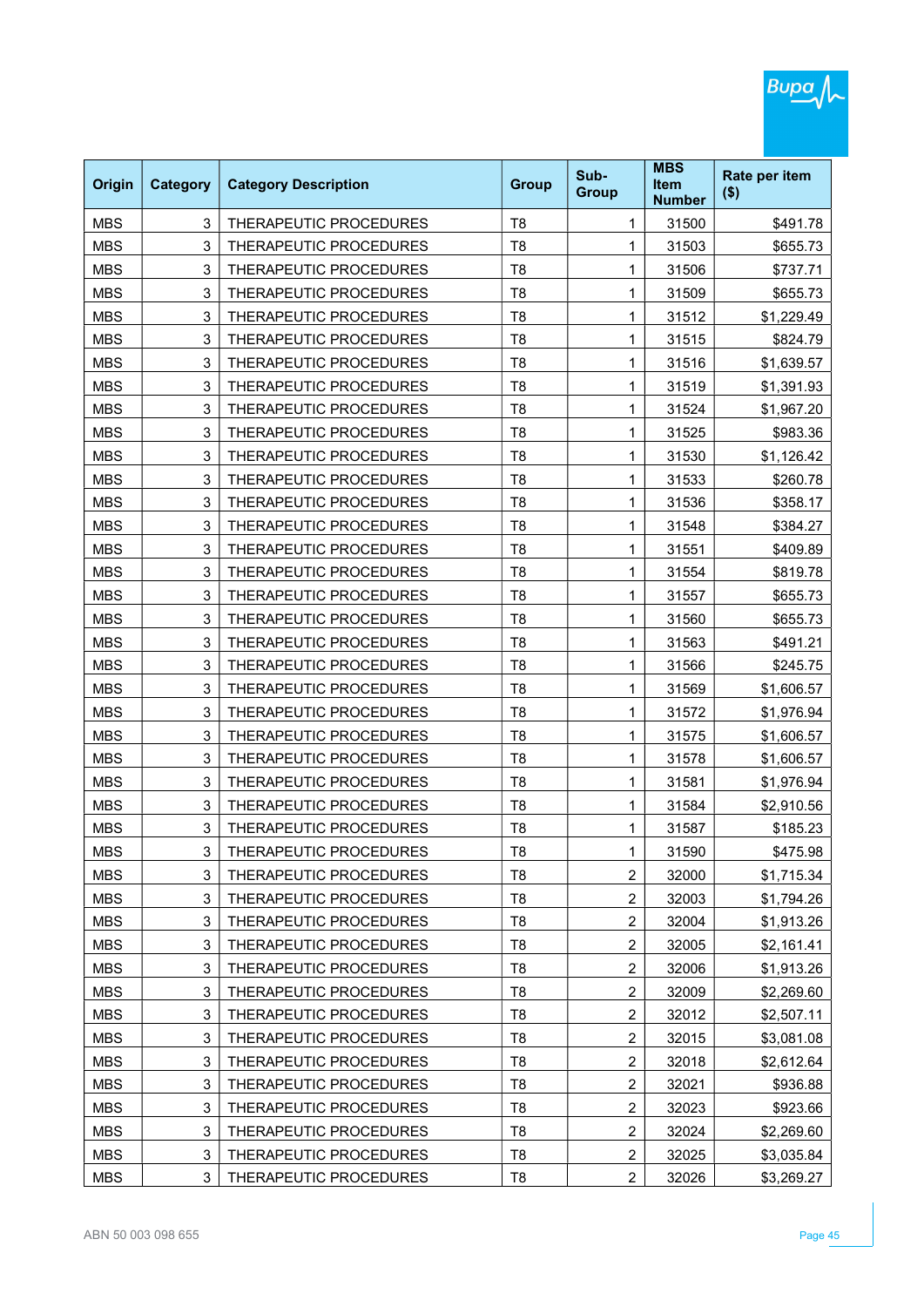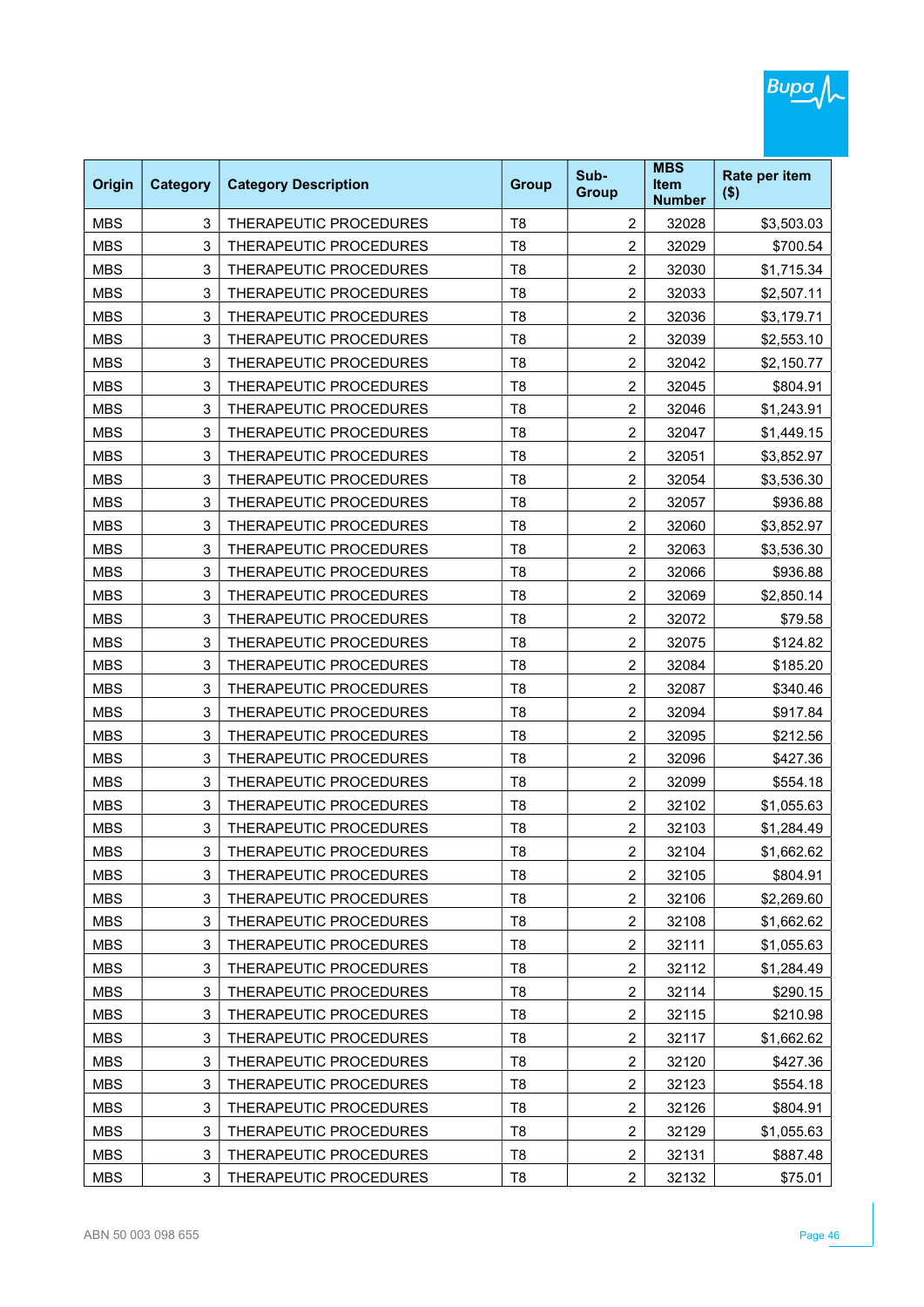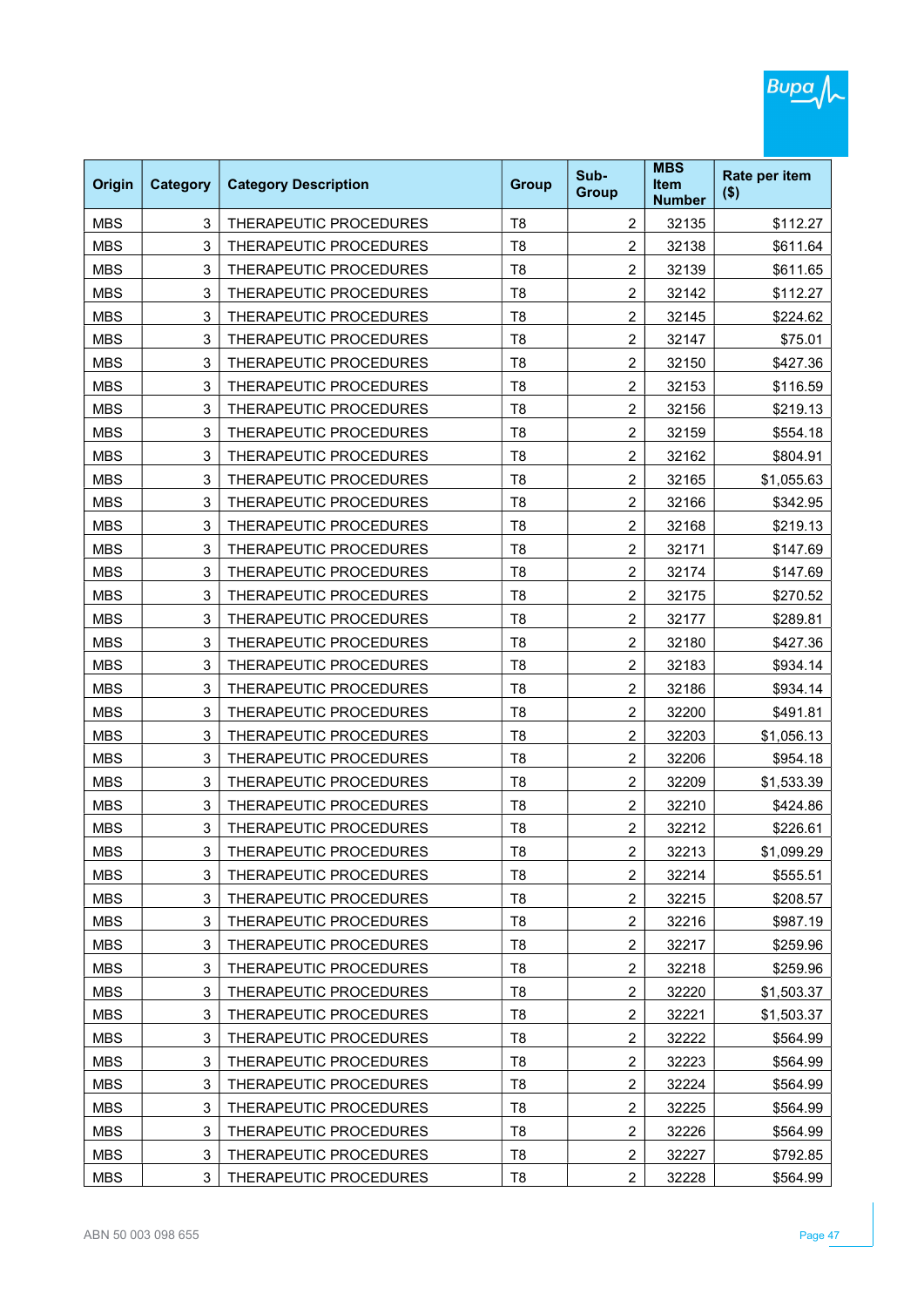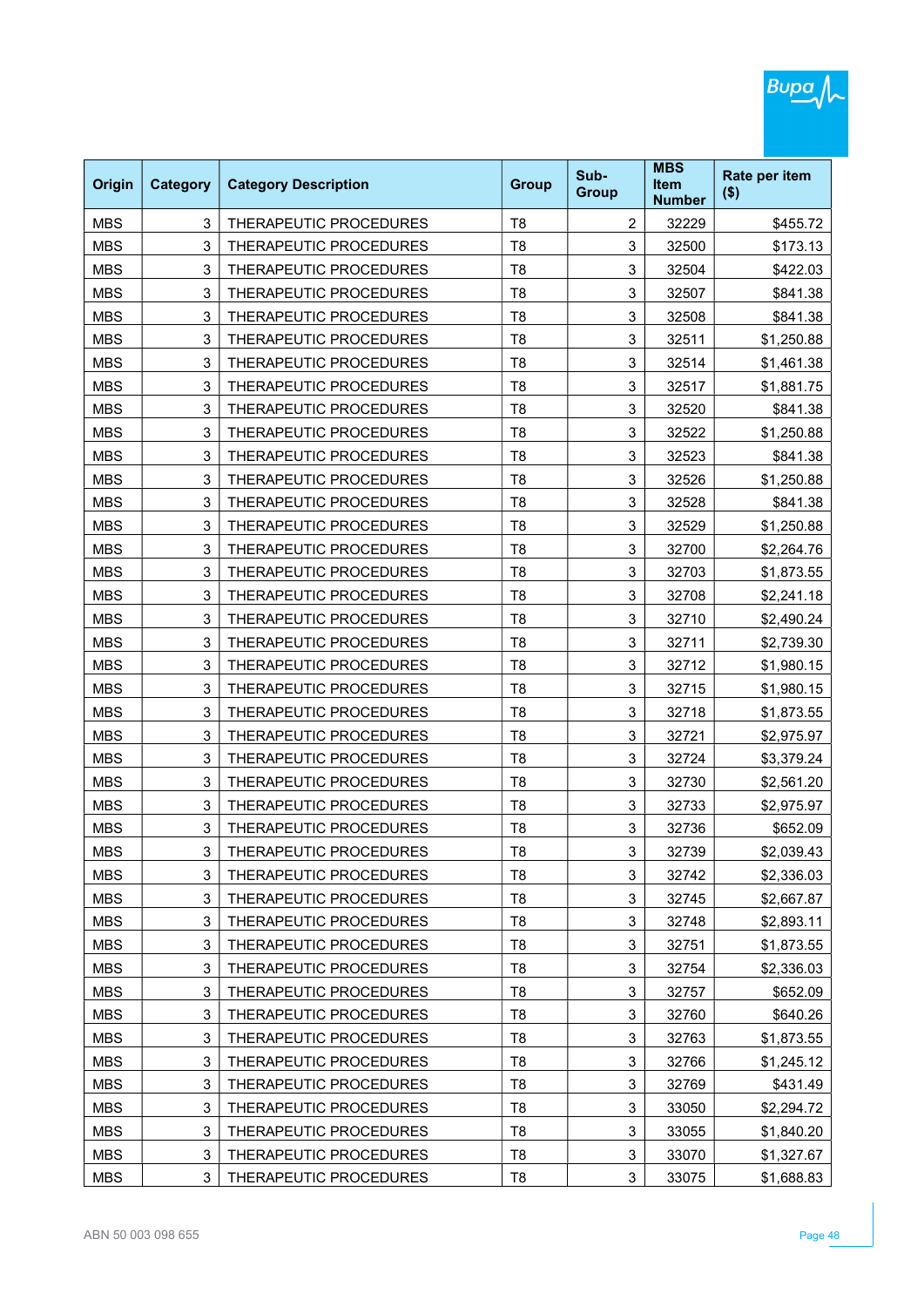| Origin     | <b>Category</b> | <b>Category Description</b> | <b>Group</b>   | Sub-<br><b>Group</b> | <b>MBS</b><br><b>Item</b><br><b>Number</b> | Rate per item<br>$($ \$) |
|------------|-----------------|-----------------------------|----------------|----------------------|--------------------------------------------|--------------------------|
| <b>MBS</b> | 3               | THERAPEUTIC PROCEDURES      | T <sub>8</sub> | 3                    | 33080                                      | \$2,061.59               |
| <b>MBS</b> | 3               | THERAPEUTIC PROCEDURES      | T <sub>8</sub> | 3                    | 33100                                      | \$2,264.76               |
| <b>MBS</b> | 3               | THERAPEUTIC PROCEDURES      | T <sub>8</sub> | 3                    | 33103                                      | \$3,177.73               |
| <b>MBS</b> | 3               | THERAPEUTIC PROCEDURES      | T <sub>8</sub> | 3                    | 33109                                      | \$3,841.87               |
| <b>MBS</b> | 3               | THERAPEUTIC PROCEDURES      | T <sub>8</sub> | 3                    | 33112                                      | \$3,331.94               |
| <b>MBS</b> | 3               | THERAPEUTIC PROCEDURES      | T <sub>8</sub> | 3                    | 33115                                      | \$2,241.18               |
| <b>MBS</b> | 3               | THERAPEUTIC PROCEDURES      | T <sub>8</sub> | 3                    | 33116                                      | \$2,205.94               |
| <b>MBS</b> | 3               | THERAPEUTIC PROCEDURES      | T <sub>8</sub> | 3                    | 33118                                      | \$2,490.24               |
| <b>MBS</b> | 3               | THERAPEUTIC PROCEDURES      | T <sub>8</sub> | 3                    | 33119                                      | \$2,451.21               |
| <b>MBS</b> | 3               | THERAPEUTIC PROCEDURES      | T <sub>8</sub> | 3                    | 33121                                      | \$2,739.30               |
| <b>MBS</b> | 3               | THERAPEUTIC PROCEDURES      | T <sub>8</sub> | 3                    | 33124                                      | \$1,909.19               |
| <b>MBS</b> | 3               | THERAPEUTIC PROCEDURES      | T <sub>8</sub> | 3                    | 33127                                      | \$2,501.99               |
| <b>MBS</b> | 3               | THERAPEUTIC PROCEDURES      | T <sub>8</sub> | 3                    | 33130                                      | \$2,181.74               |
| <b>MBS</b> | 3               | THERAPEUTIC PROCEDURES      | T <sub>8</sub> | 3                    | 33133                                      | \$1,636.17               |
| <b>MBS</b> | 3               | THERAPEUTIC PROCEDURES      | T <sub>8</sub> | 3                    | 33136                                      | \$4,126.09               |
| <b>MBS</b> | 3               | THERAPEUTIC PROCEDURES      | T <sub>8</sub> | 3                    | 33139                                      | \$2,501.99               |
| <b>MBS</b> | 3               | THERAPEUTIC PROCEDURES      | T <sub>8</sub> | 3                    | 33142                                      | \$2,336.03               |
| <b>MBS</b> | 3               | THERAPEUTIC PROCEDURES      | T <sub>8</sub> | 3                    | 33145                                      | \$4,019.58               |
| <b>MBS</b> | 3               | THERAPEUTIC PROCEDURES      | T <sub>8</sub> | 3                    | 33148                                      | \$4,991.83               |
| <b>MBS</b> | 3               | THERAPEUTIC PROCEDURES      | T <sub>8</sub> | 3                    | 33151                                      | \$4,742.86               |
| <b>MBS</b> | 3               | THERAPEUTIC PROCEDURES      | T <sub>8</sub> | 3                    | 33154                                      | \$3,509.80               |
| <b>MBS</b> | 3               | THERAPEUTIC PROCEDURES      | T <sub>8</sub> | 3                    | 33157                                      | \$3,912.83               |
| <b>MBS</b> | 3               | THERAPEUTIC PROCEDURES      | T <sub>8</sub> | 3                    | 33160                                      | \$3,912.83               |
| <b>MBS</b> | 3               | THERAPEUTIC PROCEDURES      | T <sub>8</sub> | 3                    | 33163                                      | \$3,320.27               |
| <b>MBS</b> | 3               | THERAPEUTIC PROCEDURES      | T <sub>8</sub> | 3                    | 33166                                      | \$3,320.27               |
| <b>MBS</b> | 3               | THERAPEUTIC PROCEDURES      | T <sub>8</sub> | 3                    | 33169                                      | \$2,584.93               |
| <b>MBS</b> | 3               | THERAPEUTIC PROCEDURES      | T <sub>8</sub> | 3                    | 33172                                      | \$2,015.70               |
| MBS        | 3               | THERAPEUTIC PROCEDURES      | Τ8             | 3                    | 33175                                      | \$1,857.63               |
| <b>MBS</b> | 3               | THERAPEUTIC PROCEDURES      | T <sub>8</sub> | 3                    | 33178                                      | \$2,362.36               |
| <b>MBS</b> | 3               | THERAPEUTIC PROCEDURES      | T <sub>8</sub> | 3                    | 33181                                      | \$2,888.22               |
| <b>MBS</b> | 3               | THERAPEUTIC PROCEDURES      | T <sub>8</sub> | 3                    | 33500                                      | \$1,790.30               |
| <b>MBS</b> | 3               | THERAPEUTIC PROCEDURES      | T <sub>8</sub> | 3                    | 33506                                      | \$2,003.96               |
| <b>MBS</b> | 3               | THERAPEUTIC PROCEDURES      | T <sub>8</sub> | 3                    | 33509                                      | \$2,241.18               |
| <b>MBS</b> | 3               | THERAPEUTIC PROCEDURES      | T <sub>8</sub> | 3                    | 33512                                      | \$2,490.24               |
| <b>MBS</b> | 3               | THERAPEUTIC PROCEDURES      | T <sub>8</sub> | 3                    | 33515                                      | \$2,739.30               |
| <b>MBS</b> | 3               | THERAPEUTIC PROCEDURES      | T <sub>8</sub> | 3                    | 33518                                      | \$2,003.96               |
| <b>MBS</b> | 3               | THERAPEUTIC PROCEDURES      | T <sub>8</sub> | 3                    | 33521                                      | \$2,169.83               |
| <b>MBS</b> | 3               | THERAPEUTIC PROCEDURES      | T <sub>8</sub> | 3                    | 33524                                      | \$2,561.20               |
| <b>MBS</b> | 3               | THERAPEUTIC PROCEDURES      | T <sub>8</sub> | 3                    | 33527                                      | \$2,975.97               |
| <b>MBS</b> | 3               | THERAPEUTIC PROCEDURES      | T <sub>8</sub> | 3                    | 33530                                      | \$2,561.20               |
| <b>MBS</b> | 3               | THERAPEUTIC PROCEDURES      | T <sub>8</sub> | 3                    | 33533                                      | \$2,975.97               |
| <b>MBS</b> | 3               | THERAPEUTIC PROCEDURES      | T <sub>8</sub> | 3                    | 33536                                      | \$2,122.53               |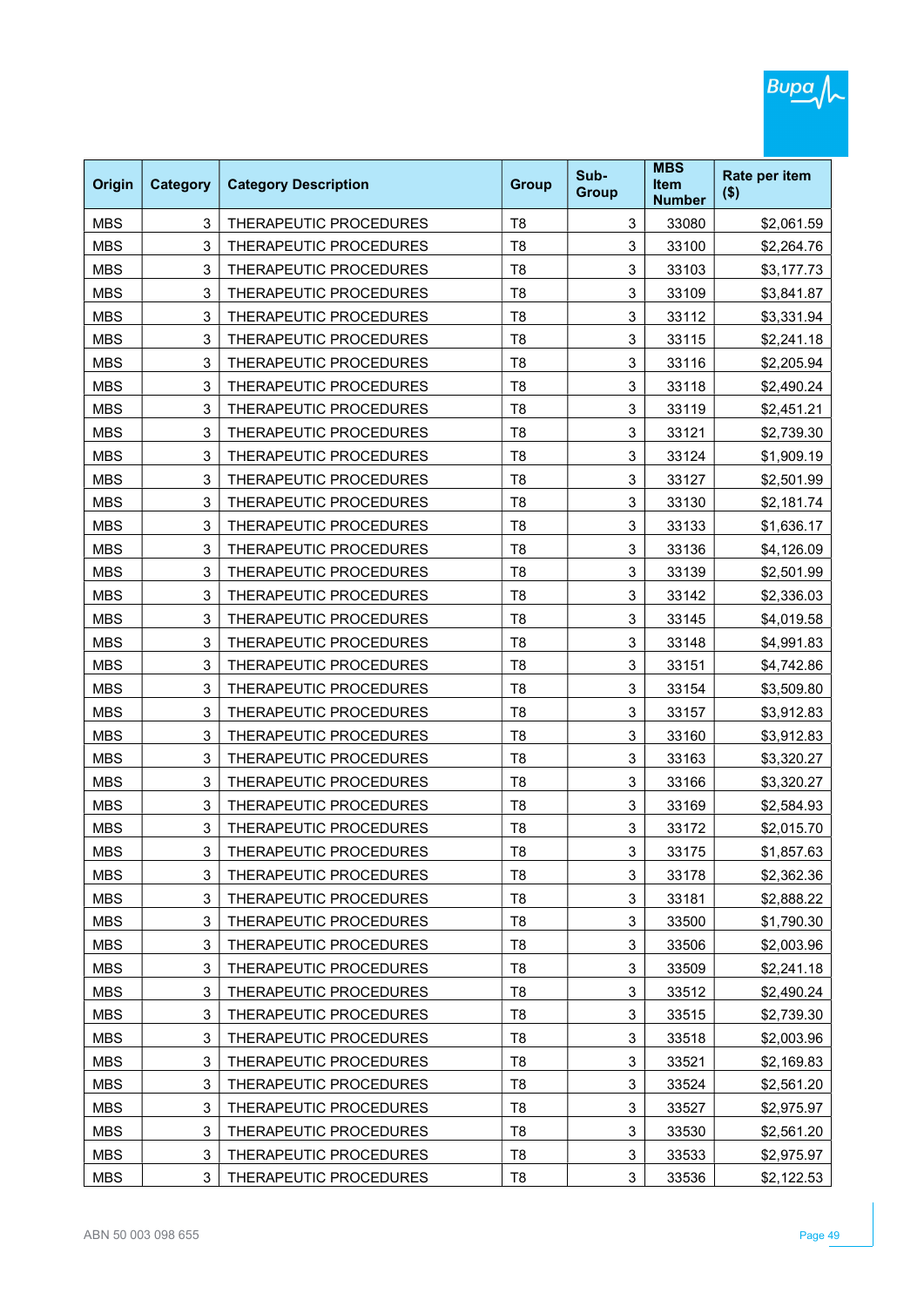| Origin     | <b>Category</b> | <b>Category Description</b>   | <b>Group</b>   | Sub-<br><b>Group</b> | <b>MBS</b><br><b>Item</b><br><b>Number</b> | Rate per item<br>$($ \$) |
|------------|-----------------|-------------------------------|----------------|----------------------|--------------------------------------------|--------------------------|
| <b>MBS</b> | 3               | THERAPEUTIC PROCEDURES        | T <sub>8</sub> | 3                    | 33539                                      | \$1,529.57               |
| <b>MBS</b> | 3               | THERAPEUTIC PROCEDURES        | T <sub>8</sub> | 3                    | 33542                                      | \$2,181.74               |
| <b>MBS</b> | 3               | THERAPEUTIC PROCEDURES        | T <sub>8</sub> | 3                    | 33545                                      | \$431.49                 |
| <b>MBS</b> | 3               | THERAPEUTIC PROCEDURES        | T <sub>8</sub> | 3                    | 33548                                      | \$877.65                 |
| <b>MBS</b> | 3               | THERAPEUTIC PROCEDURES        | T <sub>8</sub> | 3                    | 33551                                      | \$431.49                 |
| <b>MBS</b> | 3               | THERAPEUTIC PROCEDURES        | T <sub>8</sub> | 3                    | 33554                                      | \$429.52                 |
| <b>MBS</b> | 3               | THERAPEUTIC PROCEDURES        | T <sub>8</sub> | 3                    | 33800                                      | \$1,861.57               |
| <b>MBS</b> | 3               | THERAPEUTIC PROCEDURES        | T <sub>8</sub> | 3                    | 33803                                      | \$1,778.71               |
| <b>MBS</b> | 3               | THERAPEUTIC PROCEDURES        | T <sub>8</sub> | 3                    | 33806                                      | \$1,280.60               |
| <b>MBS</b> | 3               | THERAPEUTIC PROCEDURES        | T <sub>8</sub> | 3                    | 33810                                      | \$934.18                 |
| <b>MBS</b> | 3               | THERAPEUTIC PROCEDURES        | T <sub>8</sub> | 3                    | 33811                                      | \$2,781.16               |
| <b>MBS</b> | 3               | <b>THERAPEUTIC PROCEDURES</b> | T <sub>8</sub> | 3                    | 33812                                      | \$1,470.29               |
| <b>MBS</b> | 3               | THERAPEUTIC PROCEDURES        | T <sub>8</sub> | 3                    | 33815                                      | \$1,351.79               |
| <b>MBS</b> | 3               | THERAPEUTIC PROCEDURES        | T <sub>8</sub> | 3                    | 33818                                      | \$1,577.04               |
| <b>MBS</b> | 3               | THERAPEUTIC PROCEDURES        | T <sub>8</sub> | 3                    | 33821                                      | \$1,802.28               |
| <b>MBS</b> | 3               | THERAPEUTIC PROCEDURES        | T <sub>8</sub> | 3                    | 33824                                      | \$1,719.26               |
| <b>MBS</b> | 3               | THERAPEUTIC PROCEDURES        | T <sub>8</sub> | 3                    | 33827                                      | \$2,015.70               |
| <b>MBS</b> | 3               | THERAPEUTIC PROCEDURES        | T <sub>8</sub> | 3                    | 33830                                      | \$2,312.06               |
| <b>MBS</b> | 3               | THERAPEUTIC PROCEDURES        | T <sub>8</sub> | 3                    | 33833                                      | \$2,098.96               |
| <b>MBS</b> | 3               | THERAPEUTIC PROCEDURES        | T <sub>8</sub> | 3                    | 33836                                      | \$2,501.99               |
| <b>MBS</b> | 3               | THERAPEUTIC PROCEDURES        | T <sub>8</sub> | 3                    | 33839                                      | \$2,928.75               |
| <b>MBS</b> | 3               | THERAPEUTIC PROCEDURES        | T <sub>8</sub> | 3                    | 33842                                      | \$1,446.56               |
| <b>MBS</b> | 3               | THERAPEUTIC PROCEDURES        | T <sub>8</sub> | 3                    | 33845                                      | \$1,007.89               |
| <b>MBS</b> | 3               | THERAPEUTIC PROCEDURES        | T <sub>8</sub> | 3                    | 33848                                      | \$1,007.89               |
| <b>MBS</b> | 3               | THERAPEUTIC PROCEDURES        | T <sub>8</sub> | 3                    | 34100                                      | \$1,114.80               |
| <b>MBS</b> | 3               | THERAPEUTIC PROCEDURES        | T <sub>8</sub> | 3                    | 34103                                      | \$652.09                 |
| <b>MBS</b> | 3               | THERAPEUTIC PROCEDURES        | T <sub>8</sub> | 3                    | 34106                                      | \$459.95                 |
| MBS        | 3               | THERAPEUTIC PROCEDURES        | Т8             | 3                    | 34109                                      | \$533.51                 |
| <b>MBS</b> | 3               | THERAPEUTIC PROCEDURES        | T <sub>8</sub> | 3                    | 34112                                      | \$1,351.79               |
| <b>MBS</b> | 3               | THERAPEUTIC PROCEDURES        | T <sub>8</sub> | 3                    | 34115                                      | \$1,529.57               |
| <b>MBS</b> | 3               | THERAPEUTIC PROCEDURES        | T <sub>8</sub> | 3                    | 34118                                      | \$2,181.74               |
| <b>MBS</b> | 3               | THERAPEUTIC PROCEDURES        | T <sub>8</sub> | 3                    | 34121                                      | \$1,742.92               |
| <b>MBS</b> | 3               | THERAPEUTIC PROCEDURES        | T <sub>8</sub> | 3                    | 34124                                      | \$1,909.19               |
| <b>MBS</b> | 3               | THERAPEUTIC PROCEDURES        | T <sub>8</sub> | 3                    | 34127                                      | \$2,501.99               |
| <b>MBS</b> | 3               | THERAPEUTIC PROCEDURES        | T <sub>8</sub> | 3                    | 34130                                      | \$782.57                 |
| <b>MBS</b> | 3               | THERAPEUTIC PROCEDURES        | T <sub>8</sub> | 3                    | 34133                                      | \$877.65                 |
| <b>MBS</b> | 3               | THERAPEUTIC PROCEDURES        | T <sub>8</sub> | 3                    | 34136                                      | \$1,410.84               |
| <b>MBS</b> | 3               | THERAPEUTIC PROCEDURES        | T <sub>8</sub> | 3                    | 34139                                      | \$1,410.84               |
| <b>MBS</b> | 3               | THERAPEUTIC PROCEDURES        | T <sub>8</sub> | 3                    | 34142                                      | \$1,742.92               |
| <b>MBS</b> | 3               | THERAPEUTIC PROCEDURES        | T <sub>8</sub> | 3                    | 34145                                      | \$1,268.77               |
| <b>MBS</b> | 3               | THERAPEUTIC PROCEDURES        | T <sub>8</sub> | 3                    | 34148                                      | \$2,264.76               |
| <b>MBS</b> | 3               | THERAPEUTIC PROCEDURES        | T <sub>8</sub> | 3                    | 34151                                      | \$3,094.71               |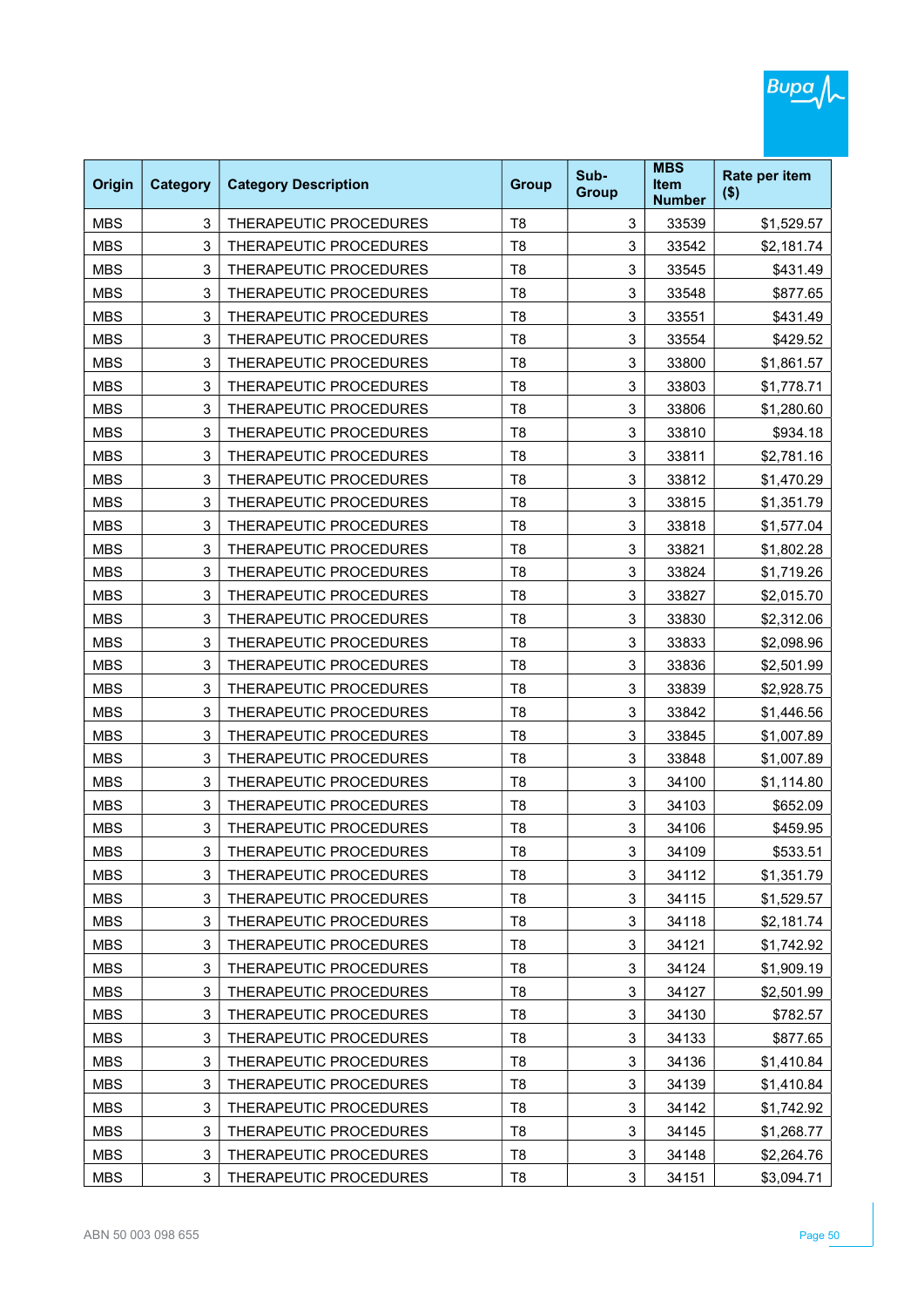| Origin     | <b>Category</b> | <b>Category Description</b>   | <b>Group</b>   | Sub-<br><b>Group</b> | <b>MBS</b><br><b>Item</b><br><b>Number</b> | Rate per item<br>$($ \$) |
|------------|-----------------|-------------------------------|----------------|----------------------|--------------------------------------------|--------------------------|
| <b>MBS</b> | 3               | THERAPEUTIC PROCEDURES        | T <sub>8</sub> | 3                    | 34154                                      | \$3,687.74               |
| <b>MBS</b> | 3               | THERAPEUTIC PROCEDURES        | T <sub>8</sub> | 3                    | 34157                                      | \$1,873.55               |
| <b>MBS</b> | 3               | THERAPEUTIC PROCEDURES        | T <sub>8</sub> | 3                    | 34160                                      | \$3,509.80               |
| <b>MBS</b> | 3               | THERAPEUTIC PROCEDURES        | T <sub>8</sub> | 3                    | 34163                                      | \$4,505.78               |
| <b>MBS</b> | 3               | THERAPEUTIC PROCEDURES        | T <sub>8</sub> | 3                    | 34166                                      | \$4,505.78               |
| <b>MBS</b> | 3               | THERAPEUTIC PROCEDURES        | T <sub>8</sub> | 3                    | 34169                                      | \$2,501.99               |
| <b>MBS</b> | 3               | THERAPEUTIC PROCEDURES        | T <sub>8</sub> | 3                    | 34172                                      | \$2,039.43               |
| <b>MBS</b> | 3               | THERAPEUTIC PROCEDURES        | T <sub>8</sub> | 3                    | 34175                                      | \$1,873.55               |
| <b>MBS</b> | 3               | THERAPEUTIC PROCEDURES        | T <sub>8</sub> | 3                    | 34500                                      | \$486.29                 |
| <b>MBS</b> | 3               | THERAPEUTIC PROCEDURES        | T <sub>8</sub> | 3                    | 34503                                      | \$652.09                 |
| <b>MBS</b> | 3               | THERAPEUTIC PROCEDURES        | T <sub>8</sub> | 3                    | 34506                                      | \$331.84                 |
| <b>MBS</b> | 3               | <b>THERAPEUTIC PROCEDURES</b> | T <sub>8</sub> | 3                    | 34509                                      | \$1,541.40               |
| <b>MBS</b> | 3               | THERAPEUTIC PROCEDURES        | T <sub>8</sub> | 3                    | 34512                                      | \$1,695.69               |
| <b>MBS</b> | 3               | THERAPEUTIC PROCEDURES        | T <sub>8</sub> | 3                    | 34515                                      | \$1,209.41               |
| <b>MBS</b> | 3               | THERAPEUTIC PROCEDURES        | T <sub>8</sub> | 3                    | 34518                                      | \$2,027.37               |
| <b>MBS</b> | 3               | THERAPEUTIC PROCEDURES        | T <sub>8</sub> | 3                    | 34521                                      | \$1,245.59               |
| <b>MBS</b> | 3               | THERAPEUTIC PROCEDURES        | T <sub>8</sub> | 3                    | 34524                                      | \$652.09                 |
| <b>MBS</b> | 3               | THERAPEUTIC PROCEDURES        | T <sub>8</sub> | 3                    | 34527                                      | \$869.76                 |
| <b>MBS</b> | 3               | THERAPEUTIC PROCEDURES        | T <sub>8</sub> | 3                    | 34528                                      | \$429.52                 |
| <b>MBS</b> | 3               | THERAPEUTIC PROCEDURES        | T <sub>8</sub> | 3                    | 34529                                      | \$1,130.72               |
| <b>MBS</b> | 3               | THERAPEUTIC PROCEDURES        | T <sub>8</sub> | 3                    | 34530                                      | \$322.06                 |
| <b>MBS</b> | 3               | THERAPEUTIC PROCEDURES        | T <sub>8</sub> | 3                    | 34533                                      | \$1,956.26               |
| <b>MBS</b> | 3               | THERAPEUTIC PROCEDURES        | T <sub>8</sub> | 3                    | 34534                                      | \$558.34                 |
| <b>MBS</b> | 3               | THERAPEUTIC PROCEDURES        | T <sub>8</sub> | 3                    | 34538                                      | \$429.52                 |
| <b>MBS</b> | 3               | THERAPEUTIC PROCEDURES        | T <sub>8</sub> | 3                    | 34539                                      | \$322.06                 |
| <b>MBS</b> | 3               | THERAPEUTIC PROCEDURES        | T <sub>8</sub> | 3                    | 34540                                      | \$418.64                 |
| <b>MBS</b> | 3               | THERAPEUTIC PROCEDURES        | T <sub>8</sub> | 3                    | 34800                                      | \$1,280.60               |
| MBS        | 3               | THERAPEUTIC PROCEDURES        | Т8             | 3                    | 34803                                      | \$2,822.24               |
| <b>MBS</b> | 3               | THERAPEUTIC PROCEDURES        | T <sub>8</sub> | 3                    | 34806                                      | \$1,529.57               |
| <b>MBS</b> | 3               | THERAPEUTIC PROCEDURES        | T <sub>8</sub> | 3                    | 34809                                      | \$1,529.57               |
| <b>MBS</b> | 3               | THERAPEUTIC PROCEDURES        | T <sub>8</sub> | 3                    | 34812                                      | \$1,849.67               |
| <b>MBS</b> | 3               | THERAPEUTIC PROCEDURES        | T <sub>8</sub> | 3                    | 34815                                      | \$1,529.57               |
| <b>MBS</b> | 3               | THERAPEUTIC PROCEDURES        | T <sub>8</sub> | 3                    | 34818                                      | \$1,683.71               |
| <b>MBS</b> | 3               | THERAPEUTIC PROCEDURES        | T <sub>8</sub> | 3                    | 34821                                      | \$2,288.65               |
| <b>MBS</b> | 3               | THERAPEUTIC PROCEDURES        | T <sub>8</sub> | 3                    | 34824                                      | \$782.57                 |
| <b>MBS</b> | 3               | THERAPEUTIC PROCEDURES        | T <sub>8</sub> | 3                    | 34827                                      | \$948.68                 |
| <b>MBS</b> | 3               | THERAPEUTIC PROCEDURES        | T <sub>8</sub> | 3                    | 34830                                      | \$1,114.80               |
| <b>MBS</b> | 3               | THERAPEUTIC PROCEDURES        | T <sub>8</sub> | 3                    | 34833                                      | \$1,446.56               |
| <b>MBS</b> | 3               | THERAPEUTIC PROCEDURES        | T <sub>8</sub> | 3                    | 35000                                      | \$1,114.80               |
| <b>MBS</b> | 3               | THERAPEUTIC PROCEDURES        | T <sub>8</sub> | 3                    | 35003                                      | \$1,446.56               |
| <b>MBS</b> | 3               | THERAPEUTIC PROCEDURES        | T <sub>8</sub> | 3                    | 35006                                      | \$1,814.19               |
| <b>MBS</b> | 3               | THERAPEUTIC PROCEDURES        | T <sub>8</sub> | 3                    | 35009                                      | \$1,410.84               |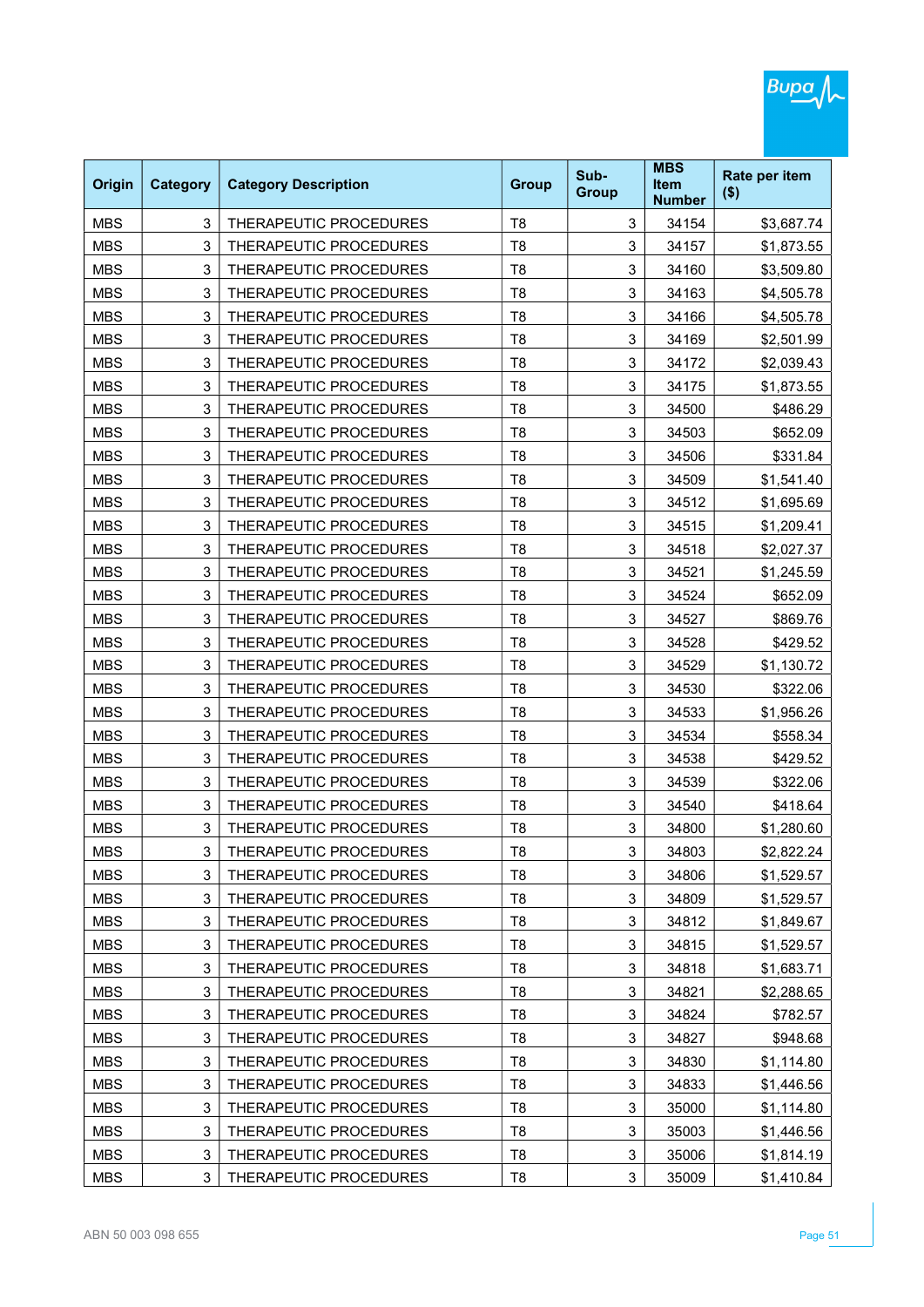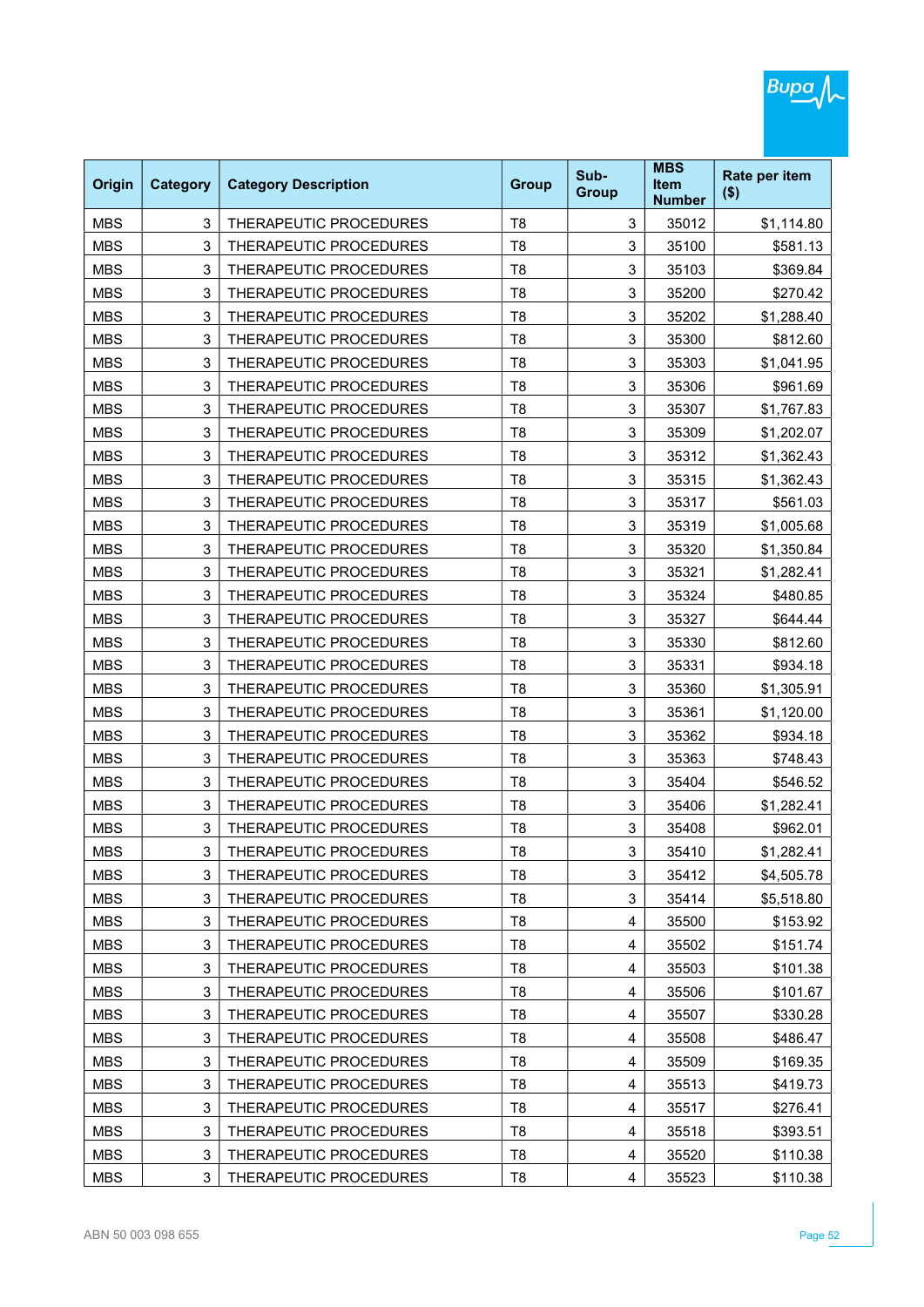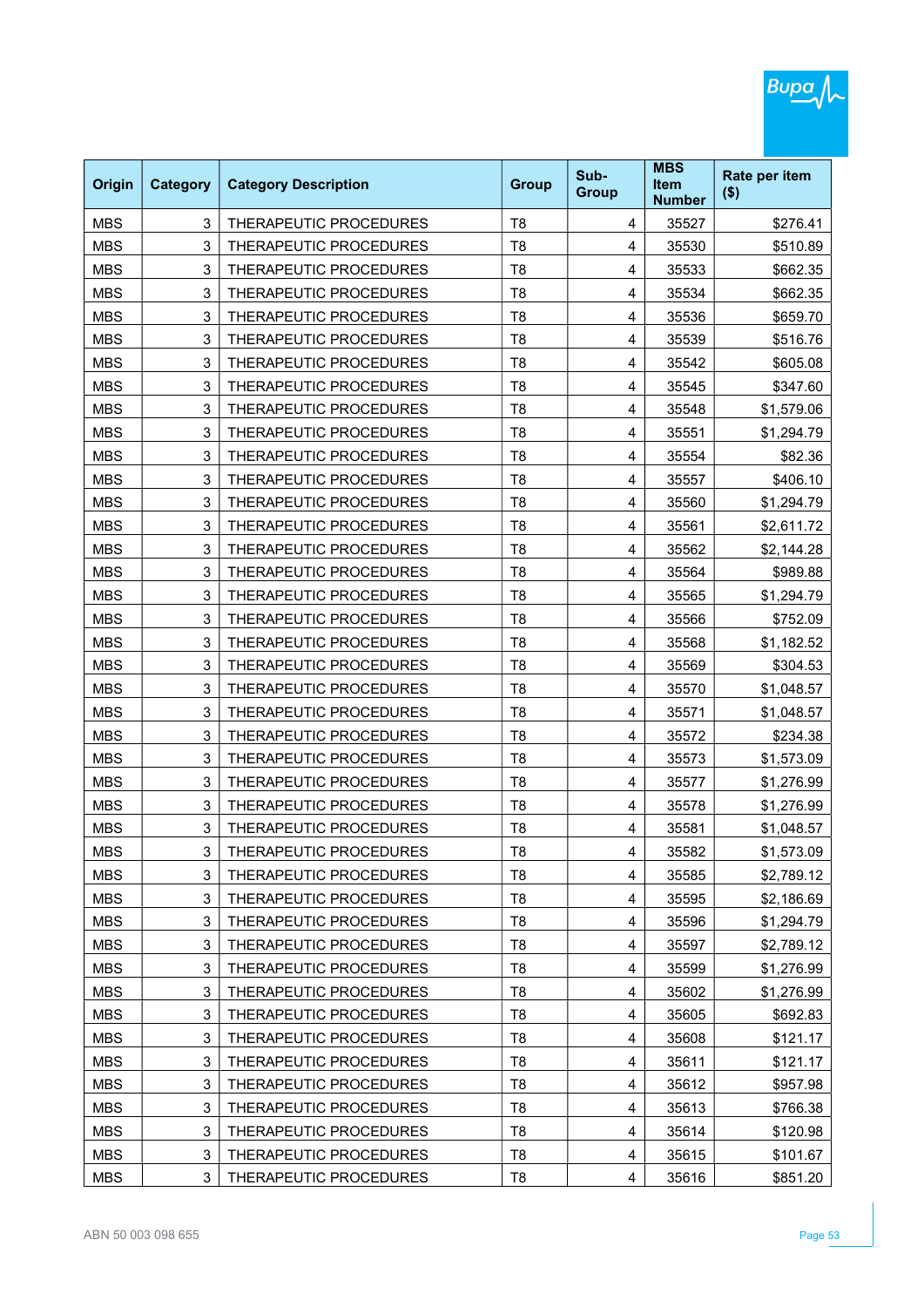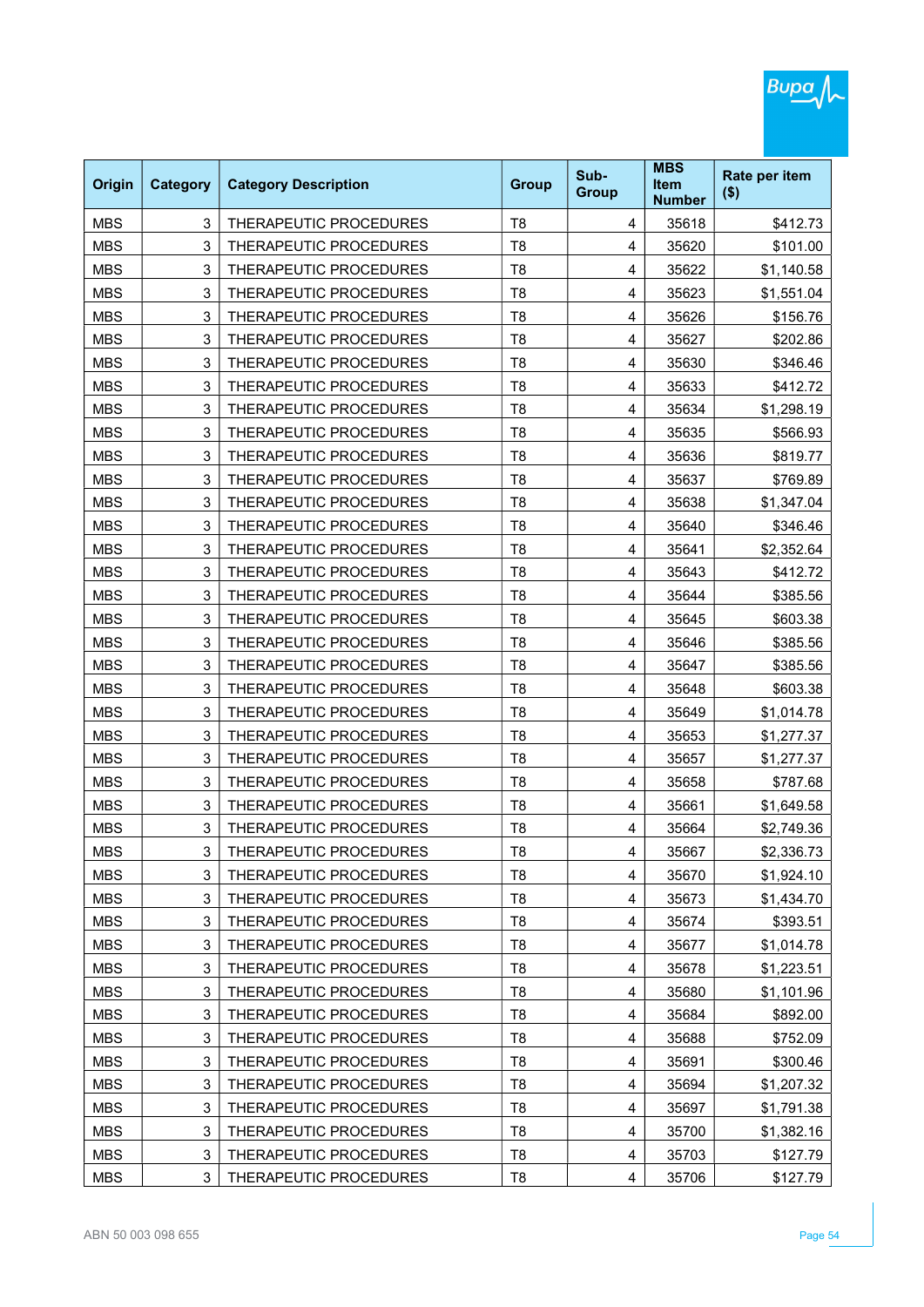| Origin     | <b>Category</b> | <b>Category Description</b> | <b>Group</b>   | Sub-<br><b>Group</b> | <b>MBS</b><br><b>Item</b><br><b>Number</b> | Rate per item<br>$($ \$) |
|------------|-----------------|-----------------------------|----------------|----------------------|--------------------------------------------|--------------------------|
| <b>MBS</b> | 3               | THERAPEUTIC PROCEDURES      | T <sub>8</sub> | 4                    | 35709                                      | \$82.36                  |
| <b>MBS</b> | 3               | THERAPEUTIC PROCEDURES      | T <sub>8</sub> | 4                    | 35710                                      | \$877.14                 |
| <b>MBS</b> | 3               | THERAPEUTIC PROCEDURES      | T <sub>8</sub> | 4                    | 35713                                      | \$857.35                 |
| <b>MBS</b> | 3               | THERAPEUTIC PROCEDURES      | T <sub>8</sub> | 4                    | 35717                                      | \$1,032.38               |
| <b>MBS</b> | 3               | THERAPEUTIC PROCEDURES      | T <sub>8</sub> | 4                    | 35720                                      | \$1,276.99               |
| <b>MBS</b> | 3               | THERAPEUTIC PROCEDURES      | T <sub>8</sub> | 4                    | 35723                                      | \$914.62                 |
| <b>MBS</b> | 3               | THERAPEUTIC PROCEDURES      | T <sub>8</sub> | 4                    | 35726                                      | \$914.62                 |
| <b>MBS</b> | 3               | THERAPEUTIC PROCEDURES      | T <sub>8</sub> | 4                    | 35729                                      | \$412.35                 |
| <b>MBS</b> | 3               | THERAPEUTIC PROCEDURES      | T <sub>8</sub> | 4                    | 35730                                      | \$412.35                 |
| <b>MBS</b> | 3               | THERAPEUTIC PROCEDURES      | T <sub>8</sub> | 4                    | 35750                                      | \$1,485.44               |
| <b>MBS</b> | 3               | THERAPEUTIC PROCEDURES      | T <sub>8</sub> | 4                    | 35753                                      | \$1,642.57               |
| <b>MBS</b> | 3               | THERAPEUTIC PROCEDURES      | T <sub>8</sub> | 4                    | 35754                                      | \$2,067.23               |
| <b>MBS</b> | 3               | THERAPEUTIC PROCEDURES      | T <sub>8</sub> | 4                    | 35756                                      | \$1,485.44               |
| <b>MBS</b> | 3               | THERAPEUTIC PROCEDURES      | T <sub>8</sub> | 4                    | 35759                                      | \$1,066.46               |
| <b>MBS</b> | 3               | THERAPEUTIC PROCEDURES      | T <sub>8</sub> | 5                    | 36502                                      | \$1,302.91               |
| <b>MBS</b> | 3               | THERAPEUTIC PROCEDURES      | T <sub>8</sub> | 5                    | 36503                                      | \$2,650.31               |
| <b>MBS</b> | 3               | THERAPEUTIC PROCEDURES      | T <sub>8</sub> | 5                    | 36506                                      | \$1,761.66               |
| <b>MBS</b> | 3               | THERAPEUTIC PROCEDURES      | T <sub>8</sub> | 5                    | 36509                                      | \$1,491.61               |
| <b>MBS</b> | 3               | THERAPEUTIC PROCEDURES      | T <sub>8</sub> | 5                    | 36516                                      | \$1,761.66               |
| <b>MBS</b> | 3               | THERAPEUTIC PROCEDURES      | T <sub>8</sub> | 5                    | 36519                                      | \$2,459.70               |
| <b>MBS</b> | 3               | THERAPEUTIC PROCEDURES      | T <sub>8</sub> | 5                    | 36522                                      | \$2,110.78               |
| <b>MBS</b> | 3               | THERAPEUTIC PROCEDURES      | T <sub>8</sub> | 5                    | 36525                                      | \$2,999.52               |
| <b>MBS</b> | 3               | THERAPEUTIC PROCEDURES      | T <sub>8</sub> | 5                    | 36526                                      | \$2,459.70               |
| <b>MBS</b> | 3               | THERAPEUTIC PROCEDURES      | T <sub>8</sub> | 5                    | 36527                                      | \$3,035.62               |
| <b>MBS</b> | 3               | THERAPEUTIC PROCEDURES      | T <sub>8</sub> | 5                    | 36528                                      | \$2,459.70               |
| <b>MBS</b> | 3               | THERAPEUTIC PROCEDURES      | T <sub>8</sub> | 5                    | 36529                                      | \$3,035.62               |
| <b>MBS</b> | 3               | THERAPEUTIC PROCEDURES      | T <sub>8</sub> | 5                    | 36531                                      | \$2,205.84               |
| MBS        | 3               | THERAPEUTIC PROCEDURES      | T8             | 5                    | 36532                                      | \$3,166.02               |
| <b>MBS</b> | 3               | THERAPEUTIC PROCEDURES      | T <sub>8</sub> | 5                    | 36533                                      | \$3,741.94               |
| <b>MBS</b> | 3               | THERAPEUTIC PROCEDURES      | T <sub>8</sub> | 5                    | 36537                                      | \$1,317.20               |
| <b>MBS</b> | 3               | THERAPEUTIC PROCEDURES      | T <sub>8</sub> | 5                    | 36540                                      | \$2,110.78               |
| <b>MBS</b> | 3               | THERAPEUTIC PROCEDURES      | T <sub>8</sub> | 5                    | 36543                                      | \$2,459.70               |
| <b>MBS</b> | 3               | THERAPEUTIC PROCEDURES      | T <sub>8</sub> | 5                    | 36546                                      | \$1,317.20               |
| <b>MBS</b> | 3               | THERAPEUTIC PROCEDURES      | T <sub>8</sub> | 5                    | 36549                                      | \$1,587.16               |
| <b>MBS</b> | 3               | THERAPEUTIC PROCEDURES      | T <sub>8</sub> | 5                    | 36552                                      | \$1,412.65               |
| <b>MBS</b> | 3               | THERAPEUTIC PROCEDURES      | T <sub>8</sub> | 5                    | 36558                                      | \$1,237.95               |
| <b>MBS</b> | 3               | THERAPEUTIC PROCEDURES      | T <sub>8</sub> | 5                    | 36561                                      | \$328.63                 |
| <b>MBS</b> | 3               | THERAPEUTIC PROCEDURES      | T <sub>8</sub> | 5                    | 36564                                      | \$1,761.66               |
| <b>MBS</b> | 3               | THERAPEUTIC PROCEDURES      | T <sub>8</sub> | 5                    | 36567                                      | \$1,936.17               |
| <b>MBS</b> | 3               | THERAPEUTIC PROCEDURES      | T <sub>8</sub> | 5                    | 36570                                      | \$2,459.70               |
| <b>MBS</b> | 3               | THERAPEUTIC PROCEDURES      | T <sub>8</sub> | 5                    | 36573                                      | \$1,761.66               |
| <b>MBS</b> | 3               | THERAPEUTIC PROCEDURES      | T <sub>8</sub> | 5                    | 36576                                      | \$2,205.84               |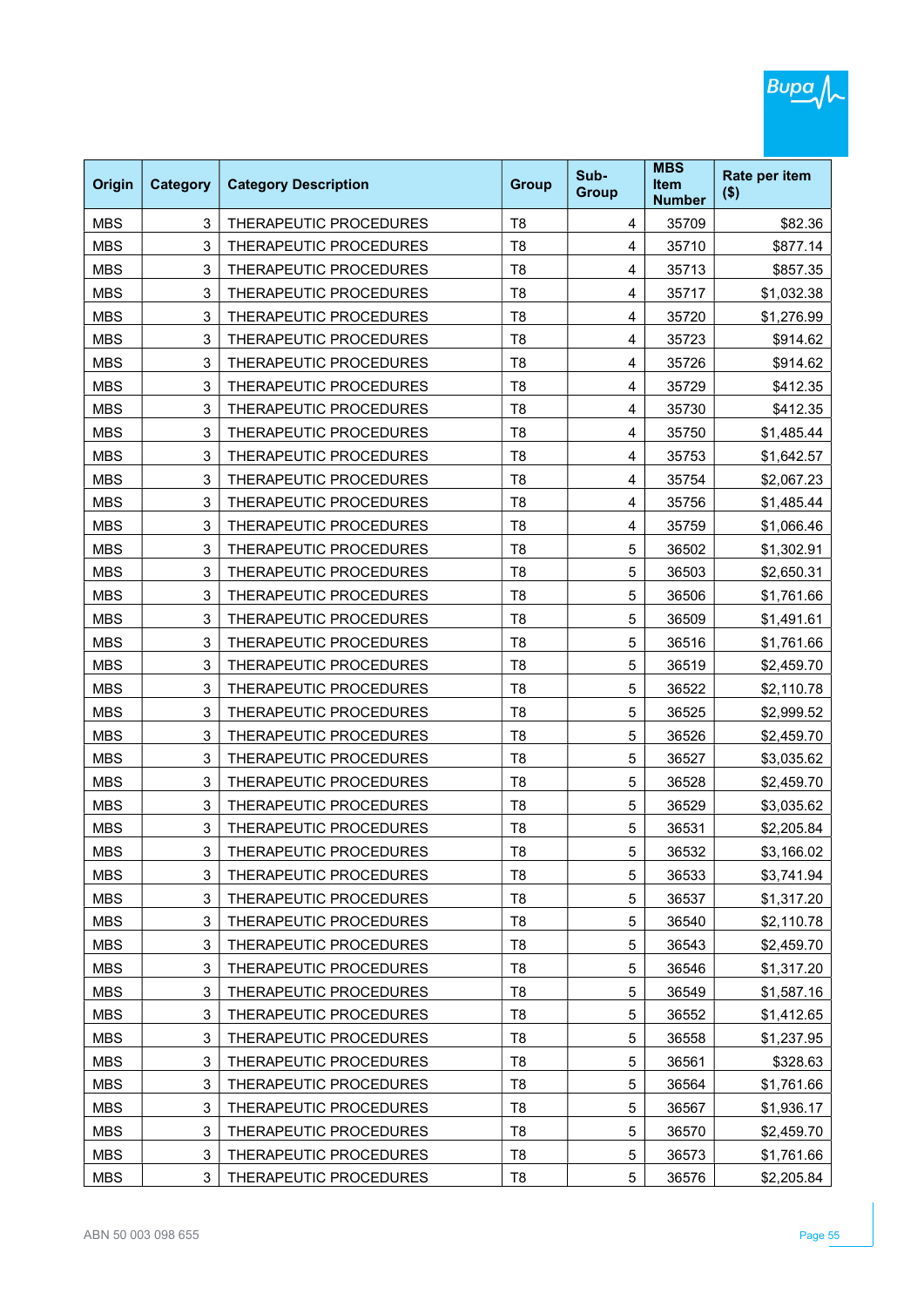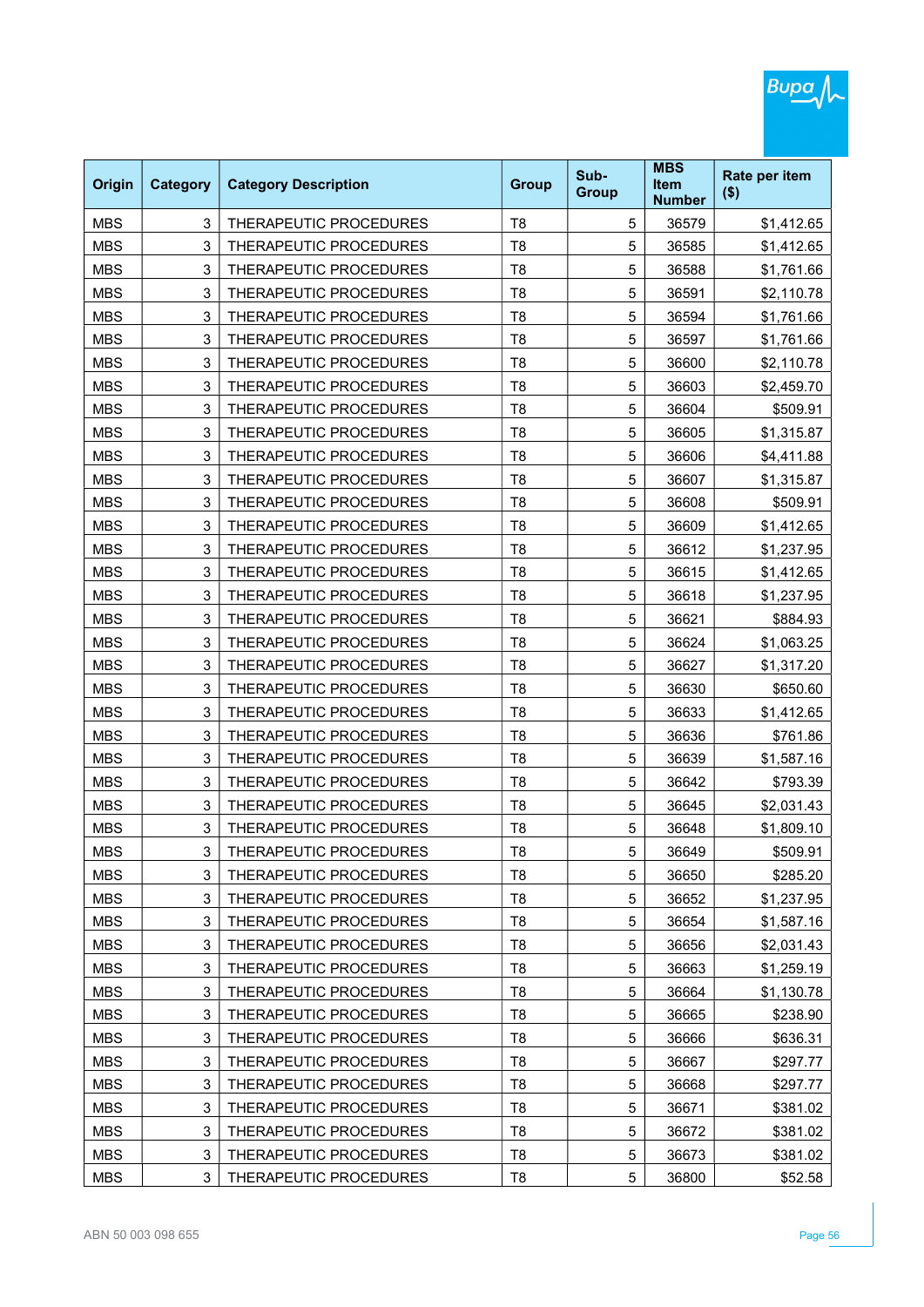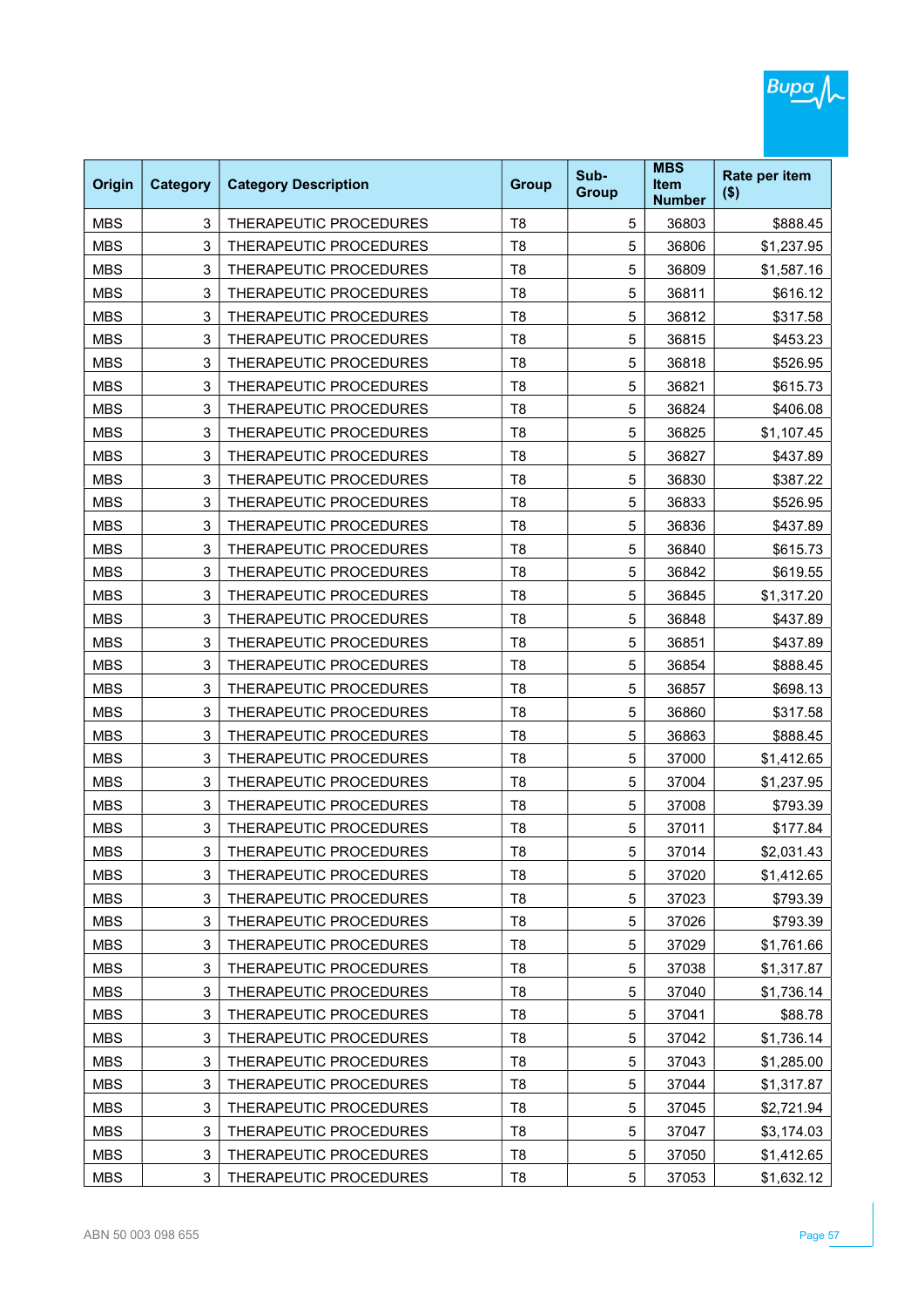| Origin     | <b>Category</b> | <b>Category Description</b>   | <b>Group</b>   | Sub-<br><b>Group</b> | <b>MBS</b><br><b>Item</b><br><b>Number</b> | Rate per item<br>$($ \$) |
|------------|-----------------|-------------------------------|----------------|----------------------|--------------------------------------------|--------------------------|
| <b>MBS</b> | 3               | THERAPEUTIC PROCEDURES        | T <sub>8</sub> | 5                    | 37200                                      | \$1,936.17               |
| <b>MBS</b> | 3               | THERAPEUTIC PROCEDURES        | T <sub>8</sub> | 5                    | 37201                                      | \$1,579.06               |
| <b>MBS</b> | 3               | THERAPEUTIC PROCEDURES        | T <sub>8</sub> | 5                    | 37202                                      | \$792.63                 |
| <b>MBS</b> | 3               | THERAPEUTIC PROCEDURES        | T <sub>8</sub> | 5                    | 37203                                      | \$1,985.42               |
| <b>MBS</b> | 3               | THERAPEUTIC PROCEDURES        | T <sub>8</sub> | 5                    | 37206                                      | \$1,063.25               |
| <b>MBS</b> | 3               | THERAPEUTIC PROCEDURES        | T <sub>8</sub> | 5                    | 37207                                      | \$2,017.14               |
| <b>MBS</b> | 3               | THERAPEUTIC PROCEDURES        | T <sub>8</sub> | 5                    | 37208                                      | \$1,080.30               |
| <b>MBS</b> | 3               | THERAPEUTIC PROCEDURES        | T <sub>8</sub> | 5                    | 37209                                      | \$2,459.70               |
| <b>MBS</b> | 3               | THERAPEUTIC PROCEDURES        | T <sub>8</sub> | 5                    | 37210                                      | \$3,035.62               |
| <b>MBS</b> | 3               | THERAPEUTIC PROCEDURES        | T <sub>8</sub> | 5                    | 37211                                      | \$3,686.79               |
| <b>MBS</b> | 3               | THERAPEUTIC PROCEDURES        | T <sub>8</sub> | 5                    | 37212                                      | \$526.96                 |
| <b>MBS</b> | 3               | <b>THERAPEUTIC PROCEDURES</b> | T <sub>8</sub> | 5                    | 37215                                      | \$793.39                 |
| <b>MBS</b> | 3               | THERAPEUTIC PROCEDURES        | T <sub>8</sub> | 5                    | 37217                                      | \$263.48                 |
| <b>MBS</b> | 3               | THERAPEUTIC PROCEDURES        | T <sub>8</sub> | 5                    | 37218                                      | \$263.48                 |
| <b>MBS</b> | 3               | THERAPEUTIC PROCEDURES        | T <sub>8</sub> | 5                    | 37219                                      | \$535.05                 |
| <b>MBS</b> | 3               | THERAPEUTIC PROCEDURES        | T <sub>8</sub> | 5                    | 37220                                      | \$1,989.33               |
| <b>MBS</b> | 3               | THERAPEUTIC PROCEDURES        | T <sub>8</sub> | 5                    | 37221                                      | \$888.45                 |
| <b>MBS</b> | 3               | THERAPEUTIC PROCEDURES        | T <sub>8</sub> | 5                    | 37223                                      | \$392.93                 |
| <b>MBS</b> | 3               | THERAPEUTIC PROCEDURES        | T <sub>8</sub> | 5                    | 37224                                      | \$615.73                 |
| <b>MBS</b> | 3               | THERAPEUTIC PROCEDURES        | T <sub>8</sub> | 5                    | 37226                                      | \$543.63                 |
| <b>MBS</b> | 3               | THERAPEUTIC PROCEDURES        | T <sub>8</sub> | 5                    | 37227                                      | \$1,078.01               |
| <b>MBS</b> | 3               | THERAPEUTIC PROCEDURES        | T <sub>8</sub> | 5                    | 37230                                      | \$1,985.42               |
| <b>MBS</b> | 3               | THERAPEUTIC PROCEDURES        | T <sub>8</sub> | 5                    | 37233                                      | \$1,063.25               |
| <b>MBS</b> | 3               | THERAPEUTIC PROCEDURES        | T <sub>8</sub> | 5                    | 37245                                      | \$2,404.55               |
| <b>MBS</b> | 3               | THERAPEUTIC PROCEDURES        | T <sub>8</sub> | 5                    | 37300                                      | \$88.78                  |
| <b>MBS</b> | 3               | THERAPEUTIC PROCEDURES        | T <sub>8</sub> | 5                    | 37303                                      | \$141.07                 |
| <b>MBS</b> | 3               | THERAPEUTIC PROCEDURES        | T <sub>8</sub> | 5                    | 37306                                      | \$1,237.95               |
| MBS        | 3               | THERAPEUTIC PROCEDURES        | Т8             | 5                    | 37309                                      | \$1,761.66               |
| <b>MBS</b> | 3               | THERAPEUTIC PROCEDURES        | T <sub>8</sub> | 5                    | 37315                                      | \$263.48                 |
| <b>MBS</b> | 3               | THERAPEUTIC PROCEDURES        | T <sub>8</sub> | $\mathbf 5$          | 37318                                      | \$526.96                 |
| <b>MBS</b> | 3               | THERAPEUTIC PROCEDURES        | T <sub>8</sub> | $\mathbf 5$          | 37321                                      | \$177.84                 |
| <b>MBS</b> | 3               | THERAPEUTIC PROCEDURES        | T <sub>8</sub> | 5                    | 37324                                      | \$437.89                 |
| <b>MBS</b> | 3               | THERAPEUTIC PROCEDURES        | T <sub>8</sub> | 5                    | 37327                                      | \$615.73                 |
| <b>MBS</b> | 3               | THERAPEUTIC PROCEDURES        | T <sub>8</sub> | 5                    | 37330                                      | \$1,237.95               |
| <b>MBS</b> | 3               | THERAPEUTIC PROCEDURES        | T <sub>8</sub> | $\mathbf 5$          | 37333                                      | \$1,063.25               |
| <b>MBS</b> | 3               | THERAPEUTIC PROCEDURES        | T <sub>8</sub> | 5                    | 37336                                      | \$1,412.65               |
| <b>MBS</b> | 3               | THERAPEUTIC PROCEDURES        | T <sub>8</sub> | 5                    | 37338                                      | \$1,736.14               |
| <b>MBS</b> | 3               | THERAPEUTIC PROCEDURES        | T <sub>8</sub> | $\mathbf 5$          | 37339                                      | \$456.94                 |
| <b>MBS</b> | 3               | THERAPEUTIC PROCEDURES        | T <sub>8</sub> | $\mathbf 5$          | 37340                                      | \$809.68                 |
| <b>MBS</b> | 3               | THERAPEUTIC PROCEDURES        | T <sub>8</sub> | 5                    | 37341                                      | \$1,736.14               |
| <b>MBS</b> | 3               | THERAPEUTIC PROCEDURES        | T <sub>8</sub> | 5                    | 37342                                      | \$1,587.16               |
| <b>MBS</b> | 3               | THERAPEUTIC PROCEDURES        | T <sub>8</sub> | 5                    | 37343                                      | \$2,650.31               |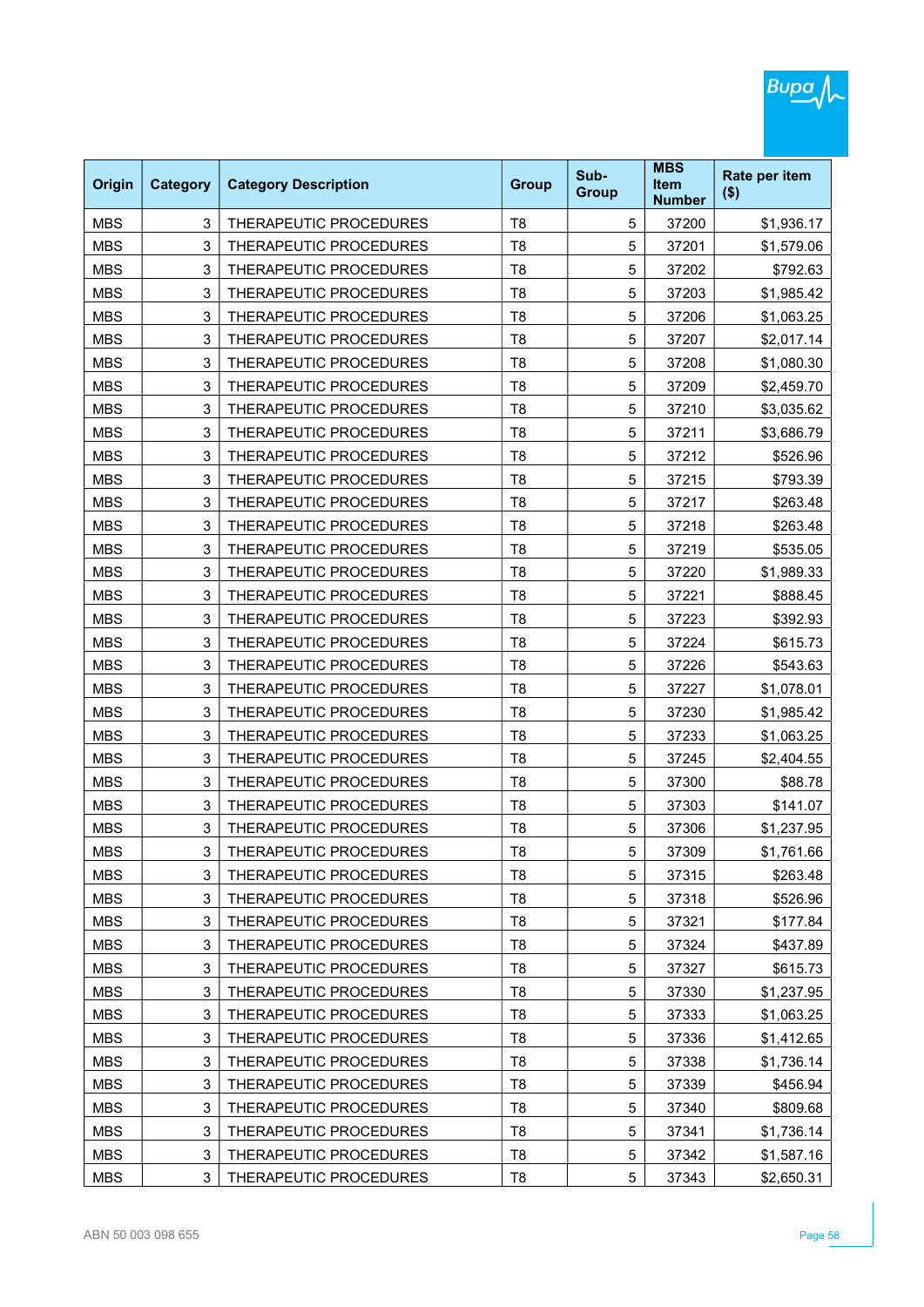| Origin     | <b>Category</b> | <b>Category Description</b>   | <b>Group</b>   | Sub-<br><b>Group</b> | <b>MBS</b><br><b>Item</b><br><b>Number</b> | Rate per item<br>$($ \$) |
|------------|-----------------|-------------------------------|----------------|----------------------|--------------------------------------------|--------------------------|
| <b>MBS</b> | 3               | THERAPEUTIC PROCEDURES        | T <sub>8</sub> | 5                    | 37345                                      | \$1,317.20               |
| <b>MBS</b> | 3               | THERAPEUTIC PROCEDURES        | T <sub>8</sub> | 5                    | 37348                                      | \$1,317.20               |
| <b>MBS</b> | 3               | THERAPEUTIC PROCEDURES        | T <sub>8</sub> | 5                    | 37351                                      | \$526.96                 |
| <b>MBS</b> | 3               | THERAPEUTIC PROCEDURES        | T <sub>8</sub> | 5                    | 37354                                      | \$615.73                 |
| <b>MBS</b> | 3               | THERAPEUTIC PROCEDURES        | T <sub>8</sub> | 5                    | 37369                                      | \$355.50                 |
| <b>MBS</b> | 3               | <b>THERAPEUTIC PROCEDURES</b> | T <sub>8</sub> | 5                    | 37372                                      | \$888.45                 |
| <b>MBS</b> | 3               | THERAPEUTIC PROCEDURES        | T <sub>8</sub> | 5                    | 37375                                      | \$2,205.84               |
| <b>MBS</b> | 3               | THERAPEUTIC PROCEDURES        | T <sub>8</sub> | 5                    | 37381                                      | \$1,412.65               |
| <b>MBS</b> | 3               | THERAPEUTIC PROCEDURES        | T <sub>8</sub> | 5                    | 37384                                      | \$2,205.84               |
| <b>MBS</b> | 3               | THERAPEUTIC PROCEDURES        | T <sub>8</sub> | 5                    | 37387                                      | \$615.73                 |
| <b>MBS</b> | 3               | THERAPEUTIC PROCEDURES        | T <sub>8</sub> | 5                    | 37390                                      | \$1,761.66               |
| <b>MBS</b> | 3               | THERAPEUTIC PROCEDURES        | T <sub>8</sub> | 5                    | 37393                                      | \$437.89                 |
| <b>MBS</b> | 3               | THERAPEUTIC PROCEDURES        | T <sub>8</sub> | 5                    | 37396                                      | \$1,412.65               |
| <b>MBS</b> | 3               | THERAPEUTIC PROCEDURES        | T <sub>8</sub> | 5                    | 37402                                      | \$888.45                 |
| <b>MBS</b> | 3               | THERAPEUTIC PROCEDURES        | T <sub>8</sub> | 5                    | 37405                                      | \$1,761.66               |
| <b>MBS</b> | 3               | THERAPEUTIC PROCEDURES        | T <sub>8</sub> | 5                    | 37408                                      | \$888.45                 |
| <b>MBS</b> | 3               | THERAPEUTIC PROCEDURES        | T <sub>8</sub> | 5                    | 37411                                      | \$1,761.66               |
| <b>MBS</b> | 3               | THERAPEUTIC PROCEDURES        | T <sub>8</sub> | 5                    | 37415                                      | \$88.78                  |
| <b>MBS</b> | 3               | THERAPEUTIC PROCEDURES        | T <sub>8</sub> | 5                    | 37417                                      | \$1,063.25               |
| <b>MBS</b> | 3               | THERAPEUTIC PROCEDURES        | T <sub>8</sub> | 5                    | 37418                                      | \$1,412.65               |
| <b>MBS</b> | 3               | THERAPEUTIC PROCEDURES        | T <sub>8</sub> | 5                    | 37420                                      | \$698.13                 |
| <b>MBS</b> | 3               | THERAPEUTIC PROCEDURES        | T <sub>8</sub> | 5                    | 37423                                      | \$1,761.66               |
| <b>MBS</b> | 3               | THERAPEUTIC PROCEDURES        | T <sub>8</sub> | 5                    | 37426                                      | \$1,856.63               |
| <b>MBS</b> | 3               | THERAPEUTIC PROCEDURES        | T <sub>8</sub> | 5                    | 37429                                      | \$615.73                 |
| <b>MBS</b> | 3               | THERAPEUTIC PROCEDURES        | T <sub>8</sub> | 5                    | 37432                                      | \$1,761.66               |
| <b>MBS</b> | 3               | THERAPEUTIC PROCEDURES        | T <sub>8</sub> | 5                    | 37435                                      | \$177.84                 |
| <b>MBS</b> | 3               | THERAPEUTIC PROCEDURES        | T <sub>8</sub> | 5                    | 37438                                      | \$526.96                 |
| MBS        | 3               | THERAPEUTIC PROCEDURES        | T8             | 5                    | 37444                                      | \$1,904.45               |
| <b>MBS</b> | 3               | THERAPEUTIC PROCEDURES        | T <sub>8</sub> | 5                    | 37601                                      | \$526.96                 |
| <b>MBS</b> | 3               | THERAPEUTIC PROCEDURES        | T <sub>8</sub> | $\mathbf 5$          | 37604                                      | \$526.96                 |
| <b>MBS</b> | 3               | THERAPEUTIC PROCEDURES        | T <sub>8</sub> | 5                    | 37605                                      | \$711.47                 |
| <b>MBS</b> | 3               | THERAPEUTIC PROCEDURES        | T <sub>8</sub> | 5                    | 37606                                      | \$1,056.48               |
| <b>MBS</b> | 3               | THERAPEUTIC PROCEDURES        | T <sub>8</sub> | 5                    | 37607                                      | \$1,761.66               |
| <b>MBS</b> | 3               | THERAPEUTIC PROCEDURES        | T <sub>8</sub> | $\mathbf 5$          | 37610                                      | \$2,650.31               |
| <b>MBS</b> | 3               | THERAPEUTIC PROCEDURES        | T <sub>8</sub> | 5                    | 37613                                      | \$526.96                 |
| <b>MBS</b> | 3               | THERAPEUTIC PROCEDURES        | T <sub>8</sub> | 5                    | 37616                                      | \$1,317.20               |
| <b>MBS</b> | 3               | THERAPEUTIC PROCEDURES        | T <sub>8</sub> | 5                    | 37619                                      | \$526.96                 |
| <b>MBS</b> | 3               | THERAPEUTIC PROCEDURES        | T <sub>8</sub> | $\mathbf 5$          | 37623                                      | \$437.90                 |
| <b>MBS</b> | 3               | THERAPEUTIC PROCEDURES        | T <sub>8</sub> | 5                    | 37800                                      | \$993.04                 |
| <b>MBS</b> | 3               | THERAPEUTIC PROCEDURES        | T <sub>8</sub> | 5                    | 37801                                      | \$1,291.00               |
| <b>MBS</b> | 3               | THERAPEUTIC PROCEDURES        | T <sub>8</sub> | 5                    | 37803                                      | \$993.04                 |
| <b>MBS</b> | 3               | THERAPEUTIC PROCEDURES        | T <sub>8</sub> | 5                    | 37804                                      | \$1,291.00               |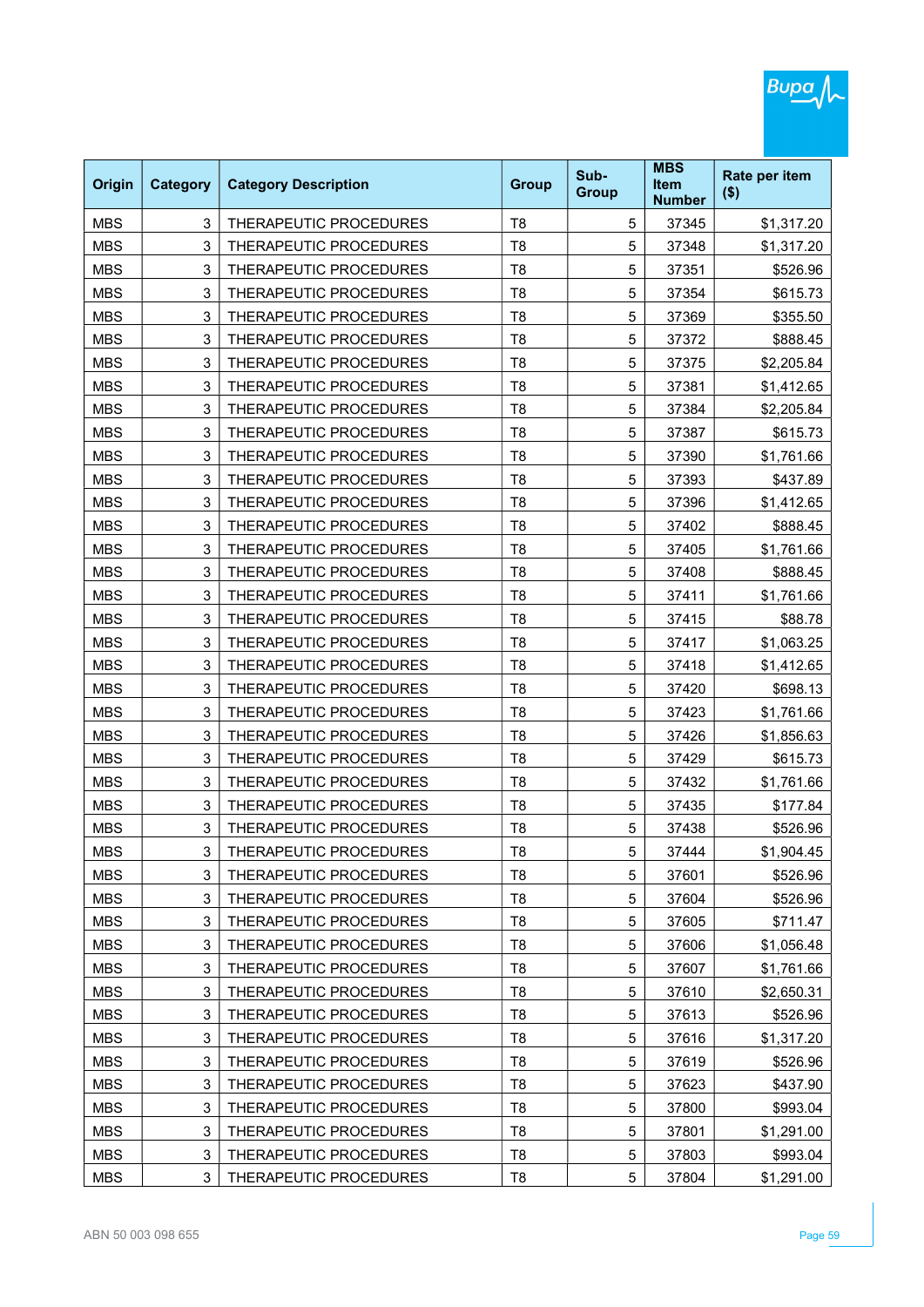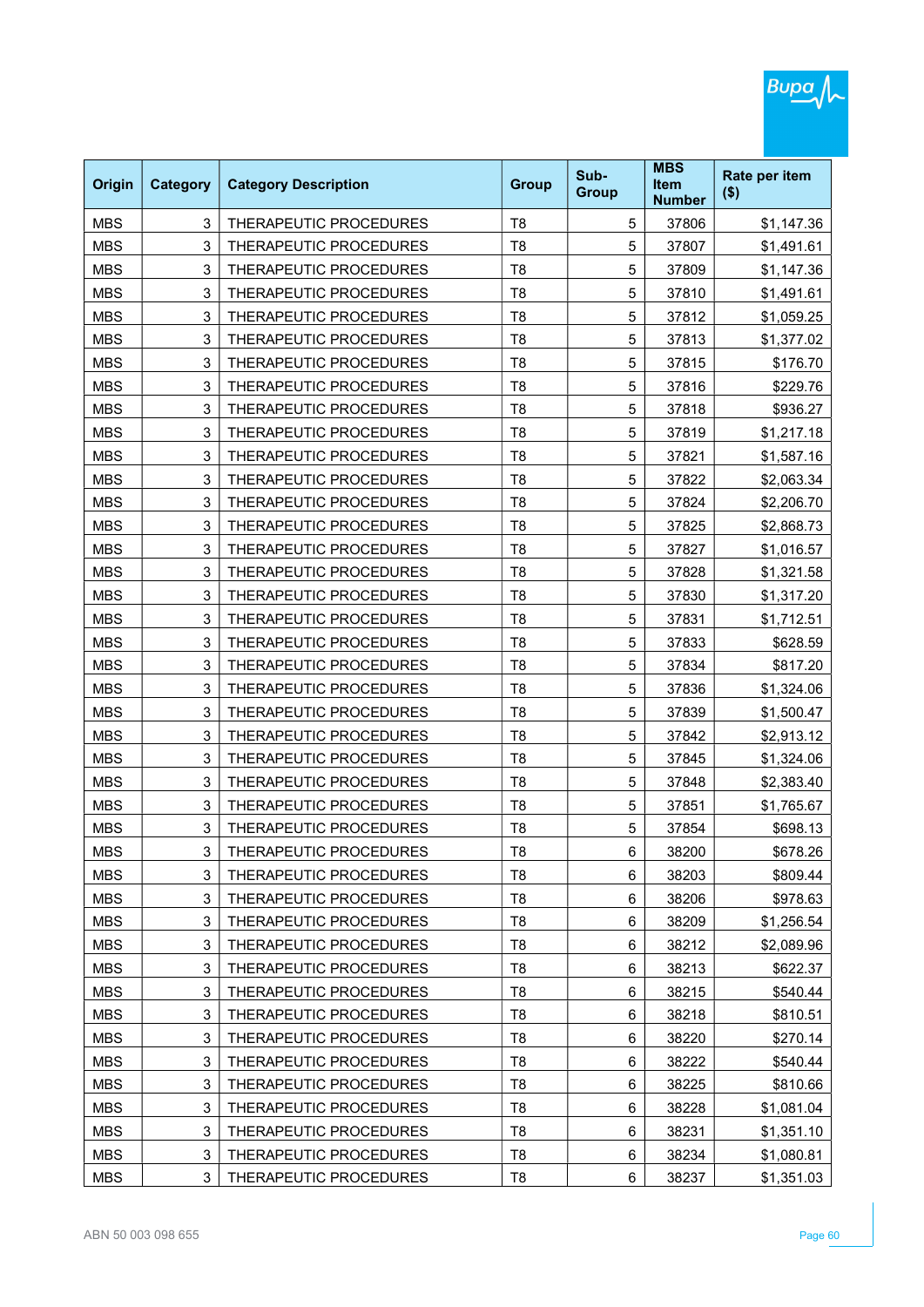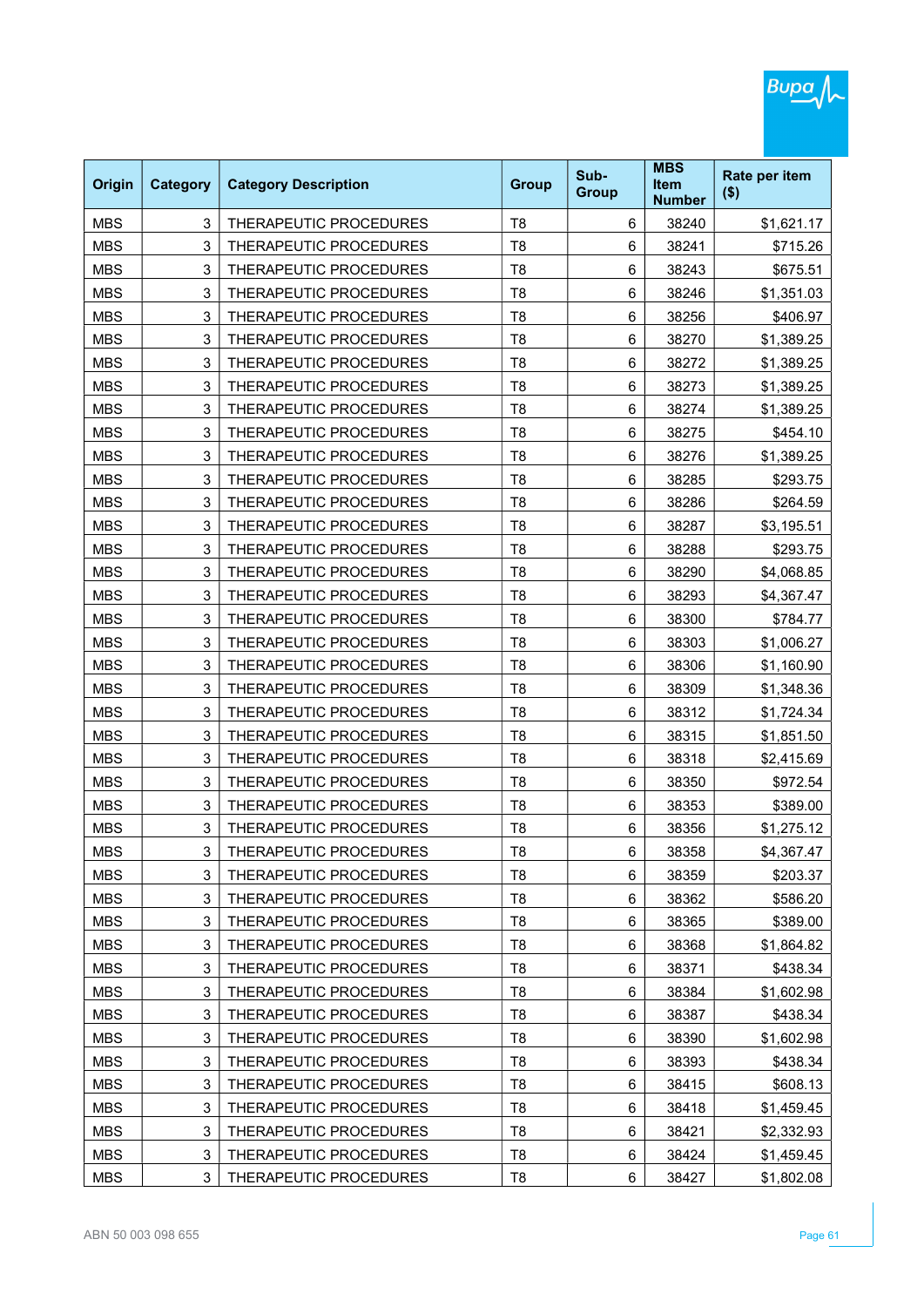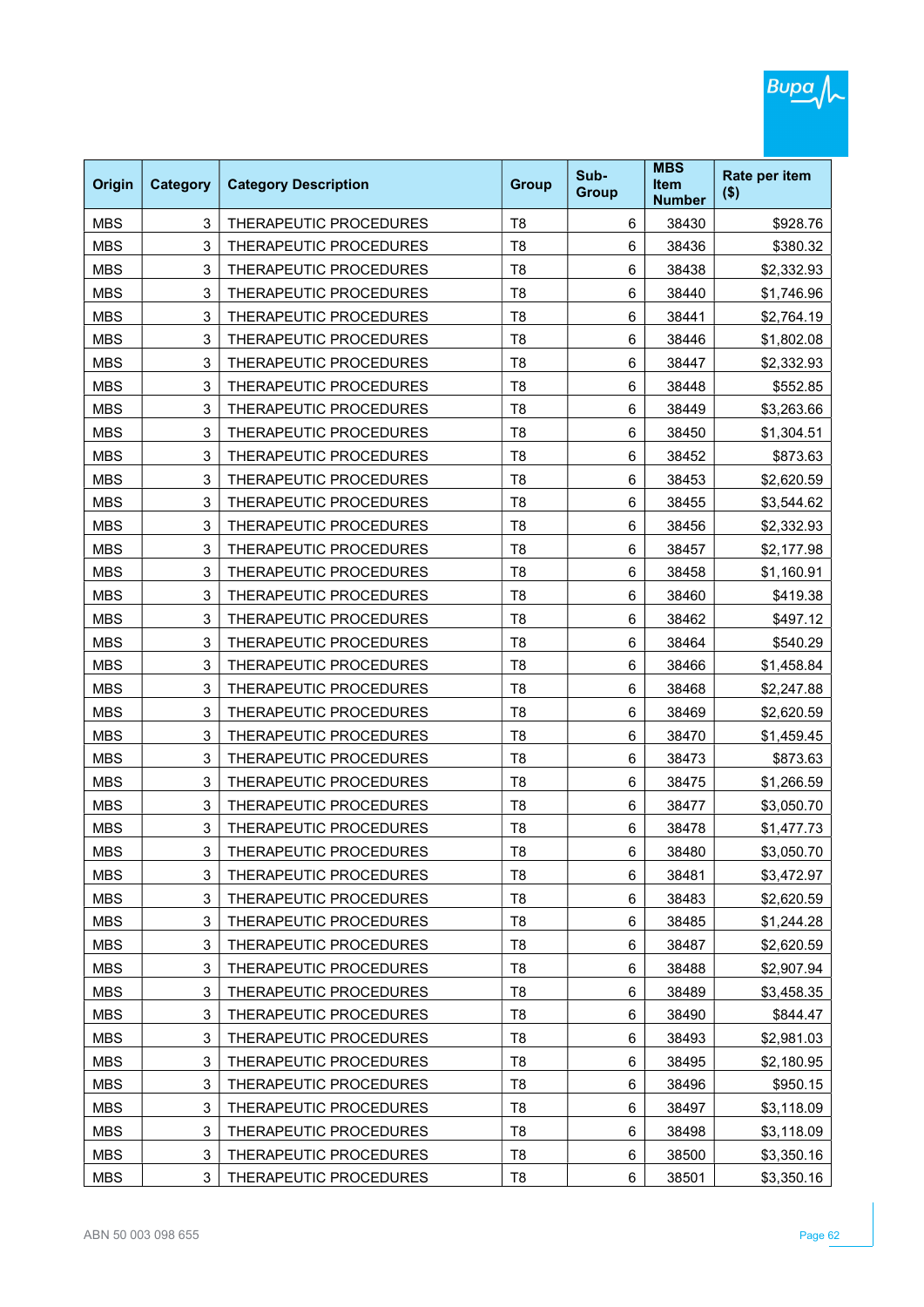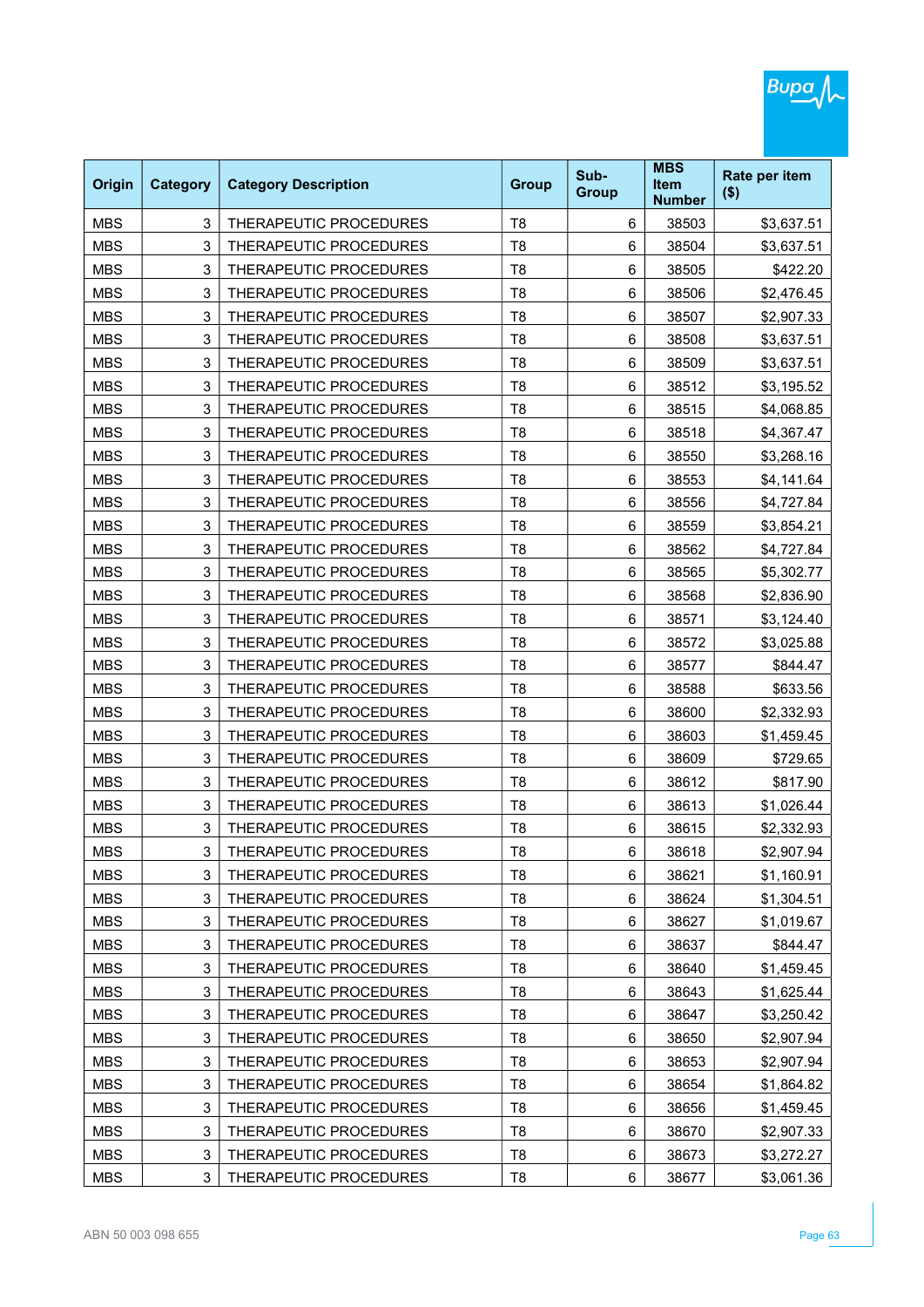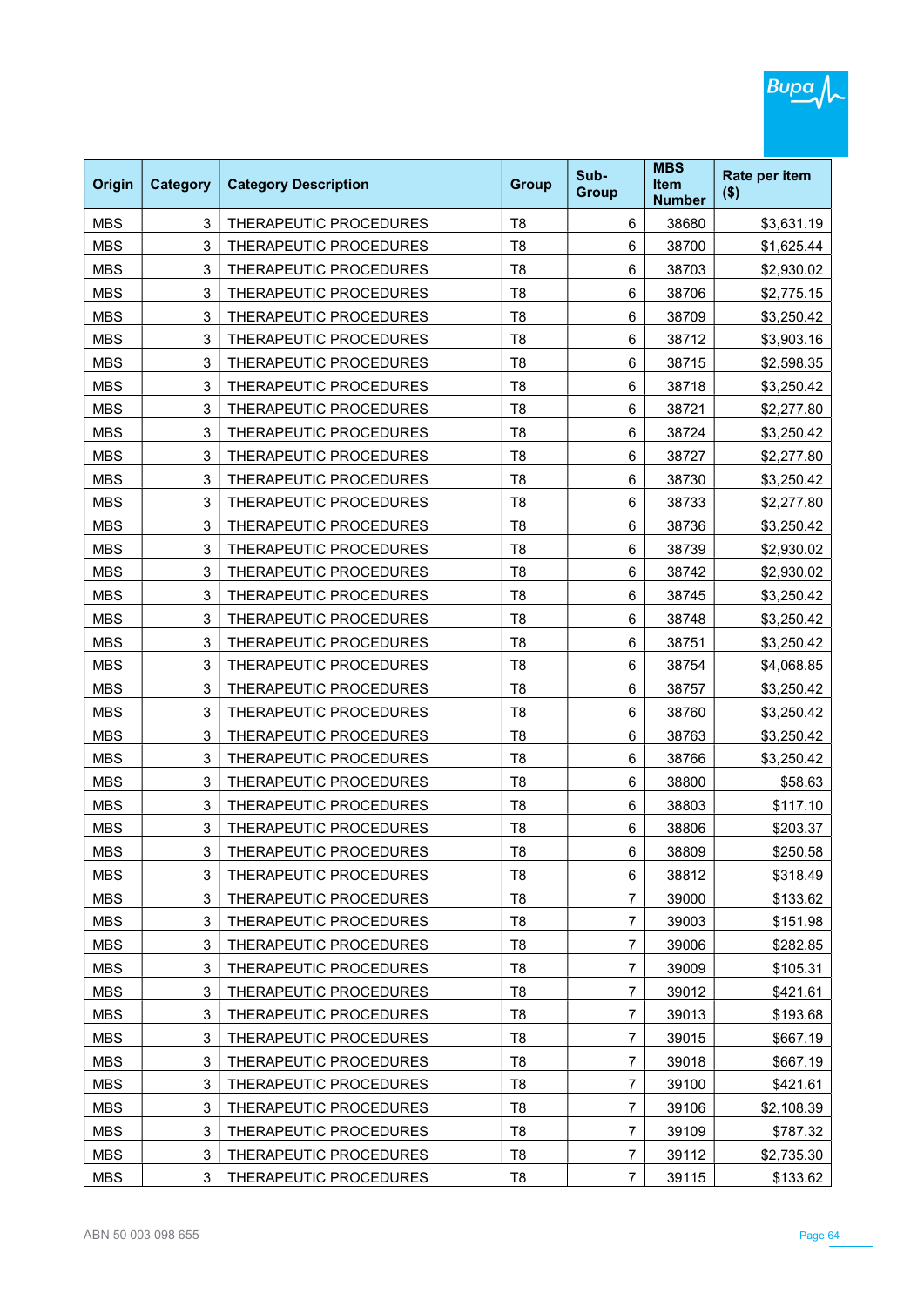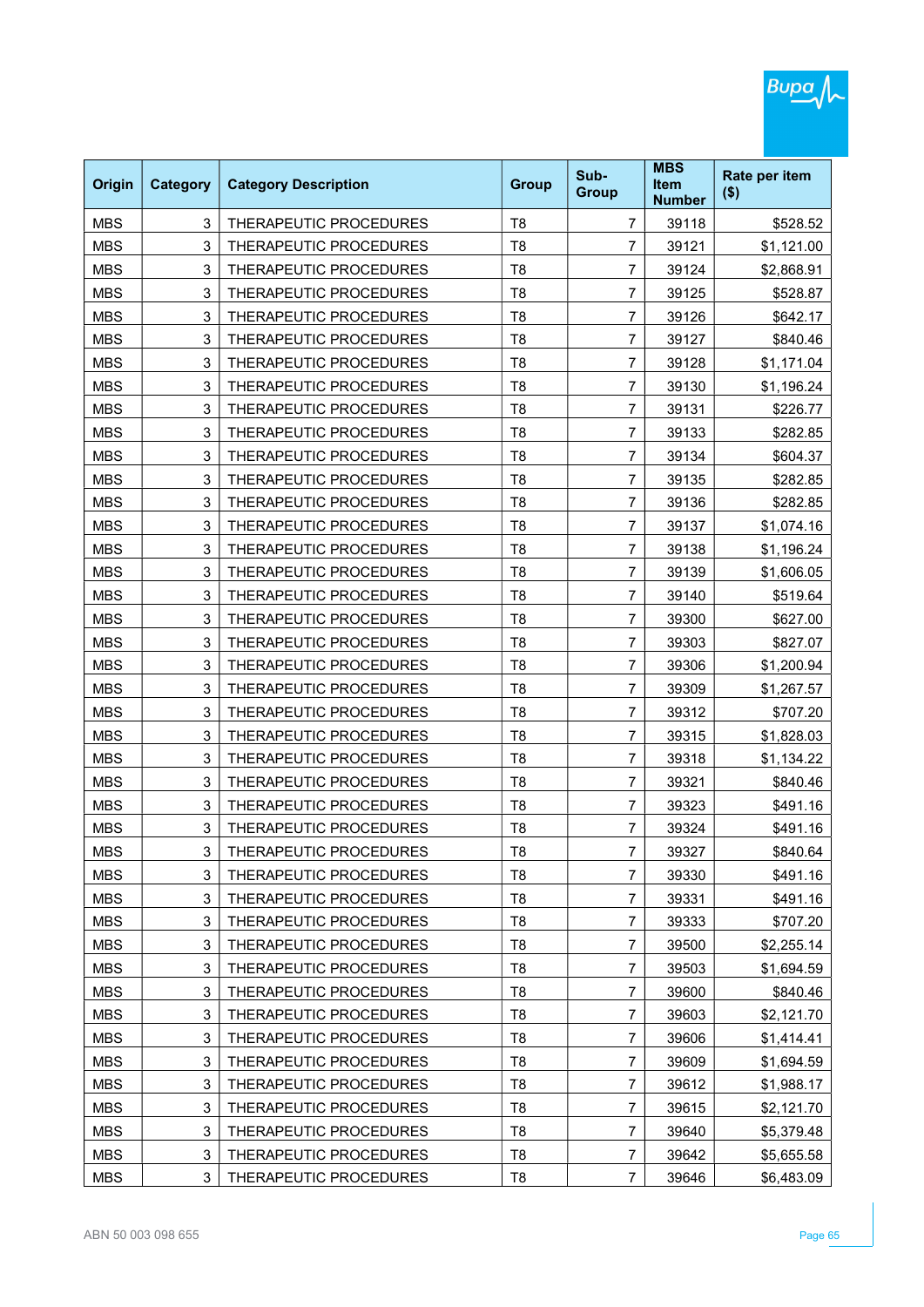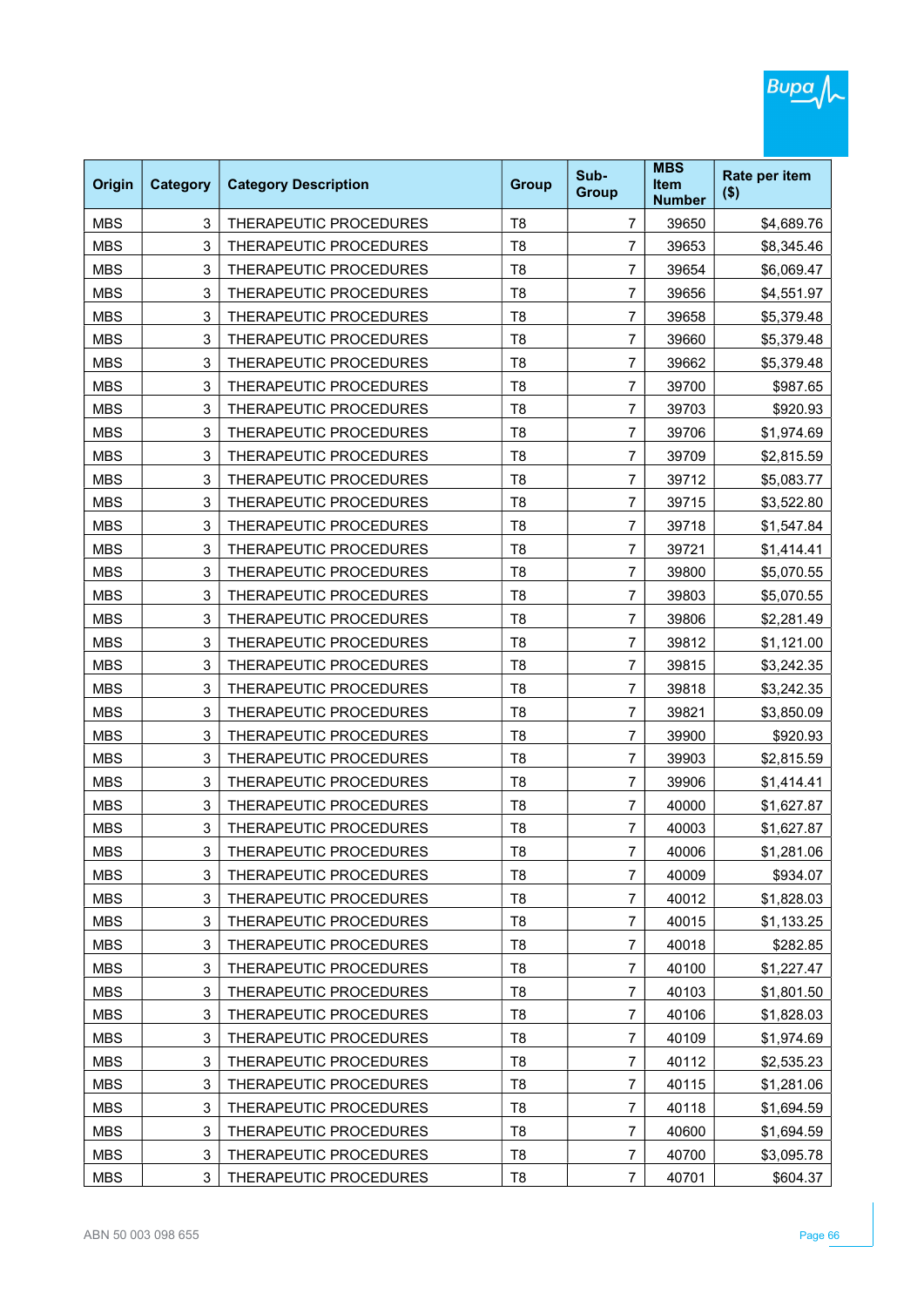| Origin     | <b>Category</b> | <b>Category Description</b> | <b>Group</b>   | Sub-<br><b>Group</b> | <b>MBS</b><br><b>Item</b><br><b>Number</b> | Rate per item<br>$($ \$) |
|------------|-----------------|-----------------------------|----------------|----------------------|--------------------------------------------|--------------------------|
| <b>MBS</b> | 3               | THERAPEUTIC PROCEDURES      | T <sub>8</sub> | 7                    | 40702                                      | \$282.85                 |
| <b>MBS</b> | 3               | THERAPEUTIC PROCEDURES      | T <sub>8</sub> | 7                    | 40703                                      | \$2,601.86               |
| <b>MBS</b> | 3               | THERAPEUTIC PROCEDURES      | T <sub>8</sub> | $\overline{7}$       | 40704                                      | \$1,196.24               |
| <b>MBS</b> | 3               | THERAPEUTIC PROCEDURES      | T <sub>8</sub> | 7                    | 40705                                      | \$1,074.16               |
| <b>MBS</b> | 3               | THERAPEUTIC PROCEDURES      | T <sub>8</sub> | $\overline{7}$       | 40706                                      | \$3,802.80               |
| <b>MBS</b> | 3               | THERAPEUTIC PROCEDURES      | T <sub>8</sub> | 7                    | 40707                                      | \$336.61                 |
| <b>MBS</b> | 3               | THERAPEUTIC PROCEDURES      | T <sub>8</sub> | $\overline{7}$       | 40708                                      | \$604.37                 |
| <b>MBS</b> | 3               | THERAPEUTIC PROCEDURES      | T <sub>8</sub> | 7                    | 40709                                      | \$920.93                 |
| <b>MBS</b> | 3               | THERAPEUTIC PROCEDURES      | T <sub>8</sub> | 7                    | 40712                                      | \$1,854.64               |
| <b>MBS</b> | 3               | THERAPEUTIC PROCEDURES      | T <sub>8</sub> | 7                    | 40800                                      | \$1,133.25               |
| <b>MBS</b> | 3               | THERAPEUTIC PROCEDURES      | T <sub>8</sub> | $\overline{7}$       | 40801                                      | \$3,097.82               |
| <b>MBS</b> | 3               | THERAPEUTIC PROCEDURES      | T <sub>8</sub> | 7                    | 40803                                      | \$2,121.70               |
| <b>MBS</b> | 3               | THERAPEUTIC PROCEDURES      | T <sub>8</sub> | $\overline{7}$       | 40850                                      | \$4,018.13               |
| <b>MBS</b> | 3               | THERAPEUTIC PROCEDURES      | T <sub>8</sub> | 7                    | 40851                                      | \$7,032.11               |
| <b>MBS</b> | 3               | THERAPEUTIC PROCEDURES      | T <sub>8</sub> | $\overline{7}$       | 40852                                      | \$604.37                 |
| <b>MBS</b> | 3               | THERAPEUTIC PROCEDURES      | T <sub>8</sub> | 7                    | 40854                                      | \$934.07                 |
| <b>MBS</b> | 3               | THERAPEUTIC PROCEDURES      | T <sub>8</sub> | $\overline{7}$       | 40856                                      | \$453.28                 |
| <b>MBS</b> | 3               | THERAPEUTIC PROCEDURES      | T <sub>8</sub> | 7                    | 40858                                      | \$934.07                 |
| <b>MBS</b> | 3               | THERAPEUTIC PROCEDURES      | T <sub>8</sub> | 7                    | 40860                                      | \$3,589.16               |
| <b>MBS</b> | 3               | THERAPEUTIC PROCEDURES      | T <sub>8</sub> | 7                    | 40862                                      | \$336.61                 |
| <b>MBS</b> | 3               | THERAPEUTIC PROCEDURES      | T <sub>8</sub> | 7                    | 40903                                      | \$984.02                 |
| <b>MBS</b> | 3               | THERAPEUTIC PROCEDURES      | T <sub>8</sub> | 7                    | 40905                                      | \$1,067.68               |
| <b>MBS</b> | 3               | THERAPEUTIC PROCEDURES      | T <sub>8</sub> | 8                    | 41500                                      | \$135.34                 |
| <b>MBS</b> | 3               | THERAPEUTIC PROCEDURES      | T <sub>8</sub> | 8                    | 41501                                      | \$309.32                 |
| <b>MBS</b> | 3               | THERAPEUTIC PROCEDURES      | T <sub>8</sub> | 8                    | 41503                                      | \$391.76                 |
| <b>MBS</b> | 3               | THERAPEUTIC PROCEDURES      | T <sub>8</sub> | 8                    | 41506                                      | \$236.23                 |
| <b>MBS</b> | 3               | THERAPEUTIC PROCEDURES      | T <sub>8</sub> | 8                    | 41509                                      | \$267.32                 |
| MBS        | 3               | THERAPEUTIC PROCEDURES      | Т8             | 8                    | 41512                                      | \$961.18                 |
| <b>MBS</b> | 3               | THERAPEUTIC PROCEDURES      | T <sub>8</sub> | 8                    | 41515                                      | \$630.86                 |
| <b>MBS</b> | 3               | THERAPEUTIC PROCEDURES      | T <sub>8</sub> | 8                    | 41518                                      | \$1,523.63               |
| <b>MBS</b> | 3               | THERAPEUTIC PROCEDURES      | T <sub>8</sub> | 8                    | 41521                                      | \$1,622.23               |
| <b>MBS</b> | 3               | THERAPEUTIC PROCEDURES      | T <sub>8</sub> | 8                    | 41524                                      | \$468.70                 |
| <b>MBS</b> | 3               | THERAPEUTIC PROCEDURES      | T <sub>8</sub> | 8                    | 41527                                      | \$963.97                 |
| <b>MBS</b> | 3               | THERAPEUTIC PROCEDURES      | T <sub>8</sub> | 8                    | 41530                                      | \$1,570.47               |
| <b>MBS</b> | 3               | THERAPEUTIC PROCEDURES      | T <sub>8</sub> | 8                    | 41533                                      | \$1,877.25               |
| <b>MBS</b> | 3               | THERAPEUTIC PROCEDURES      | T <sub>8</sub> | 8                    | 41536                                      | \$2,102.65               |
| <b>MBS</b> | 3               | THERAPEUTIC PROCEDURES      | T <sub>8</sub> | 8                    | 41539                                      | \$1,788.00               |
| <b>MBS</b> | 3               | THERAPEUTIC PROCEDURES      | T <sub>8</sub> | 8                    | 41542                                      | \$1,959.19               |
| <b>MBS</b> | 3               | THERAPEUTIC PROCEDURES      | T <sub>8</sub> | 8                    | 41545                                      | \$855.12                 |
| <b>MBS</b> | 3               | THERAPEUTIC PROCEDURES      | T <sub>8</sub> | 8                    | 41548                                      | \$1,134.83               |
| <b>MBS</b> | 3               | THERAPEUTIC PROCEDURES      | T <sub>8</sub> | 8                    | 41551                                      | \$2,613.43               |
| <b>MBS</b> | 3               | THERAPEUTIC PROCEDURES      | T <sub>8</sub> | 8                    | 41554                                      | \$3,079.17               |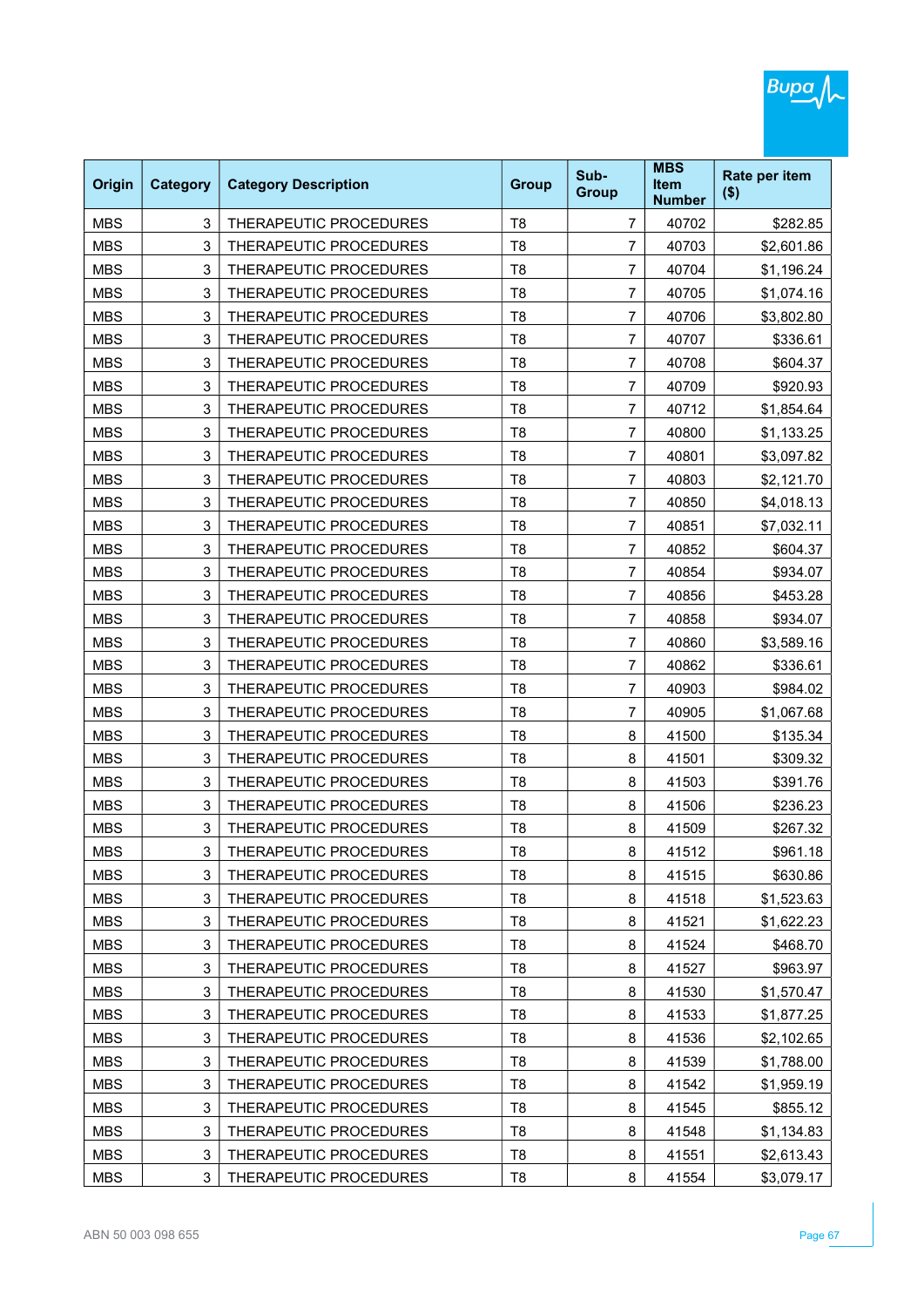| Origin     | <b>Category</b> | <b>Category Description</b> | <b>Group</b>   | Sub-<br><b>Group</b> | <b>MBS</b><br><b>Item</b><br><b>Number</b> | Rate per item<br>$($ \$) |
|------------|-----------------|-----------------------------|----------------|----------------------|--------------------------------------------|--------------------------|
| <b>MBS</b> | 3               | THERAPEUTIC PROCEDURES      | T <sub>8</sub> | 8                    | 41557                                      | \$1,788.00               |
| <b>MBS</b> | 3               | THERAPEUTIC PROCEDURES      | T <sub>8</sub> | 8                    | 41560                                      | \$1,959.19               |
| <b>MBS</b> | 3               | THERAPEUTIC PROCEDURES      | T <sub>8</sub> | 8                    | 41563                                      | \$2,425.34               |
| <b>MBS</b> | 3               | THERAPEUTIC PROCEDURES      | T <sub>8</sub> | 8                    | 41564                                      | \$3,136.35               |
| <b>MBS</b> | 3               | THERAPEUTIC PROCEDURES      | T <sub>8</sub> | 8                    | 41566                                      | \$1,788.00               |
| <b>MBS</b> | 3               | THERAPEUTIC PROCEDURES      | T <sub>8</sub> | 8                    | 41569                                      | \$1,959.19               |
| <b>MBS</b> | 3               | THERAPEUTIC PROCEDURES      | T <sub>8</sub> | 8                    | 41572                                      | \$1,694.99               |
| <b>MBS</b> | 3               | THERAPEUTIC PROCEDURES      | T <sub>8</sub> | 8                    | 41575                                      | \$3,995.81               |
| <b>MBS</b> | 3               | THERAPEUTIC PROCEDURES      | T <sub>8</sub> | 8                    | 41576                                      | \$5,993.80               |
| <b>MBS</b> | 3               | THERAPEUTIC PROCEDURES      | T <sub>8</sub> | 8                    | 41578                                      | \$3,995.81               |
| <b>MBS</b> | 3               | THERAPEUTIC PROCEDURES      | T <sub>8</sub> | 8                    | 41579                                      | \$2,996.82               |
| <b>MBS</b> | 3               | THERAPEUTIC PROCEDURES      | T <sub>8</sub> | 8                    | 41581                                      | \$4,596.00               |
| <b>MBS</b> | 3               | THERAPEUTIC PROCEDURES      | T <sub>8</sub> | 8                    | 41584                                      | \$3,154.15               |
| <b>MBS</b> | 3               | THERAPEUTIC PROCEDURES      | T <sub>8</sub> | 8                    | 41587                                      | \$4,295.87               |
| <b>MBS</b> | 3               | THERAPEUTIC PROCEDURES      | T <sub>8</sub> | 8                    | 41590                                      | \$1,959.19               |
| <b>MBS</b> | 3               | THERAPEUTIC PROCEDURES      | T <sub>8</sub> | 8                    | 41593                                      | \$2,553.47               |
| <b>MBS</b> | 3               | THERAPEUTIC PROCEDURES      | T <sub>8</sub> | 8                    | 41596                                      | \$2,853.68               |
| <b>MBS</b> | 3               | THERAPEUTIC PROCEDURES      | T <sub>8</sub> | 8                    | 41599                                      | \$2,853.68               |
| <b>MBS</b> | 3               | THERAPEUTIC PROCEDURES      | T <sub>8</sub> | 8                    | 41603                                      | \$826.58                 |
| <b>MBS</b> | 3               | THERAPEUTIC PROCEDURES      | T <sub>8</sub> | 8                    | 41604                                      | \$305.96                 |
| <b>MBS</b> | 3               | THERAPEUTIC PROCEDURES      | T <sub>8</sub> | 8                    | 41608                                      | \$1,788.00               |
| <b>MBS</b> | 3               | THERAPEUTIC PROCEDURES      | T <sub>8</sub> | 8                    | 41611                                      | \$1,150.50               |
| <b>MBS</b> | 3               | THERAPEUTIC PROCEDURES      | T <sub>8</sub> | 8                    | 41614                                      | \$1,788.00               |
| <b>MBS</b> | 3               | THERAPEUTIC PROCEDURES      | T <sub>8</sub> | 8                    | 41615                                      | \$1,788.00               |
| <b>MBS</b> | 3               | THERAPEUTIC PROCEDURES      | T <sub>8</sub> | 8                    | 41617                                      | \$3,109.11               |
| <b>MBS</b> | 3               | THERAPEUTIC PROCEDURES      | T <sub>8</sub> | 8                    | 41618                                      | \$3,079.17               |
| <b>MBS</b> | 3               | THERAPEUTIC PROCEDURES      | T <sub>8</sub> | 8                    | 41620                                      | \$1,352.69               |
| MBS        | 3               | THERAPEUTIC PROCEDURES      | Т8             | 8                    | 41623                                      | \$1,959.19               |
| <b>MBS</b> | 3               | THERAPEUTIC PROCEDURES      | T <sub>8</sub> | 8                    | 41626                                      | \$236.23                 |
| <b>MBS</b> | 3               | THERAPEUTIC PROCEDURES      | T <sub>8</sub> | 8                    | 41629                                      | \$855.12                 |
| <b>MBS</b> | 3               | THERAPEUTIC PROCEDURES      | T <sub>8</sub> | 8                    | 41632                                      | \$391.76                 |
| <b>MBS</b> | 3               | THERAPEUTIC PROCEDURES      | T <sub>8</sub> | 8                    | 41635                                      | \$1,877.25               |
| <b>MBS</b> | 3               | THERAPEUTIC PROCEDURES      | T <sub>8</sub> | 8                    | 41638                                      | \$2,343.24               |
| <b>MBS</b> | 3               | THERAPEUTIC PROCEDURES      | T <sub>8</sub> | 8                    | 41641                                      | \$77.84                  |
| <b>MBS</b> | 3               | THERAPEUTIC PROCEDURES      | T <sub>8</sub> | 8                    | 41644                                      | \$234.27                 |
| <b>MBS</b> | 3               | THERAPEUTIC PROCEDURES      | T <sub>8</sub> | 8                    | 41647                                      | \$180.30                 |
| <b>MBS</b> | 3               | THERAPEUTIC PROCEDURES      | T <sub>8</sub> | 8                    | 41650                                      | \$180.29                 |
| <b>MBS</b> | 3               | THERAPEUTIC PROCEDURES      | T <sub>8</sub> | 8                    | 41653                                      | \$118.04                 |
| <b>MBS</b> | 3               | THERAPEUTIC PROCEDURES      | T <sub>8</sub> | 8                    | 41656                                      | \$201.54                 |
| <b>MBS</b> | 3               | THERAPEUTIC PROCEDURES      | T <sub>8</sub> | 8                    | 41659                                      | \$127.22                 |
| <b>MBS</b> | 3               | THERAPEUTIC PROCEDURES      | T <sub>8</sub> | 8                    | 41662                                      | \$135.34                 |
| <b>MBS</b> | 3               | THERAPEUTIC PROCEDURES      | T <sub>8</sub> | 8                    | 41668                                      | \$360.83                 |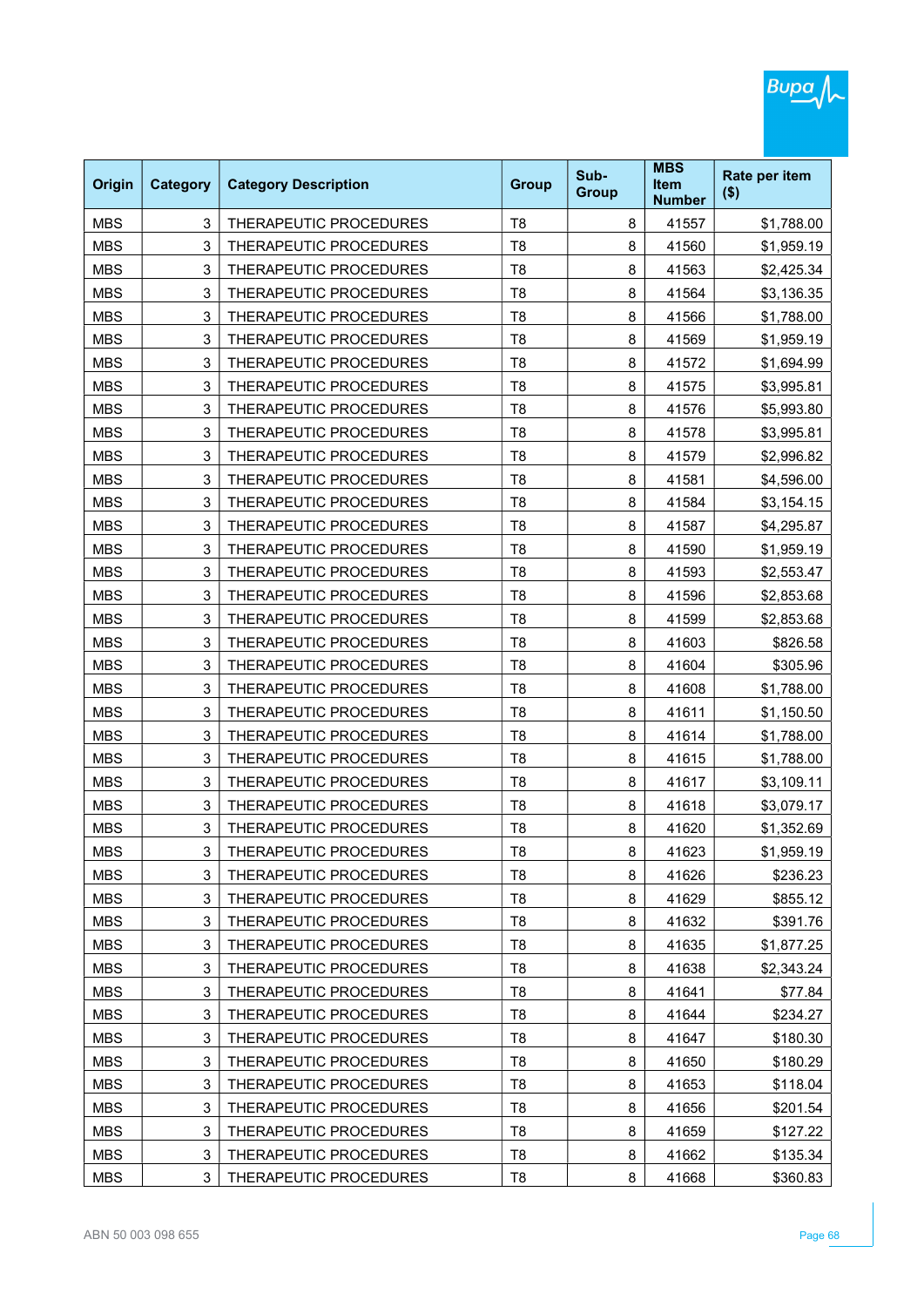| Origin     | <b>Category</b> | <b>Category Description</b> | <b>Group</b>   | Sub-<br><b>Group</b> | <b>MBS</b><br><b>Item</b><br><b>Number</b> | Rate per item<br>$($ \$) |
|------------|-----------------|-----------------------------|----------------|----------------------|--------------------------------------------|--------------------------|
| <b>MBS</b> | 3               | THERAPEUTIC PROCEDURES      | T <sub>8</sub> | 8                    | 41671                                      | \$792.78                 |
| <b>MBS</b> | 3               | THERAPEUTIC PROCEDURES      | T <sub>8</sub> | 8                    | 41672                                      | \$988.99                 |
| <b>MBS</b> | 3               | THERAPEUTIC PROCEDURES      | T <sub>8</sub> | 8                    | 41674                                      | \$164.87                 |
| <b>MBS</b> | 3               | THERAPEUTIC PROCEDURES      | T <sub>8</sub> | 8                    | 41677                                      | \$147.65                 |
| <b>MBS</b> | 3               | THERAPEUTIC PROCEDURES      | T <sub>8</sub> | 8                    | 41683                                      | \$192.27                 |
| <b>MBS</b> | 3               | THERAPEUTIC PROCEDURES      | T <sub>8</sub> | 8                    | 41686                                      | \$118.04                 |
| <b>MBS</b> | 3               | THERAPEUTIC PROCEDURES      | T <sub>8</sub> | 8                    | 41689                                      | \$223.93                 |
| <b>MBS</b> | 3               | THERAPEUTIC PROCEDURES      | T <sub>8</sub> | 8                    | 41692                                      | \$292.10                 |
| <b>MBS</b> | 3               | THERAPEUTIC PROCEDURES      | T <sub>8</sub> | 8                    | 41698                                      | \$53.40                  |
| <b>MBS</b> | 3               | THERAPEUTIC PROCEDURES      | T <sub>8</sub> | 8                    | 41701                                      | \$150.76                 |
| <b>MBS</b> | 3               | THERAPEUTIC PROCEDURES      | T <sub>8</sub> | 8                    | 41704                                      | \$59.55                  |
| <b>MBS</b> | 3               | THERAPEUTIC PROCEDURES      | T <sub>8</sub> | 8                    | 41707                                      | \$735.86                 |
| <b>MBS</b> | 3               | THERAPEUTIC PROCEDURES      | T <sub>8</sub> | 8                    | 41710                                      | \$855.12                 |
| <b>MBS</b> | 3               | THERAPEUTIC PROCEDURES      | T <sub>8</sub> | 8                    | 41713                                      | \$994.98                 |
| <b>MBS</b> | 3               | THERAPEUTIC PROCEDURES      | T <sub>8</sub> | 8                    | 41716                                      | \$485.10                 |
| <b>MBS</b> | 3               | THERAPEUTIC PROCEDURES      | T <sub>8</sub> | 8                    | 41719                                      | \$192.84                 |
| <b>MBS</b> | 3               | THERAPEUTIC PROCEDURES      | T <sub>8</sub> | 8                    | 41722                                      | \$963.97                 |
| <b>MBS</b> | 3               | THERAPEUTIC PROCEDURES      | T <sub>8</sub> | 8                    | 41725                                      | \$735.86                 |
| <b>MBS</b> | 3               | THERAPEUTIC PROCEDURES      | T <sub>8</sub> | 8                    | 41728                                      | \$1,472.04               |
| <b>MBS</b> | 3               | THERAPEUTIC PROCEDURES      | T <sub>8</sub> | 8                    | 41729                                      | \$932.88                 |
| <b>MBS</b> | 3               | THERAPEUTIC PROCEDURES      | T <sub>8</sub> | 8                    | 41731                                      | \$1,274.85               |
| <b>MBS</b> | 3               | THERAPEUTIC PROCEDURES      | T <sub>8</sub> | 8                    | 41734                                      | \$1,663.57               |
| <b>MBS</b> | 3               | THERAPEUTIC PROCEDURES      | T <sub>8</sub> | 8                    | 41737                                      | \$792.78                 |
| <b>MBS</b> | 3               | THERAPEUTIC PROCEDURES      | T <sub>8</sub> | 8                    | 41740                                      | \$96.46                  |
| <b>MBS</b> | 3               | THERAPEUTIC PROCEDURES      | T <sub>8</sub> | 8                    | 41743                                      | \$553.59                 |
| <b>MBS</b> | 3               | THERAPEUTIC PROCEDURES      | T <sub>8</sub> | 8                    | 41746                                      | \$1,274.85               |
| <b>MBS</b> | 3               | THERAPEUTIC PROCEDURES      | T <sub>8</sub> | 8                    | 41749                                      | \$994.98                 |
| MBS        | 3               | THERAPEUTIC PROCEDURES      | T8             | 8                    | 41752                                      | \$485.10                 |
| <b>MBS</b> | 3               | THERAPEUTIC PROCEDURES      | T <sub>8</sub> | 8                    | 41755                                      | \$76.28                  |
| <b>MBS</b> | 3               | THERAPEUTIC PROCEDURES      | T <sub>8</sub> | 8                    | 41764                                      | \$201.54                 |
| <b>MBS</b> | 3               | THERAPEUTIC PROCEDURES      | T <sub>8</sub> | 8                    | 41767                                      | \$1,209.06               |
| <b>MBS</b> | 3               | THERAPEUTIC PROCEDURES      | T <sub>8</sub> | 8                    | 41770                                      | \$1,150.50               |
| <b>MBS</b> | 3               | THERAPEUTIC PROCEDURES      | T <sub>8</sub> | 8                    | 41773                                      | \$963.97                 |
| <b>MBS</b> | 3               | THERAPEUTIC PROCEDURES      | T <sub>8</sub> | 8                    | 41776                                      | \$961.18                 |
| <b>MBS</b> | 3               | THERAPEUTIC PROCEDURES      | T <sub>8</sub> | 8                    | 41779                                      | \$1,150.50               |
| <b>MBS</b> | 3               | THERAPEUTIC PROCEDURES      | T <sub>8</sub> | 8                    | 41782                                      | \$1,561.94               |
| <b>MBS</b> | 3               | THERAPEUTIC PROCEDURES      | T <sub>8</sub> | 8                    | 41785                                      | \$1,937.70               |
| <b>MBS</b> | 3               | THERAPEUTIC PROCEDURES      | T <sub>8</sub> | 8                    | 41786                                      | \$1,209.06               |
| <b>MBS</b> | 3               | THERAPEUTIC PROCEDURES      | T <sub>8</sub> | 8                    | 41787                                      | \$932.88                 |
| <b>MBS</b> | 3               | THERAPEUTIC PROCEDURES      | T <sub>8</sub> | 8                    | 41789                                      | \$485.10                 |
| <b>MBS</b> | 3               | THERAPEUTIC PROCEDURES      | T <sub>8</sub> | 8                    | 41793                                      | \$609.45                 |
| <b>MBS</b> | 3               | THERAPEUTIC PROCEDURES      | T <sub>8</sub> | 8                    | 41797                                      | \$236.23                 |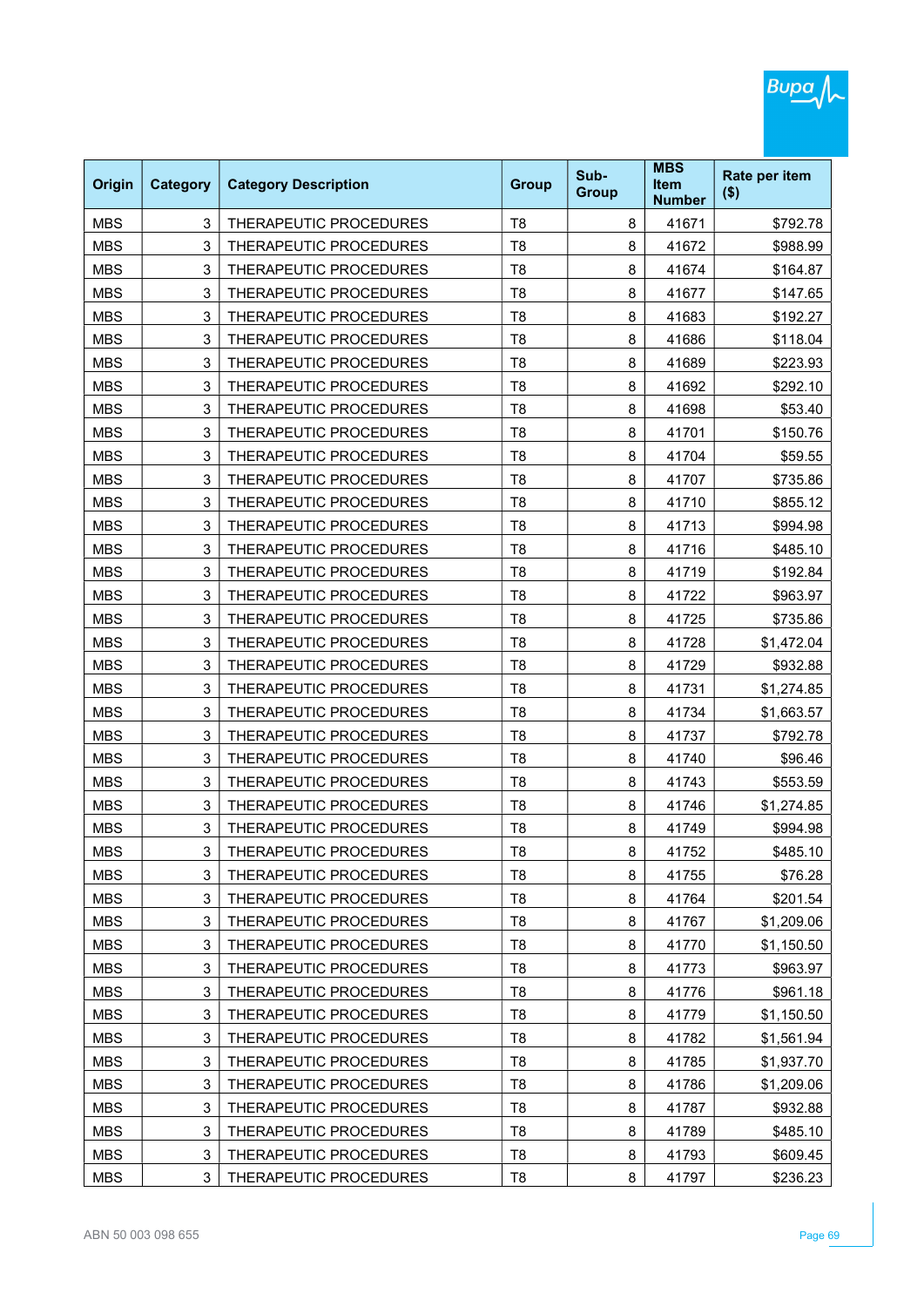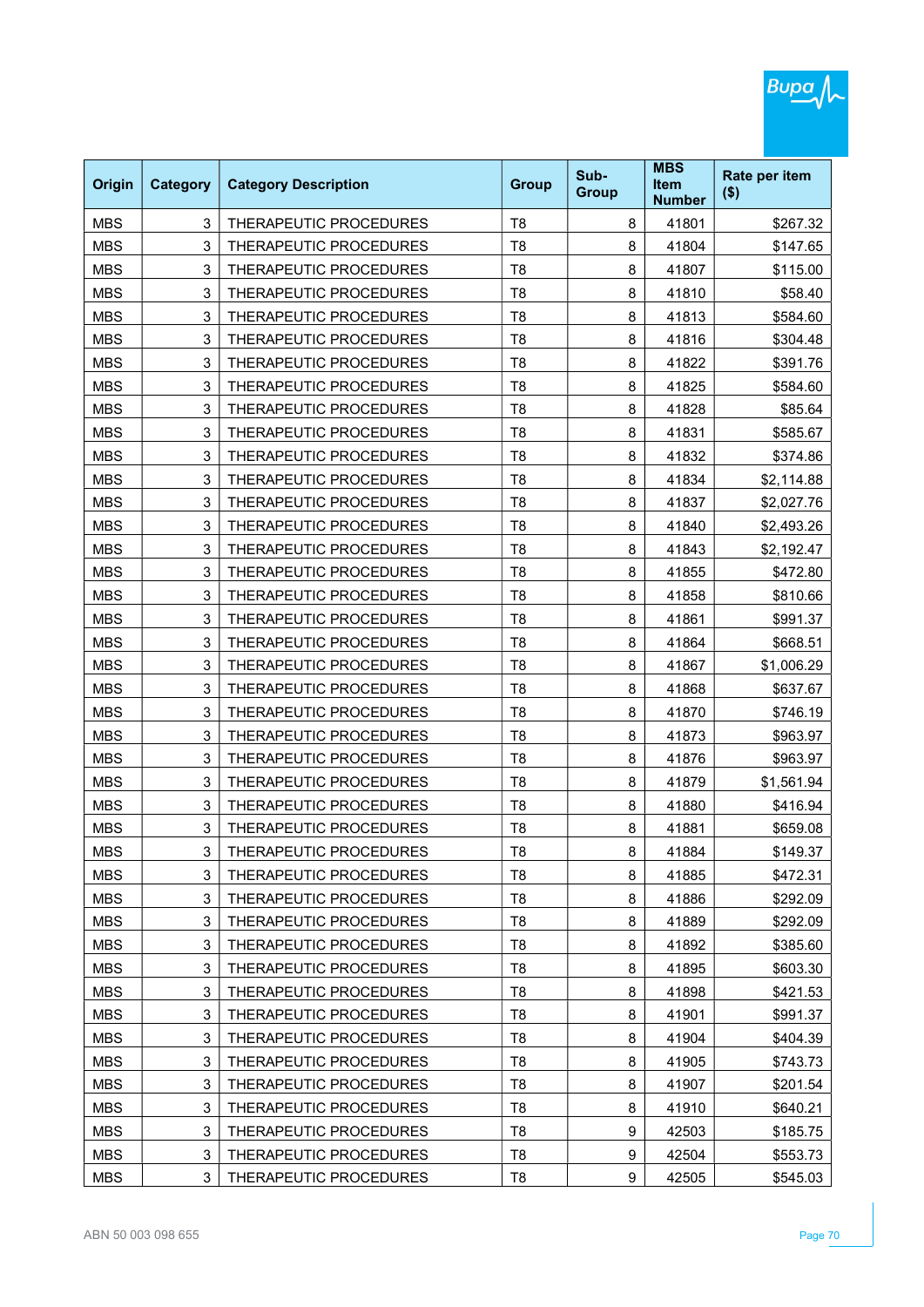| Origin     | <b>Category</b> | <b>Category Description</b>   | <b>Group</b>   | Sub-<br><b>Group</b> | <b>MBS</b><br><b>Item</b><br><b>Number</b> | Rate per item<br>$($ \$) |
|------------|-----------------|-------------------------------|----------------|----------------------|--------------------------------------------|--------------------------|
| <b>MBS</b> | 3               | THERAPEUTIC PROCEDURES        | T <sub>8</sub> | 9                    | 42506                                      | \$872.14                 |
| <b>MBS</b> | 3               | THERAPEUTIC PROCEDURES        | T <sub>8</sub> | 9                    | 42509                                      | \$1,103.74               |
| <b>MBS</b> | 3               | THERAPEUTIC PROCEDURES        | T <sub>8</sub> | 9                    | 42510                                      | \$1,272.28               |
| <b>MBS</b> | 3               | THERAPEUTIC PROCEDURES        | T <sub>8</sub> | 9                    | 42512                                      | \$872.14                 |
| <b>MBS</b> | 3               | THERAPEUTIC PROCEDURES        | T <sub>8</sub> | 9                    | 42515                                      | \$1,103.74               |
| <b>MBS</b> | 3               | THERAPEUTIC PROCEDURES        | T <sub>8</sub> | 9                    | 42518                                      | \$640.36                 |
| <b>MBS</b> | 3               | THERAPEUTIC PROCEDURES        | T <sub>8</sub> | 9                    | 42521                                      | \$2,180.49               |
| <b>MBS</b> | 3               | THERAPEUTIC PROCEDURES        | T <sub>8</sub> | 9                    | 42524                                      | \$370.78                 |
| <b>MBS</b> | 3               | THERAPEUTIC PROCEDURES        | T <sub>8</sub> | 9                    | 42527                                      | \$735.86                 |
| <b>MBS</b> | 3               | THERAPEUTIC PROCEDURES        | T <sub>8</sub> | 9                    | 42530                                      | \$1,144.88               |
| <b>MBS</b> | 3               | THERAPEUTIC PROCEDURES        | T <sub>8</sub> | 9                    | 42533                                      | \$735.86                 |
| <b>MBS</b> | 3               | <b>THERAPEUTIC PROCEDURES</b> | T <sub>8</sub> | 9                    | 42536                                      | \$1,512.50               |
| <b>MBS</b> | 3               | THERAPEUTIC PROCEDURES        | T <sub>8</sub> | 9                    | 42539                                      | \$2,153.30               |
| <b>MBS</b> | 3               | THERAPEUTIC PROCEDURES        | T <sub>8</sub> | 9                    | 42542                                      | \$913.10                 |
| <b>MBS</b> | 3               | THERAPEUTIC PROCEDURES        | T <sub>8</sub> | 9                    | 42543                                      | \$1,601.75               |
| <b>MBS</b> | 3               | THERAPEUTIC PROCEDURES        | T <sub>8</sub> | 9                    | 42545                                      | \$2,316.68               |
| <b>MBS</b> | 3               | THERAPEUTIC PROCEDURES        | T <sub>8</sub> | 9                    | 42548                                      | \$1,376.22               |
| <b>MBS</b> | 3               | THERAPEUTIC PROCEDURES        | T <sub>8</sub> | 9                    | 42551                                      | \$1,144.88               |
| <b>MBS</b> | 3               | THERAPEUTIC PROCEDURES        | T <sub>8</sub> | 9                    | 42554                                      | \$1,335.62               |
| <b>MBS</b> | 3               | THERAPEUTIC PROCEDURES        | T <sub>8</sub> | 9                    | 42557                                      | \$1,866.97               |
| <b>MBS</b> | 3               | THERAPEUTIC PROCEDURES        | T <sub>8</sub> | 9                    | 42563                                      | \$940.55                 |
| <b>MBS</b> | 3               | THERAPEUTIC PROCEDURES        | T <sub>8</sub> | 9                    | 42569                                      | \$1,866.97               |
| <b>MBS</b> | 3               | THERAPEUTIC PROCEDURES        | T <sub>8</sub> | 9                    | 42572                                      | \$212.67                 |
| <b>MBS</b> | 3               | THERAPEUTIC PROCEDURES        | T <sub>8</sub> | 9                    | 42573                                      | \$412.19                 |
| <b>MBS</b> | 3               | THERAPEUTIC PROCEDURES        | T <sub>8</sub> | 9                    | 42574                                      | \$875.76                 |
| <b>MBS</b> | 3               | THERAPEUTIC PROCEDURES        | T <sub>8</sub> | 9                    | 42575                                      | \$149.96                 |
| <b>MBS</b> | 3               | THERAPEUTIC PROCEDURES        | T <sub>8</sub> | 9                    | 42576                                      | \$535.88                 |
| MBS        | 3               | THERAPEUTIC PROCEDURES        | Т8             | 9                    | 42581                                      | \$212.67                 |
| <b>MBS</b> | 3               | THERAPEUTIC PROCEDURES        | T <sub>8</sub> | 9                    | 42584                                      | \$501.63                 |
| <b>MBS</b> | 3               | THERAPEUTIC PROCEDURES        | T <sub>8</sub> | 9                    | 42587                                      | \$94.15                  |
| <b>MBS</b> | 3               | THERAPEUTIC PROCEDURES        | T <sub>8</sub> | 9                    | 42588                                      | \$94.15                  |
| <b>MBS</b> | 3               | THERAPEUTIC PROCEDURES        | T <sub>8</sub> | 9                    | 42590                                      | \$613.17                 |
| <b>MBS</b> | 3               | THERAPEUTIC PROCEDURES        | T <sub>8</sub> | 9                    | 42593                                      | \$370.78                 |
| <b>MBS</b> | 3               | THERAPEUTIC PROCEDURES        | T <sub>8</sub> | 9                    | 42596                                      | \$913.10                 |
| <b>MBS</b> | 3               | THERAPEUTIC PROCEDURES        | T <sub>8</sub> | 9                    | 42599                                      | \$1,144.88               |
| <b>MBS</b> | 3               | THERAPEUTIC PROCEDURES        | T <sub>8</sub> | 9                    | 42602                                      | \$1,144.88               |
| <b>MBS</b> | 3               | THERAPEUTIC PROCEDURES        | T <sub>8</sub> | 9                    | 42605                                      | \$844.69                 |
| <b>MBS</b> | 3               | THERAPEUTIC PROCEDURES        | T <sub>8</sub> | 9                    | 42608                                      | \$545.03                 |
| <b>MBS</b> | 3               | THERAPEUTIC PROCEDURES        | T <sub>8</sub> | 9                    | 42610                                      | \$174.43                 |
| <b>MBS</b> | 3               | THERAPEUTIC PROCEDURES        | T <sub>8</sub> | 9                    | 42611                                      | \$261.60                 |
| <b>MBS</b> | 3               | THERAPEUTIC PROCEDURES        | T <sub>8</sub> | 9                    | 42614                                      | \$87.53                  |
| <b>MBS</b> | 3               | THERAPEUTIC PROCEDURES        | T <sub>8</sub> | 9                    | 42615                                      | \$130.93                 |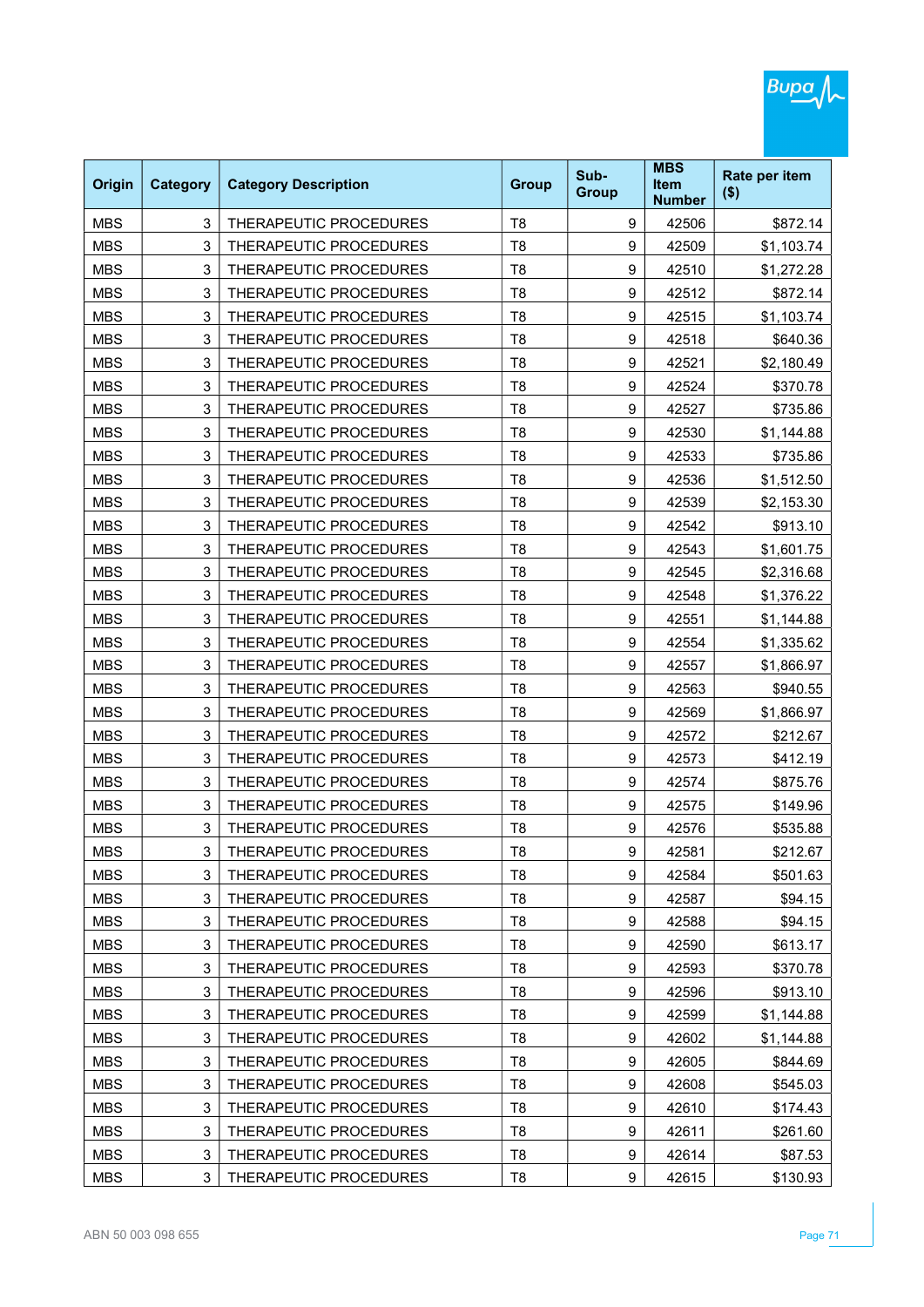| Origin     | <b>Category</b> | <b>Category Description</b>   | <b>Group</b>   | Sub-<br><b>Group</b> | <b>MBS</b><br><b>Item</b><br><b>Number</b> | Rate per item<br>$($ \$) |
|------------|-----------------|-------------------------------|----------------|----------------------|--------------------------------------------|--------------------------|
| <b>MBS</b> | 3               | THERAPEUTIC PROCEDURES        | T <sub>8</sub> | 9                    | 42617                                      | \$248.19                 |
| <b>MBS</b> | 3               | THERAPEUTIC PROCEDURES        | T <sub>8</sub> | 9                    | 42620                                      | \$95.41                  |
| <b>MBS</b> | 3               | THERAPEUTIC PROCEDURES        | T <sub>8</sub> | 9                    | 42622                                      | \$149.96                 |
| <b>MBS</b> | 3               | THERAPEUTIC PROCEDURES        | T <sub>8</sub> | 9                    | 42623                                      | \$1,267.57               |
| <b>MBS</b> | 3               | THERAPEUTIC PROCEDURES        | T <sub>8</sub> | 9                    | 42626                                      | \$2,044.30               |
| <b>MBS</b> | 3               | <b>THERAPEUTIC PROCEDURES</b> | T <sub>8</sub> | 9                    | 42629                                      | \$1,539.86               |
| <b>MBS</b> | 3               | THERAPEUTIC PROCEDURES        | T <sub>8</sub> | 9                    | 42632                                      | \$212.67                 |
| <b>MBS</b> | 3               | THERAPEUTIC PROCEDURES        | T <sub>8</sub> | 9                    | 42635                                      | \$545.03                 |
| <b>MBS</b> | 3               | THERAPEUTIC PROCEDURES        | T <sub>8</sub> | 9                    | 42638                                      | \$681.40                 |
| <b>MBS</b> | 3               | THERAPEUTIC PROCEDURES        | T <sub>8</sub> | 9                    | 42641                                      | \$885.73                 |
| <b>MBS</b> | 3               | THERAPEUTIC PROCEDURES        | T <sub>8</sub> | 9                    | 42644                                      | \$130.75                 |
| <b>MBS</b> | 3               | THERAPEUTIC PROCEDURES        | T <sub>8</sub> | 9                    | 42647                                      | \$370.78                 |
| <b>MBS</b> | 3               | THERAPEUTIC PROCEDURES        | T <sub>8</sub> | 9                    | 42650                                      | \$130.75                 |
| <b>MBS</b> | 3               | THERAPEUTIC PROCEDURES        | T <sub>8</sub> | 9                    | 42651                                      | \$291.41                 |
| <b>MBS</b> | 3               | THERAPEUTIC PROCEDURES        | T <sub>8</sub> | 9                    | 42652                                      | \$2,174.69               |
| <b>MBS</b> | 3               | <b>THERAPEUTIC PROCEDURES</b> | T <sub>8</sub> | 9                    | 42653                                      | \$2,369.96               |
| <b>MBS</b> | 3               | THERAPEUTIC PROCEDURES        | T <sub>8</sub> | 9                    | 42656                                      | \$3,025.44               |
| <b>MBS</b> | 3               | THERAPEUTIC PROCEDURES        | T <sub>8</sub> | 9                    | 42662                                      | \$1,635.18               |
| <b>MBS</b> | 3               | THERAPEUTIC PROCEDURES        | T <sub>8</sub> | 9                    | 42665                                      | \$1,090.33               |
| <b>MBS</b> | 3               | THERAPEUTIC PROCEDURES        | T <sub>8</sub> | 9                    | 42667                                      | \$257.25                 |
| <b>MBS</b> | 3               | THERAPEUTIC PROCEDURES        | T <sub>8</sub> | 9                    | 42668                                      | \$136.46                 |
| <b>MBS</b> | 3               | THERAPEUTIC PROCEDURES        | T <sub>8</sub> | 9                    | 42672                                      | \$1,635.18               |
| <b>MBS</b> | 3               | THERAPEUTIC PROCEDURES        | T <sub>8</sub> | 9                    | 42673                                      | \$817.50                 |
| <b>MBS</b> | 3               | THERAPEUTIC PROCEDURES        | T <sub>8</sub> | 9                    | 42676                                      | \$209.68                 |
| <b>MBS</b> | 3               | THERAPEUTIC PROCEDURES        | T <sub>8</sub> | 9                    | 42677                                      | \$110.46                 |
| <b>MBS</b> | 3               | THERAPEUTIC PROCEDURES        | T <sub>8</sub> | 9                    | 42680                                      | \$545.03                 |
| <b>MBS</b> | 3               | THERAPEUTIC PROCEDURES        | T <sub>8</sub> | 9                    | 42683                                      | \$218.10                 |
| MBS        | 3               | THERAPEUTIC PROCEDURES        | Т8             | 9                    | 42686                                      | \$495.91                 |
| <b>MBS</b> | 3               | THERAPEUTIC PROCEDURES        | T <sub>8</sub> | 9                    | 42689                                      | \$212.67                 |
| <b>MBS</b> | 3               | THERAPEUTIC PROCEDURES        | T <sub>8</sub> | 9                    | 42692                                      | \$501.63                 |
| <b>MBS</b> | 3               | THERAPEUTIC PROCEDURES        | T <sub>8</sub> | 9                    | 42695                                      | \$817.50                 |
| <b>MBS</b> | 3               | THERAPEUTIC PROCEDURES        | T <sub>8</sub> | 9                    | 42698                                      | \$1,077.83               |
| <b>MBS</b> | 3               | THERAPEUTIC PROCEDURES        | T <sub>8</sub> | 9                    | 42701                                      | \$601.12                 |
| <b>MBS</b> | 3               | THERAPEUTIC PROCEDURES        | T <sub>8</sub> | 9                    | 42702                                      | \$1,378.48               |
| <b>MBS</b> | 3               | THERAPEUTIC PROCEDURES        | T <sub>8</sub> | 9                    | 42703                                      | \$1,036.69               |
| <b>MBS</b> | 3               | THERAPEUTIC PROCEDURES        | T <sub>8</sub> | 9                    | 42704                                      | \$844.69                 |
| <b>MBS</b> | 3               | THERAPEUTIC PROCEDURES        | T <sub>8</sub> | 9                    | 42705                                      | \$1,651.13               |
| <b>MBS</b> | 3               | THERAPEUTIC PROCEDURES        | T <sub>8</sub> | 9                    | 42707                                      | \$1,444.54               |
| <b>MBS</b> | 3               | THERAPEUTIC PROCEDURES        | T <sub>8</sub> | 9                    | 42710                                      | \$1,635.18               |
| <b>MBS</b> | 3               | THERAPEUTIC PROCEDURES        | T <sub>8</sub> | 9                    | 42713                                      | \$681.40                 |
| <b>MBS</b> | 3               | THERAPEUTIC PROCEDURES        | T <sub>8</sub> | 9                    | 42716                                      | \$2,166.90               |
| <b>MBS</b> | 3               | THERAPEUTIC PROCEDURES        | T <sub>8</sub> | 9                    | 42719                                      | \$940.55                 |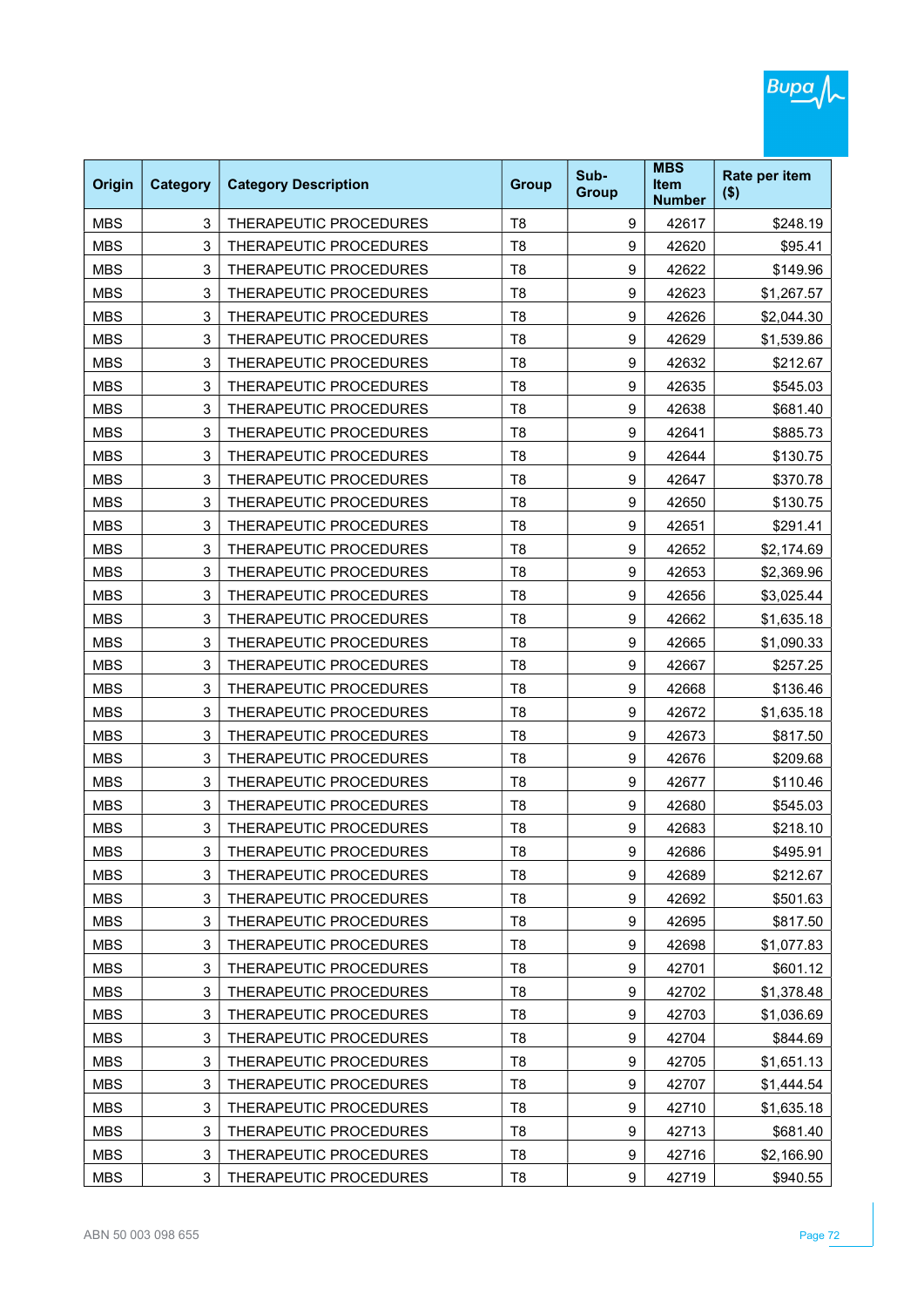| <b>Origin</b> | <b>Category</b> | <b>Category Description</b> | <b>Group</b>   | Sub-<br><b>Group</b> | <b>MBS</b><br><b>Item</b><br><b>Number</b> | Rate per item<br>$($ \$) |
|---------------|-----------------|-----------------------------|----------------|----------------------|--------------------------------------------|--------------------------|
| <b>MBS</b>    | 3               | THERAPEUTIC PROCEDURES      | T <sub>8</sub> | 9                    | 42725                                      | \$2,425.59               |
| <b>MBS</b>    | 3               | THERAPEUTIC PROCEDURES      | T <sub>8</sub> | 9                    | 42731                                      | \$2,752.79               |
| <b>MBS</b>    | 3               | THERAPEUTIC PROCEDURES      | T <sub>8</sub> | 9                    | 42734                                      | \$545.03                 |
| <b>MBS</b>    | 3               | THERAPEUTIC PROCEDURES      | T <sub>8</sub> | 9                    | 42738                                      | \$545.03                 |
| <b>MBS</b>    | 3               | THERAPEUTIC PROCEDURES      | T <sub>8</sub> | 9                    | 42739                                      | \$545.03                 |
| <b>MBS</b>    | 3               | THERAPEUTIC PROCEDURES      | T <sub>8</sub> | 9                    | 42740                                      | \$545.03                 |
| <b>MBS</b>    | 3               | THERAPEUTIC PROCEDURES      | T <sub>8</sub> | 9                    | 42741                                      | \$545.03                 |
| <b>MBS</b>    | 3               | THERAPEUTIC PROCEDURES      | T <sub>8</sub> | 9                    | 42743                                      | \$1,144.88               |
| <b>MBS</b>    | 3               | THERAPEUTIC PROCEDURES      | T <sub>8</sub> | 9                    | 42744                                      | \$544.67                 |
| <b>MBS</b>    | 3               | THERAPEUTIC PROCEDURES      | T <sub>8</sub> | 9                    | 42746                                      | \$1,730.69               |
| <b>MBS</b>    | 3               | THERAPEUTIC PROCEDURES      | T <sub>8</sub> | 9                    | 42749                                      | \$2,166.90               |
| <b>MBS</b>    | 3               | THERAPEUTIC PROCEDURES      | T <sub>8</sub> | 9                    | 42752                                      | \$2,425.59               |
| <b>MBS</b>    | 3               | THERAPEUTIC PROCEDURES      | T <sub>8</sub> | 9                    | 42755                                      | \$299.84                 |
| <b>MBS</b>    | 3               | THERAPEUTIC PROCEDURES      | T <sub>8</sub> | 9                    | 42758                                      | \$1,267.57               |
| <b>MBS</b>    | 3               | THERAPEUTIC PROCEDURES      | T <sub>8</sub> | 9                    | 42761                                      | \$940.55                 |
| <b>MBS</b>    | 3               | THERAPEUTIC PROCEDURES      | T <sub>8</sub> | 9                    | 42764                                      | \$940.55                 |
| <b>MBS</b>    | 3               | THERAPEUTIC PROCEDURES      | T <sub>8</sub> | 9                    | 42767                                      | \$1,975.98               |
| <b>MBS</b>    | 3               | THERAPEUTIC PROCEDURES      | T <sub>8</sub> | 9                    | 42770                                      | \$534.25                 |
| <b>MBS</b>    | 3               | THERAPEUTIC PROCEDURES      | T <sub>8</sub> | 9                    | 42773                                      | \$1,635.18               |
| <b>MBS</b>    | 3               | THERAPEUTIC PROCEDURES      | T <sub>8</sub> | 9                    | 42776                                      | \$2,425.59               |
| <b>MBS</b>    | 3               | THERAPEUTIC PROCEDURES      | T <sub>8</sub> | 9                    | 42779                                      | \$3,025.44               |
| <b>MBS</b>    | 3               | THERAPEUTIC PROCEDURES      | T <sub>8</sub> | 9                    | 42782                                      | \$817.50                 |
| <b>MBS</b>    | 3               | THERAPEUTIC PROCEDURES      | T <sub>8</sub> | 9                    | 42785                                      | \$640.36                 |
| <b>MBS</b>    | 3               | THERAPEUTIC PROCEDURES      | T <sub>8</sub> | 9                    | 42788                                      | \$640.36                 |
| <b>MBS</b>    | 3               | THERAPEUTIC PROCEDURES      | T <sub>8</sub> | 9                    | 42791                                      | \$640.36                 |
| <b>MBS</b>    | 3               | THERAPEUTIC PROCEDURES      | T <sub>8</sub> | 9                    | 42794                                      | \$122.60                 |
| <b>MBS</b>    | 3               | THERAPEUTIC PROCEDURES      | T <sub>8</sub> | 9                    | 42801                                      | \$1,902.31               |
| MBS           | 3               | THERAPEUTIC PROCEDURES      | Т8             | 9                    | 42802                                      | \$950.88                 |
| <b>MBS</b>    | 3               | THERAPEUTIC PROCEDURES      | T <sub>8</sub> | 9                    | 42805                                      | \$1,062.88               |
| <b>MBS</b>    | 3               | THERAPEUTIC PROCEDURES      | T <sub>8</sub> | 9                    | 42806                                      | \$640.36                 |
| <b>MBS</b>    | 3               | THERAPEUTIC PROCEDURES      | T <sub>8</sub> | 9                    | 42807                                      | \$644.79                 |
| <b>MBS</b>    | 3               | THERAPEUTIC PROCEDURES      | T8             | 9                    | 42808                                      | \$644.79                 |
| <b>MBS</b>    | 3               | THERAPEUTIC PROCEDURES      | T <sub>8</sub> | 9                    | 42809                                      | \$817.50                 |
| <b>MBS</b>    | 3               | THERAPEUTIC PROCEDURES      | T8             | 9                    | 42810                                      | \$1,028.81               |
| <b>MBS</b>    | 3               | THERAPEUTIC PROCEDURES      | T <sub>8</sub> | 9                    | 42811                                      | \$817.50                 |
| <b>MBS</b>    | 3               | THERAPEUTIC PROCEDURES      | T <sub>8</sub> | 9                    | 42812                                      | \$299.84                 |
| <b>MBS</b>    | 3               | THERAPEUTIC PROCEDURES      | T <sub>8</sub> | 9                    | 42815                                      | \$1,144.88               |
| <b>MBS</b>    | 3               | THERAPEUTIC PROCEDURES      | T8             | 9                    | 42818                                      | \$1,062.88               |
| <b>MBS</b>    | 3               | THERAPEUTIC PROCEDURES      | T <sub>8</sub> | 9                    | 42821                                      | \$163.74                 |
| <b>MBS</b>    | 3               | THERAPEUTIC PROCEDURES      | T <sub>8</sub> | 9                    | 42824                                      | \$126.68                 |
| <b>MBS</b>    | 3               | THERAPEUTIC PROCEDURES      | T <sub>8</sub> | 9                    | 42833                                      | \$1,062.88               |
| <b>MBS</b>    | 3               | THERAPEUTIC PROCEDURES      | T <sub>8</sub> | 9                    | 42836                                      | \$1,321.94               |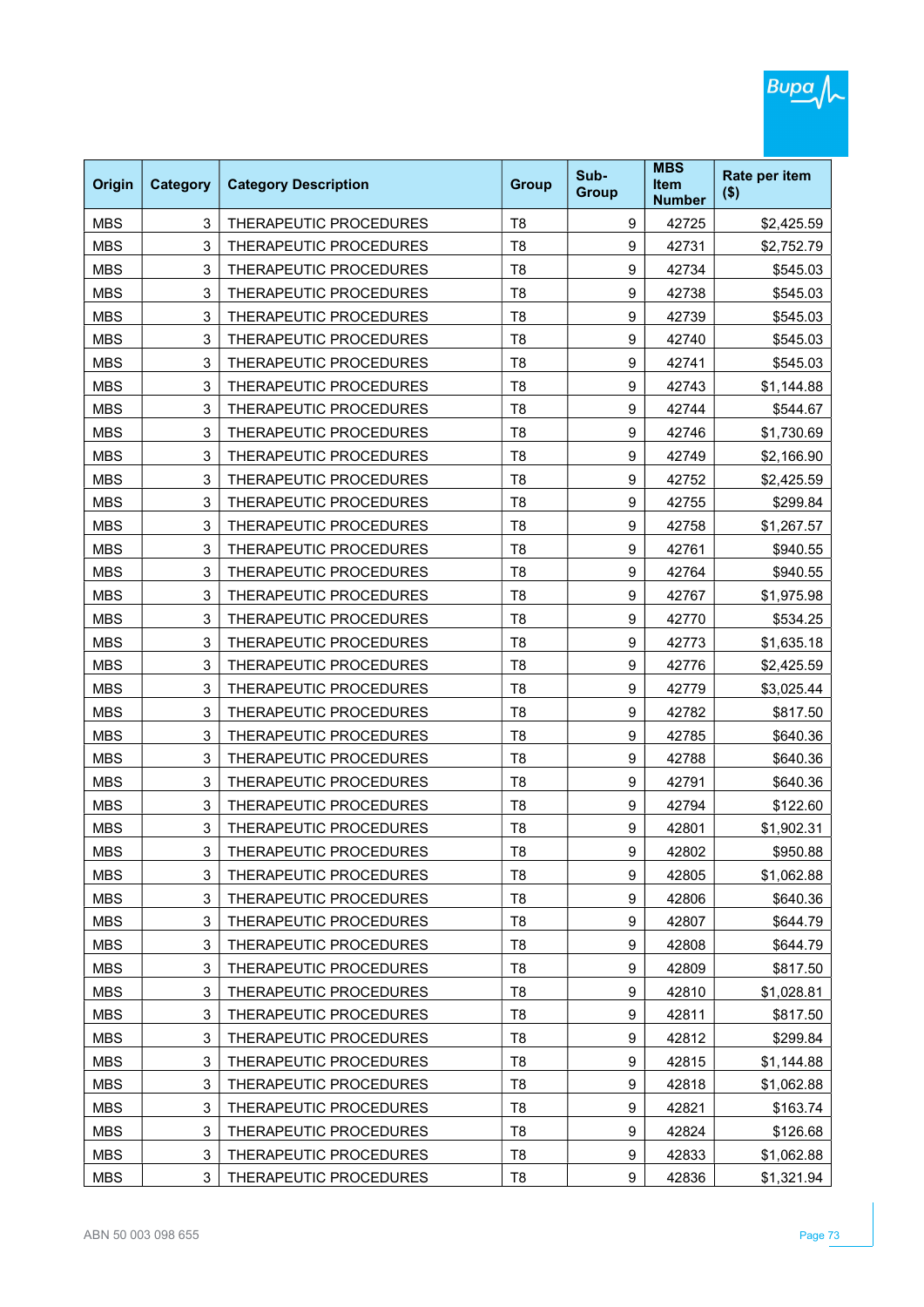| Origin     | <b>Category</b> | <b>Category Description</b> | <b>Group</b>   | Sub-<br><b>Group</b> | <b>MBS</b><br><b>Item</b><br><b>Number</b> | Rate per item<br>$($ \$) |
|------------|-----------------|-----------------------------|----------------|----------------------|--------------------------------------------|--------------------------|
| <b>MBS</b> | 3               | THERAPEUTIC PROCEDURES      | T <sub>8</sub> | 9                    | 42839                                      | \$1,267.57               |
| <b>MBS</b> | 3               | THERAPEUTIC PROCEDURES      | T <sub>8</sub> | 9                    | 42842                                      | \$1,580.82               |
| <b>MBS</b> | 3               | THERAPEUTIC PROCEDURES      | T <sub>8</sub> | 9                    | 42845                                      | \$343.24                 |
| <b>MBS</b> | 3               | THERAPEUTIC PROCEDURES      | T <sub>8</sub> | 9                    | 42848                                      | \$1,267.57               |
| <b>MBS</b> | 3               | THERAPEUTIC PROCEDURES      | T <sub>8</sub> | 9                    | 42851                                      | \$1,580.82               |
| <b>MBS</b> | 3               | THERAPEUTIC PROCEDURES      | T <sub>8</sub> | 9                    | 42854                                      | \$735.86                 |
| <b>MBS</b> | 3               | THERAPEUTIC PROCEDURES      | T <sub>8</sub> | 9                    | 42857                                      | \$735.86                 |
| <b>MBS</b> | 3               | THERAPEUTIC PROCEDURES      | T <sub>8</sub> | 9                    | 42860                                      | \$1,635.18               |
| <b>MBS</b> | 3               | THERAPEUTIC PROCEDURES      | T <sub>8</sub> | $\boldsymbol{9}$     | 42863                                      | \$1,403.67               |
| <b>MBS</b> | 3               | THERAPEUTIC PROCEDURES      | T <sub>8</sub> | 9                    | 42866                                      | \$1,362.53               |
| <b>MBS</b> | 3               | THERAPEUTIC PROCEDURES      | T <sub>8</sub> | 9                    | 42869                                      | \$994.92                 |
| <b>MBS</b> | 3               | THERAPEUTIC PROCEDURES      | T <sub>8</sub> | 9                    | 42872                                      | \$436.21                 |
| <b>MBS</b> | 3               | THERAPEUTIC PROCEDURES      | T <sub>8</sub> | $\boldsymbol{9}$     | 43021                                      | \$824.66                 |
| <b>MBS</b> | 3               | THERAPEUTIC PROCEDURES      | T <sub>8</sub> | 9                    | 43022                                      | \$989.75                 |
| <b>MBS</b> | 3               | THERAPEUTIC PROCEDURES      | T <sub>8</sub> | 9                    | 43023                                      | \$160.38                 |
| <b>MBS</b> | 3               | THERAPEUTIC PROCEDURES      | T <sub>8</sub> | 10                   | 43500                                      | \$187.57                 |
| <b>MBS</b> | 3               | THERAPEUTIC PROCEDURES      | T <sub>8</sub> | 10                   | 43503                                      | \$311.28                 |
| <b>MBS</b> | 3               | THERAPEUTIC PROCEDURES      | T <sub>8</sub> | 10                   | 43506                                      | \$541.88                 |
| <b>MBS</b> | 3               | THERAPEUTIC PROCEDURES      | T <sub>8</sub> | 10                   | 43509                                      | \$541.88                 |
| <b>MBS</b> | 3               | THERAPEUTIC PROCEDURES      | T <sub>8</sub> | 10                   | 43512                                      | \$541.88                 |
| <b>MBS</b> | 3               | THERAPEUTIC PROCEDURES      | T <sub>8</sub> | 10                   | 43515                                      | \$541.88                 |
| <b>MBS</b> | 3               | THERAPEUTIC PROCEDURES      | T <sub>8</sub> | 10                   | 43518                                      | \$893.53                 |
| <b>MBS</b> | 3               | THERAPEUTIC PROCEDURES      | T <sub>8</sub> | 10                   | 43521                                      | \$706.34                 |
| <b>MBS</b> | 3               | THERAPEUTIC PROCEDURES      | T <sub>8</sub> | 10                   | 43524                                      | \$893.53                 |
| <b>MBS</b> | 3               | THERAPEUTIC PROCEDURES      | T <sub>8</sub> | 11                   | 43801                                      | \$2,153.93               |
| <b>MBS</b> | 3               | THERAPEUTIC PROCEDURES      | T <sub>8</sub> | 11                   | 43804                                      | \$2,293.31               |
| <b>MBS</b> | 3               | THERAPEUTIC PROCEDURES      | T <sub>8</sub> | 11                   | 43805                                      | \$801.79                 |
| MBS        | 3               | THERAPEUTIC PROCEDURES      | Т8             | 11                   | 43807                                      | \$2,502.00               |
| <b>MBS</b> | 3               | THERAPEUTIC PROCEDURES      | T <sub>8</sub> | 11                   | 43810                                      | \$2,919.04               |
| <b>MBS</b> | 3               | THERAPEUTIC PROCEDURES      | T <sub>8</sub> | 11                   | 43813                                      | \$2,919.04               |
| <b>MBS</b> | 3               | THERAPEUTIC PROCEDURES      | T <sub>8</sub> | 11                   | 43816                                      | \$2,710.35               |
| <b>MBS</b> | 3               | THERAPEUTIC PROCEDURES      | T <sub>8</sub> | 11                   | 43819                                      | \$2,189.14               |
| <b>MBS</b> | 3               | THERAPEUTIC PROCEDURES      | T <sub>8</sub> | 11                   | 43822                                      | \$2,189.14               |
| <b>MBS</b> | 3               | THERAPEUTIC PROCEDURES      | T <sub>8</sub> | 11                   | 43825                                      | \$2,502.00               |
| <b>MBS</b> | 3               | THERAPEUTIC PROCEDURES      | T <sub>8</sub> | 11                   | 43828                                      | \$2,764.24               |
| <b>MBS</b> | 3               | THERAPEUTIC PROCEDURES      | T <sub>8</sub> | 11                   | 43831                                      | \$2,153.93               |
| <b>MBS</b> | 3               | THERAPEUTIC PROCEDURES      | T <sub>8</sub> | 11                   | 43832                                      | \$1,469.14               |
| <b>MBS</b> | 3               | THERAPEUTIC PROCEDURES      | T <sub>8</sub> | 11                   | 43834                                      | \$2,502.00               |
| <b>MBS</b> | 3               | THERAPEUTIC PROCEDURES      | T <sub>8</sub> | 11                   | 43835                                      | \$1,524.71               |
| <b>MBS</b> | 3               | THERAPEUTIC PROCEDURES      | T <sub>8</sub> | 11                   | 43837                                      | \$3,127.28               |
| <b>MBS</b> | 3               | THERAPEUTIC PROCEDURES      | T <sub>8</sub> | 11                   | 43838                                      | \$2,800.13               |
| <b>MBS</b> | 3               | THERAPEUTIC PROCEDURES      | T <sub>8</sub> | 11                   | 43840                                      | \$2,710.35               |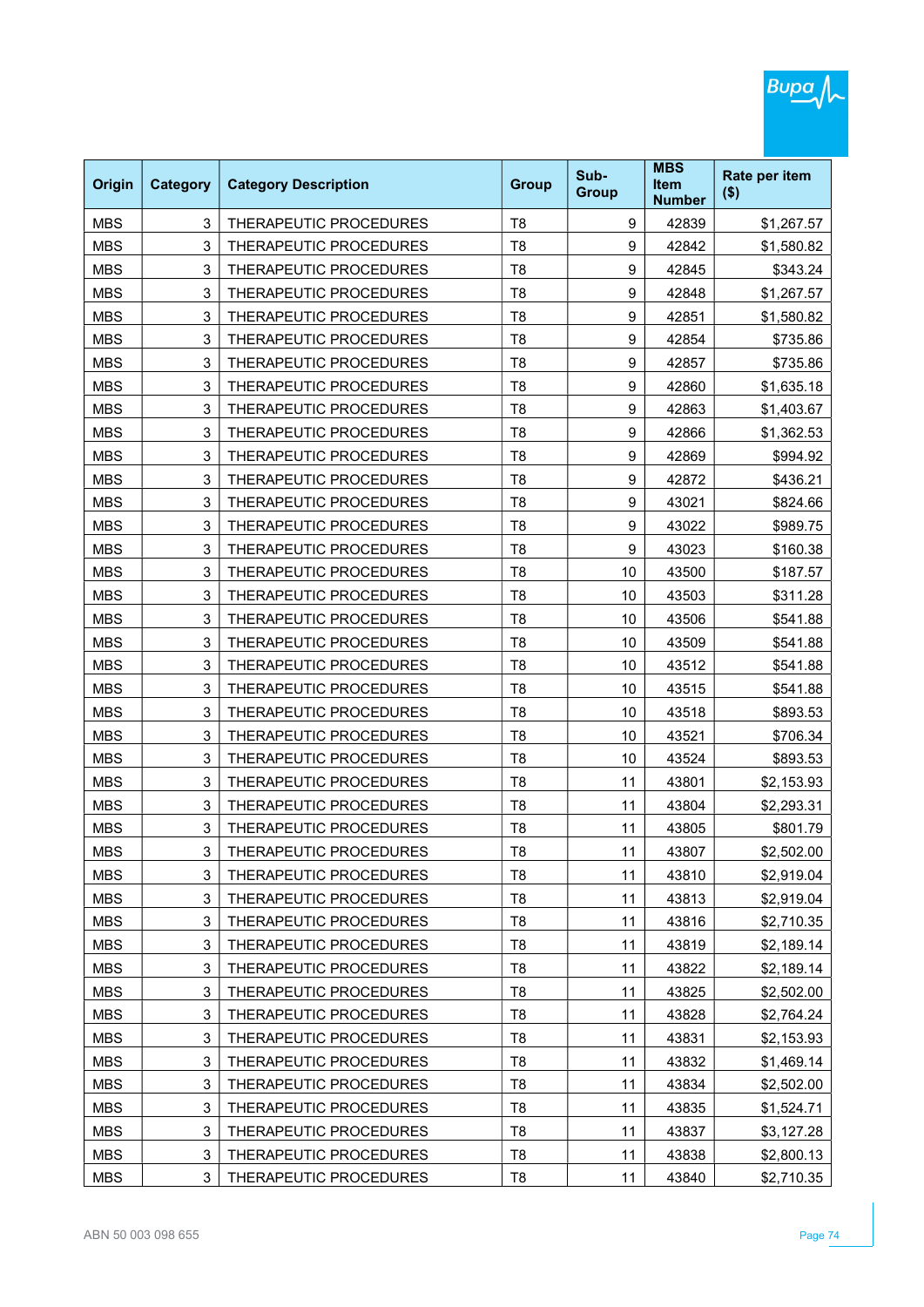| Origin     | <b>Category</b> | <b>Category Description</b> | <b>Group</b>   | Sub-<br><b>Group</b> | <b>MBS</b><br><b>Item</b><br><b>Number</b> | Rate per item<br>$($ \$) |
|------------|-----------------|-----------------------------|----------------|----------------------|--------------------------------------------|--------------------------|
| <b>MBS</b> | 3               | THERAPEUTIC PROCEDURES      | T <sub>8</sub> | 11                   | 43841                                      | \$1,358.66               |
| <b>MBS</b> | 3               | THERAPEUTIC PROCEDURES      | T <sub>8</sub> | 11                   | 43843                                      | \$4,170.04               |
| <b>MBS</b> | 3               | THERAPEUTIC PROCEDURES      | T <sub>8</sub> | 11                   | 43846                                      | \$4,482.68               |
| <b>MBS</b> | 3               | THERAPEUTIC PROCEDURES      | T <sub>8</sub> | 11                   | 43849                                      | \$1,146.71               |
| <b>MBS</b> | 3               | THERAPEUTIC PROCEDURES      | T <sub>8</sub> | 11                   | 43852                                      | \$3,648.49               |
| <b>MBS</b> | 3               | THERAPEUTIC PROCEDURES      | T <sub>8</sub> | 11                   | 43855                                      | \$3,857.29               |
| <b>MBS</b> | 3               | THERAPEUTIC PROCEDURES      | T <sub>8</sub> | 11                   | 43858                                      | \$1,355.06               |
| <b>MBS</b> | 3               | THERAPEUTIC PROCEDURES      | T <sub>8</sub> | 11                   | 43861                                      | \$3,753.11               |
| <b>MBS</b> | 3               | THERAPEUTIC PROCEDURES      | T <sub>8</sub> | 11                   | 43864                                      | \$2,814.86               |
| <b>MBS</b> | 3               | THERAPEUTIC PROCEDURES      | T <sub>8</sub> | 11                   | 43867                                      | \$1,563.75               |
| <b>MBS</b> | 3               | THERAPEUTIC PROCEDURES      | T <sub>8</sub> | 11                   | 43870                                      | \$2,189.14               |
| <b>MBS</b> | 3               | THERAPEUTIC PROCEDURES      | T <sub>8</sub> | 11                   | 43873                                      | \$2,919.04               |
| <b>MBS</b> | 3               | THERAPEUTIC PROCEDURES      | T <sub>8</sub> | 11                   | 43876                                      | \$2,502.00               |
| <b>MBS</b> | 3               | THERAPEUTIC PROCEDURES      | T <sub>8</sub> | 11                   | 43879                                      | \$2,919.04               |
| <b>MBS</b> | 3               | THERAPEUTIC PROCEDURES      | T <sub>8</sub> | 11                   | 43882                                      | \$3,753.11               |
| <b>MBS</b> | 3               | THERAPEUTIC PROCEDURES      | T <sub>8</sub> | 11                   | 43900                                      | \$2,502.00               |
| <b>MBS</b> | 3               | THERAPEUTIC PROCEDURES      | T <sub>8</sub> | 11                   | 43903                                      | \$4,170.04               |
| <b>MBS</b> | 3               | THERAPEUTIC PROCEDURES      | T <sub>8</sub> | 11                   | 43906                                      | \$3,648.49               |
| <b>MBS</b> | 3               | THERAPEUTIC PROCEDURES      | T <sub>8</sub> | 11                   | 43909                                      | \$3,648.49               |
| <b>MBS</b> | 3               | THERAPEUTIC PROCEDURES      | T <sub>8</sub> | 11                   | 43912                                      | \$3,447.00               |
| <b>MBS</b> | 3               | THERAPEUTIC PROCEDURES      | T <sub>8</sub> | 11                   | 43915                                      | \$2,606.18               |
| <b>MBS</b> | 3               | THERAPEUTIC PROCEDURES      | T <sub>8</sub> | 11                   | 43930                                      | \$1,002.15               |
| <b>MBS</b> | 3               | THERAPEUTIC PROCEDURES      | T <sub>8</sub> | 11                   | 43933                                      | \$1,173.15               |
| <b>MBS</b> | 3               | THERAPEUTIC PROCEDURES      | T <sub>8</sub> | 11                   | 43936                                      | \$2,189.14               |
| <b>MBS</b> | 3               | THERAPEUTIC PROCEDURES      | T <sub>8</sub> | 11                   | 43939                                      | \$1,667.93               |
| <b>MBS</b> | 3               | THERAPEUTIC PROCEDURES      | T <sub>8</sub> | 11                   | 43942                                      | \$521.33                 |
| <b>MBS</b> | 3               | THERAPEUTIC PROCEDURES      | T <sub>8</sub> | 11                   | 43945                                      | \$2,189.14               |
| MBS        | 3               | THERAPEUTIC PROCEDURES      | Т8             | 11                   | 43948                                      | \$312.98                 |
| <b>MBS</b> | 3               | THERAPEUTIC PROCEDURES      | T <sub>8</sub> | 11                   | 43951                                      | \$1,960.43               |
| <b>MBS</b> | 3               | THERAPEUTIC PROCEDURES      | T <sub>8</sub> | 11                   | 43954                                      | \$2,397.94               |
| <b>MBS</b> | 3               | THERAPEUTIC PROCEDURES      | T <sub>8</sub> | 11                   | 43957                                      | \$2,606.18               |
| <b>MBS</b> | 3               | THERAPEUTIC PROCEDURES      | T <sub>8</sub> | 11                   | 43960                                      | \$916.88                 |
| <b>MBS</b> | 3               | THERAPEUTIC PROCEDURES      | T <sub>8</sub> | 11                   | 43963                                      | \$3,648.49               |
| <b>MBS</b> | 3               | THERAPEUTIC PROCEDURES      | T <sub>8</sub> | 11                   | 43966                                      | \$4,170.04               |
| <b>MBS</b> | 3               | THERAPEUTIC PROCEDURES      | T <sub>8</sub> | 11                   | 43969                                      | \$5,733.79               |
| <b>MBS</b> | 3               | THERAPEUTIC PROCEDURES      | T <sub>8</sub> | 11                   | 43972                                      | \$4,170.04               |
| <b>MBS</b> | 3               | THERAPEUTIC PROCEDURES      | T <sub>8</sub> | 11                   | 43975                                      | \$4,899.83               |
| <b>MBS</b> | 3               | THERAPEUTIC PROCEDURES      | T <sub>8</sub> | 11                   | 43978                                      | \$4,170.04               |
| <b>MBS</b> | 3               | THERAPEUTIC PROCEDURES      | T <sub>8</sub> | 11                   | 43981                                      | \$1,146.71               |
| <b>MBS</b> | 3               | THERAPEUTIC PROCEDURES      | T <sub>8</sub> | 11                   | 43984                                      | \$2,919.04               |
| <b>MBS</b> | 3               | THERAPEUTIC PROCEDURES      | T <sub>8</sub> | 11                   | 43987                                      | \$3,231.90               |
| <b>MBS</b> | 3               | THERAPEUTIC PROCEDURES      | T <sub>8</sub> | 11                   | 43990                                      | \$3,961.69               |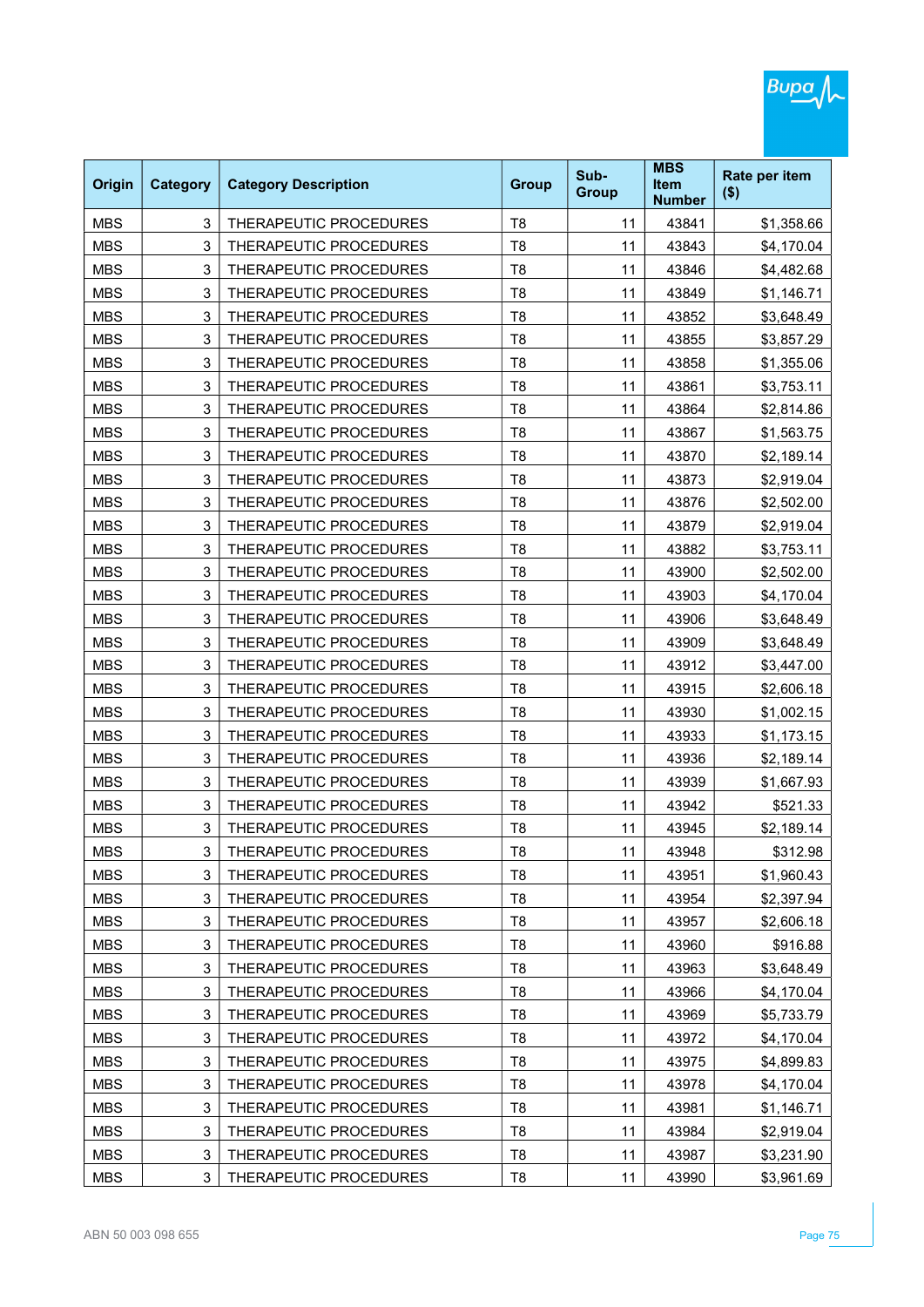| Origin     | <b>Category</b> | <b>Category Description</b>   | <b>Group</b>   | Sub-<br><b>Group</b> | <b>MBS</b><br><b>Item</b><br><b>Number</b> | Rate per item<br>$($ \$) |
|------------|-----------------|-------------------------------|----------------|----------------------|--------------------------------------------|--------------------------|
| <b>MBS</b> | 3               | THERAPEUTIC PROCEDURES        | T <sub>8</sub> | 11                   | 43993                                      | \$4,274.21               |
| <b>MBS</b> | 3               | THERAPEUTIC PROCEDURES        | T <sub>8</sub> | 11                   | 43996                                      | \$4,795.54               |
| <b>MBS</b> | 3               | THERAPEUTIC PROCEDURES        | T <sub>8</sub> | 11                   | 43999                                      | \$599.74                 |
| <b>MBS</b> | 3               | THERAPEUTIC PROCEDURES        | T <sub>8</sub> | 11                   | 44101                                      | \$751.61                 |
| <b>MBS</b> | 3               | THERAPEUTIC PROCEDURES        | T <sub>8</sub> | 11                   | 44102                                      | \$578.14                 |
| <b>MBS</b> | 3               | THERAPEUTIC PROCEDURES        | T <sub>8</sub> | 11                   | 44104                                      | \$131.96                 |
| <b>MBS</b> | 3               | THERAPEUTIC PROCEDURES        | T <sub>8</sub> | 11                   | 44105                                      | \$101.48                 |
| <b>MBS</b> | 3               | THERAPEUTIC PROCEDURES        | T <sub>8</sub> | 11                   | 44108                                      | \$1,105.76               |
| <b>MBS</b> | 3               | THERAPEUTIC PROCEDURES        | T <sub>8</sub> | 11                   | 44111                                      | \$1,295.21               |
| <b>MBS</b> | 3               | THERAPEUTIC PROCEDURES        | T <sub>8</sub> | 11                   | 44114                                      | \$1,295.21               |
| <b>MBS</b> | 3               | THERAPEUTIC PROCEDURES        | T <sub>8</sub> | 11                   | 44130                                      | \$1,042.43               |
| <b>MBS</b> | 3               | <b>THERAPEUTIC PROCEDURES</b> | T <sub>8</sub> | 11                   | 44133                                      | \$827.44                 |
| <b>MBS</b> | 3               | THERAPEUTIC PROCEDURES        | T <sub>8</sub> | 11                   | 44136                                      | \$381.38                 |
| <b>MBS</b> | 3               | THERAPEUTIC PROCEDURES        | T <sub>8</sub> | 12                   | 44325                                      | \$488.61                 |
| <b>MBS</b> | 3               | THERAPEUTIC PROCEDURES        | T <sub>8</sub> | 12                   | 44328                                      | \$588.83                 |
| <b>MBS</b> | 3               | THERAPEUTIC PROCEDURES        | T <sub>8</sub> | 12                   | 44331                                      | \$970.95                 |
| <b>MBS</b> | 3               | THERAPEUTIC PROCEDURES        | T <sub>8</sub> | 12                   | 44334                                      | \$1,973.38               |
| <b>MBS</b> | 3               | THERAPEUTIC PROCEDURES        | T <sub>8</sub> | 12                   | 44338                                      | \$237.95                 |
| <b>MBS</b> | 3               | THERAPEUTIC PROCEDURES        | T <sub>8</sub> | 12                   | 44342                                      | \$363.45                 |
| <b>MBS</b> | 3               | THERAPEUTIC PROCEDURES        | T <sub>8</sub> | 12                   | 44346                                      | \$419.71                 |
| <b>MBS</b> | 3               | THERAPEUTIC PROCEDURES        | T <sub>8</sub> | 12                   | 44350                                      | \$476.22                 |
| <b>MBS</b> | 3               | THERAPEUTIC PROCEDURES        | T <sub>8</sub> | 12                   | 44354                                      | \$544.96                 |
| <b>MBS</b> | 3               | THERAPEUTIC PROCEDURES        | T <sub>8</sub> | 12                   | 44358                                      | \$303.88                 |
| <b>MBS</b> | 3               | THERAPEUTIC PROCEDURES        | T <sub>8</sub> | 12                   | 44359                                      | \$436.15                 |
| <b>MBS</b> | 3               | THERAPEUTIC PROCEDURES        | T <sub>8</sub> | 12                   | 44361                                      | \$588.83                 |
| <b>MBS</b> | 3               | THERAPEUTIC PROCEDURES        | T <sub>8</sub> | 12                   | 44364                                      | \$488.61                 |
| <b>MBS</b> | 3               | THERAPEUTIC PROCEDURES        | T <sub>8</sub> | 12                   | 44367                                      | \$862.47                 |
| MBS        | 3               | THERAPEUTIC PROCEDURES        | Т8             | 12                   | 44370                                      | \$1,190.06               |
| <b>MBS</b> | 3               | THERAPEUTIC PROCEDURES        | T <sub>8</sub> | 12                   | 44373                                      | \$2,442.91               |
| <b>MBS</b> | 3               | THERAPEUTIC PROCEDURES        | T <sub>8</sub> | 12                   | 44376                                      | Derived Fee              |
| <b>MBS</b> | 3               | THERAPEUTIC PROCEDURES        | T <sub>8</sub> | 13                   | 45000                                      | \$997.43                 |
| <b>MBS</b> | 3               | THERAPEUTIC PROCEDURES        | T <sub>8</sub> | 13                   | 45003                                      | \$1,108.52               |
| <b>MBS</b> | 3               | THERAPEUTIC PROCEDURES        | T <sub>8</sub> | 13                   | 45006                                      | \$1,911.85               |
| <b>MBS</b> | 3               | THERAPEUTIC PROCEDURES        | T <sub>8</sub> | 13                   | 45009                                      | \$698.39                 |
| <b>MBS</b> | 3               | THERAPEUTIC PROCEDURES        | T <sub>8</sub> | 13                   | 45012                                      | \$1,169.97               |
| <b>MBS</b> | 3               | THERAPEUTIC PROCEDURES        | T <sub>8</sub> | 13                   | 45015                                      | \$554.13                 |
| <b>MBS</b> | 3               | THERAPEUTIC PROCEDURES        | T <sub>8</sub> | 13                   | 45018                                      | \$872.69                 |
| <b>MBS</b> | 3               | THERAPEUTIC PROCEDURES        | T <sub>8</sub> | 13                   | 45019                                      | \$730.91                 |
| <b>MBS</b> | 3               | THERAPEUTIC PROCEDURES        | T <sub>8</sub> | 13                   | 45021                                      | \$326.76                 |
| <b>MBS</b> | 3               | THERAPEUTIC PROCEDURES        | T <sub>8</sub> | 13                   | 45024                                      | \$734.32                 |
| <b>MBS</b> | 3               | THERAPEUTIC PROCEDURES        | T <sub>8</sub> | 13                   | 45025                                      | \$326.76                 |
| <b>MBS</b> | 3               | THERAPEUTIC PROCEDURES        | T <sub>8</sub> | 13                   | 45026                                      | \$734.32                 |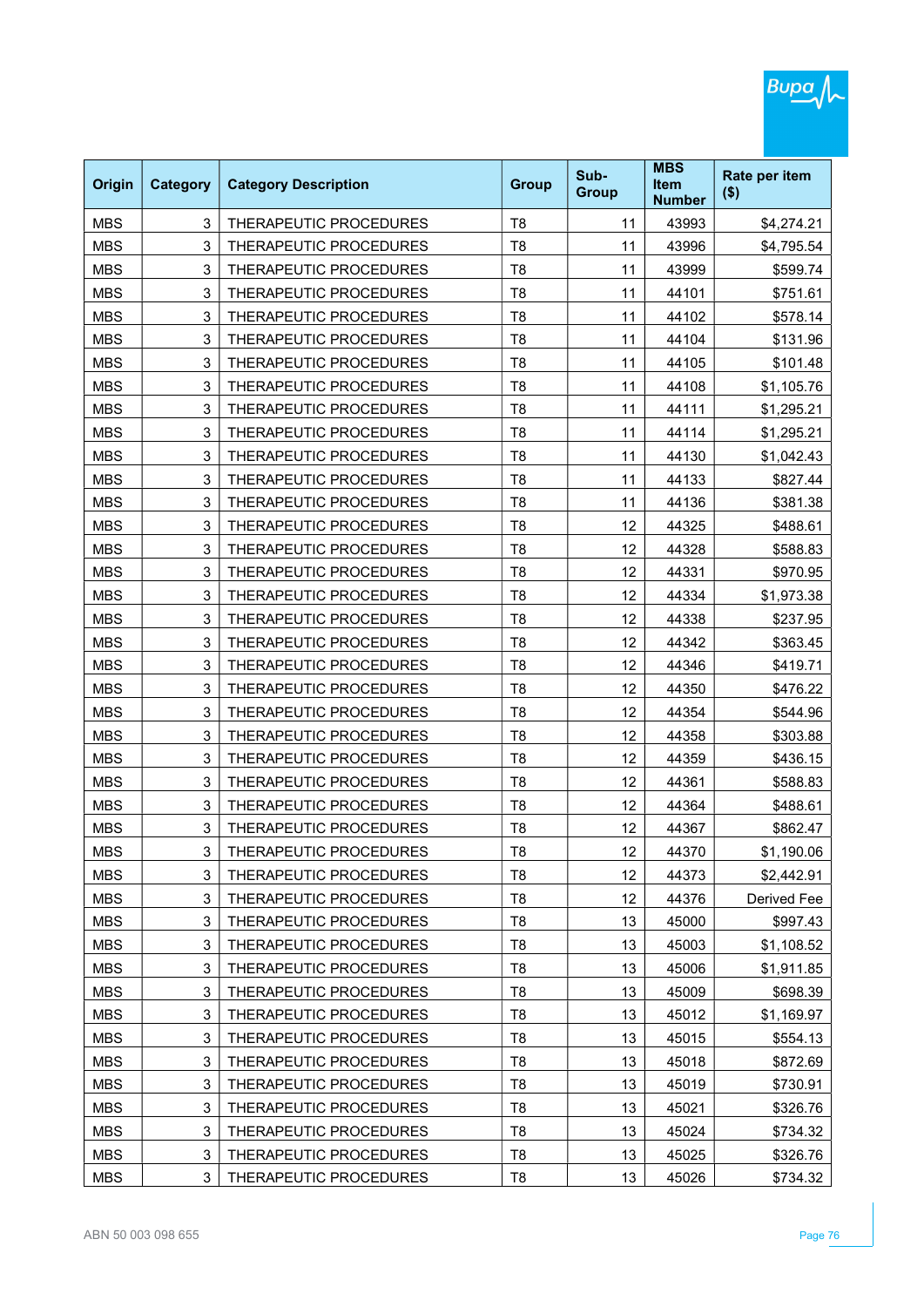| Origin     | <b>Category</b> | <b>Category Description</b> | <b>Group</b>   | Sub-<br><b>Group</b> | <b>MBS</b><br><b>Item</b><br><b>Number</b> | Rate per item<br>$($ \$) |
|------------|-----------------|-----------------------------|----------------|----------------------|--------------------------------------------|--------------------------|
| <b>MBS</b> | 3               | THERAPEUTIC PROCEDURES      | T <sub>8</sub> | 13                   | 45027                                      | \$221.74                 |
| <b>MBS</b> | 3               | THERAPEUTIC PROCEDURES      | T <sub>8</sub> | 13                   | 45030                                      | \$238.14                 |
| <b>MBS</b> | 3               | THERAPEUTIC PROCEDURES      | T <sub>8</sub> | 13                   | 45033                                      | \$443.48                 |
| <b>MBS</b> | 3               | THERAPEUTIC PROCEDURES      | T <sub>8</sub> | 13                   | 45035                                      | \$1,293.51               |
| <b>MBS</b> | 3               | THERAPEUTIC PROCEDURES      | T <sub>8</sub> | 13                   | 45036                                      | \$2,078.41               |
| <b>MBS</b> | 3               | THERAPEUTIC PROCEDURES      | T <sub>8</sub> | 13                   | 45039                                      | \$443.48                 |
| <b>MBS</b> | 3               | THERAPEUTIC PROCEDURES      | T <sub>8</sub> | 13                   | 45042                                      | \$568.22                 |
| <b>MBS</b> | 3               | THERAPEUTIC PROCEDURES      | T <sub>8</sub> | 13                   | 45045                                      | \$568.22                 |
| <b>MBS</b> | 3               | THERAPEUTIC PROCEDURES      | T <sub>8</sub> | 13                   | 45048                                      | \$1,427.09               |
| <b>MBS</b> | 3               | THERAPEUTIC PROCEDURES      | T <sub>8</sub> | 13                   | 45051                                      | \$872.87                 |
| <b>MBS</b> | 3               | THERAPEUTIC PROCEDURES      | T <sub>8</sub> | 13                   | 45054                                      | \$453.43                 |
| <b>MBS</b> | 3               | THERAPEUTIC PROCEDURES      | T <sub>8</sub> | 13                   | 45060                                      | \$2,342.34               |
| <b>MBS</b> | 3               | THERAPEUTIC PROCEDURES      | T <sub>8</sub> | 13                   | 45061                                      | \$2,342.34               |
| <b>MBS</b> | 3               | THERAPEUTIC PROCEDURES      | T <sub>8</sub> | 13                   | 45062                                      | \$1,695.08               |
| <b>MBS</b> | 3               | THERAPEUTIC PROCEDURES      | T <sub>8</sub> | 13                   | 45200                                      | \$523.91                 |
| <b>MBS</b> | 3               | THERAPEUTIC PROCEDURES      | T <sub>8</sub> | 13                   | 45201                                      | \$762.69                 |
| <b>MBS</b> | 3               | THERAPEUTIC PROCEDURES      | T <sub>8</sub> | 13                   | 45202                                      | \$762.69                 |
| <b>MBS</b> | 3               | THERAPEUTIC PROCEDURES      | T <sub>8</sub> | 13                   | 45203                                      | \$748.14                 |
| <b>MBS</b> | 3               | THERAPEUTIC PROCEDURES      | T <sub>8</sub> | 13                   | 45206                                      | \$706.69                 |
| <b>MBS</b> | 3               | THERAPEUTIC PROCEDURES      | T <sub>8</sub> | 13                   | 45207                                      | \$706.68                 |
| <b>MBS</b> | 3               | THERAPEUTIC PROCEDURES      | T <sub>8</sub> | 13                   | 45209                                      | \$872.87                 |
| <b>MBS</b> | 3               | THERAPEUTIC PROCEDURES      | T <sub>8</sub> | 13                   | 45212                                      | \$433.07                 |
| <b>MBS</b> | 3               | THERAPEUTIC PROCEDURES      | T <sub>8</sub> | 13                   | 45215                                      | \$1,868.37               |
| <b>MBS</b> | 3               | THERAPEUTIC PROCEDURES      | T <sub>8</sub> | 13                   | 45218                                      | \$838.05                 |
| <b>MBS</b> | 3               | THERAPEUTIC PROCEDURES      | T <sub>8</sub> | 13                   | 45221                                      | \$481.90                 |
| <b>MBS</b> | 3               | THERAPEUTIC PROCEDURES      | T <sub>8</sub> | 13                   | 45224                                      | \$216.58                 |
| <b>MBS</b> | 3               | THERAPEUTIC PROCEDURES      | T <sub>8</sub> | 13                   | 45227                                      | \$820.64                 |
| MBS        | 3               | THERAPEUTIC PROCEDURES      | Т8             | 13                   | 45230                                      | \$410.41                 |
| <b>MBS</b> | 3               | THERAPEUTIC PROCEDURES      | T <sub>8</sub> | 13                   | 45233                                      | \$872.87                 |
| <b>MBS</b> | 3               | THERAPEUTIC PROCEDURES      | T <sub>8</sub> | 13                   | 45236                                      | \$684.48                 |
| <b>MBS</b> | 3               | THERAPEUTIC PROCEDURES      | T <sub>8</sub> | 13                   | 45239                                      | \$481.90                 |
| <b>MBS</b> | 3               | THERAPEUTIC PROCEDURES      | T <sub>8</sub> | 13                   | 45240                                      | \$481.90                 |
| <b>MBS</b> | 3               | THERAPEUTIC PROCEDURES      | T <sub>8</sub> | 13                   | 45400                                      | \$377.16                 |
| <b>MBS</b> | 3               | THERAPEUTIC PROCEDURES      | T <sub>8</sub> | 13                   | 45403                                      | \$750.81                 |
| <b>MBS</b> | 3               | THERAPEUTIC PROCEDURES      | T <sub>8</sub> | 13                   | 45406                                      | \$831.14                 |
| <b>MBS</b> | 3               | THERAPEUTIC PROCEDURES      | T <sub>8</sub> | 13                   | 45409                                      | \$1,108.53               |
| <b>MBS</b> | 3               | THERAPEUTIC PROCEDURES      | T <sub>8</sub> | 13                   | 45412                                      | \$1,524.28               |
| <b>MBS</b> | 3               | THERAPEUTIC PROCEDURES      | T <sub>8</sub> | 13                   | 45415                                      | \$1,662.47               |
| <b>MBS</b> | 3               | THERAPEUTIC PROCEDURES      | T <sub>8</sub> | 13                   | 45418                                      | \$1,801.12               |
| <b>MBS</b> | 3               | THERAPEUTIC PROCEDURES      | T <sub>8</sub> | 13                   | 45439                                      | \$523.91                 |
| <b>MBS</b> | 3               | THERAPEUTIC PROCEDURES      | T <sub>8</sub> | 13                   | 45442                                      | \$1,080.61               |
| <b>MBS</b> | 3               | THERAPEUTIC PROCEDURES      | T <sub>8</sub> | 13                   | 45445                                      | \$1,025.52               |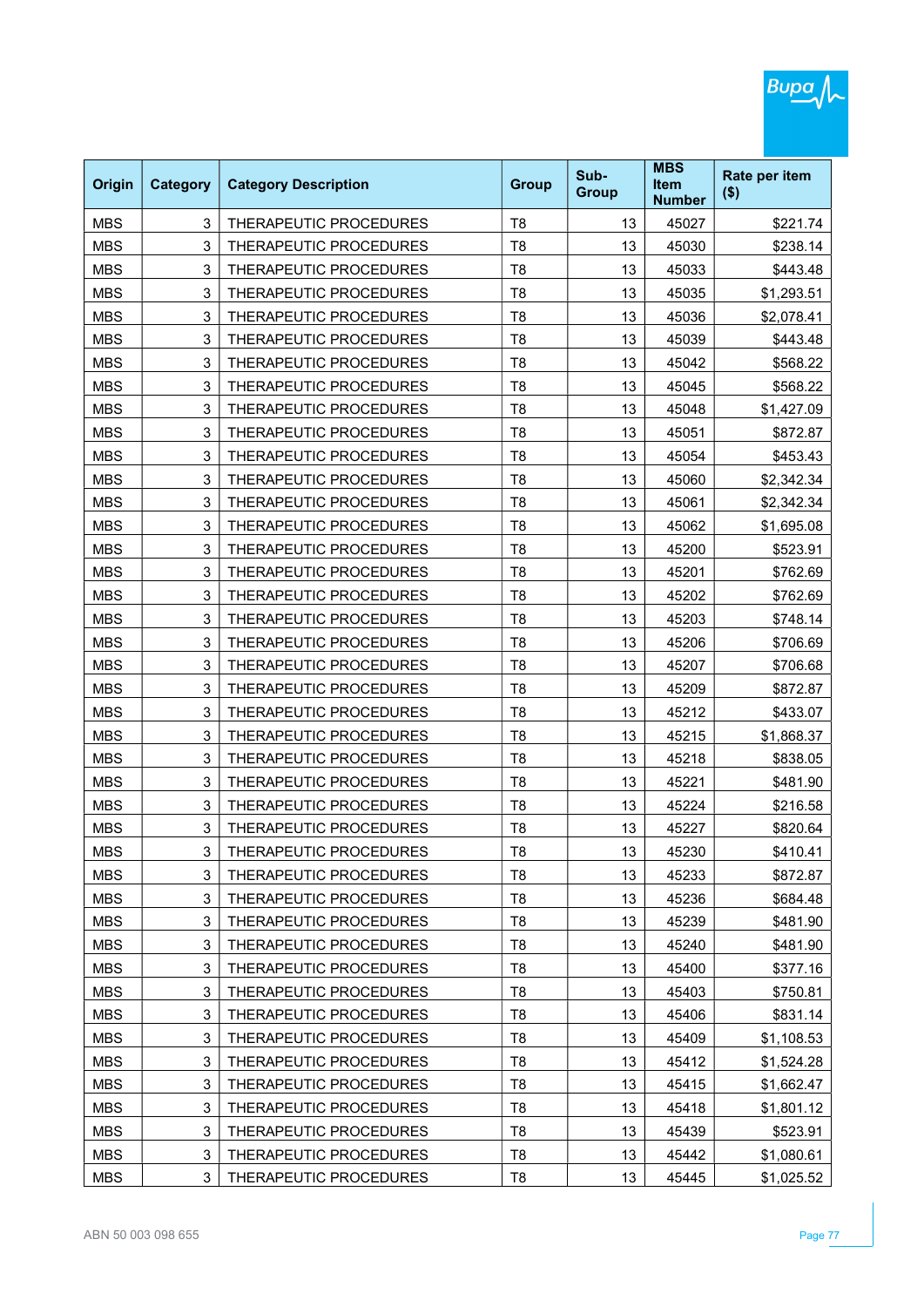|            |                 |                               |                |                      | <b>MBS</b>                   |                          |
|------------|-----------------|-------------------------------|----------------|----------------------|------------------------------|--------------------------|
| Origin     | <b>Category</b> | <b>Category Description</b>   | <b>Group</b>   | Sub-<br><b>Group</b> | <b>Item</b><br><b>Number</b> | Rate per item<br>$($ \$) |
| <b>MBS</b> | 3               | THERAPEUTIC PROCEDURES        | T <sub>8</sub> | 13                   | 45448                        | \$692.77                 |
| <b>MBS</b> | 3               | THERAPEUTIC PROCEDURES        | T <sub>8</sub> | 13                   | 45451                        | \$872.87                 |
| <b>MBS</b> | 3               | THERAPEUTIC PROCEDURES        | T <sub>8</sub> | 13                   | 45460                        | \$2,309.18               |
| <b>MBS</b> | 3               | THERAPEUTIC PROCEDURES        | T <sub>8</sub> | 13                   | 45461                        | \$1,645.80               |
| <b>MBS</b> | 3               | THERAPEUTIC PROCEDURES        | T <sub>8</sub> | 13                   | 45462                        | \$1,241.92               |
| <b>MBS</b> | 3               | THERAPEUTIC PROCEDURES        | T <sub>8</sub> | 13                   | 45464                        | \$3,524.85               |
| <b>MBS</b> | 3               | THERAPEUTIC PROCEDURES        | T <sub>8</sub> | 13                   | 45465                        | \$2,511.30               |
| <b>MBS</b> | 3               | THERAPEUTIC PROCEDURES        | T <sub>8</sub> | 13                   | 45466                        | \$1,893.98               |
| <b>MBS</b> | 3               | THERAPEUTIC PROCEDURES        | T <sub>8</sub> | 13                   | 45468                        | \$3,376.62               |
| <b>MBS</b> | 3               | THERAPEUTIC PROCEDURES        | T <sub>8</sub> | 13                   | 45469                        | \$2,547.60               |
| <b>MBS</b> | 3               | THERAPEUTIC PROCEDURES        | T <sub>8</sub> | 13                   | 45471                        | \$4,244.43               |
| <b>MBS</b> | 3               | <b>THERAPEUTIC PROCEDURES</b> | T <sub>8</sub> | 13                   | 45472                        | \$3,201.49               |
| <b>MBS</b> | 3               | THERAPEUTIC PROCEDURES        | T <sub>8</sub> | 13                   | 45474                        | \$5,109.75               |
| <b>MBS</b> | 3               | THERAPEUTIC PROCEDURES        | T <sub>8</sub> | 13                   | 45475                        | \$3,855.30               |
| <b>MBS</b> | 3               | THERAPEUTIC PROCEDURES        | T <sub>8</sub> | 13                   | 45477                        | \$5,975.16               |
| <b>MBS</b> | 3               | THERAPEUTIC PROCEDURES        | T <sub>8</sub> | 13                   | 45478                        | \$4,506.80               |
| <b>MBS</b> | 3               | THERAPEUTIC PROCEDURES        | T <sub>8</sub> | 13                   | 45480                        | \$6,840.39               |
| <b>MBS</b> | 3               | THERAPEUTIC PROCEDURES        | T <sub>8</sub> | 13                   | 45481                        | \$5,160.97               |
| <b>MBS</b> | 3               | THERAPEUTIC PROCEDURES        | T <sub>8</sub> | 13                   | 45483                        | \$7,793.60               |
| <b>MBS</b> | 3               | THERAPEUTIC PROCEDURES        | T <sub>8</sub> | 13                   | 45484                        | \$5,880.27               |
| <b>MBS</b> | 3               | THERAPEUTIC PROCEDURES        | T <sub>8</sub> | 13                   | 45485                        | \$972.28                 |
| <b>MBS</b> | 3               | THERAPEUTIC PROCEDURES        | T <sub>8</sub> | 13                   | 45486                        | \$831.14                 |
| <b>MBS</b> | 3               | THERAPEUTIC PROCEDURES        | T <sub>8</sub> | 13                   | 45487                        | \$748.14                 |
| <b>MBS</b> | 3               | THERAPEUTIC PROCEDURES        | T <sub>8</sub> | 13                   | 45488                        | \$831.14                 |
| <b>MBS</b> | 3               | THERAPEUTIC PROCEDURES        | T <sub>8</sub> | 13                   | 45489                        | \$1,246.99               |
| <b>MBS</b> | 3               | THERAPEUTIC PROCEDURES        | T <sub>8</sub> | 13                   | 45490                        | \$1,662.84               |
| <b>MBS</b> | 3               | THERAPEUTIC PROCEDURES        | T <sub>8</sub> | 13                   | 45491                        | \$2,078.41               |
| MBS        | 3               | THERAPEUTIC PROCEDURES        | Т8             | 13                   | 45492                        | \$2,493.98               |
| <b>MBS</b> | 3               | THERAPEUTIC PROCEDURES        | T <sub>8</sub> | 13                   | 45493                        | \$748.14                 |
| <b>MBS</b> | 3               | THERAPEUTIC PROCEDURES        | T <sub>8</sub> | 13                   | 45494                        | \$3,019.27               |
| <b>MBS</b> | 3               | THERAPEUTIC PROCEDURES        | T <sub>8</sub> | 13                   | 45496                        | \$766.56                 |
| <b>MBS</b> | 3               | THERAPEUTIC PROCEDURES        | T <sub>8</sub> | 13                   | 45497                        | \$598.71                 |
| <b>MBS</b> | 3               | THERAPEUTIC PROCEDURES        | T <sub>8</sub> | 13                   | 45498                        | \$481.90                 |
| <b>MBS</b> | 3               | THERAPEUTIC PROCEDURES        | T <sub>8</sub> | 13                   | 45499                        | \$359.28                 |
| <b>MBS</b> | 3               | THERAPEUTIC PROCEDURES        | T <sub>8</sub> | 13                   | 45500                        | \$2,008.95               |
| <b>MBS</b> | 3               | THERAPEUTIC PROCEDURES        | T <sub>8</sub> | 13                   | 45501                        | \$3,269.85               |
| <b>MBS</b> | 3               | THERAPEUTIC PROCEDURES        | T <sub>8</sub> | 13                   | 45502                        | \$3,269.85               |
| <b>MBS</b> | 3               | THERAPEUTIC PROCEDURES        | T <sub>8</sub> | 13                   | 45503                        | \$3,740.88               |
| <b>MBS</b> | 3               | THERAPEUTIC PROCEDURES        | T <sub>8</sub> | 13                   | 45504                        | \$3,269.85               |
| <b>MBS</b> | 3               | THERAPEUTIC PROCEDURES        | T <sub>8</sub> | 13                   | 45505                        | \$3,269.85               |
| <b>MBS</b> | 3               | THERAPEUTIC PROCEDURES        | T <sub>8</sub> | 13                   | 45506                        | \$405.25                 |
| <b>MBS</b> | 3               | THERAPEUTIC PROCEDURES        | T <sub>8</sub> | 13                   | 45512                        | \$544.82                 |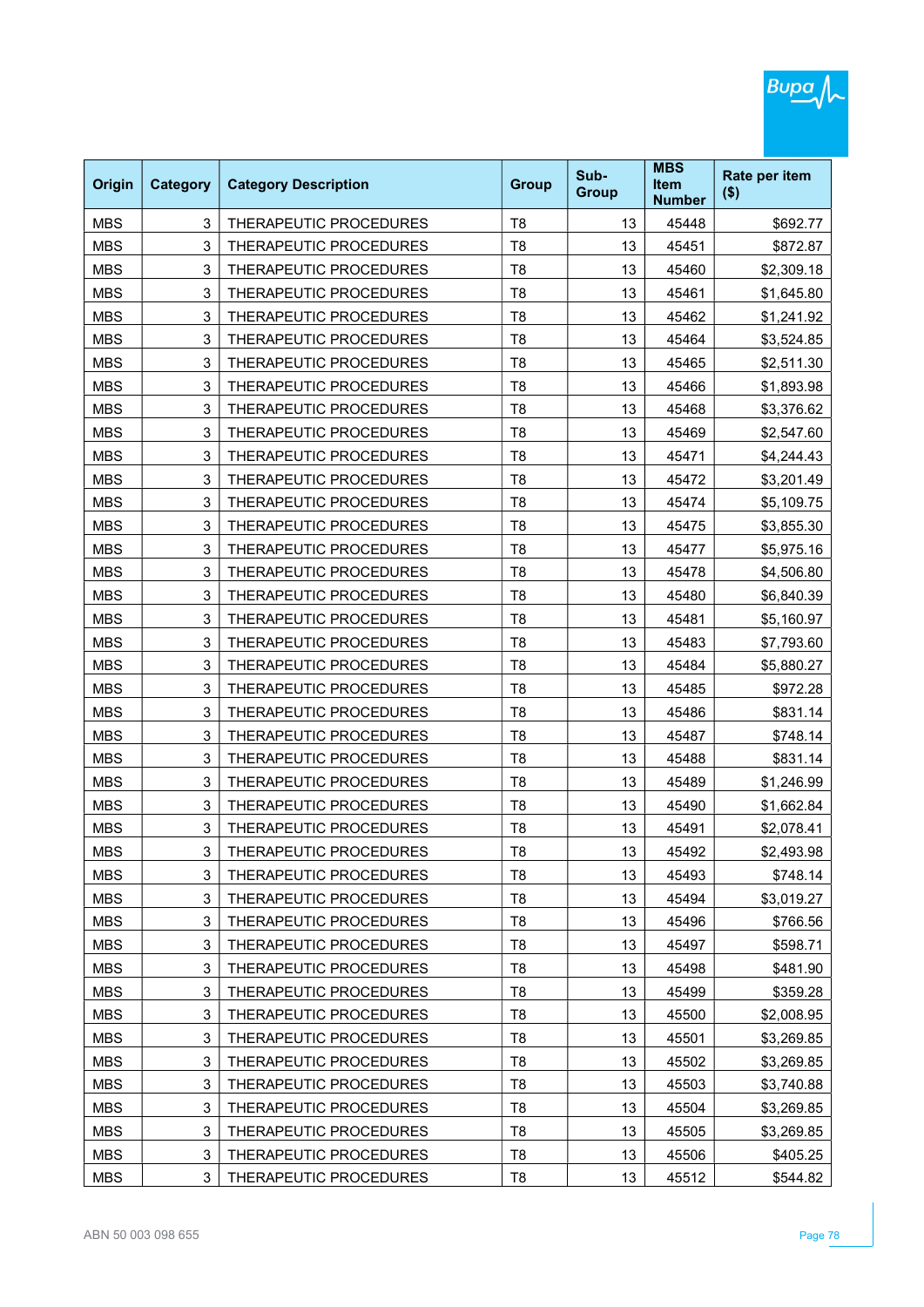| Origin     | <b>Category</b> | <b>Category Description</b>   | <b>Group</b>   | Sub-<br><b>Group</b> | <b>MBS</b><br><b>Item</b><br><b>Number</b> | Rate per item<br>$($ \$) |
|------------|-----------------|-------------------------------|----------------|----------------------|--------------------------------------------|--------------------------|
| <b>MBS</b> | 3               | THERAPEUTIC PROCEDURES        | T <sub>8</sub> | 13                   | 45515                                      | \$343.62                 |
| <b>MBS</b> | 3               | THERAPEUTIC PROCEDURES        | T <sub>8</sub> | 13                   | 45518                                      | \$415.85                 |
| <b>MBS</b> | 3               | THERAPEUTIC PROCEDURES        | T <sub>8</sub> | 13                   | 45519                                      | \$790.52                 |
| <b>MBS</b> | 3               | THERAPEUTIC PROCEDURES        | T <sub>8</sub> | 13                   | 45520                                      | \$1,659.06               |
| <b>MBS</b> | 3               | THERAPEUTIC PROCEDURES        | T <sub>8</sub> | 13                   | 45522                                      | \$1,163.99               |
| <b>MBS</b> | 3               | THERAPEUTIC PROCEDURES        | T <sub>8</sub> | 13                   | 45523                                      | \$2,488.64               |
| <b>MBS</b> | 3               | THERAPEUTIC PROCEDURES        | T <sub>8</sub> | 13                   | 45524                                      | \$1,366.48               |
| <b>MBS</b> | 3               | THERAPEUTIC PROCEDURES        | T <sub>8</sub> | 13                   | 45527                                      | \$1,366.48               |
| <b>MBS</b> | 3               | THERAPEUTIC PROCEDURES        | T <sub>8</sub> | 13                   | 45528                                      | \$2,049.48               |
| <b>MBS</b> | 3               | THERAPEUTIC PROCEDURES        | T <sub>8</sub> | 13                   | 45530                                      | \$2,025.62               |
| <b>MBS</b> | 3               | THERAPEUTIC PROCEDURES        | T <sub>8</sub> | 13                   | 45533                                      | \$2,294.07               |
| <b>MBS</b> | 3               | <b>THERAPEUTIC PROCEDURES</b> | T <sub>8</sub> | 13                   | 45536                                      | \$843.58                 |
| <b>MBS</b> | 3               | THERAPEUTIC PROCEDURES        | T <sub>8</sub> | 13                   | 45539                                      | \$1,973.66               |
| <b>MBS</b> | 3               | THERAPEUTIC PROCEDURES        | T <sub>8</sub> | 13                   | 45542                                      | \$1,130.18               |
| <b>MBS</b> | 3               | THERAPEUTIC PROCEDURES        | T <sub>8</sub> | 13                   | 45545                                      | \$1,147.04               |
| <b>MBS</b> | 3               | <b>THERAPEUTIC PROCEDURES</b> | T <sub>8</sub> | 13                   | 45546                                      | \$364.53                 |
| <b>MBS</b> | 3               | THERAPEUTIC PROCEDURES        | T <sub>8</sub> | 13                   | 45548                                      | \$510.00                 |
| <b>MBS</b> | 3               | THERAPEUTIC PROCEDURES        | T <sub>8</sub> | 13                   | 45551                                      | \$817.51                 |
| <b>MBS</b> | 3               | THERAPEUTIC PROCEDURES        | T <sub>8</sub> | 13                   | 45553                                      | \$1,053.16               |
| <b>MBS</b> | 3               | THERAPEUTIC PROCEDURES        | T <sub>8</sub> | 13                   | 45554                                      | \$1,288.72               |
| <b>MBS</b> | 3               | THERAPEUTIC PROCEDURES        | T <sub>8</sub> | 13                   | 45556                                      | \$1,411.43               |
| <b>MBS</b> | 3               | THERAPEUTIC PROCEDURES        | T <sub>8</sub> | 13                   | 45558                                      | \$2,116.92               |
| <b>MBS</b> | 3               | THERAPEUTIC PROCEDURES        | T <sub>8</sub> | 13                   | 45560                                      | \$872.69                 |
| <b>MBS</b> | 3               | THERAPEUTIC PROCEDURES        | T <sub>8</sub> | 13                   | 45561                                      | \$3,269.85               |
| <b>MBS</b> | 3               | THERAPEUTIC PROCEDURES        | T <sub>8</sub> | 13                   | 45562                                      | \$2,025.62               |
| <b>MBS</b> | 3               | THERAPEUTIC PROCEDURES        | T <sub>8</sub> | 13                   | 45563                                      | \$2,025.63               |
| <b>MBS</b> | 3               | THERAPEUTIC PROCEDURES        | T <sub>8</sub> | 13                   | 45564                                      | \$4,691.51               |
| MBS        | 3               | THERAPEUTIC PROCEDURES        | Т8             | 13                   | 45565                                      | \$3,518.77               |
| <b>MBS</b> | 3               | THERAPEUTIC PROCEDURES        | T <sub>8</sub> | 13                   | 45566                                      | \$1,973.66               |
| <b>MBS</b> | 3               | THERAPEUTIC PROCEDURES        | T <sub>8</sub> | 13                   | 45568                                      | \$817.51                 |
| <b>MBS</b> | 3               | THERAPEUTIC PROCEDURES        | T <sub>8</sub> | 13                   | 45569                                      | \$1,248.46               |
| <b>MBS</b> | 3               | THERAPEUTIC PROCEDURES        | T <sub>8</sub> | 13                   | 45570                                      | \$1,685.78               |
| <b>MBS</b> | 3               | THERAPEUTIC PROCEDURES        | T <sub>8</sub> | 13                   | 45572                                      | \$537.45                 |
| <b>MBS</b> | 3               | THERAPEUTIC PROCEDURES        | T <sub>8</sub> | 13                   | 45575                                      | \$1,326.95               |
| <b>MBS</b> | 3               | THERAPEUTIC PROCEDURES        | T <sub>8</sub> | 13                   | 45578                                      | \$1,536.72               |
| <b>MBS</b> | 3               | THERAPEUTIC PROCEDURES        | T <sub>8</sub> | 13                   | 45581                                      | \$510.00                 |
| <b>MBS</b> | 3               | THERAPEUTIC PROCEDURES        | T <sub>8</sub> | 13                   | 45584                                      | \$1,163.99               |
| <b>MBS</b> | 3               | THERAPEUTIC PROCEDURES        | T <sub>8</sub> | 13                   | 45585                                      | \$1,163.99               |
| <b>MBS</b> | 3               | THERAPEUTIC PROCEDURES        | T <sub>8</sub> | 13                   | 45587                                      | \$1,641.37               |
| <b>MBS</b> | 3               | THERAPEUTIC PROCEDURES        | T <sub>8</sub> | 13                   | 45588                                      | \$2,462.29               |
| <b>MBS</b> | 3               | THERAPEUTIC PROCEDURES        | T <sub>8</sub> | 13                   | 45590                                      | \$890.38                 |
| <b>MBS</b> | 3               | THERAPEUTIC PROCEDURES        | T <sub>8</sub> | 13                   | 45593                                      | \$1,045.88               |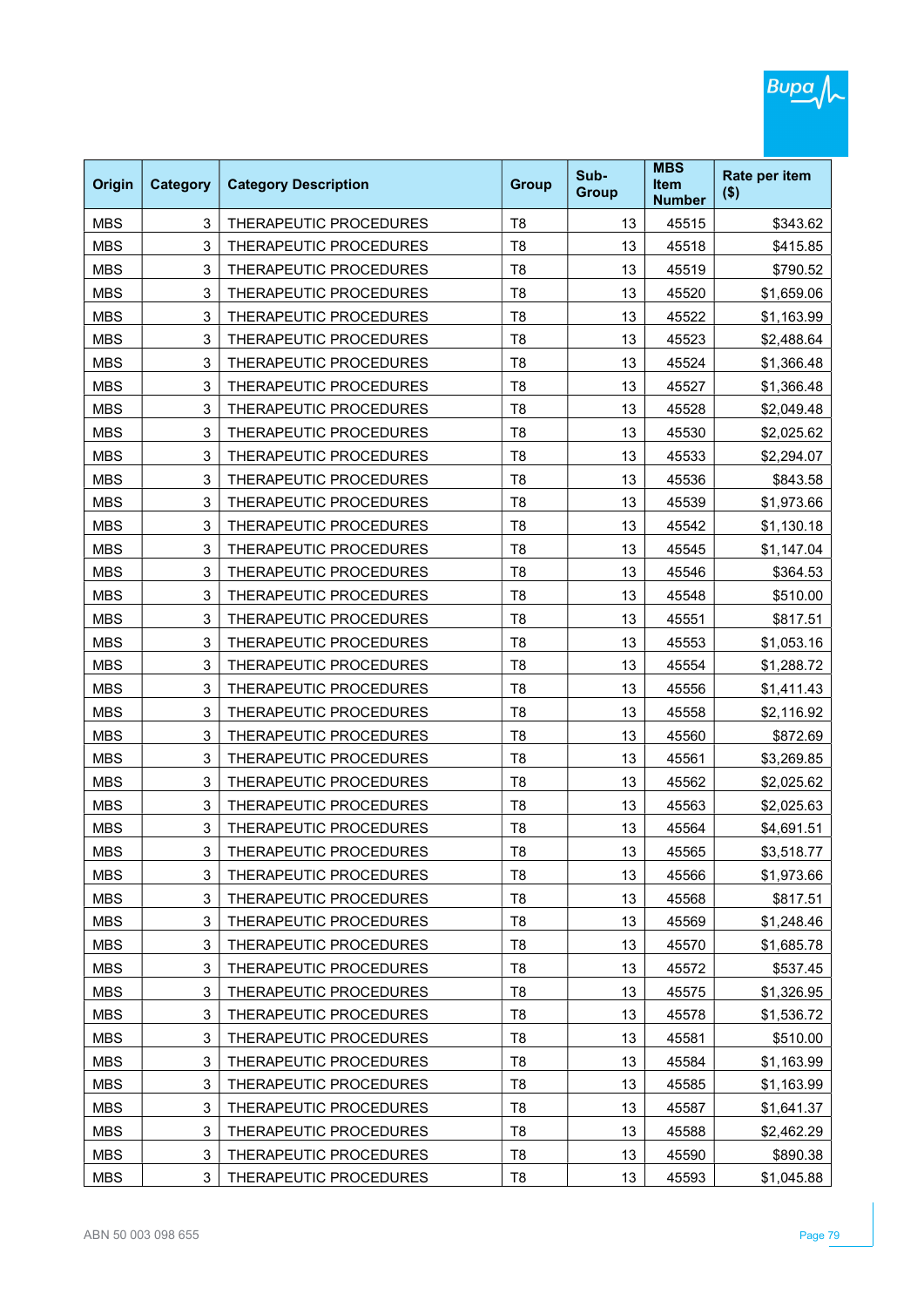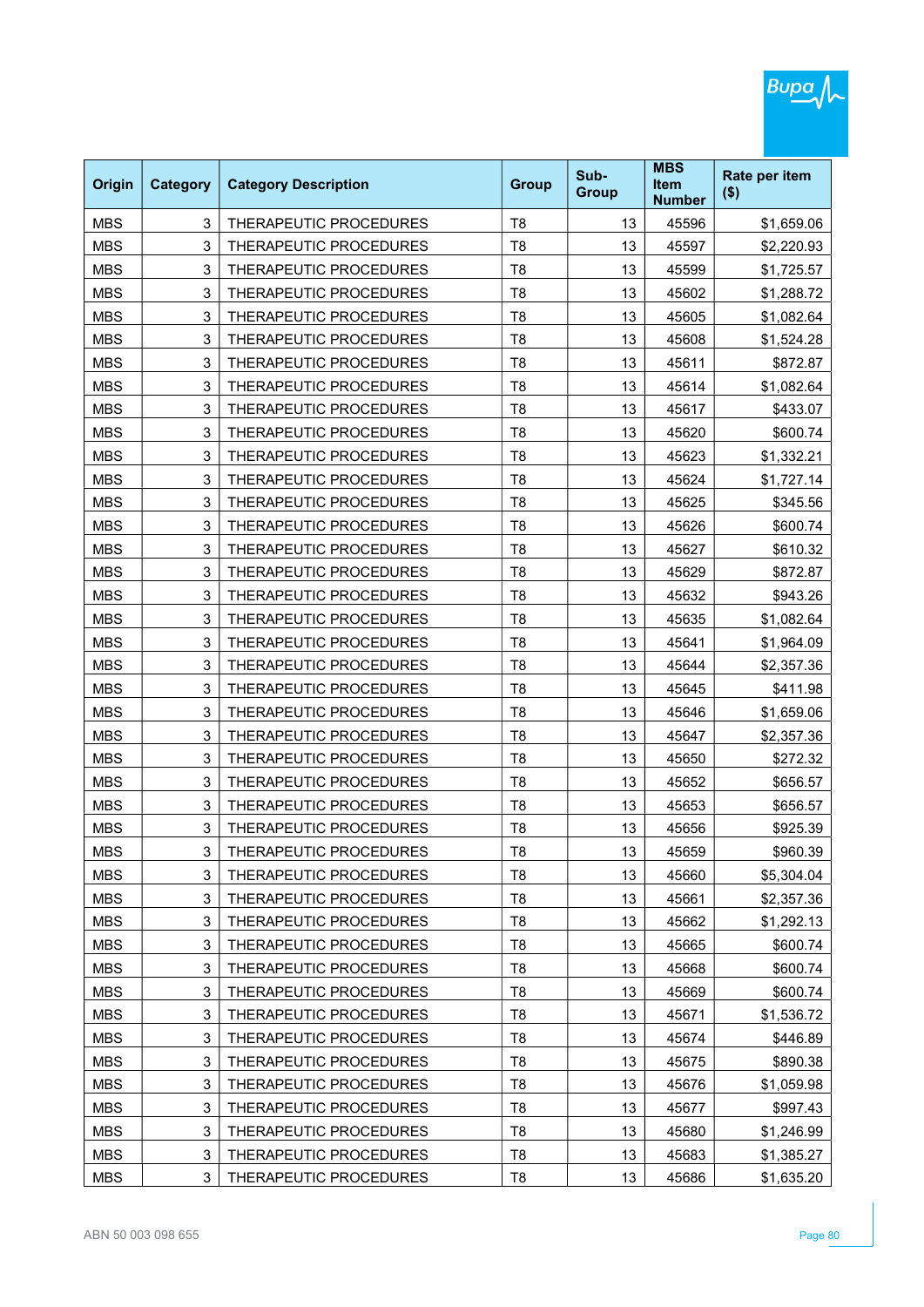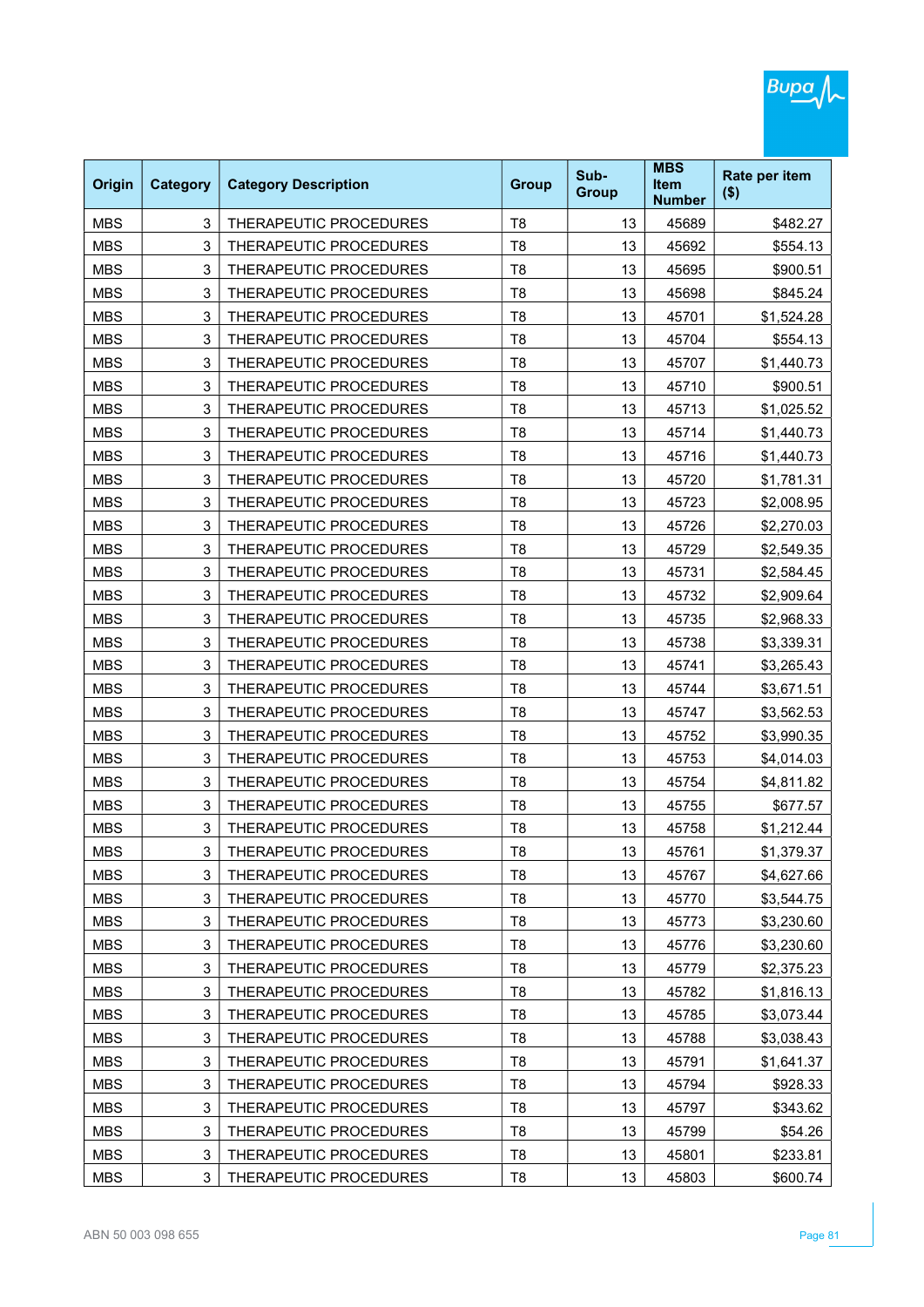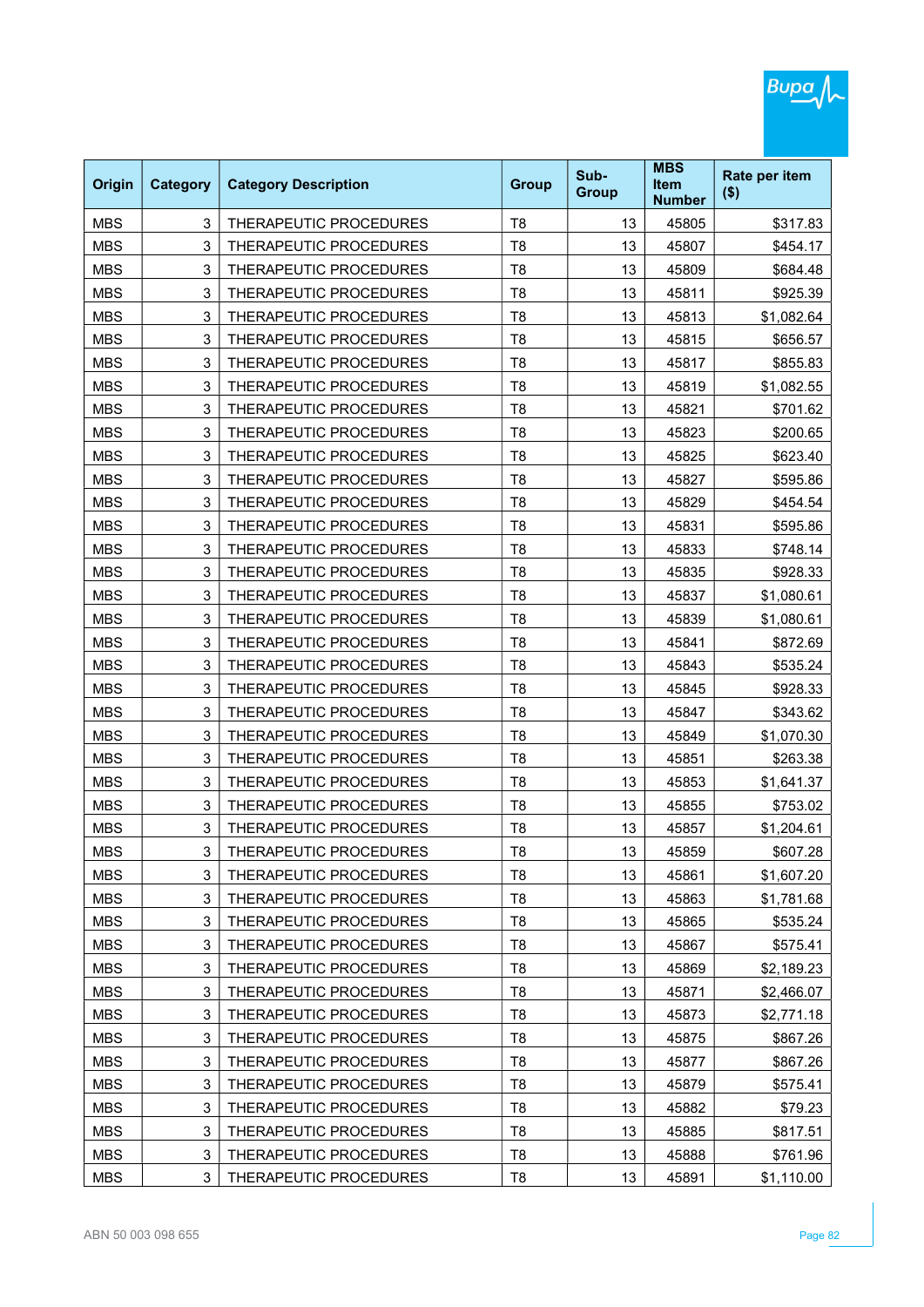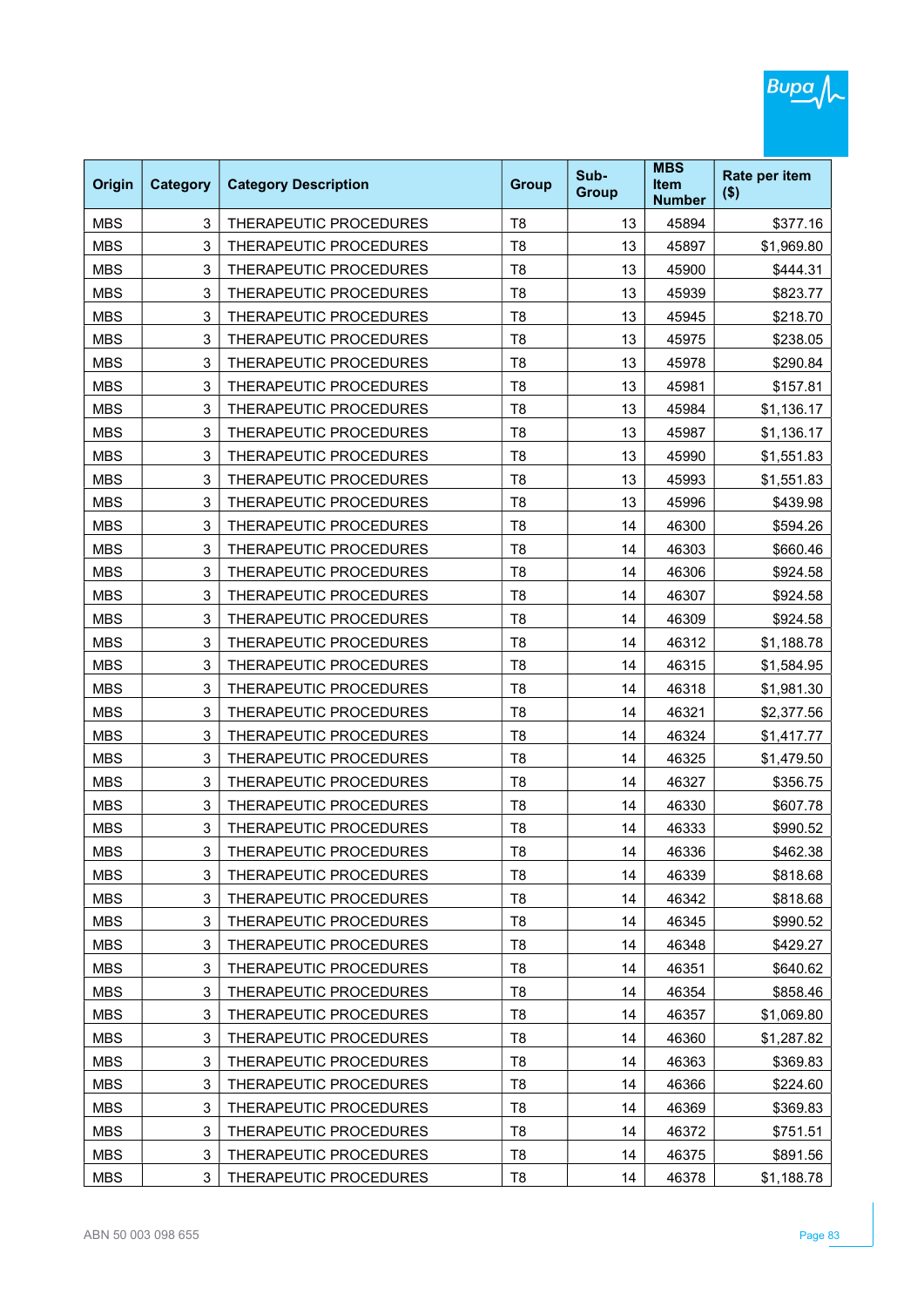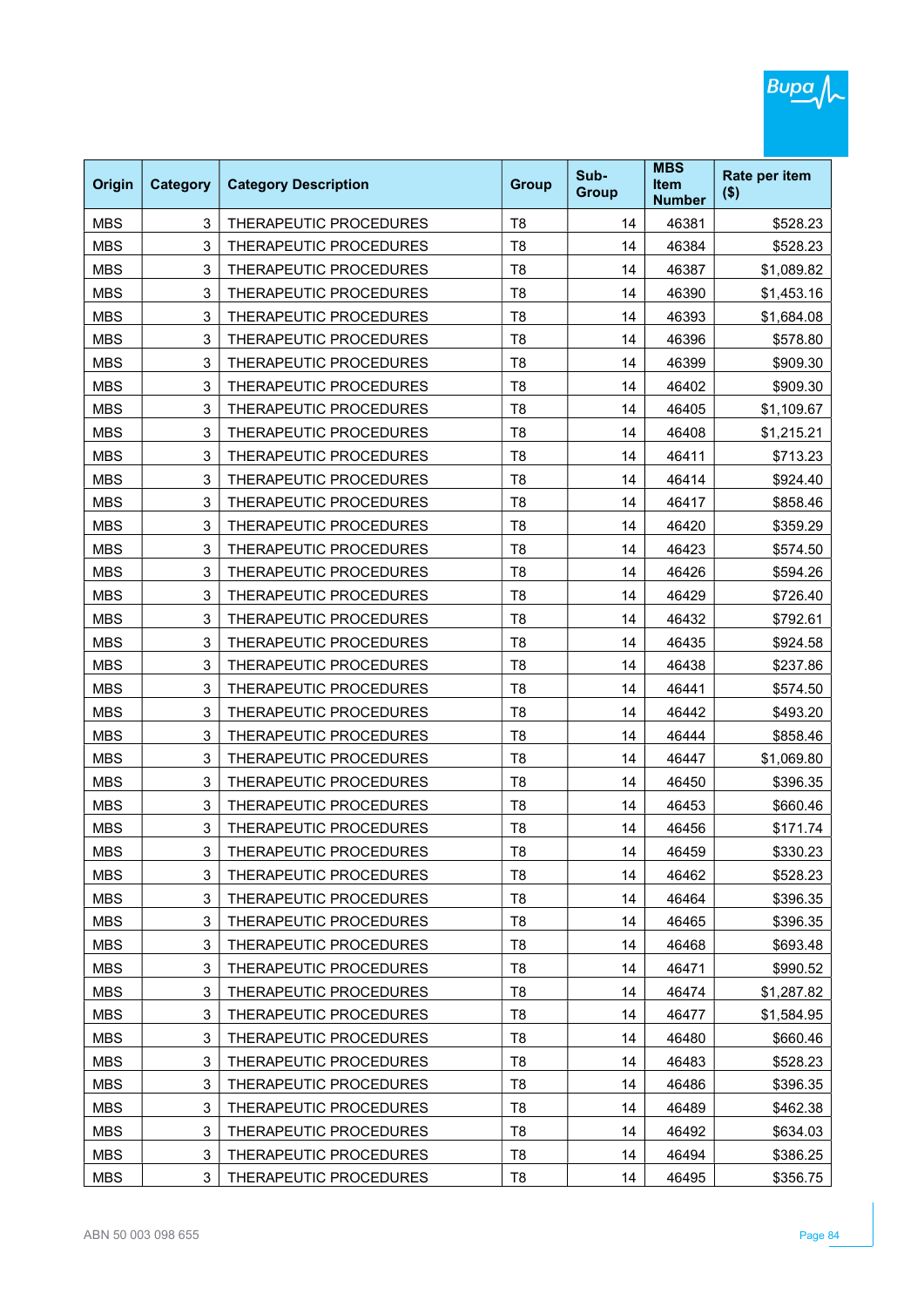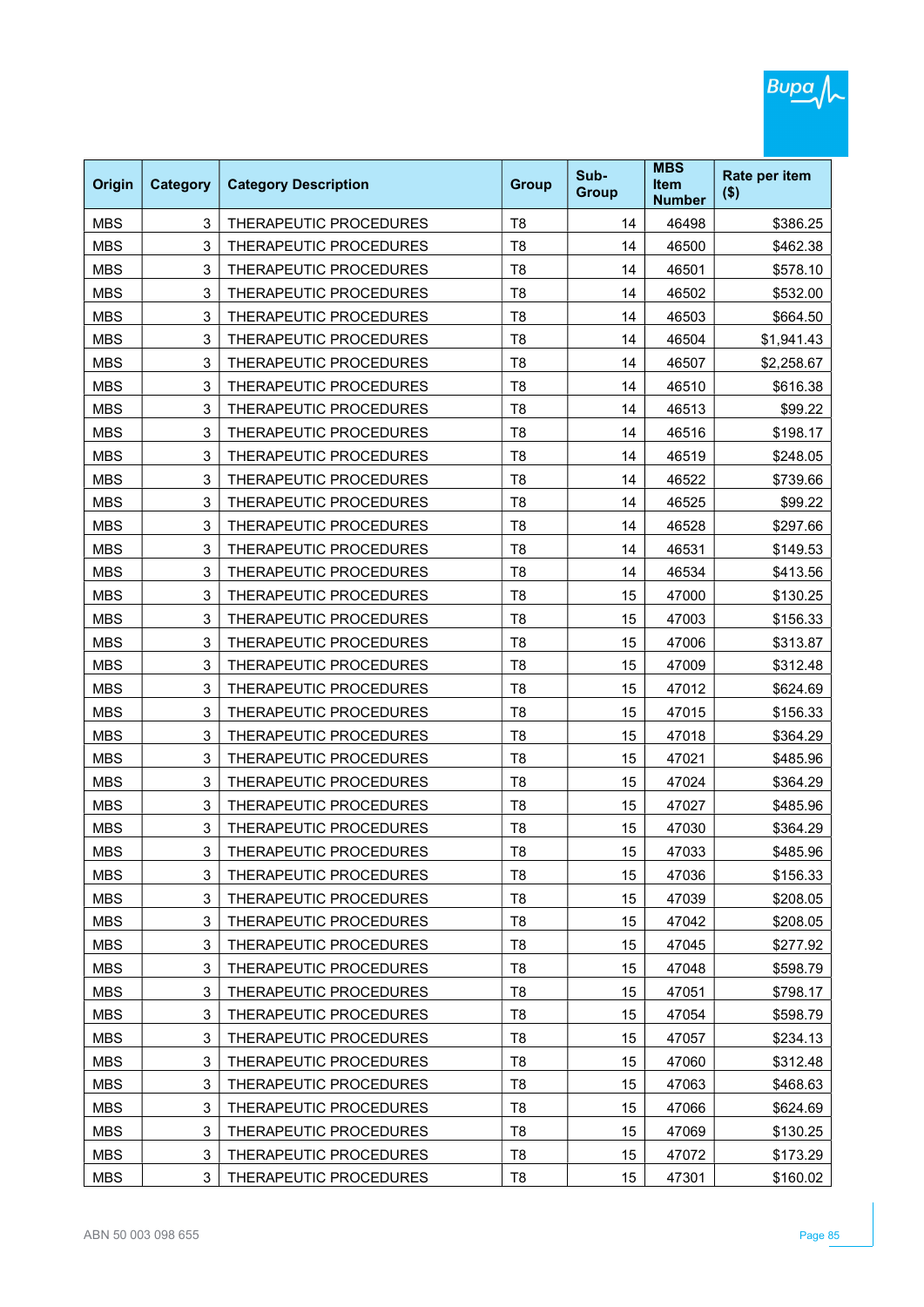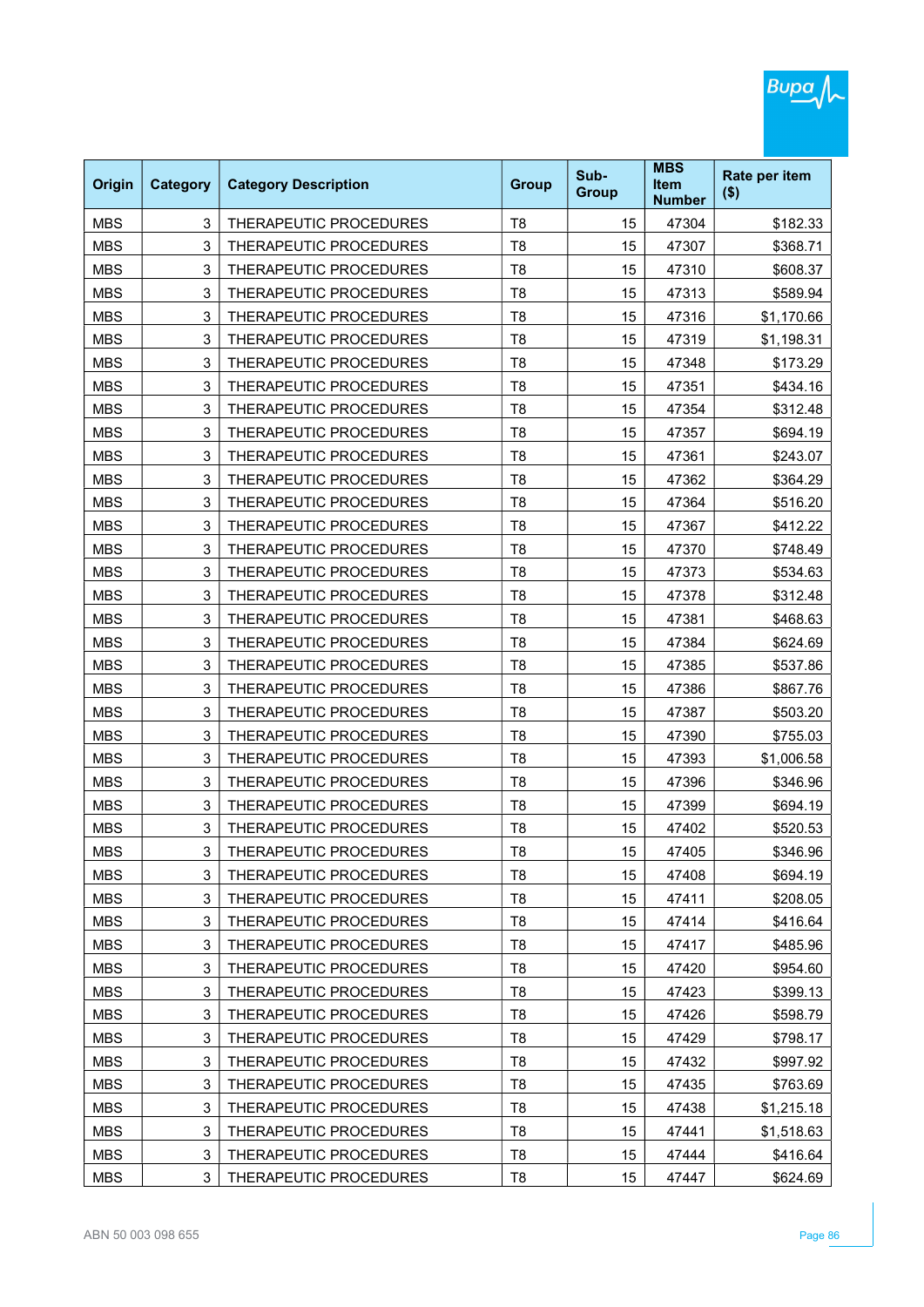| Origin     | <b>Category</b> | <b>Category Description</b> | <b>Group</b>   | Sub-<br><b>Group</b> | <b>MBS</b><br><b>Item</b><br><b>Number</b> | Rate per item<br>$($ \$) |
|------------|-----------------|-----------------------------|----------------|----------------------|--------------------------------------------|--------------------------|
| <b>MBS</b> | 3               | THERAPEUTIC PROCEDURES      | T <sub>8</sub> | 15                   | 47450                                      | \$833.20                 |
| <b>MBS</b> | 3               | THERAPEUTIC PROCEDURES      | T <sub>8</sub> | 15                   | 47451                                      | \$1,004.37               |
| <b>MBS</b> | 3               | THERAPEUTIC PROCEDURES      | T <sub>8</sub> | 15                   | 47453                                      | \$485.96                 |
| <b>MBS</b> | 3               | THERAPEUTIC PROCEDURES      | T <sub>8</sub> | 15                   | 47456                                      | \$729.13                 |
| <b>MBS</b> | 3               | THERAPEUTIC PROCEDURES      | T <sub>8</sub> | 15                   | 47459                                      | \$972.02                 |
| <b>MBS</b> | 3               | THERAPEUTIC PROCEDURES      | T <sub>8</sub> | 15                   | 47462                                      | \$208.05                 |
| <b>MBS</b> | 3               | THERAPEUTIC PROCEDURES      | T <sub>8</sub> | 15                   | 47465                                      | \$416.64                 |
| <b>MBS</b> | 3               | THERAPEUTIC PROCEDURES      | T <sub>8</sub> | 15                   | 47466                                      | \$208.05                 |
| <b>MBS</b> | 3               | THERAPEUTIC PROCEDURES      | T <sub>8</sub> | 15                   | 47467                                      | \$416.64                 |
| <b>MBS</b> | 3               | THERAPEUTIC PROCEDURES      | T <sub>8</sub> | 15                   | 47468                                      | \$798.17                 |
| <b>MBS</b> | 3               | THERAPEUTIC PROCEDURES      | T <sub>8</sub> | 15                   | 47471                                      | \$79.27                  |
| <b>MBS</b> | 3               | THERAPEUTIC PROCEDURES      | T <sub>8</sub> | 15                   | 47474                                      | \$346.96                 |
| <b>MBS</b> | 3               | THERAPEUTIC PROCEDURES      | T <sub>8</sub> | 15                   | 47477                                      | \$434.16                 |
| <b>MBS</b> | 3               | THERAPEUTIC PROCEDURES      | T <sub>8</sub> | 15                   | 47480                                      | \$867.76                 |
| <b>MBS</b> | 3               | THERAPEUTIC PROCEDURES      | T <sub>8</sub> | 15                   | 47483                                      | \$1,041.33               |
| <b>MBS</b> | 3               | THERAPEUTIC PROCEDURES      | T <sub>8</sub> | 15                   | 47486                                      | \$1,735.62               |
| <b>MBS</b> | 3               | THERAPEUTIC PROCEDURES      | T <sub>8</sub> | 15                   | 47489                                      | \$2,603.48               |
| <b>MBS</b> | 3               | THERAPEUTIC PROCEDURES      | T <sub>8</sub> | 15                   | 47492                                      | \$434.16                 |
| <b>MBS</b> | 3               | THERAPEUTIC PROCEDURES      | T <sub>8</sub> | 15                   | 47495                                      | \$867.76                 |
| <b>MBS</b> | 3               | THERAPEUTIC PROCEDURES      | T <sub>8</sub> | 15                   | 47498                                      | \$1,301.65               |
| <b>MBS</b> | 3               | THERAPEUTIC PROCEDURES      | T <sub>8</sub> | 15                   | 47501                                      | \$1,735.62               |
| <b>MBS</b> | 3               | THERAPEUTIC PROCEDURES      | T <sub>8</sub> | 15                   | 47504                                      | \$2,603.48               |
| <b>MBS</b> | 3               | THERAPEUTIC PROCEDURES      | T <sub>8</sub> | 15                   | 47507                                      | \$2,603.48               |
| <b>MBS</b> | 3               | THERAPEUTIC PROCEDURES      | T <sub>8</sub> | 15                   | 47510                                      | \$2,603.48               |
| <b>MBS</b> | 3               | THERAPEUTIC PROCEDURES      | T <sub>8</sub> | 15                   | 47513                                      | \$694.19                 |
| <b>MBS</b> | 3               | THERAPEUTIC PROCEDURES      | T <sub>8</sub> | 15                   | 47516                                      | \$798.17                 |
| <b>MBS</b> | 3               | THERAPEUTIC PROCEDURES      | T <sub>8</sub> | 15                   | 47519                                      | \$1,596.89               |
| MBS        | 3               | THERAPEUTIC PROCEDURES      | Т8             | 15                   | 47522                                      | \$1,388.66               |
| <b>MBS</b> | 3               | THERAPEUTIC PROCEDURES      | T <sub>8</sub> | 15                   | 47525                                      | \$1,596.89               |
| <b>MBS</b> | 3               | THERAPEUTIC PROCEDURES      | T <sub>8</sub> | 15                   | 47528                                      | \$1,388.66               |
| <b>MBS</b> | 3               | THERAPEUTIC PROCEDURES      | T <sub>8</sub> | 15                   | 47531                                      | \$1,770.28               |
| <b>MBS</b> | 3               | THERAPEUTIC PROCEDURES      | T <sub>8</sub> | 15                   | 47534                                      | \$1,996.02               |
| <b>MBS</b> | 3               | THERAPEUTIC PROCEDURES      | T <sub>8</sub> | 15                   | 47537                                      | \$798.17                 |
| <b>MBS</b> | 3               | THERAPEUTIC PROCEDURES      | T <sub>8</sub> | 15                   | 47540                                      | \$399.13                 |
| <b>MBS</b> | 3               | THERAPEUTIC PROCEDURES      | T <sub>8</sub> | 15                   | 47543                                      | \$416.64                 |
| <b>MBS</b> | 3               | THERAPEUTIC PROCEDURES      | T <sub>8</sub> | 15                   | 47546                                      | \$624.69                 |
| <b>MBS</b> | 3               | THERAPEUTIC PROCEDURES      | T <sub>8</sub> | 15                   | 47549                                      | \$833.20                 |
| <b>MBS</b> | 3               | THERAPEUTIC PROCEDURES      | T <sub>8</sub> | 15                   | 47552                                      | \$694.19                 |
| <b>MBS</b> | 3               | THERAPEUTIC PROCEDURES      | T <sub>8</sub> | 15                   | 47555                                      | \$1,041.33               |
| <b>MBS</b> | 3               | THERAPEUTIC PROCEDURES      | T <sub>8</sub> | 15                   | 47558                                      | \$1,388.66               |
| <b>MBS</b> | 3               | THERAPEUTIC PROCEDURES      | T <sub>8</sub> | 15                   | 47561                                      | \$503.20                 |
| <b>MBS</b> | 3               | THERAPEUTIC PROCEDURES      | T <sub>8</sub> | 15                   | 47564                                      | \$755.03                 |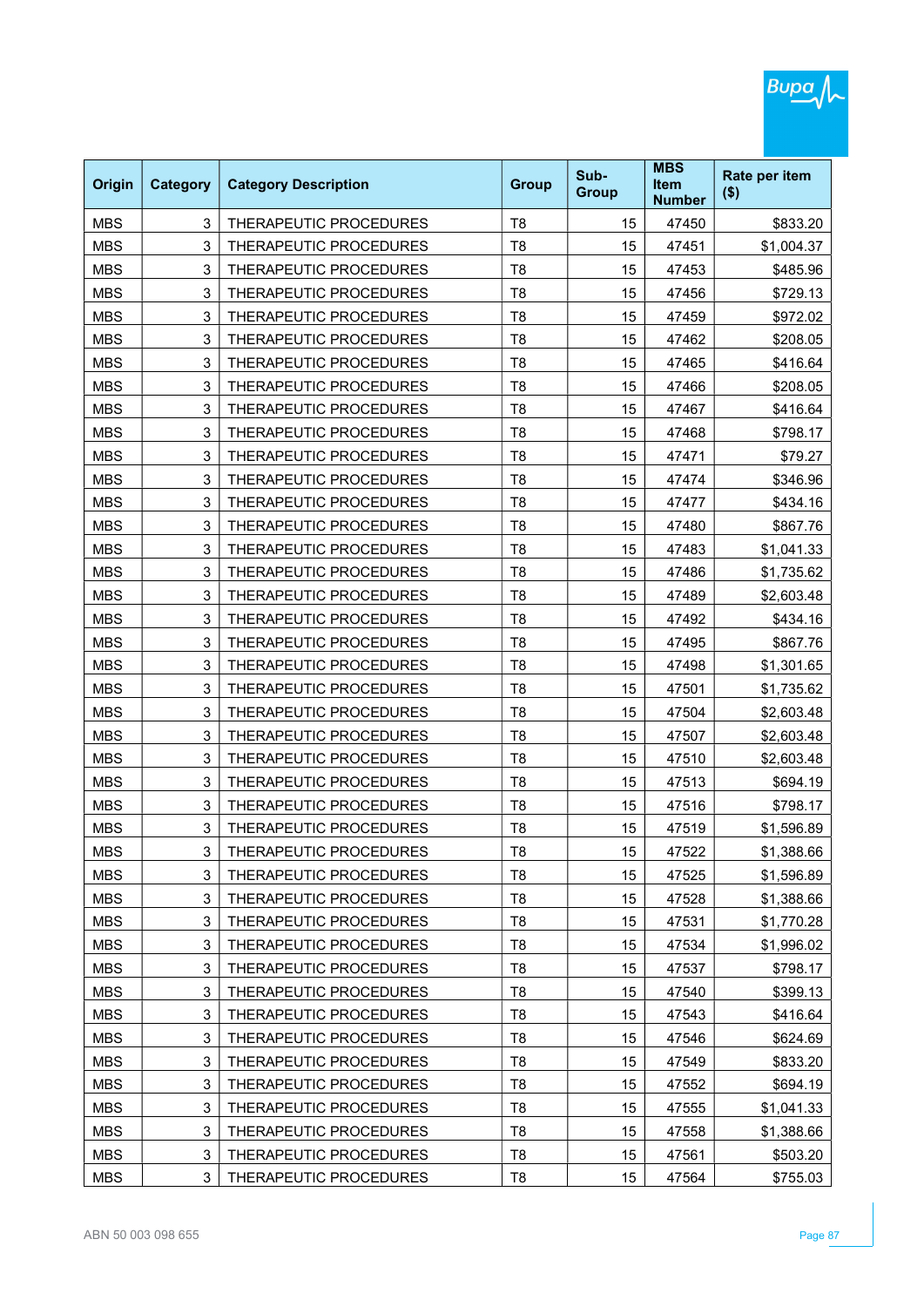| Origin     | <b>Category</b> | <b>Category Description</b>   | <b>Group</b>   | Sub-<br><b>Group</b> | <b>MBS</b><br><b>Item</b><br><b>Number</b> | Rate per item<br>$($ \$) |
|------------|-----------------|-------------------------------|----------------|----------------------|--------------------------------------------|--------------------------|
| <b>MBS</b> | 3               | THERAPEUTIC PROCEDURES        | T <sub>8</sub> | 15                   | 47565                                      | \$1,313.35               |
| <b>MBS</b> | 3               | <b>THERAPEUTIC PROCEDURES</b> | T <sub>8</sub> | 15                   | 47566                                      | \$1.674.04               |
| <b>MBS</b> | 3               | THERAPEUTIC PROCEDURES        | T <sub>8</sub> | 15                   | 47567                                      | \$876.34                 |
| <b>MBS</b> | 3               | THERAPEUTIC PROCEDURES        | T <sub>8</sub> | 15                   | 47570                                      | \$1,006.58               |
| <b>MBS</b> | 3               | THERAPEUTIC PROCEDURES        | T <sub>8</sub> | 15                   | 47573                                      | \$1,258.32               |
| <b>MBS</b> | 3               | <b>THERAPEUTIC PROCEDURES</b> | T <sub>8</sub> | 15                   | 47576                                      | \$208.05                 |
| <b>MBS</b> | 3               | THERAPEUTIC PROCEDURES        | T <sub>8</sub> | 15                   | 47579                                      | \$295.06                 |
| <b>MBS</b> | 3               | THERAPEUTIC PROCEDURES        | T <sub>8</sub> | 15                   | 47582                                      | \$607.64                 |
| <b>MBS</b> | 3               | THERAPEUTIC PROCEDURES        | T <sub>8</sub> | 15                   | 47585                                      | \$781.21                 |
| <b>MBS</b> | 3               | THERAPEUTIC PROCEDURES        | T <sub>8</sub> | 15                   | 47588                                      | \$2,429.44               |
| <b>MBS</b> | 3               | THERAPEUTIC PROCEDURES        | T <sub>8</sub> | 15                   | 47591                                      | \$2,950.89               |
| <b>MBS</b> | 3               | THERAPEUTIC PROCEDURES        | T <sub>8</sub> | 15                   | 47594                                      | \$399.13                 |
| <b>MBS</b> | 3               | THERAPEUTIC PROCEDURES        | T <sub>8</sub> | 15                   | 47597                                      | \$598.79                 |
| <b>MBS</b> | 3               | THERAPEUTIC PROCEDURES        | T <sub>8</sub> | 15                   | 47600                                      | \$798.17                 |
| <b>MBS</b> | 3               | THERAPEUTIC PROCEDURES        | T <sub>8</sub> | 15                   | 47603                                      | \$1,041.34               |
| <b>MBS</b> | 3               | THERAPEUTIC PROCEDURES        | T <sub>8</sub> | 15                   | 47606                                      | \$434.16                 |
| <b>MBS</b> | 3               | THERAPEUTIC PROCEDURES        | T <sub>8</sub> | 15                   | 47609                                      | \$650.87                 |
| <b>MBS</b> | 3               | THERAPEUTIC PROCEDURES        | T <sub>8</sub> | 15                   | 47612                                      | \$755.03                 |
| <b>MBS</b> | 3               | THERAPEUTIC PROCEDURES        | T <sub>8</sub> | 15                   | 47615                                      | \$867.76                 |
| <b>MBS</b> | 3               | THERAPEUTIC PROCEDURES        | T <sub>8</sub> | 15                   | 47618                                      | \$1,084.84               |
| <b>MBS</b> | 3               | THERAPEUTIC PROCEDURES        | T <sub>8</sub> | 15                   | 47621                                      | \$755.03                 |
| <b>MBS</b> | 3               | THERAPEUTIC PROCEDURES        | T <sub>8</sub> | 15                   | 47624                                      | \$1,041.33               |
| <b>MBS</b> | 3               | THERAPEUTIC PROCEDURES        | T <sub>8</sub> | 15                   | 47627                                      | \$295.06                 |
| <b>MBS</b> | 3               | THERAPEUTIC PROCEDURES        | T <sub>8</sub> | 15                   | 47630                                      | \$624.69                 |
| <b>MBS</b> | 3               | THERAPEUTIC PROCEDURES        | T <sub>8</sub> | 15                   | 47633                                      | \$208.05                 |
| <b>MBS</b> | 3               | THERAPEUTIC PROCEDURES        | T <sub>8</sub> | 15                   | 47636                                      | \$312.48                 |
| <b>MBS</b> | 3               | THERAPEUTIC PROCEDURES        | T <sub>8</sub> | 15                   | 47639                                      | \$416.64                 |
| MBS        | 3               | THERAPEUTIC PROCEDURES        | T8             | 15                   | 47642                                      | \$277.92                 |
| <b>MBS</b> | 3               | THERAPEUTIC PROCEDURES        | T <sub>8</sub> | 15                   | 47645                                      | \$416.64                 |
| <b>MBS</b> | 3               | THERAPEUTIC PROCEDURES        | T <sub>8</sub> | 15                   | 47648                                      | \$555.00                 |
| <b>MBS</b> | 3               | THERAPEUTIC PROCEDURES        | T <sub>8</sub> | 15                   | 47651                                      | \$434.16                 |
| <b>MBS</b> | 3               | THERAPEUTIC PROCEDURES        | T <sub>8</sub> | 15                   | 47654                                      | \$650.87                 |
| <b>MBS</b> | 3               | THERAPEUTIC PROCEDURES        | T <sub>8</sub> | 15                   | 47657                                      | \$867.76                 |
| <b>MBS</b> | 3               | THERAPEUTIC PROCEDURES        | T <sub>8</sub> | 15                   | 47663                                      | \$260.40                 |
| <b>MBS</b> | 3               | THERAPEUTIC PROCEDURES        | T <sub>8</sub> | 15                   | 47666                                      | \$434.16                 |
| <b>MBS</b> | 3               | THERAPEUTIC PROCEDURES        | T <sub>8</sub> | 15                   | 47672                                      | \$208.05                 |
| <b>MBS</b> | 3               | THERAPEUTIC PROCEDURES        | T <sub>8</sub> | 15                   | 47678                                      | \$312.48                 |
| <b>MBS</b> | 3               | THERAPEUTIC PROCEDURES        | T <sub>8</sub> | 15                   | 47726                                      | \$260.40                 |
| <b>MBS</b> | 3               | THERAPEUTIC PROCEDURES        | T <sub>8</sub> | 15                   | 47729                                      | \$434.16                 |
| <b>MBS</b> | 3               | THERAPEUTIC PROCEDURES        | T <sub>8</sub> | 15                   | 47732                                      | \$694.19                 |
| <b>MBS</b> | 3               | THERAPEUTIC PROCEDURES        | T <sub>8</sub> | 15                   | 47735                                      | \$79.37                  |
| <b>MBS</b> | 3               | THERAPEUTIC PROCEDURES        | T <sub>8</sub> | 15                   | 47738                                      | \$434.16                 |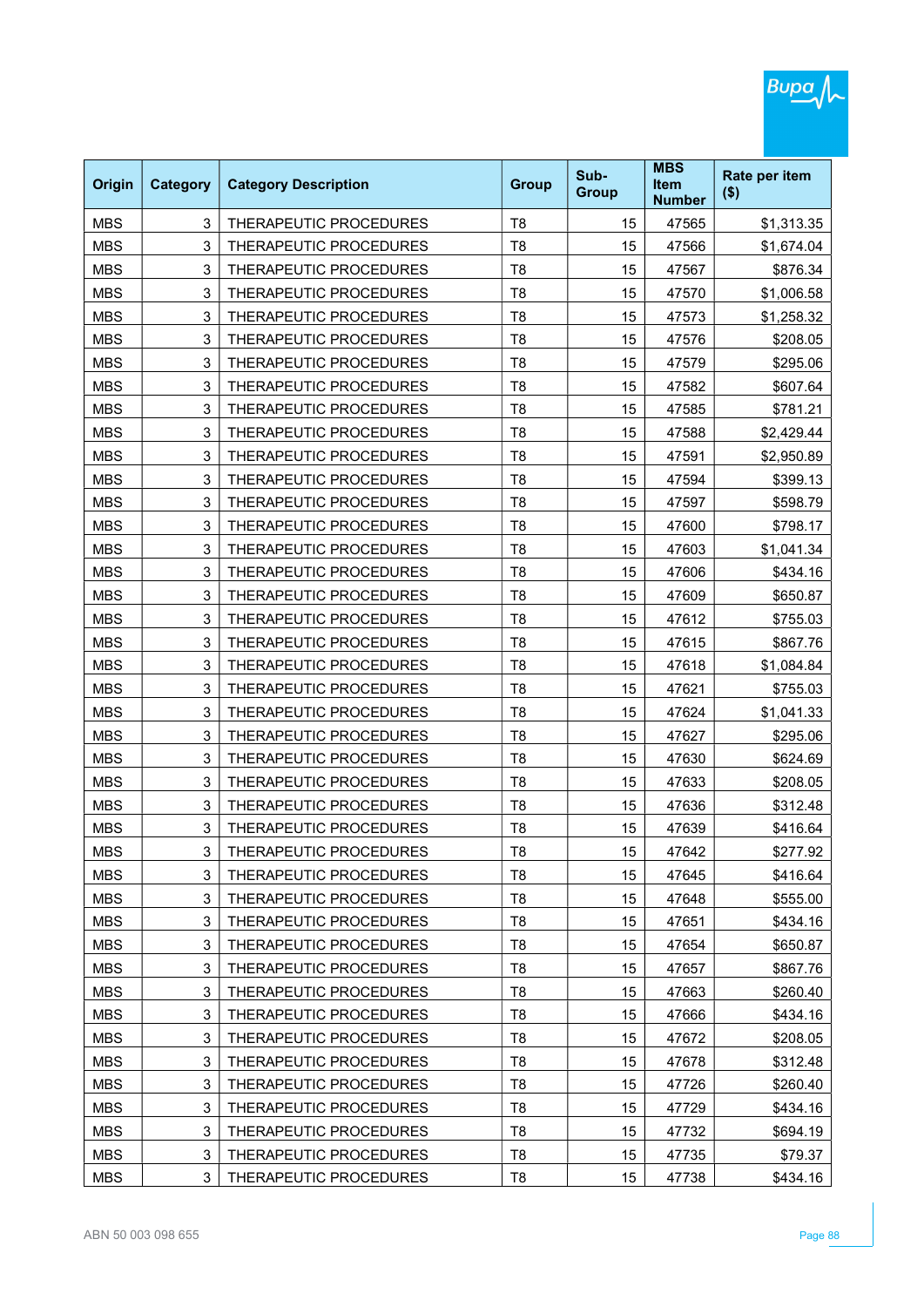| Origin     | <b>Category</b> | <b>Category Description</b>   | <b>Group</b>   | Sub-<br><b>Group</b> | <b>MBS</b><br><b>Item</b><br><b>Number</b> | Rate per item<br>$($ \$) |
|------------|-----------------|-------------------------------|----------------|----------------------|--------------------------------------------|--------------------------|
| <b>MBS</b> | 3               | THERAPEUTIC PROCEDURES        | T <sub>8</sub> | 15                   | 47741                                      | \$885.55                 |
| <b>MBS</b> | 3               | THERAPEUTIC PROCEDURES        | T <sub>8</sub> | 15                   | 47753                                      | \$749.68                 |
| <b>MBS</b> | 3               | THERAPEUTIC PROCEDURES        | T <sub>8</sub> | 15                   | 47756                                      | \$749.68                 |
| <b>MBS</b> | 3               | THERAPEUTIC PROCEDURES        | T <sub>8</sub> | 15                   | 47762                                      | \$440.24                 |
| <b>MBS</b> | 3               | THERAPEUTIC PROCEDURES        | T <sub>8</sub> | 15                   | 47765                                      | \$722.86                 |
| <b>MBS</b> | 3               | THERAPEUTIC PROCEDURES        | T <sub>8</sub> | 15                   | 47768                                      | \$885.55                 |
| <b>MBS</b> | 3               | THERAPEUTIC PROCEDURES        | T <sub>8</sub> | 15                   | 47771                                      | \$1,017.37               |
| <b>MBS</b> | 3               | THERAPEUTIC PROCEDURES        | T <sub>8</sub> | 15                   | 47774                                      | \$803.15                 |
| <b>MBS</b> | 3               | THERAPEUTIC PROCEDURES        | T <sub>8</sub> | 15                   | 47777                                      | \$803.15                 |
| <b>MBS</b> | 3               | THERAPEUTIC PROCEDURES        | T <sub>8</sub> | 15                   | 47780                                      | \$1,044.10               |
| <b>MBS</b> | 3               | THERAPEUTIC PROCEDURES        | T <sub>8</sub> | 15                   | 47783                                      | \$1,044.10               |
| <b>MBS</b> | 3               | THERAPEUTIC PROCEDURES        | T <sub>8</sub> | 15                   | 47786                                      | \$1,325.06               |
| <b>MBS</b> | 3               | THERAPEUTIC PROCEDURES        | T <sub>8</sub> | 15                   | 47789                                      | \$1,325.06               |
| <b>MBS</b> | 3               | THERAPEUTIC PROCEDURES        | T <sub>8</sub> | 15                   | 47900                                      | \$312.48                 |
| <b>MBS</b> | 3               | THERAPEUTIC PROCEDURES        | T <sub>8</sub> | 15                   | 47903                                      | \$434.16                 |
| <b>MBS</b> | 3               | <b>THERAPEUTIC PROCEDURES</b> | T <sub>8</sub> | 15                   | 47904                                      | \$104.16                 |
| <b>MBS</b> | 3               | THERAPEUTIC PROCEDURES        | T <sub>8</sub> | 15                   | 47906                                      | \$208.05                 |
| <b>MBS</b> | 3               | THERAPEUTIC PROCEDURES        | T <sub>8</sub> | 15                   | 47912                                      | \$104.16                 |
| <b>MBS</b> | 3               | THERAPEUTIC PROCEDURES        | T <sub>8</sub> | 15                   | 47915                                      | \$312.49                 |
| <b>MBS</b> | 3               | THERAPEUTIC PROCEDURES        | T <sub>8</sub> | 15                   | 47916                                      | \$156.98                 |
| <b>MBS</b> | 3               | THERAPEUTIC PROCEDURES        | T <sub>8</sub> | 15                   | 47918                                      | \$434.16                 |
| <b>MBS</b> | 3               | THERAPEUTIC PROCEDURES        | T <sub>8</sub> | 15                   | 47920                                      | \$702.03                 |
| <b>MBS</b> | 3               | THERAPEUTIC PROCEDURES        | T <sub>8</sub> | 15                   | 47921                                      | \$208.05                 |
| <b>MBS</b> | 3               | THERAPEUTIC PROCEDURES        | T <sub>8</sub> | 15                   | 47924                                      | \$69.41                  |
| <b>MBS</b> | 3               | THERAPEUTIC PROCEDURES        | T <sub>8</sub> | 15                   | 47927                                      | \$260.40                 |
| <b>MBS</b> | 3               | THERAPEUTIC PROCEDURES        | T <sub>8</sub> | 15                   | 47930                                      | \$485.97                 |
| <b>MBS</b> | 3               | THERAPEUTIC PROCEDURES        | T <sub>8</sub> | 15                   | 47933                                      | \$381.62                 |
| MBS        | 3               | THERAPEUTIC PROCEDURES        | Т8             | 15                   | 47936                                      | \$468.63                 |
| <b>MBS</b> | 3               | THERAPEUTIC PROCEDURES        | T <sub>8</sub> | 15                   | 47948                                      | \$295.06                 |
| <b>MBS</b> | 3               | THERAPEUTIC PROCEDURES        | T <sub>8</sub> | 15                   | 47951                                      | \$346.96                 |
| <b>MBS</b> | 3               | THERAPEUTIC PROCEDURES        | T <sub>8</sub> | 15                   | 47954                                      | \$694.19                 |
| <b>MBS</b> | 3               | THERAPEUTIC PROCEDURES        | T <sub>8</sub> | 15                   | 47957                                      | \$520.53                 |
| <b>MBS</b> | 3               | THERAPEUTIC PROCEDURES        | T <sub>8</sub> | 15                   | 47960                                      | \$243.07                 |
| <b>MBS</b> | 3               | THERAPEUTIC PROCEDURES        | T <sub>8</sub> | 15                   | 47963                                      | \$399.13                 |
| <b>MBS</b> | 3               | THERAPEUTIC PROCEDURES        | T <sub>8</sub> | 15                   | 47966                                      | \$798.17                 |
| <b>MBS</b> | 3               | THERAPEUTIC PROCEDURES        | T <sub>8</sub> | 15                   | 47969                                      | \$485.97                 |
| <b>MBS</b> | 3               | THERAPEUTIC PROCEDURES        | T <sub>8</sub> | 15                   | 47972                                      | \$388.25                 |
| <b>MBS</b> | 3               | THERAPEUTIC PROCEDURES        | T <sub>8</sub> | 15                   | 47975                                      | \$680.55                 |
| <b>MBS</b> | 3               | THERAPEUTIC PROCEDURES        | T <sub>8</sub> | 15                   | 47978                                      | \$413.33                 |
| <b>MBS</b> | 3               | THERAPEUTIC PROCEDURES        | T <sub>8</sub> | 15                   | 47981                                      | \$277.55                 |
| <b>MBS</b> | 3               | THERAPEUTIC PROCEDURES        | T <sub>8</sub> | 15                   | 47982                                      | \$672.72                 |
| <b>MBS</b> | 3               | THERAPEUTIC PROCEDURES        | T <sub>8</sub> | 15                   | 48200                                      | \$1,388.66               |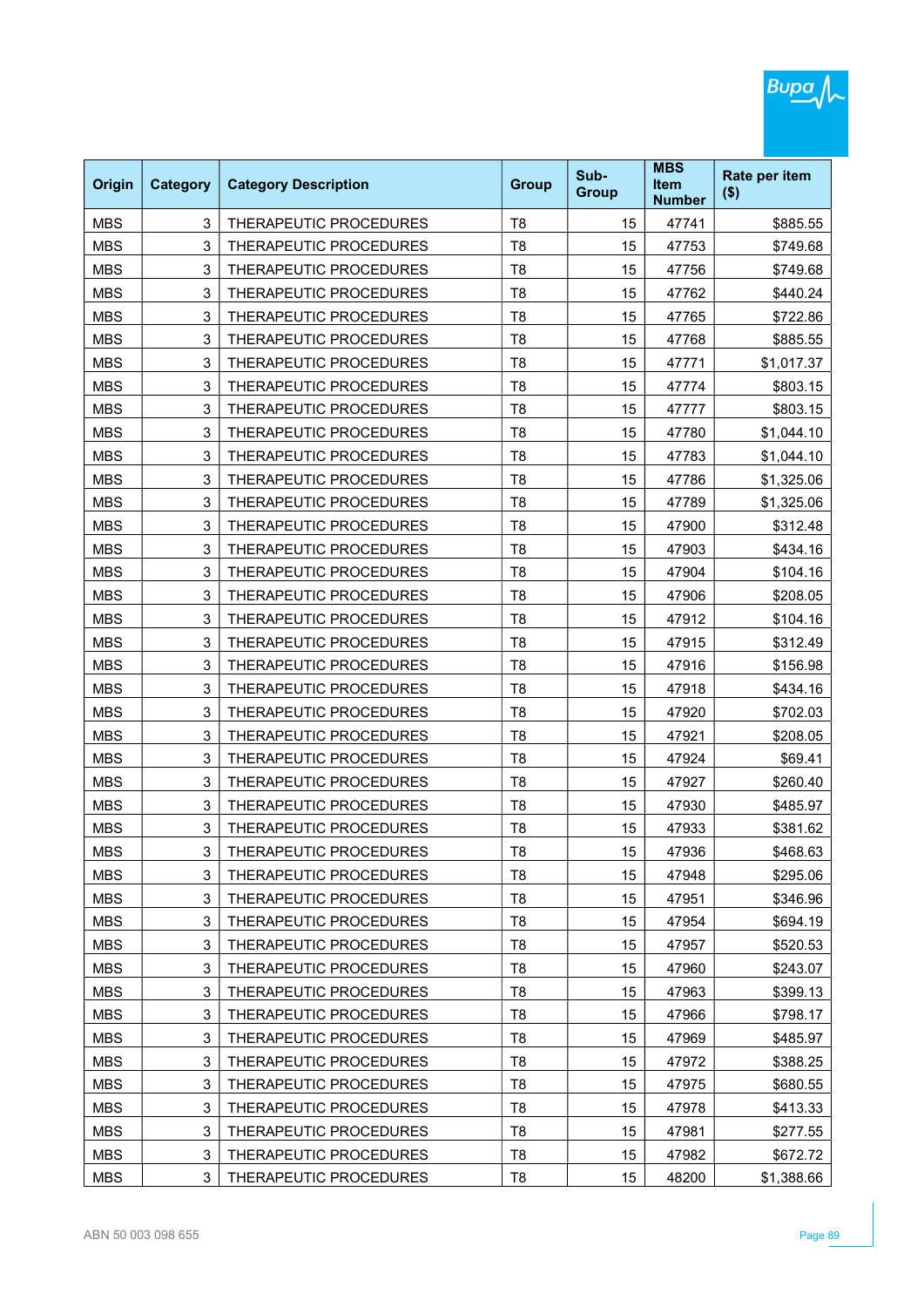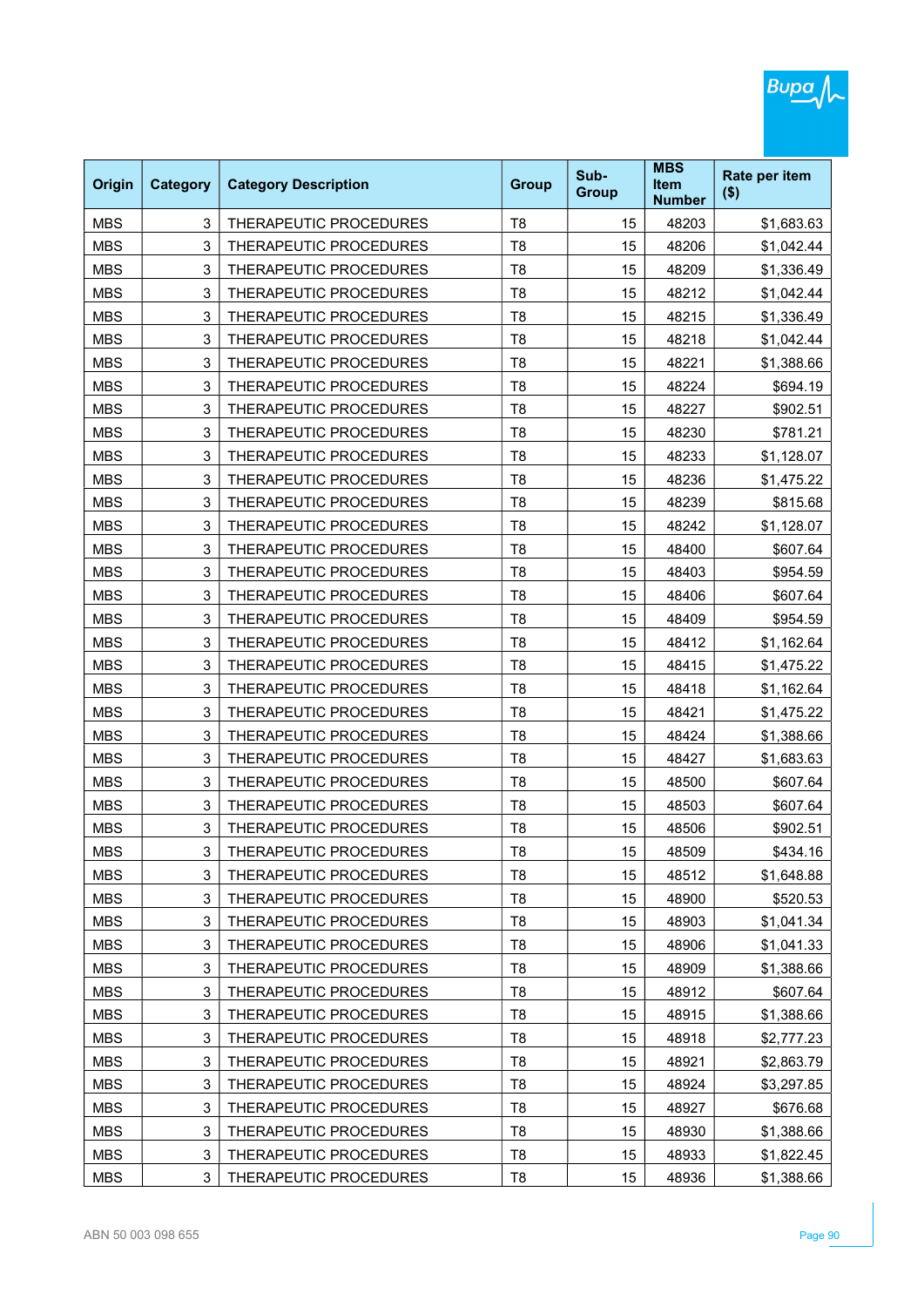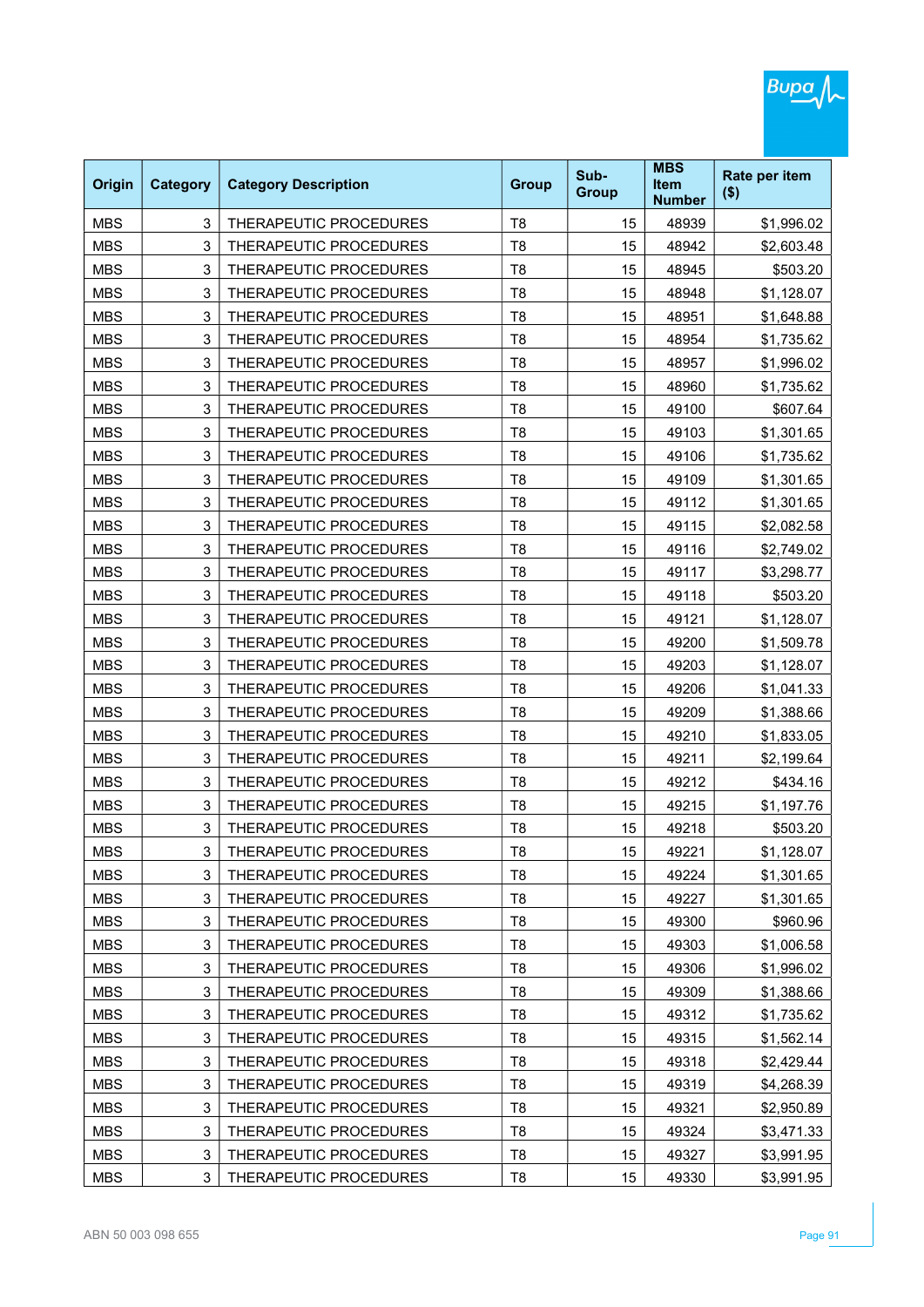| Origin     | <b>Category</b> | <b>Category Description</b>   | <b>Group</b>   | Sub-<br><b>Group</b> | <b>MBS</b><br><b>Item</b><br><b>Number</b> | Rate per item<br>$($ \$) |
|------------|-----------------|-------------------------------|----------------|----------------------|--------------------------------------------|--------------------------|
| <b>MBS</b> | 3               | THERAPEUTIC PROCEDURES        | T <sub>8</sub> | 15                   | 49333                                      | \$4,512.76               |
| <b>MBS</b> | 3               | <b>THERAPEUTIC PROCEDURES</b> | T <sub>8</sub> | 15                   | 49336                                      | \$659.44                 |
| <b>MBS</b> | 3               | THERAPEUTIC PROCEDURES        | T <sub>8</sub> | 15                   | 49339                                      | \$5,120.12               |
| <b>MBS</b> | 3               | THERAPEUTIC PROCEDURES        | T <sub>8</sub> | 15                   | 49342                                      | \$5,120.12               |
| <b>MBS</b> | 3               | <b>THERAPEUTIC PROCEDURES</b> | T <sub>8</sub> | 15                   | 49345                                      | \$6,074.71               |
| <b>MBS</b> | 3               | THERAPEUTIC PROCEDURES        | T <sub>8</sub> | 15                   | 49346                                      | \$1,562.14               |
| <b>MBS</b> | 3               | THERAPEUTIC PROCEDURES        | T <sub>8</sub> | 15                   | 49360                                      | \$634.09                 |
| <b>MBS</b> | 3               | THERAPEUTIC PROCEDURES        | T <sub>8</sub> | 15                   | 49363                                      | \$763.60                 |
| <b>MBS</b> | 3               | THERAPEUTIC PROCEDURES        | T <sub>8</sub> | 15                   | 49366                                      | \$1,128.07               |
| <b>MBS</b> | 3               | THERAPEUTIC PROCEDURES        | T <sub>8</sub> | 15                   | 49500                                      | \$694.19                 |
| <b>MBS</b> | 3               | THERAPEUTIC PROCEDURES        | T <sub>8</sub> | 15                   | 49503                                      | \$902.51                 |
| <b>MBS</b> | 3               | <b>THERAPEUTIC PROCEDURES</b> | T <sub>8</sub> | 15                   | 49506                                      | \$1,353.91               |
| <b>MBS</b> | 3               | <b>THERAPEUTIC PROCEDURES</b> | T <sub>8</sub> | 15                   | 49509                                      | \$1,388.66               |
| <b>MBS</b> | 3               | <b>THERAPEUTIC PROCEDURES</b> | T <sub>8</sub> | 15                   | 49512                                      | \$1,996.02               |
| <b>MBS</b> | 3               | THERAPEUTIC PROCEDURES        | T <sub>8</sub> | 15                   | 49515                                      | \$1,562.14               |
| <b>MBS</b> | 3               | THERAPEUTIC PROCEDURES        | T <sub>8</sub> | 15                   | 49517                                      | \$2,223.98               |
| <b>MBS</b> | 3               | THERAPEUTIC PROCEDURES        | T <sub>8</sub> | 15                   | 49518                                      | \$2,429.44               |
| <b>MBS</b> | 3               | THERAPEUTIC PROCEDURES        | T <sub>8</sub> | 15                   | 49519                                      | \$4,268.39               |
| <b>MBS</b> | 3               | THERAPEUTIC PROCEDURES        | T <sub>8</sub> | 15                   | 49521                                      | \$2,950.89               |
| <b>MBS</b> | 3               | THERAPEUTIC PROCEDURES        | T <sub>8</sub> | 15                   | 49524                                      | \$3,471.33               |
| <b>MBS</b> | 3               | THERAPEUTIC PROCEDURES        | T <sub>8</sub> | 15                   | 49527                                      | \$2,950.89               |
| <b>MBS</b> | 3               | THERAPEUTIC PROCEDURES        | T <sub>8</sub> | 15                   | 49530                                      | \$3,645.09               |
| <b>MBS</b> | 3               | THERAPEUTIC PROCEDURES        | T <sub>8</sub> | 15                   | 49533                                      | \$4,165.80               |
| <b>MBS</b> | 3               | THERAPEUTIC PROCEDURES        | T <sub>8</sub> | 15                   | 49534                                      | \$828.77                 |
| <b>MBS</b> | 3               | THERAPEUTIC PROCEDURES        | T <sub>8</sub> | 15                   | 49536                                      | \$1,735.62               |
| <b>MBS</b> | 3               | THERAPEUTIC PROCEDURES        | T <sub>8</sub> | 15                   | 49539                                      | \$1,735.62               |
| <b>MBS</b> | 3               | THERAPEUTIC PROCEDURES        | T <sub>8</sub> | 15                   | 49542                                      | \$2,429.44               |
| MBS        | 3               | THERAPEUTIC PROCEDURES        | T8             | 15                   | 49545                                      | \$1,388.66               |
| <b>MBS</b> | 3               | THERAPEUTIC PROCEDURES        | T <sub>8</sub> | 15                   | 49548                                      | \$1,735.62               |
| <b>MBS</b> | 3               | THERAPEUTIC PROCEDURES        | T <sub>8</sub> | 15                   | 49551                                      | \$2,429.44               |
| <b>MBS</b> | 3               | THERAPEUTIC PROCEDURES        | T <sub>8</sub> | 15                   | 49554                                      | \$3,471.33               |
| <b>MBS</b> | 3               | THERAPEUTIC PROCEDURES        | T <sub>8</sub> | 15                   | 49557                                      | \$503.20                 |
| <b>MBS</b> | 3               | THERAPEUTIC PROCEDURES        | T <sub>8</sub> | 15                   | 49558                                      | \$503.20                 |
| <b>MBS</b> | 3               | THERAPEUTIC PROCEDURES        | T <sub>8</sub> | 15                   | 49559                                      | \$753.46                 |
| <b>MBS</b> | 3               | THERAPEUTIC PROCEDURES        | T <sub>8</sub> | 15                   | 49560                                      | \$1,016.91               |
| <b>MBS</b> | 3               | THERAPEUTIC PROCEDURES        | T <sub>8</sub> | 15                   | 49561                                      | \$1,242.56               |
| <b>MBS</b> | 3               | THERAPEUTIC PROCEDURES        | T <sub>8</sub> | 15                   | 49562                                      | \$1,355.94               |
| <b>MBS</b> | 3               | THERAPEUTIC PROCEDURES        | T <sub>8</sub> | 15                   | 49563                                      | \$1,468.77               |
| <b>MBS</b> | 3               | THERAPEUTIC PROCEDURES        | T <sub>8</sub> | 15                   | 49564                                      | \$1,694.33               |
| <b>MBS</b> | 3               | THERAPEUTIC PROCEDURES        | T <sub>8</sub> | 15                   | 49566                                      | \$1,388.66               |
| <b>MBS</b> | 3               | THERAPEUTIC PROCEDURES        | T <sub>8</sub> | 15                   | 49569                                      | \$1,388.66               |
| <b>MBS</b> | 3               | THERAPEUTIC PROCEDURES        | T <sub>8</sub> | 15                   | 49700                                      | \$503.20                 |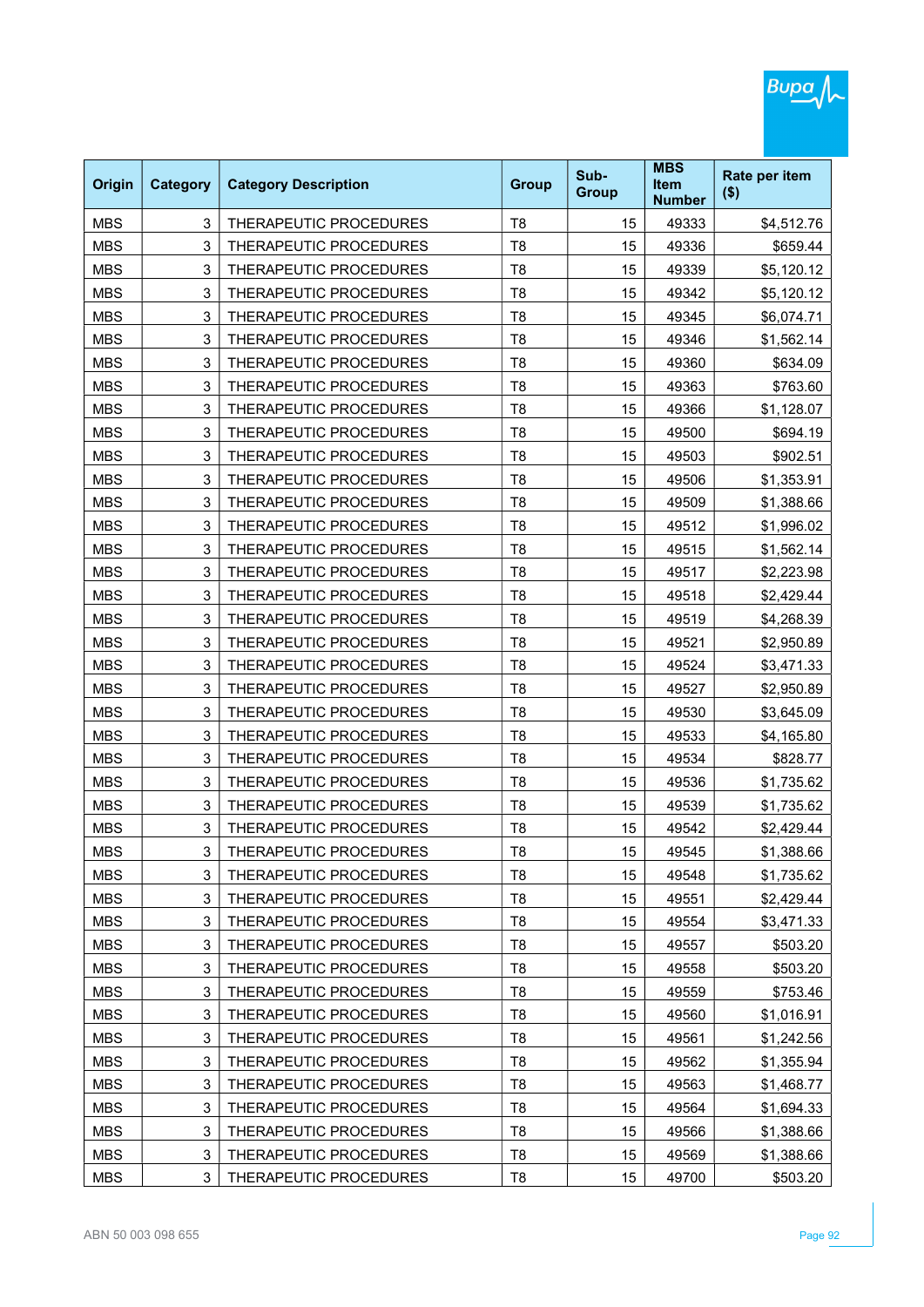| Origin     | <b>Category</b> | <b>Category Description</b>   | <b>Group</b>   | Sub-<br><b>Group</b> | <b>MBS</b><br><b>Item</b><br><b>Number</b> | Rate per item<br>$($ \$) |
|------------|-----------------|-------------------------------|----------------|----------------------|--------------------------------------------|--------------------------|
| <b>MBS</b> | 3               | THERAPEUTIC PROCEDURES        | T <sub>8</sub> | 15                   | 49703                                      | \$1,128.07               |
| <b>MBS</b> | 3               | THERAPEUTIC PROCEDURES        | T <sub>8</sub> | 15                   | 49706                                      | \$607.64                 |
| <b>MBS</b> | 3               | THERAPEUTIC PROCEDURES        | T <sub>8</sub> | 15                   | 49709                                      | \$1,301.65               |
| <b>MBS</b> | 3               | THERAPEUTIC PROCEDURES        | T <sub>8</sub> | 15                   | 49712                                      | \$1,388.66               |
| <b>MBS</b> | 3               | THERAPEUTIC PROCEDURES        | T <sub>8</sub> | 15                   | 49715                                      | \$2,082.58               |
| <b>MBS</b> | 3               | THERAPEUTIC PROCEDURES        | T <sub>8</sub> | 15                   | 49716                                      | \$2,749.02               |
| <b>MBS</b> | 3               | THERAPEUTIC PROCEDURES        | T <sub>8</sub> | 15                   | 49717                                      | \$3,298.77               |
| <b>MBS</b> | 3               | THERAPEUTIC PROCEDURES        | T <sub>8</sub> | 15                   | 49718                                      | \$694.19                 |
| <b>MBS</b> | 3               | THERAPEUTIC PROCEDURES        | T <sub>8</sub> | 15                   | 49721                                      | \$434.16                 |
| <b>MBS</b> | 3               | THERAPEUTIC PROCEDURES        | T <sub>8</sub> | 15                   | 49724                                      | \$1,215.18               |
| <b>MBS</b> | 3               | THERAPEUTIC PROCEDURES        | T <sub>8</sub> | 15                   | 49727                                      | \$520.53                 |
| <b>MBS</b> | 3               | THERAPEUTIC PROCEDURES        | T <sub>8</sub> | 15                   | 49728                                      | \$1,041.06               |
| <b>MBS</b> | 3               | THERAPEUTIC PROCEDURES        | T <sub>8</sub> | 15                   | 49800                                      | \$243.07                 |
| <b>MBS</b> | 3               | THERAPEUTIC PROCEDURES        | T <sub>8</sub> | 15                   | 49803                                      | \$312.48                 |
| <b>MBS</b> | 3               | THERAPEUTIC PROCEDURES        | T <sub>8</sub> | 15                   | 49806                                      | \$243.07                 |
| <b>MBS</b> | 3               | <b>THERAPEUTIC PROCEDURES</b> | T <sub>8</sub> | 15                   | 49809                                      | \$399.13                 |
| <b>MBS</b> | 3               | THERAPEUTIC PROCEDURES        | T <sub>8</sub> | 15                   | 49812                                      | \$798.17                 |
| <b>MBS</b> | 3               | THERAPEUTIC PROCEDURES        | T <sub>8</sub> | 15                   | 49815                                      | \$1,388.66               |
| <b>MBS</b> | 3               | THERAPEUTIC PROCEDURES        | T <sub>8</sub> | 15                   | 49818                                      | \$503.20                 |
| <b>MBS</b> | 3               | THERAPEUTIC PROCEDURES        | T <sub>8</sub> | 15                   | 49821                                      | \$798.17                 |
| <b>MBS</b> | 3               | THERAPEUTIC PROCEDURES        | T <sub>8</sub> | 15                   | 49824                                      | \$1,397.33               |
| <b>MBS</b> | 3               | THERAPEUTIC PROCEDURES        | T <sub>8</sub> | 15                   | 49827                                      | \$867.76                 |
| <b>MBS</b> | 3               | THERAPEUTIC PROCEDURES        | T <sub>8</sub> | 15                   | 49830                                      | \$1,518.63               |
| <b>MBS</b> | 3               | THERAPEUTIC PROCEDURES        | T <sub>8</sub> | 15                   | 49833                                      | \$954.60                 |
| <b>MBS</b> | 3               | THERAPEUTIC PROCEDURES        | T <sub>8</sub> | 15                   | 49836                                      | \$1,648.88               |
| <b>MBS</b> | 3               | THERAPEUTIC PROCEDURES        | T <sub>8</sub> | 15                   | 49837                                      | \$1,193.24               |
| <b>MBS</b> | 3               | THERAPEUTIC PROCEDURES        | T <sub>8</sub> | 15                   | 49838                                      | \$2,060.64               |
| MBS        | 3               | THERAPEUTIC PROCEDURES        | Т8             | 15                   | 49839                                      | \$954.60                 |
| <b>MBS</b> | 3               | THERAPEUTIC PROCEDURES        | T <sub>8</sub> | 15                   | 49842                                      | \$1,648.88               |
| <b>MBS</b> | 3               | THERAPEUTIC PROCEDURES        | T <sub>8</sub> | 15                   | 49845                                      | \$867.76                 |
| <b>MBS</b> | 3               | THERAPEUTIC PROCEDURES        | T <sub>8</sub> | 15                   | 49848                                      | \$295.06                 |
| <b>MBS</b> | 3               | THERAPEUTIC PROCEDURES        | T <sub>8</sub> | 15                   | 49851                                      | \$381.62                 |
| <b>MBS</b> | 3               | THERAPEUTIC PROCEDURES        | T <sub>8</sub> | 15                   | 49854                                      | \$694.19                 |
| <b>MBS</b> | 3               | THERAPEUTIC PROCEDURES        | T <sub>8</sub> | 15                   | 49857                                      | \$642.20                 |
| <b>MBS</b> | 3               | THERAPEUTIC PROCEDURES        | T <sub>8</sub> | 15                   | 49860                                      | \$520.53                 |
| <b>MBS</b> | 3               | THERAPEUTIC PROCEDURES        | T <sub>8</sub> | 15                   | 49863                                      | \$781.21                 |
| <b>MBS</b> | 3               | THERAPEUTIC PROCEDURES        | T <sub>8</sub> | 15                   | 49866                                      | \$555.00                 |
| <b>MBS</b> | 3               | THERAPEUTIC PROCEDURES        | T <sub>8</sub> | 15                   | 49878                                      | \$104.16                 |
| <b>MBS</b> | 3               | THERAPEUTIC PROCEDURES        | T <sub>8</sub> | 15                   | 50100                                      | \$503.20                 |
| <b>MBS</b> | 3               | THERAPEUTIC PROCEDURES        | T <sub>8</sub> | 15                   | 50102                                      | \$1,128.07               |
| <b>MBS</b> | 3               | THERAPEUTIC PROCEDURES        | T <sub>8</sub> | 15                   | 50103                                      | \$607.64                 |
| <b>MBS</b> | 3               | THERAPEUTIC PROCEDURES        | T <sub>8</sub> | 15                   | 50104                                      | \$575.74                 |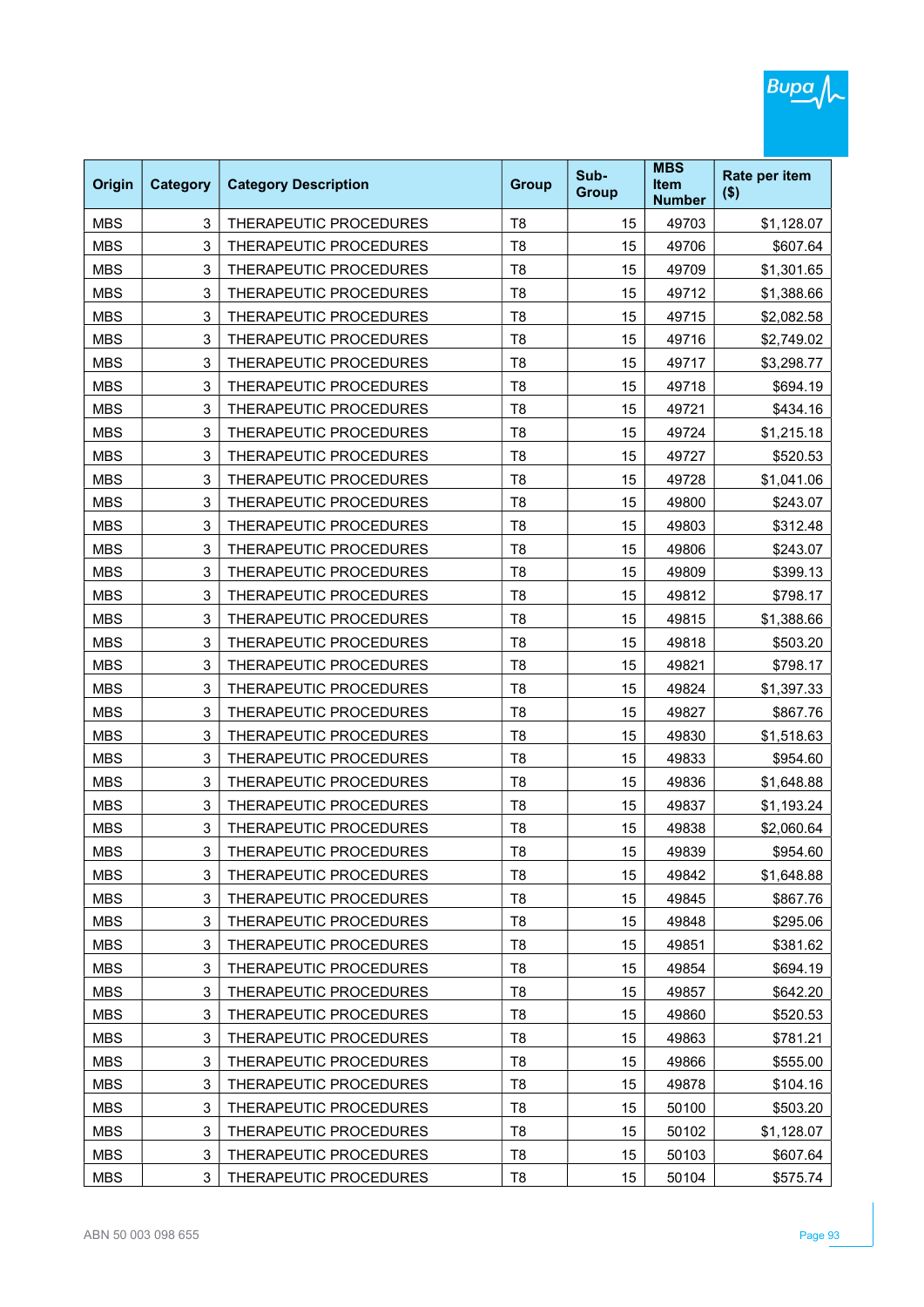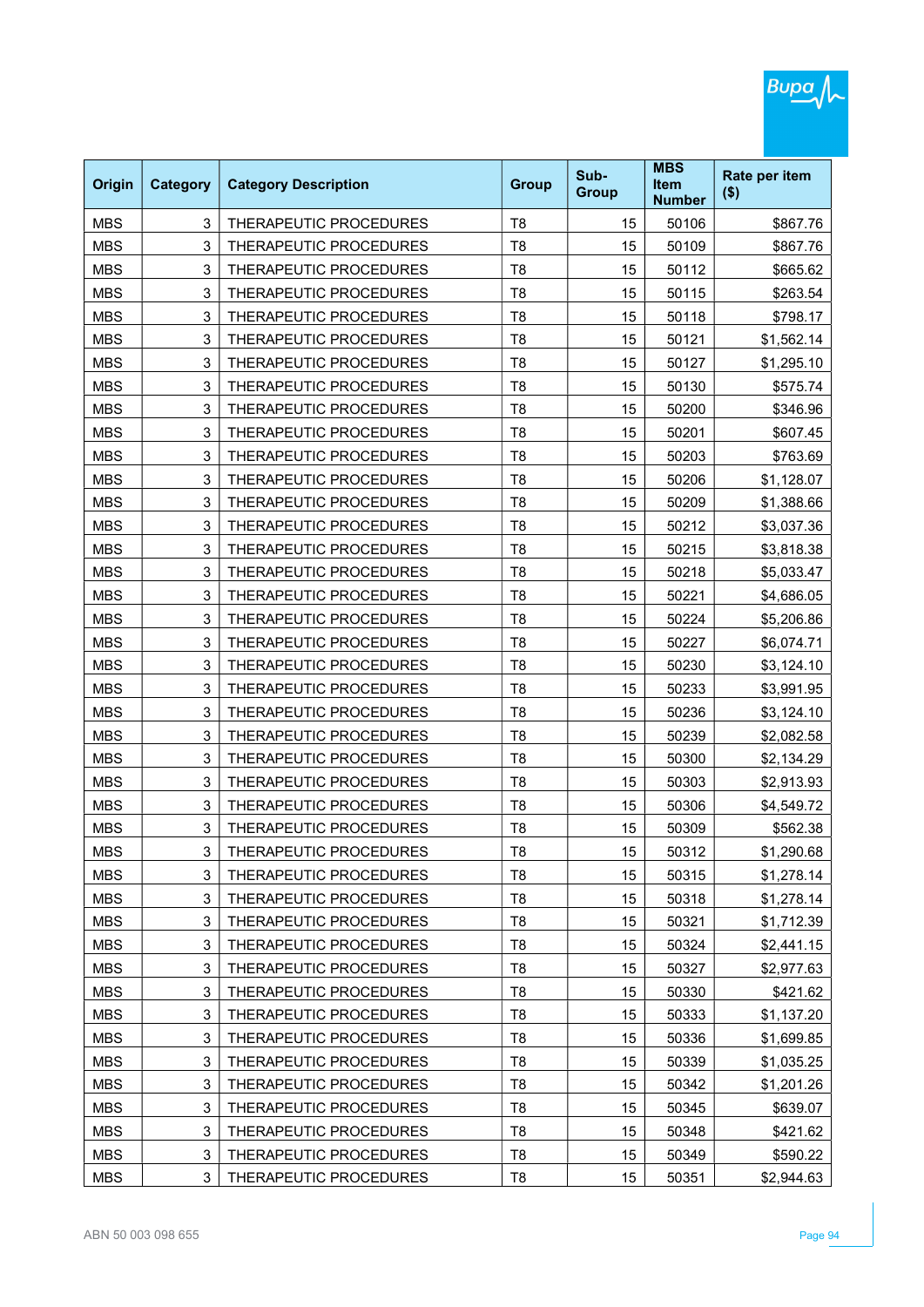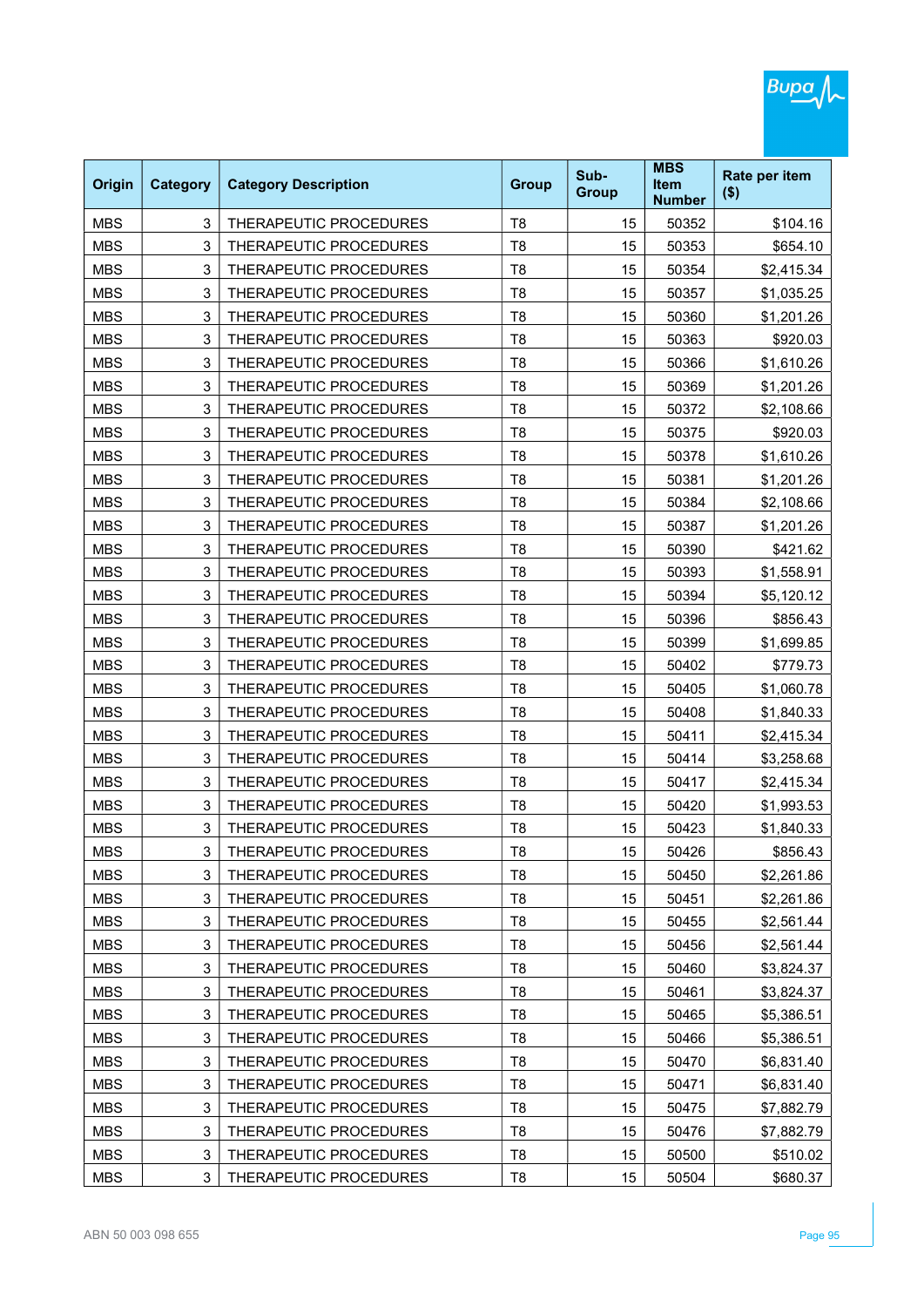| Origin     | <b>Category</b> | <b>Category Description</b> | <b>Group</b>   | Sub-<br><b>Group</b> | <b>MBS</b><br><b>Item</b><br><b>Number</b> | Rate per item<br>$($ \$) |
|------------|-----------------|-----------------------------|----------------|----------------------|--------------------------------------------|--------------------------|
| <b>MBS</b> | 3               | THERAPEUTIC PROCEDURES      | T <sub>8</sub> | 15                   | 50508                                      | \$728.67                 |
| <b>MBS</b> | 3               | THERAPEUTIC PROCEDURES      | T <sub>8</sub> | 15                   | 50512                                      | \$972.11                 |
| <b>MBS</b> | 3               | THERAPEUTIC PROCEDURES      | T <sub>8</sub> | 15                   | 50516                                      | \$656.03                 |
| <b>MBS</b> | 3               | THERAPEUTIC PROCEDURES      | T <sub>8</sub> | 15                   | 50520                                      | \$874.58                 |
| <b>MBS</b> | 3               | THERAPEUTIC PROCEDURES      | T <sub>8</sub> | 15                   | 50524                                      | \$753.09                 |
| <b>MBS</b> | 3               | THERAPEUTIC PROCEDURES      | T <sub>8</sub> | 15                   | 50528                                      | \$1,214.91               |
| <b>MBS</b> | 3               | THERAPEUTIC PROCEDURES      | T <sub>8</sub> | 15                   | 50532                                      | \$1,057.10               |
| <b>MBS</b> | 3               | THERAPEUTIC PROCEDURES      | T <sub>8</sub> | 15                   | 50536                                      | \$1,409.22               |
| <b>MBS</b> | 3               | THERAPEUTIC PROCEDURES      | T <sub>8</sub> | 15                   | 50540                                      | \$972.11                 |
| <b>MBS</b> | 3               | THERAPEUTIC PROCEDURES      | T <sub>8</sub> | 15                   | 50544                                      | \$485.96                 |
| <b>MBS</b> | 3               | THERAPEUTIC PROCEDURES      | T <sub>8</sub> | 15                   | 50548                                      | \$972.11                 |
| <b>MBS</b> | 3               | THERAPEUTIC PROCEDURES      | T <sub>8</sub> | 15                   | 50552                                      | \$838.36                 |
| <b>MBS</b> | 3               | THERAPEUTIC PROCEDURES      | T <sub>8</sub> | 15                   | 50556                                      | \$1,117.57               |
| <b>MBS</b> | 3               | THERAPEUTIC PROCEDURES      | T <sub>8</sub> | 15                   | 50560                                      | \$874.58                 |
| <b>MBS</b> | 3               | THERAPEUTIC PROCEDURES      | T <sub>8</sub> | 15                   | 50564                                      | \$1,166.33               |
| <b>MBS</b> | 3               | THERAPEUTIC PROCEDURES      | T <sub>8</sub> | 15                   | 50568                                      | \$1,020.59               |
| <b>MBS</b> | 3               | THERAPEUTIC PROCEDURES      | T <sub>8</sub> | 15                   | 50572                                      | \$1,360.73               |
| <b>MBS</b> | 3               | THERAPEUTIC PROCEDURES      | T <sub>8</sub> | 15                   | 50576                                      | \$1,117.57               |
| <b>MBS</b> | 3               | THERAPEUTIC PROCEDURES      | T <sub>8</sub> | 15                   | 50580                                      | \$1,166.33               |
| <b>MBS</b> | 3               | THERAPEUTIC PROCEDURES      | T <sub>8</sub> | 15                   | 50584                                      | \$1,117.57               |
| <b>MBS</b> | 3               | THERAPEUTIC PROCEDURES      | T <sub>8</sub> | 15                   | 50588                                      | \$1,457.70               |
| <b>MBS</b> | 3               | THERAPEUTIC PROCEDURES      | T <sub>8</sub> | 15                   | 50600                                      | \$801.40                 |
| <b>MBS</b> | 3               | THERAPEUTIC PROCEDURES      | T <sub>8</sub> | 15                   | 50604                                      | \$3,401.46               |
| <b>MBS</b> | 3               | THERAPEUTIC PROCEDURES      | T <sub>8</sub> | 15                   | 50608                                      | \$6,317.79               |
| <b>MBS</b> | 3               | THERAPEUTIC PROCEDURES      | T <sub>8</sub> | 15                   | 50612                                      | \$8,986.43               |
| <b>MBS</b> | 3               | THERAPEUTIC PROCEDURES      | T <sub>8</sub> | 15                   | 50616                                      | \$1,141.81               |
| <b>MBS</b> | 3               | THERAPEUTIC PROCEDURES      | T <sub>8</sub> | 15                   | 50620                                      | \$6,317.79               |
| MBS        | 3               | THERAPEUTIC PROCEDURES      | Т8             | 15                   | 50624                                      | \$6,317.79               |
| <b>MBS</b> | 3               | THERAPEUTIC PROCEDURES      | T <sub>8</sub> | 15                   | 50628                                      | \$7,804.16               |
| <b>MBS</b> | 3               | THERAPEUTIC PROCEDURES      | T <sub>8</sub> | 15                   | 50632                                      | \$6,560.58               |
| <b>MBS</b> | 3               | THERAPEUTIC PROCEDURES      | T <sub>8</sub> | 15                   | 50636                                      | \$7,289.62               |
| <b>MBS</b> | 3               | THERAPEUTIC PROCEDURES      | T <sub>8</sub> | 15                   | 50640                                      | \$4,029.65               |
| <b>MBS</b> | 3               | THERAPEUTIC PROCEDURES      | T <sub>8</sub> | 15                   | 50644                                      | \$3,887.98               |
| <b>MBS</b> | 3               | THERAPEUTIC PROCEDURES      | T <sub>8</sub> | 15                   | 50650                                      | \$764.62                 |
| <b>MBS</b> | 3               | THERAPEUTIC PROCEDURES      | T <sub>8</sub> | 15                   | 50654                                      | \$915.60                 |
| <b>MBS</b> | 3               | THERAPEUTIC PROCEDURES      | T <sub>8</sub> | 15                   | 50658                                      | \$364.56                 |
| <b>MBS</b> | 3               | THERAPEUTIC PROCEDURES      | T <sub>8</sub> | 16                   | 50950                                      | \$1,314.88               |
| <b>MBS</b> | 3               | THERAPEUTIC PROCEDURES      | T <sub>8</sub> | 16                   | 50952                                      | \$1,314.88               |
| <b>MBS</b> | 3               | THERAPEUTIC PROCEDURES      | T <sub>8</sub> | 17                   | 51011                                      | \$3,229.43               |
| <b>MBS</b> | 3               | THERAPEUTIC PROCEDURES      | T <sub>8</sub> | 17                   | 51012                                      | \$4,306.05               |
| <b>MBS</b> | 3               | THERAPEUTIC PROCEDURES      | T <sub>8</sub> | 17                   | 51013                                      | \$5,382.56               |
| <b>MBS</b> | 3               | THERAPEUTIC PROCEDURES      | T <sub>8</sub> | 17                   | 51014                                      | \$6,459.08               |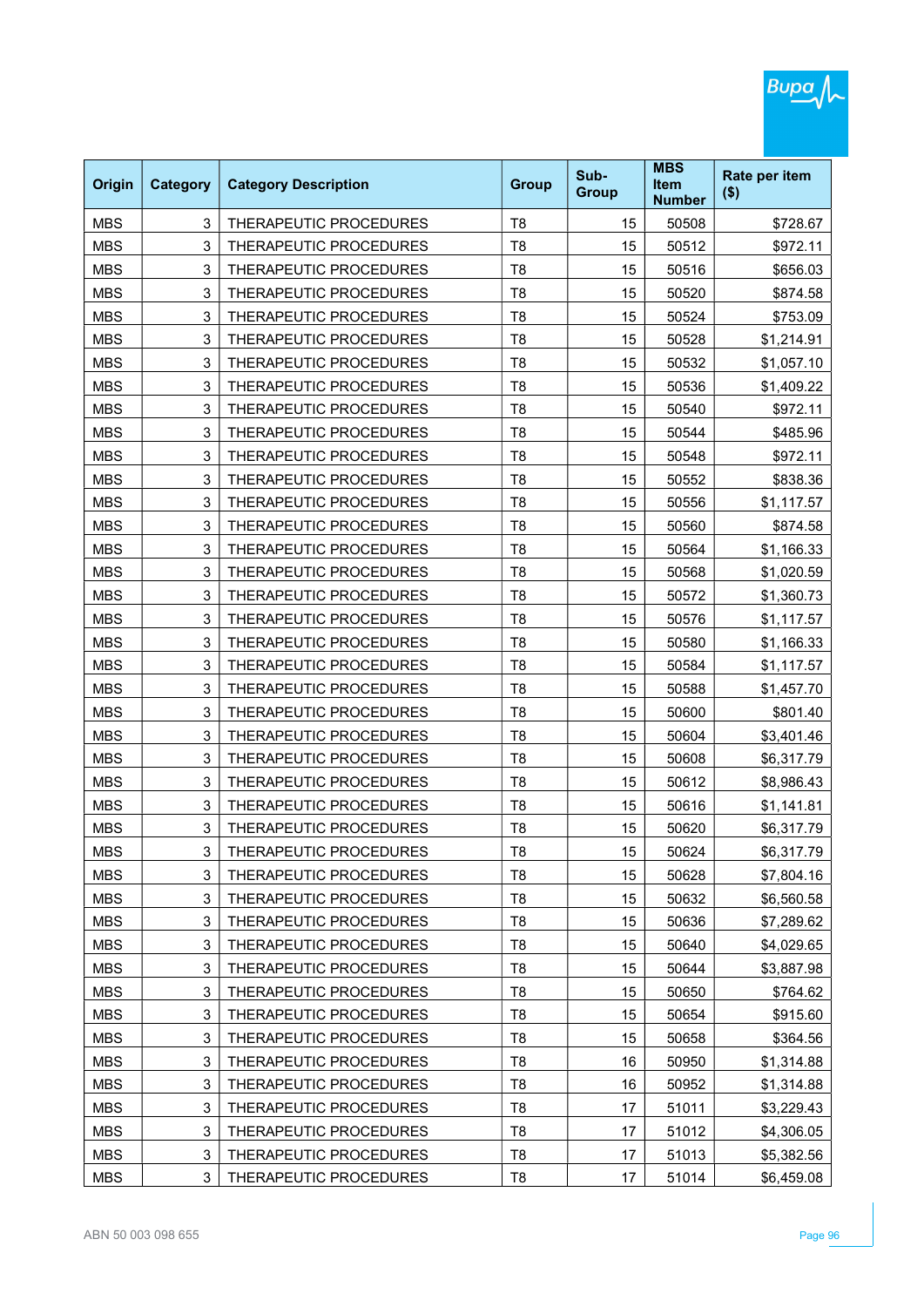| Origin     | <b>Category</b> | <b>Category Description</b> | <b>Group</b>   | Sub-<br><b>Group</b> | <b>MBS</b><br><b>Item</b><br><b>Number</b> | Rate per item<br>$($ \$) |
|------------|-----------------|-----------------------------|----------------|----------------------|--------------------------------------------|--------------------------|
| <b>MBS</b> | 3               | THERAPEUTIC PROCEDURES      | T <sub>8</sub> | 17                   | 51015                                      | \$7,535.59               |
| <b>MBS</b> | 3               | THERAPEUTIC PROCEDURES      | T <sub>8</sub> | 17                   | 51020                                      | \$1,722.26               |
| <b>MBS</b> | 3               | THERAPEUTIC PROCEDURES      | T <sub>8</sub> | 17                   | 51021                                      | \$2,882.70               |
| <b>MBS</b> | 3               | THERAPEUTIC PROCEDURES      | T <sub>8</sub> | 17                   | 51022                                      | \$3,585.83               |
| <b>MBS</b> | 3               | THERAPEUTIC PROCEDURES      | T <sub>8</sub> | 17                   | 51023                                      | \$4,267.35               |
| <b>MBS</b> | 3               | THERAPEUTIC PROCEDURES      | T <sub>8</sub> | 17                   | 51024                                      | \$4,926.60               |
| <b>MBS</b> | 3               | THERAPEUTIC PROCEDURES      | T <sub>8</sub> | 17                   | 51025                                      | \$5,758.20               |
| <b>MBS</b> | 3               | THERAPEUTIC PROCEDURES      | T <sub>8</sub> | 17                   | 51026                                      | \$6,304.28               |
| <b>MBS</b> | 3               | THERAPEUTIC PROCEDURES      | T <sub>8</sub> | 17                   | 51031                                      | \$2,118.26               |
| <b>MBS</b> | 3               | THERAPEUTIC PROCEDURES      | T <sub>8</sub> | 17                   | 51032                                      | \$2,541.94               |
| <b>MBS</b> | 3               | THERAPEUTIC PROCEDURES      | T <sub>8</sub> | 17                   | 51033                                      | \$2,965.61               |
| <b>MBS</b> | 3               | THERAPEUTIC PROCEDURES      | T <sub>8</sub> | 17                   | 51034                                      | \$3,177.45               |
| <b>MBS</b> | 3               | THERAPEUTIC PROCEDURES      | T <sub>8</sub> | 17                   | 51035                                      | \$3,389.18               |
| <b>MBS</b> | 3               | THERAPEUTIC PROCEDURES      | T <sub>8</sub> | 17                   | 51036                                      | \$3,601.13               |
| <b>MBS</b> | 3               | THERAPEUTIC PROCEDURES      | T <sub>8</sub> | 17                   | 51041                                      | \$2,436.08               |
| <b>MBS</b> | 3               | THERAPEUTIC PROCEDURES      | T <sub>8</sub> | 17                   | 51042                                      | \$3,410.55               |
| <b>MBS</b> | 3               | THERAPEUTIC PROCEDURES      | T <sub>8</sub> | 17                   | 51043                                      | \$4,263.19               |
| <b>MBS</b> | 3               | THERAPEUTIC PROCEDURES      | T <sub>8</sub> | 17                   | 51044                                      | \$4,628.59               |
| <b>MBS</b> | 3               | THERAPEUTIC PROCEDURES      | T <sub>8</sub> | 17                   | 51045                                      | \$4,872.15               |
| <b>MBS</b> | 3               | THERAPEUTIC PROCEDURES      | T <sub>8</sub> | 17                   | 51051                                      | \$4,162.50               |
| <b>MBS</b> | 3               | THERAPEUTIC PROCEDURES      | T <sub>8</sub> | 17                   | 51052                                      | \$5,062.50               |
| <b>MBS</b> | 3               | THERAPEUTIC PROCEDURES      | T <sub>8</sub> | 17                   | 51053                                      | \$5,760.00               |
| <b>MBS</b> | 3               | THERAPEUTIC PROCEDURES      | T <sub>8</sub> | 17                   | 51054                                      | \$3,071.25               |
| <b>MBS</b> | 3               | THERAPEUTIC PROCEDURES      | T <sub>8</sub> | 17                   | 51055                                      | \$4,606.88               |
| <b>MBS</b> | 3               | THERAPEUTIC PROCEDURES      | T <sub>8</sub> | 17                   | 51056                                      | \$5,374.69               |
| <b>MBS</b> | 3               | THERAPEUTIC PROCEDURES      | T <sub>8</sub> | 17                   | 51057                                      | \$5,400.00               |
| <b>MBS</b> | 3               | THERAPEUTIC PROCEDURES      | T <sub>8</sub> | 17                   | 51058                                      | \$6,076.13               |
| MBS        | 3               | THERAPEUTIC PROCEDURES      | Τ8             | 17                   | 51059                                      | \$7,425.00               |
| <b>MBS</b> | 3               | THERAPEUTIC PROCEDURES      | T <sub>8</sub> | 17                   | 51061                                      | \$6,377.96               |
| <b>MBS</b> | 3               | THERAPEUTIC PROCEDURES      | T <sub>8</sub> | 17                   | 51062                                      | \$8,267.29               |
| <b>MBS</b> | 3               | THERAPEUTIC PROCEDURES      | T <sub>8</sub> | 17                   | 51063                                      | \$10,013.29              |
| <b>MBS</b> | 3               | THERAPEUTIC PROCEDURES      | T <sub>8</sub> | 17                   | 51064                                      | \$11,143.91              |
| <b>MBS</b> | 3               | THERAPEUTIC PROCEDURES      | T <sub>8</sub> | 17                   | 51065                                      | \$12,325.05              |
| <b>MBS</b> | 3               | THERAPEUTIC PROCEDURES      | T <sub>8</sub> | 17                   | 51066                                      | \$12,976.88              |
| <b>MBS</b> | 3               | THERAPEUTIC PROCEDURES      | T <sub>8</sub> | 17                   | 51071                                      | \$5,625.00               |
| <b>MBS</b> | 3               | THERAPEUTIC PROCEDURES      | T <sub>8</sub> | 17                   | 51072                                      | \$5,850.00               |
| <b>MBS</b> | 3               | THERAPEUTIC PROCEDURES      | T <sub>8</sub> | 17                   | 51073                                      | \$7,425.00               |
| <b>MBS</b> | 3               | THERAPEUTIC PROCEDURES      | T <sub>8</sub> | 17                   | 51102                                      | \$2,662.65               |
| <b>MBS</b> | 3               | THERAPEUTIC PROCEDURES      | T <sub>8</sub> | 17                   | 51103                                      | \$4,679.44               |
| <b>MBS</b> | 3               | THERAPEUTIC PROCEDURES      | T <sub>8</sub> | 17                   | 51110                                      | \$1,694.81               |
| <b>MBS</b> | 3               | THERAPEUTIC PROCEDURES      | T <sub>8</sub> | 17                   | 51111                                      | \$720.34                 |
| <b>MBS</b> | 3               | THERAPEUTIC PROCEDURES      | T <sub>8</sub> | 17                   | 51112                                      | \$487.13                 |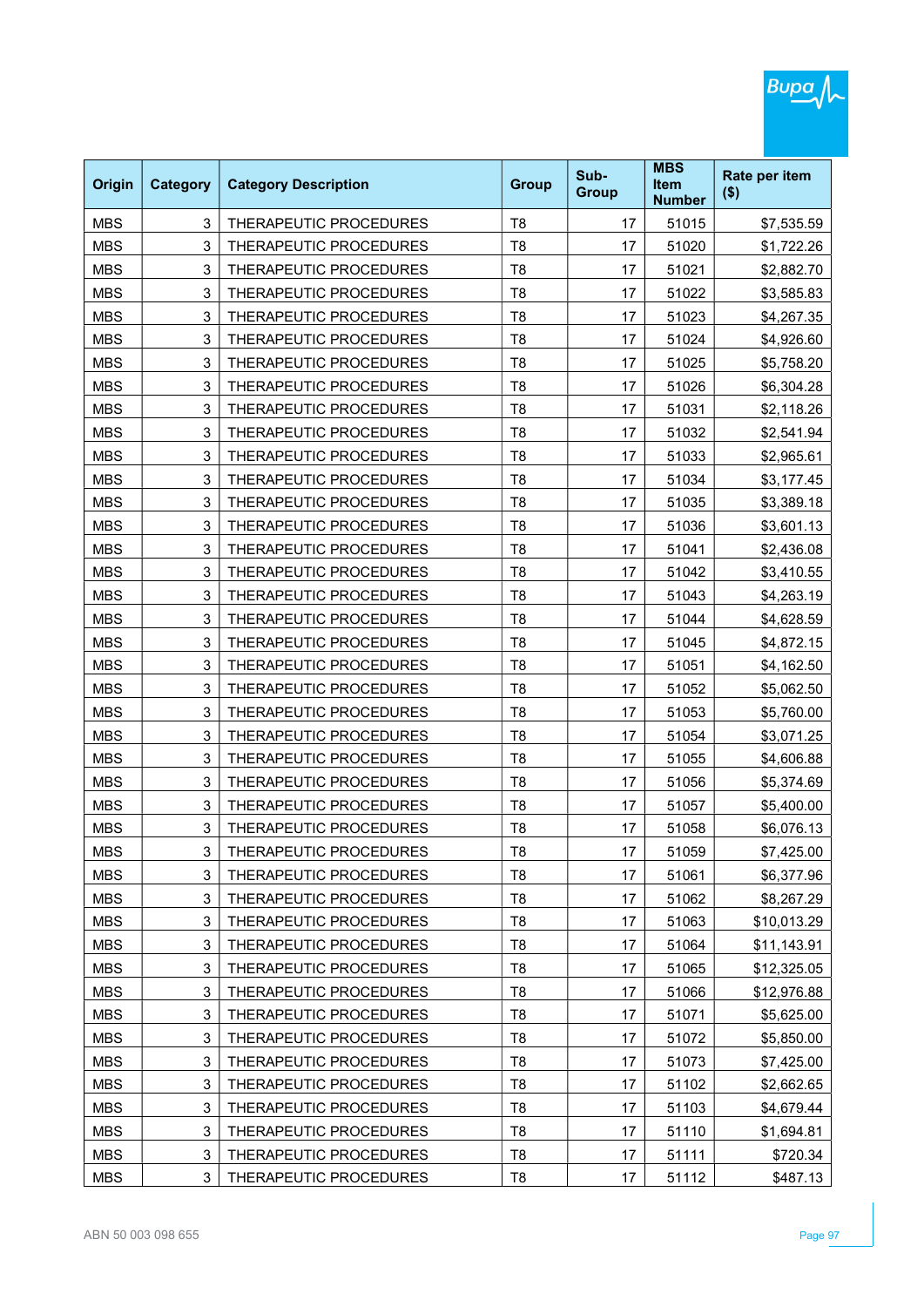| <b>Origin</b> | <b>Category</b> | <b>Category Description</b>     | <b>Group</b>   | Sub-<br><b>Group</b> | <b>MBS</b><br><b>Item</b><br><b>Number</b> | Rate per item<br>$($ \$) |
|---------------|-----------------|---------------------------------|----------------|----------------------|--------------------------------------------|--------------------------|
| <b>MBS</b>    | 3               | THERAPEUTIC PROCEDURES          | T <sub>8</sub> | 17                   | 51113                                      | \$540.11                 |
| <b>MBS</b>    | 3               | THERAPEUTIC PROCEDURES          | T <sub>8</sub> | 17                   | 51114                                      | \$953.44                 |
| <b>MBS</b>    | 3               | THERAPEUTIC PROCEDURES          | T <sub>8</sub> | 17                   | 51115                                      | \$953.44                 |
| <b>MBS</b>    | 3               | THERAPEUTIC PROCEDURES          | T <sub>8</sub> | 17                   | 51120                                      | \$529.88                 |
| <b>MBS</b>    | 3               | THERAPEUTIC PROCEDURES          | T <sub>8</sub> | 17                   | 51130                                      | \$4,035.71               |
| <b>MBS</b>    | 3               | THERAPEUTIC PROCEDURES          | T <sub>8</sub> | 17                   | 51131                                      | \$2,436.08               |
| <b>MBS</b>    | 3               | THERAPEUTIC PROCEDURES          | T <sub>8</sub> | 17                   | 51140                                      | \$995.51                 |
| <b>MBS</b>    | 3               | THERAPEUTIC PROCEDURES          | T <sub>8</sub> | 17                   | 51141                                      | \$1,841.74               |
| <b>MBS</b>    | 3               | THERAPEUTIC PROCEDURES          | T <sub>8</sub> | 17                   | 51145                                      | \$995.51                 |
| <b>MBS</b>    | 3               | THERAPEUTIC PROCEDURES          | T <sub>8</sub> | 17                   | 51150                                      | \$1,002.15               |
| <b>MBS</b>    | 3               | THERAPEUTIC PROCEDURES          | T <sub>8</sub> | 17                   | 51160                                      | \$2,587.50               |
| <b>MBS</b>    | 3               | THERAPEUTIC PROCEDURES          | T <sub>8</sub> | 17                   | 51165                                      | \$3,262.50               |
| <b>MBS</b>    | 3               | THERAPEUTIC PROCEDURES          | T <sub>8</sub> | 17                   | 51170                                      | \$4,915.35               |
| <b>MBS</b>    | 3               | THERAPEUTIC PROCEDURES          | T <sub>8</sub> | 17                   | 51171                                      | \$2,064.15               |
| <b>MBS</b>    | 3               | THERAPEUTIC PROCEDURES          | T <sub>9</sub> |                      | 51300                                      | \$162.92                 |
| <b>MBS</b>    | 3               | THERAPEUTIC PROCEDURES          | T <sub>9</sub> |                      | 51303                                      | Derived Fee              |
| <b>MBS</b>    | 3               | THERAPEUTIC PROCEDURES          | T <sub>9</sub> |                      | 51306                                      | \$235.32                 |
| <b>MBS</b>    | 3               | THERAPEUTIC PROCEDURES          | T <sub>9</sub> |                      | 51309                                      | Derived Fee              |
| <b>MBS</b>    | 3               | THERAPEUTIC PROCEDURES          | T <sub>9</sub> |                      | 51312                                      | Derived Fee              |
| <b>MBS</b>    | 3               | THERAPEUTIC PROCEDURES          | T <sub>9</sub> |                      | 51315                                      | \$514.25                 |
| <b>MBS</b>    | 3               | THERAPEUTIC PROCEDURES          | T <sub>9</sub> |                      | 51318                                      | \$339.34                 |
| <b>MBS</b>    | 4               | ORAL AND MAXILLOFACIAL SERVICES | O <sub>1</sub> |                      | 51700                                      | \$129.35                 |
| <b>MBS</b>    | 4               | ORAL AND MAXILLOFACIAL SERVICES | O <sub>1</sub> |                      | 51703                                      | \$65.02                  |
| <b>MBS</b>    | 4               | ORAL AND MAXILLOFACIAL SERVICES | O <sub>2</sub> |                      | 51800                                      | \$145.12                 |
| <b>MBS</b>    | 4               | ORAL AND MAXILLOFACIAL SERVICES | O <sub>2</sub> |                      | 51803                                      | Derived Fee              |
| <b>MBS</b>    | 4               | ORAL AND MAXILLOFACIAL SERVICES | O <sub>3</sub> |                      | 51900                                      | \$615.88                 |
| <b>MBS</b>    | 4               | ORAL AND MAXILLOFACIAL SERVICES | O <sub>3</sub> |                      | 51902                                      | \$139.59                 |
| MBS           | 4               | ORAL AND MAXILLOFACIAL SERVICES | O3             |                      | 51904                                      | \$859.18                 |
| <b>MBS</b>    | 4               | ORAL AND MAXILLOFACIAL SERVICES | O <sub>3</sub> |                      | 51906                                      | \$1,306.66               |
| <b>MBS</b>    | 4               | ORAL AND MAXILLOFACIAL SERVICES | O <sub>3</sub> |                      | 52000                                      | \$155.84                 |
| <b>MBS</b>    | 4               | ORAL AND MAXILLOFACIAL SERVICES | O <sub>3</sub> |                      | 52003                                      | \$222.04                 |
| <b>MBS</b>    | 4               | ORAL AND MAXILLOFACIAL SERVICES | O <sub>3</sub> |                      | 52006                                      | \$222.04                 |
| <b>MBS</b>    | 4               | ORAL AND MAXILLOFACIAL SERVICES | O <sub>3</sub> |                      | 52009                                      | \$350.58                 |
| <b>MBS</b>    | 4               | ORAL AND MAXILLOFACIAL SERVICES | O <sub>3</sub> |                      | 52010                                      | \$479.79                 |
| <b>MBS</b>    | 4               | ORAL AND MAXILLOFACIAL SERVICES | O <sub>3</sub> |                      | 52012                                      | \$44.39                  |
| <b>MBS</b>    | 4               | ORAL AND MAXILLOFACIAL SERVICES | O <sub>3</sub> |                      | 52015                                      | \$207.59                 |
| <b>MBS</b>    | 4               | ORAL AND MAXILLOFACIAL SERVICES | O <sub>3</sub> |                      | 52018                                      | \$522.85                 |
| <b>MBS</b>    | 4               | ORAL AND MAXILLOFACIAL SERVICES | O <sub>3</sub> |                      | 52021                                      | \$55.63                  |
| <b>MBS</b>    | 4               | ORAL AND MAXILLOFACIAL SERVICES | O <sub>3</sub> |                      | 52024                                      | \$98.60                  |
| <b>MBS</b>    | 4               | ORAL AND MAXILLOFACIAL SERVICES | O <sub>3</sub> |                      | 52025                                      | \$347.37                 |
| <b>MBS</b>    | 4               | ORAL AND MAXILLOFACIAL SERVICES | O <sub>3</sub> |                      | 52027                                      | \$282.87                 |
| <b>MBS</b>    | 4               | ORAL AND MAXILLOFACIAL SERVICES | O <sub>3</sub> |                      | 52030                                      | \$170.00                 |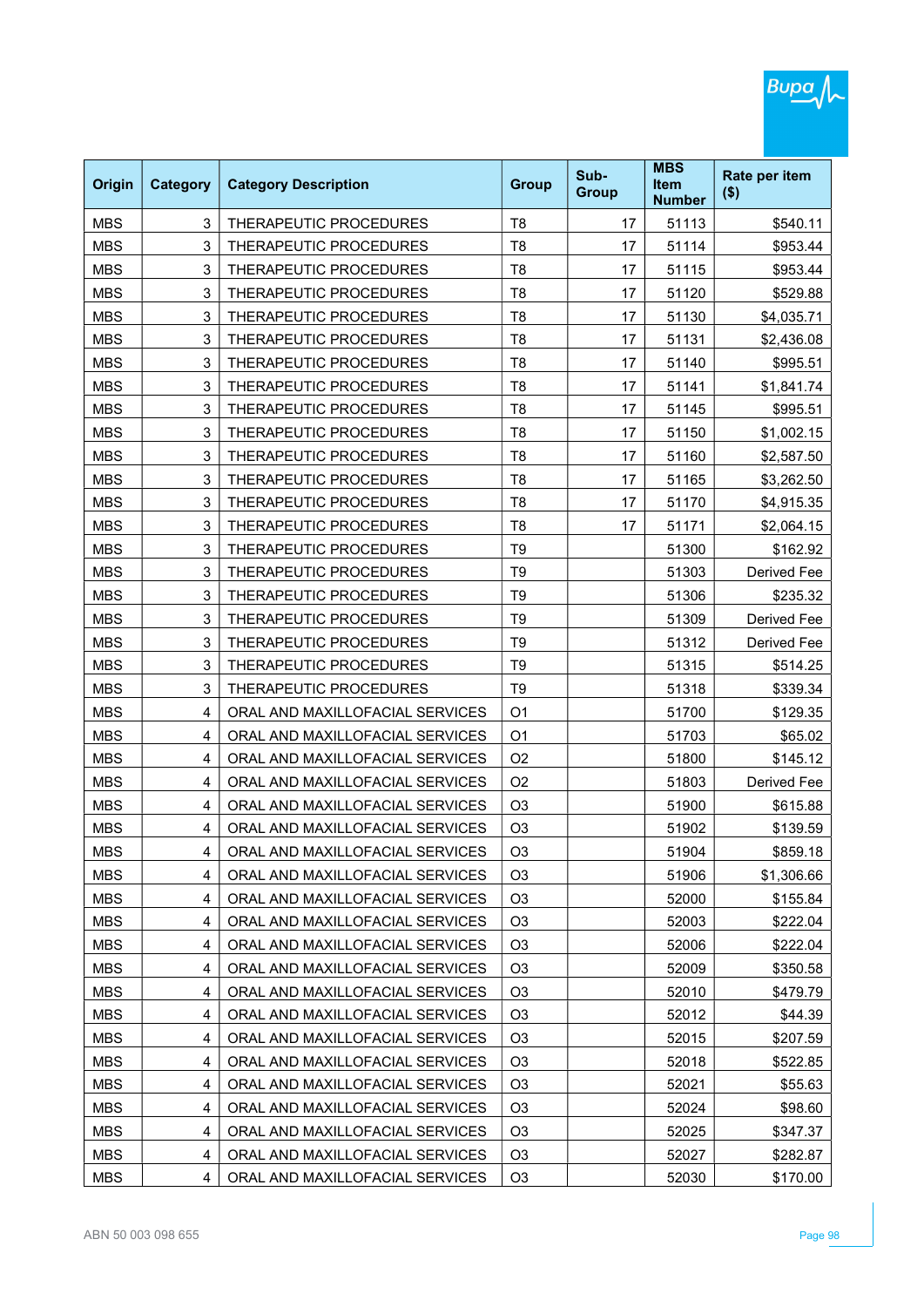

| Origin     | <b>Category</b> | <b>Category Description</b>     | <b>Group</b>   | Sub-<br><b>Group</b> | <b>MBS</b><br><b>Item</b><br><b>Number</b> | Rate per item<br>$($ \$) |
|------------|-----------------|---------------------------------|----------------|----------------------|--------------------------------------------|--------------------------|
| <b>MBS</b> | 4               | ORAL AND MAXILLOFACIAL SERVICES | O <sub>3</sub> |                      | 52033                                      | \$347.37                 |
| <b>MBS</b> | 4               | ORAL AND MAXILLOFACIAL SERVICES | O <sub>3</sub> |                      | 52034                                      | \$81.22                  |
| <b>MBS</b> | 4               | ORAL AND MAXILLOFACIAL SERVICES | O <sub>3</sub> |                      | 52035                                      | \$899.31                 |
| <b>MBS</b> | 4               | ORAL AND MAXILLOFACIAL SERVICES | O <sub>3</sub> |                      | 52036                                      | \$239.70                 |
| <b>MBS</b> | 4               | ORAL AND MAXILLOFACIAL SERVICES | O <sub>3</sub> |                      | 52039                                      | \$615.88                 |
| <b>MBS</b> | 4               | ORAL AND MAXILLOFACIAL SERVICES | O <sub>3</sub> |                      | 52042                                      | \$325.84                 |
| <b>MBS</b> | 4               | ORAL AND MAXILLOFACIAL SERVICES | O <sub>3</sub> |                      | 52045                                      | \$465.62                 |
| <b>MBS</b> | 4               | ORAL AND MAXILLOFACIAL SERVICES | O <sub>3</sub> |                      | 52048                                      | \$701.73                 |
| <b>MBS</b> | 4               | ORAL AND MAXILLOFACIAL SERVICES | O <sub>3</sub> |                      | 52051                                      | \$948.71                 |
| <b>MBS</b> | 4               | ORAL AND MAXILLOFACIAL SERVICES | O <sub>3</sub> |                      | 52054                                      | \$1,109.93               |
| <b>MBS</b> | 4               | ORAL AND MAXILLOFACIAL SERVICES | O <sub>3</sub> |                      | 52055                                      | \$51.66                  |
| <b>MBS</b> | 4               | ORAL AND MAXILLOFACIAL SERVICES | O <sub>3</sub> |                      | 52056                                      | \$51.66                  |
| <b>MBS</b> | 4               | ORAL AND MAXILLOFACIAL SERVICES | O <sub>3</sub> |                      | 52057                                      | \$307.80                 |
| <b>MBS</b> | 4               | ORAL AND MAXILLOFACIAL SERVICES | O <sub>3</sub> |                      | 52058                                      | \$448.81                 |
| <b>MBS</b> | 4               | ORAL AND MAXILLOFACIAL SERVICES | O <sub>3</sub> |                      | 52059                                      | \$505.57                 |
| <b>MBS</b> | 4               | ORAL AND MAXILLOFACIAL SERVICES | O <sub>3</sub> |                      | 52060                                      | \$357.76                 |
| <b>MBS</b> | 4               | ORAL AND MAXILLOFACIAL SERVICES | O <sub>3</sub> |                      | 52061                                      | \$422.36                 |
| <b>MBS</b> | 4               | ORAL AND MAXILLOFACIAL SERVICES | O <sub>3</sub> |                      | 52062                                      | \$558.55                 |
| <b>MBS</b> | 4               | ORAL AND MAXILLOFACIAL SERVICES | O <sub>3</sub> |                      | 52063                                      | \$673.12                 |
| <b>MBS</b> | 4               | ORAL AND MAXILLOFACIAL SERVICES | O <sub>3</sub> |                      | 52064                                      | \$320.17                 |
| <b>MBS</b> | 4               | ORAL AND MAXILLOFACIAL SERVICES | O <sub>3</sub> |                      | 52066                                      | \$841.32                 |
| <b>MBS</b> | 4               | ORAL AND MAXILLOFACIAL SERVICES | O <sub>3</sub> |                      | 52069                                      | \$374.95                 |
| <b>MBS</b> | 4               | ORAL AND MAXILLOFACIAL SERVICES | O <sub>3</sub> |                      | 52072                                      | \$111.07                 |
| <b>MBS</b> | 4               | ORAL AND MAXILLOFACIAL SERVICES | O <sub>3</sub> |                      | 52073                                      | \$282.87                 |
| <b>MBS</b> | 4               | ORAL AND MAXILLOFACIAL SERVICES | O <sub>3</sub> |                      | 52075                                      | \$282.87                 |
| <b>MBS</b> | 4               | ORAL AND MAXILLOFACIAL SERVICES | O <sub>3</sub> |                      | 52078                                      | \$558.55                 |
| <b>MBS</b> | 4               | ORAL AND MAXILLOFACIAL SERVICES | O <sub>3</sub> |                      | 52081                                      | \$87.83                  |
| <b>MBS</b> | 4               | ORAL AND MAXILLOFACIAL SERVICES | O <sub>3</sub> |                      | 52084                                      | \$225.73                 |
| <b>MBS</b> | 4               | ORAL AND MAXILLOFACIAL SERVICES | O <sub>3</sub> |                      | 52087                                      | \$386.66                 |
| <b>MBS</b> | 4               | ORAL AND MAXILLOFACIAL SERVICES | O <sub>3</sub> |                      | 52090                                      | \$673.12                 |
| <b>MBS</b> | 4               | ORAL AND MAXILLOFACIAL SERVICES | O <sub>3</sub> |                      | 52092                                      | \$877.40                 |
| <b>MBS</b> | 4               | ORAL AND MAXILLOFACIAL SERVICES | O <sub>3</sub> |                      | 52094                                      | \$1,109.83               |
| <b>MBS</b> | 4               | ORAL AND MAXILLOFACIAL SERVICES | O <sub>3</sub> |                      | 52095                                      | \$719.30                 |
| <b>MBS</b> | 4               | ORAL AND MAXILLOFACIAL SERVICES | O <sub>3</sub> |                      | 52096                                      | \$213.16                 |
| <b>MBS</b> | 4               | ORAL AND MAXILLOFACIAL SERVICES | O <sub>3</sub> |                      | 52097                                      | \$302.32                 |
| <b>MBS</b> | 4               | ORAL AND MAXILLOFACIAL SERVICES | O <sub>3</sub> |                      | 52098                                      | \$355.49                 |
| <b>MBS</b> | 4               | ORAL AND MAXILLOFACIAL SERVICES | O <sub>3</sub> |                      | 52099                                      | \$266.81                 |
| <b>MBS</b> | 4               | ORAL AND MAXILLOFACIAL SERVICES | O <sub>3</sub> |                      | 52102                                      | \$266.81                 |
| <b>MBS</b> | 4               | ORAL AND MAXILLOFACIAL SERVICES | O <sub>3</sub> |                      | 52105                                      | \$497.92                 |
| <b>MBS</b> | 4               | ORAL AND MAXILLOFACIAL SERVICES | O <sub>3</sub> |                      | 52106                                      | \$205.70                 |
| <b>MBS</b> | 4               | ORAL AND MAXILLOFACIAL SERVICES | O <sub>3</sub> |                      | 52108                                      | \$615.88                 |
| <b>MBS</b> | 4               | ORAL AND MAXILLOFACIAL SERVICES | O <sub>3</sub> |                      | 52111                                      | \$615.88                 |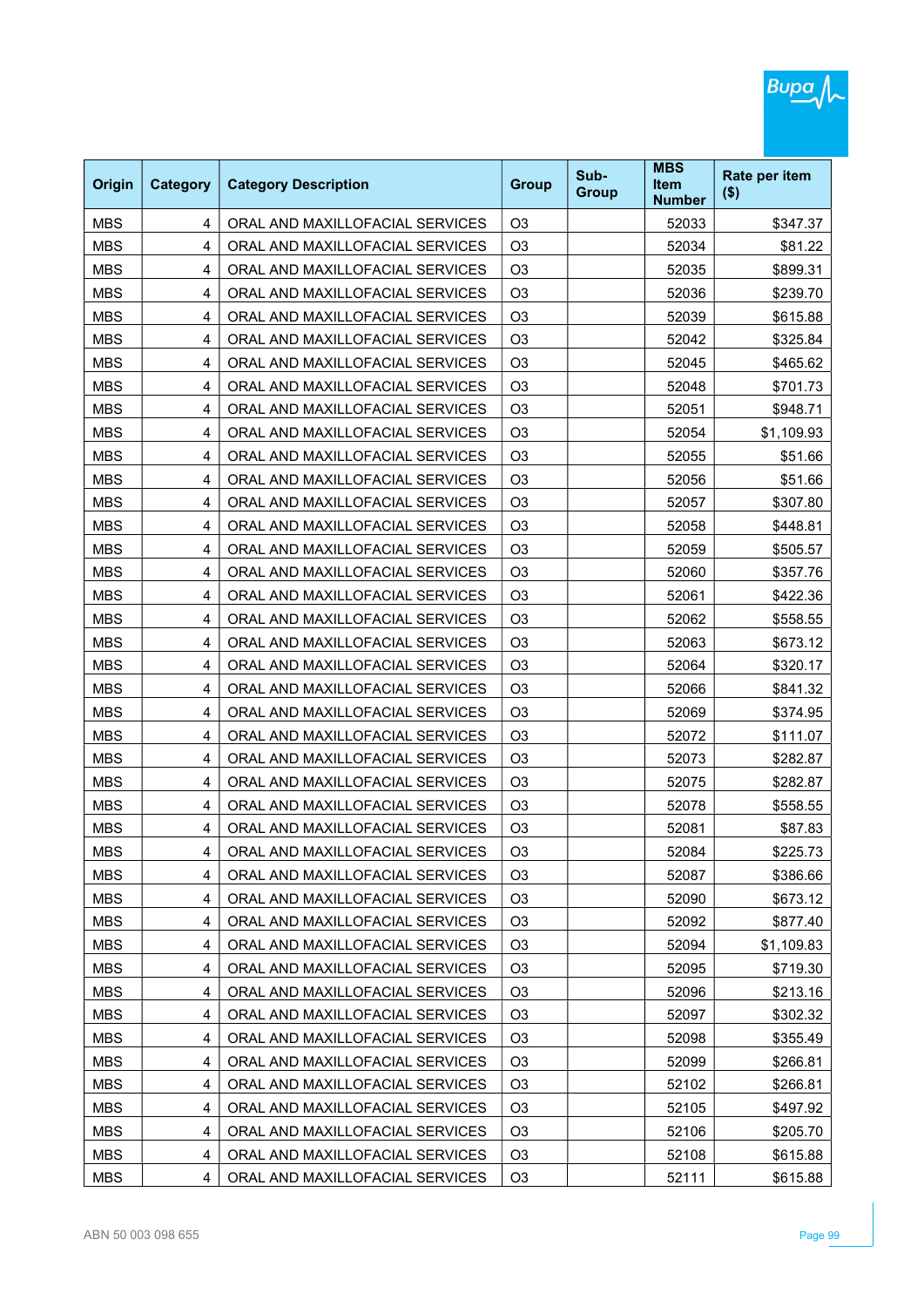

| Origin     | <b>Category</b> | <b>Category Description</b>     | <b>Group</b>   | Sub-<br><b>Group</b> | <b>MBS</b><br><b>Item</b><br><b>Number</b> | Rate per item<br>$($ \$) |
|------------|-----------------|---------------------------------|----------------|----------------------|--------------------------------------------|--------------------------|
| <b>MBS</b> | 4               | ORAL AND MAXILLOFACIAL SERVICES | O <sub>3</sub> |                      | 52114                                      | \$1,109.93               |
| <b>MBS</b> | 4               | ORAL AND MAXILLOFACIAL SERVICES | O <sub>3</sub> |                      | 52117                                      | \$1,321.21               |
| <b>MBS</b> | 4               | ORAL AND MAXILLOFACIAL SERVICES | O <sub>3</sub> |                      | 52120                                      | \$1,562.70               |
| <b>MBS</b> | 4               | ORAL AND MAXILLOFACIAL SERVICES | O <sub>3</sub> |                      | 52122                                      | \$1,562.70               |
| <b>MBS</b> | 4               | ORAL AND MAXILLOFACIAL SERVICES | O <sub>3</sub> |                      | 52123                                      | \$1,769.07               |
| <b>MBS</b> | 4               | ORAL AND MAXILLOFACIAL SERVICES | O <sub>3</sub> |                      | 52126                                      | \$1,700.88               |
| <b>MBS</b> | 4               | ORAL AND MAXILLOFACIAL SERVICES | O <sub>3</sub> |                      | 52129                                      | \$2,276.90               |
| <b>MBS</b> | 4               | ORAL AND MAXILLOFACIAL SERVICES | O <sub>3</sub> |                      | 52130                                      | \$835.75                 |
| <b>MBS</b> | 4               | ORAL AND MAXILLOFACIAL SERVICES | O <sub>3</sub> |                      | 52131                                      | \$1,155.83               |
| <b>MBS</b> | $\overline{4}$  | ORAL AND MAXILLOFACIAL SERVICES | O <sub>3</sub> |                      | 52132                                      | \$470.25                 |
| <b>MBS</b> | 4               | ORAL AND MAXILLOFACIAL SERVICES | O <sub>3</sub> |                      | 52133                                      | \$171.99                 |
| <b>MBS</b> | 4               | ORAL AND MAXILLOFACIAL SERVICES | O <sub>3</sub> |                      | 52135                                      | \$272.67                 |
| <b>MBS</b> | 4               | ORAL AND MAXILLOFACIAL SERVICES | O <sub>3</sub> |                      | 52138                                      | \$847.28                 |
| <b>MBS</b> | 4               | ORAL AND MAXILLOFACIAL SERVICES | O <sub>3</sub> |                      | 52141                                      | \$838.11                 |
| <b>MBS</b> | 4               | ORAL AND MAXILLOFACIAL SERVICES | O <sub>3</sub> |                      | 52144                                      | \$781.16                 |
| <b>MBS</b> | 4               | ORAL AND MAXILLOFACIAL SERVICES | O <sub>3</sub> |                      | 52147                                      | \$737.15                 |
| <b>MBS</b> | 4               | ORAL AND MAXILLOFACIAL SERVICES | O <sub>3</sub> |                      | 52148                                      | \$1,302.98               |
| <b>MBS</b> | 4               | ORAL AND MAXILLOFACIAL SERVICES | O <sub>3</sub> |                      | 52158                                      | \$2,097.93               |
| <b>MBS</b> | 4               | ORAL AND MAXILLOFACIAL SERVICES | O <sub>3</sub> |                      | 52180                                      | \$355.49                 |
| <b>MBS</b> | 4               | ORAL AND MAXILLOFACIAL SERVICES | O <sub>3</sub> |                      | 52182                                      | \$782.49                 |
| <b>MBS</b> | 4               | ORAL AND MAXILLOFACIAL SERVICES | O <sub>3</sub> |                      | 52184                                      | \$1,155.83               |
| <b>MBS</b> | 4               | ORAL AND MAXILLOFACIAL SERVICES | O <sub>3</sub> |                      | 52186                                      | \$1,422.83               |
| <b>MBS</b> | 4               | ORAL AND MAXILLOFACIAL SERVICES | O <sub>4</sub> |                      | 52300                                      | \$522.07                 |
| <b>MBS</b> | 4               | ORAL AND MAXILLOFACIAL SERVICES | O <sub>4</sub> |                      | 52303                                      | \$745.51                 |
| <b>MBS</b> | 4               | ORAL AND MAXILLOFACIAL SERVICES | O <sub>4</sub> |                      | 52306                                      | \$1,106.10               |
| <b>MBS</b> | 4               | ORAL AND MAXILLOFACIAL SERVICES | O <sub>4</sub> |                      | 52309                                      | \$375.83                 |
| <b>MBS</b> | 4               | ORAL AND MAXILLOFACIAL SERVICES | O <sub>4</sub> |                      | 52312                                      | \$522.07                 |
| <b>MBS</b> | 4               | ORAL AND MAXILLOFACIAL SERVICES | O <sub>4</sub> |                      | 52315                                      | \$869.81                 |
| <b>MBS</b> | 4               | ORAL AND MAXILLOFACIAL SERVICES | O <sub>4</sub> |                      | 52318                                      | \$259.34                 |
| <b>MBS</b> | 4               | ORAL AND MAXILLOFACIAL SERVICES | O <sub>4</sub> |                      | 52319                                      | \$432.38                 |
| <b>MBS</b> | 4               | ORAL AND MAXILLOFACIAL SERVICES | O <sub>4</sub> |                      | 52321                                      | \$869.81                 |
| <b>MBS</b> | 4               | ORAL AND MAXILLOFACIAL SERVICES | O <sub>4</sub> |                      | 52324                                      | \$869.81                 |
| <b>MBS</b> | 4               | ORAL AND MAXILLOFACIAL SERVICES | O <sub>4</sub> |                      | 52327                                      | \$431.55                 |
| <b>MBS</b> | 4               | ORAL AND MAXILLOFACIAL SERVICES | O <sub>4</sub> |                      | 52330                                      | \$1,435.66               |
| <b>MBS</b> | 4               | ORAL AND MAXILLOFACIAL SERVICES | O <sub>4</sub> |                      | 52333                                      | \$1,435.66               |
| <b>MBS</b> | 4               | ORAL AND MAXILLOFACIAL SERVICES | O <sub>4</sub> |                      | 52336                                      | \$897.35                 |
| <b>MBS</b> | 4               | ORAL AND MAXILLOFACIAL SERVICES | O <sub>4</sub> |                      | 52337                                      | \$1,962.87               |
| <b>MBS</b> | 4               | ORAL AND MAXILLOFACIAL SERVICES | O <sub>4</sub> |                      | 52339                                      | \$1,021.92               |
| <b>MBS</b> | 4               | ORAL AND MAXILLOFACIAL SERVICES | O <sub>4</sub> |                      | 52342                                      | \$1,775.04               |
| <b>MBS</b> | 4               | ORAL AND MAXILLOFACIAL SERVICES | O <sub>4</sub> |                      | 52345                                      | \$2,001.88               |
| <b>MBS</b> | 4               | ORAL AND MAXILLOFACIAL SERVICES | O <sub>4</sub> |                      | 52348                                      | \$2,262.05               |
| <b>MBS</b> | 4               | ORAL AND MAXILLOFACIAL SERVICES | O <sub>4</sub> |                      | 52351                                      | \$2,540.38               |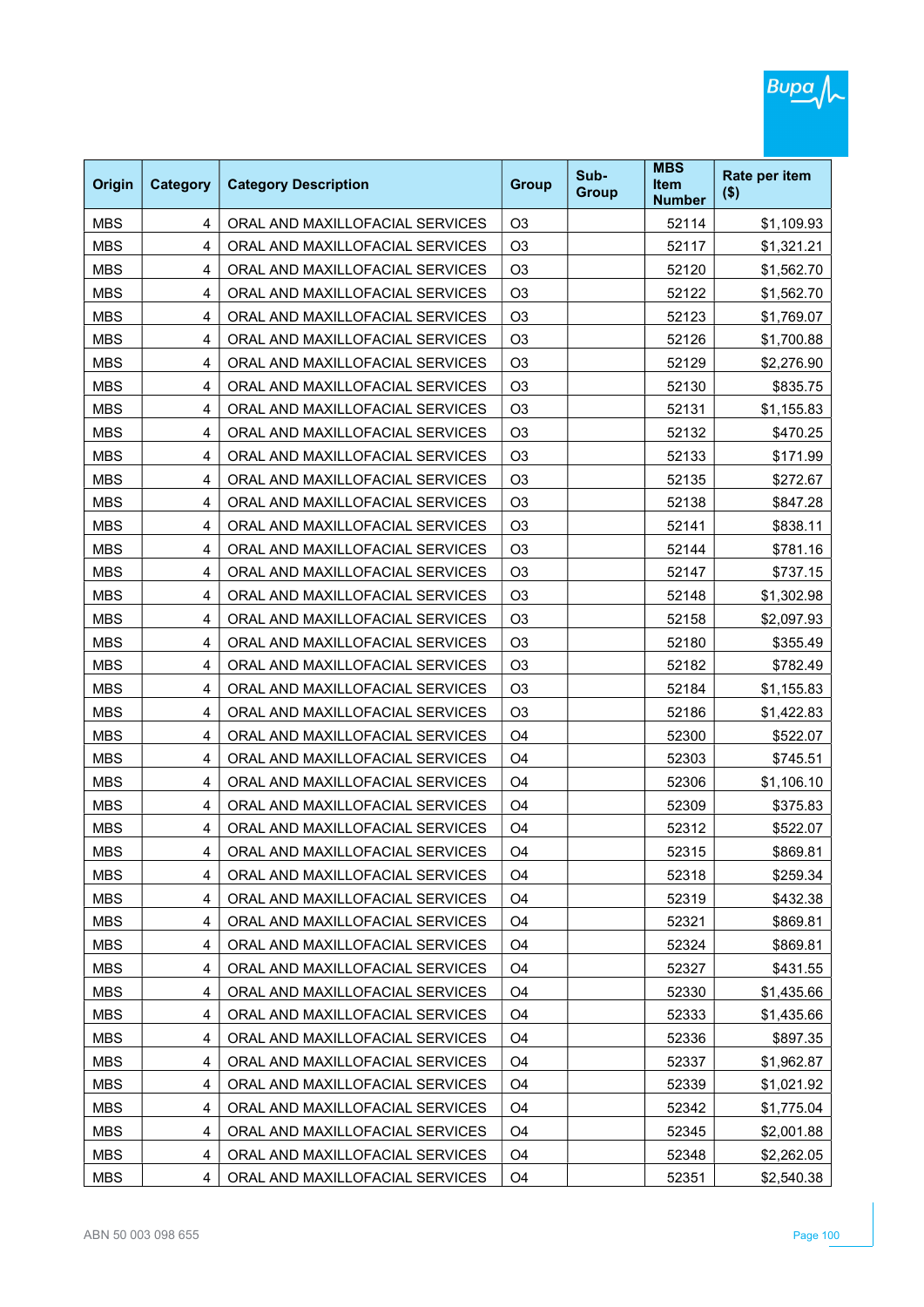

| <b>Origin</b> | <b>Category</b> | <b>Category Description</b>     | <b>Group</b>   | Sub-<br><b>Group</b> | <b>MBS</b><br>Item<br><b>Number</b> | Rate per item<br>$($ \$) |
|---------------|-----------------|---------------------------------|----------------|----------------------|-------------------------------------|--------------------------|
| <b>MBS</b>    | 4               | ORAL AND MAXILLOFACIAL SERVICES | O <sub>4</sub> |                      | 52354                               | \$2,575.36               |
| <b>MBS</b>    | 4               | ORAL AND MAXILLOFACIAL SERVICES | O <sub>4</sub> |                      | 52357                               | \$2,899.41               |
| <b>MBS</b>    | 4               | ORAL AND MAXILLOFACIAL SERVICES | O <sub>4</sub> |                      | 52360                               | \$2,957.89               |
| <b>MBS</b>    | $\overline{4}$  | ORAL AND MAXILLOFACIAL SERVICES | O <sub>4</sub> |                      | 52363                               | \$3,327.57               |
| <b>MBS</b>    | 4               | ORAL AND MAXILLOFACIAL SERVICES | O <sub>4</sub> |                      | 52366                               | \$3,253.94               |
| <b>MBS</b>    | 4               | ORAL AND MAXILLOFACIAL SERVICES | O <sub>4</sub> |                      | 52369                               | \$3,658.60               |
| <b>MBS</b>    | 4               | ORAL AND MAXILLOFACIAL SERVICES | O <sub>4</sub> |                      | 52372                               | \$3,550.00               |
| <b>MBS</b>    | $\overline{4}$  | ORAL AND MAXILLOFACIAL SERVICES | O <sub>4</sub> |                      | 52375                               | \$3,976.32               |
| <b>MBS</b>    | 4               | ORAL AND MAXILLOFACIAL SERVICES | O <sub>4</sub> |                      | 52378                               | \$1,374.52               |
| <b>MBS</b>    | 4               | ORAL AND MAXILLOFACIAL SERVICES | O <sub>4</sub> |                      | 52379                               | \$2,349.07               |
| <b>MBS</b>    | 4               | ORAL AND MAXILLOFACIAL SERVICES | O <sub>4</sub> |                      | 52380                               | \$3,999.91               |
| <b>MBS</b>    | 4               | ORAL AND MAXILLOFACIAL SERVICES | O <sub>4</sub> |                      | 52382                               | \$4,794.90               |
| <b>MBS</b>    | 4               | ORAL AND MAXILLOFACIAL SERVICES | O <sub>4</sub> |                      | 52420                               | \$442.75                 |
| <b>MBS</b>    | 4               | ORAL AND MAXILLOFACIAL SERVICES | O <sub>4</sub> |                      | 52424                               | \$869.62                 |
| <b>MBS</b>    | 4               | ORAL AND MAXILLOFACIAL SERVICES | O <sub>4</sub> |                      | 52430                               | \$2,001.88               |
| <b>MBS</b>    | 4               | ORAL AND MAXILLOFACIAL SERVICES | O <sub>4</sub> |                      | 52440                               | \$993.92                 |
| <b>MBS</b>    | 4               | ORAL AND MAXILLOFACIAL SERVICES | O <sub>4</sub> |                      | 52442                               | \$1,242.60               |
| <b>MBS</b>    | 4               | ORAL AND MAXILLOFACIAL SERVICES | O <sub>4</sub> |                      | 52444                               | \$1,380.40               |
| <b>MBS</b>    | 4               | ORAL AND MAXILLOFACIAL SERVICES | O <sub>4</sub> |                      | 52446                               | \$1,629.45               |
| <b>MBS</b>    | 4               | ORAL AND MAXILLOFACIAL SERVICES | O <sub>4</sub> |                      | 52450                               | \$552.18                 |
| <b>MBS</b>    | 4               | ORAL AND MAXILLOFACIAL SERVICES | O <sub>4</sub> |                      | 52452                               | \$897.35                 |
| <b>MBS</b>    | 4               | ORAL AND MAXILLOFACIAL SERVICES | O <sub>4</sub> |                      | 52456                               | \$1,518.92               |
| <b>MBS</b>    | 4               | ORAL AND MAXILLOFACIAL SERVICES | O <sub>4</sub> |                      | 52458                               | \$552.18                 |
| <b>MBS</b>    | 4               | ORAL AND MAXILLOFACIAL SERVICES | O <sub>4</sub> |                      | 52460                               | \$1,435.66               |
| <b>MBS</b>    | 4               | ORAL AND MAXILLOFACIAL SERVICES | O <sub>4</sub> |                      | 52480                               | \$922.13                 |
| <b>MBS</b>    | 4               | ORAL AND MAXILLOFACIAL SERVICES | O <sub>4</sub> |                      | 52482                               | \$887.25                 |
| <b>MBS</b>    | 4               | ORAL AND MAXILLOFACIAL SERVICES | O <sub>4</sub> |                      | 52484                               | \$1,056.25               |
| <b>MBS</b>    | 4               | ORAL AND MAXILLOFACIAL SERVICES | O <sub>5</sub> |                      | 52600                               | \$685.16                 |
| <b>MBS</b>    | 4               | ORAL AND MAXILLOFACIAL SERVICES | O <sub>5</sub> |                      | 52603                               | \$654.89                 |
| <b>MBS</b>    | 4               | ORAL AND MAXILLOFACIAL SERVICES | O <sub>5</sub> |                      | 52606                               | \$499.57                 |
| <b>MBS</b>    | 4               | ORAL AND MAXILLOFACIAL SERVICES | O <sub>5</sub> |                      | 52609                               | \$654.89                 |
| <b>MBS</b>    | 4               | ORAL AND MAXILLOFACIAL SERVICES | O5             |                      | 52612                               | \$822.25                 |
| <b>MBS</b>    | 4               | ORAL AND MAXILLOFACIAL SERVICES | O <sub>5</sub> |                      | 52615                               | \$1,020.30               |
| <b>MBS</b>    | 4               | ORAL AND MAXILLOFACIAL SERVICES | O <sub>5</sub> |                      | 52618                               | \$1,187.66               |
| <b>MBS</b>    | 4               | ORAL AND MAXILLOFACIAL SERVICES | O <sub>5</sub> |                      | 52621                               | \$1,187.66               |
| <b>MBS</b>    | 4               | ORAL AND MAXILLOFACIAL SERVICES | O5             |                      | 52624                               | \$959.14                 |
| <b>MBS</b>    | 4               | ORAL AND MAXILLOFACIAL SERVICES | O <sub>5</sub> |                      | 52626                               | \$588.26                 |
| <b>MBS</b>    | 4               | ORAL AND MAXILLOFACIAL SERVICES | O5             |                      | 52627                               | \$1,020.30               |
| <b>MBS</b>    | 4               | ORAL AND MAXILLOFACIAL SERVICES | O <sub>5</sub> |                      | 52630                               | \$377.66                 |
| <b>MBS</b>    | 4               | ORAL AND MAXILLOFACIAL SERVICES | O5             |                      | 52633                               | \$1,020.30               |
| <b>MBS</b>    | 4               | ORAL AND MAXILLOFACIAL SERVICES | O <sub>5</sub> |                      | 52636                               | \$377.66                 |
| <b>MBS</b>    | 4               | ORAL AND MAXILLOFACIAL SERVICES | O <sub>6</sub> |                      | 52800                               | \$490.27                 |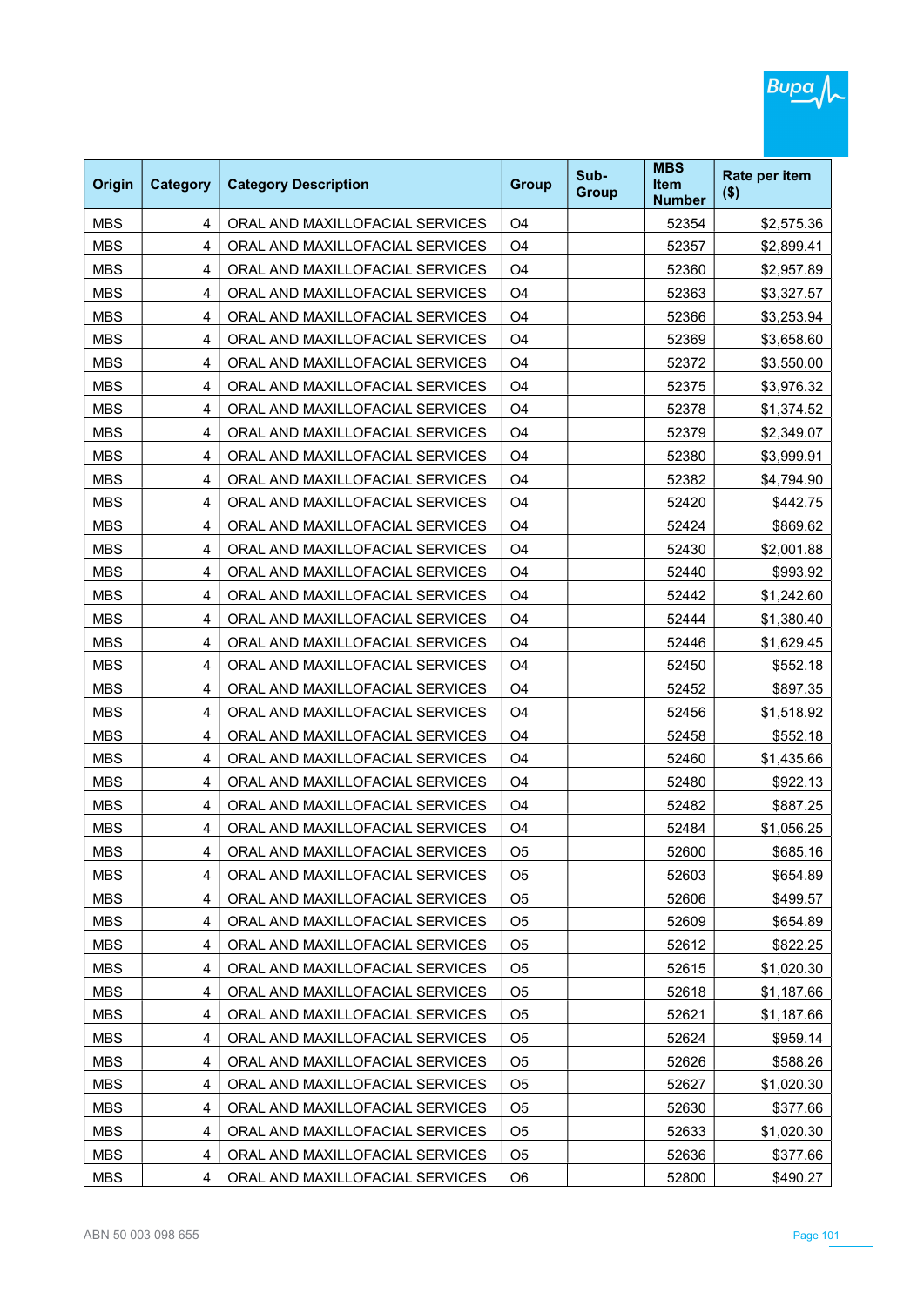

| Origin     | Category | <b>Category Description</b>     | <b>Group</b>   | Sub-<br><b>Group</b> | <b>MBS</b><br><b>Item</b><br><b>Number</b> | Rate per item<br>$($ \$) |
|------------|----------|---------------------------------|----------------|----------------------|--------------------------------------------|--------------------------|
| <b>MBS</b> | 4        | ORAL AND MAXILLOFACIAL SERVICES | O <sub>6</sub> |                      | 52803                                      | \$705.91                 |
| <b>MBS</b> | 4        | ORAL AND MAXILLOFACIAL SERVICES | O <sub>6</sub> |                      | 52806                                      | \$490.27                 |
| <b>MBS</b> | 4        | ORAL AND MAXILLOFACIAL SERVICES | O <sub>6</sub> |                      | 52809                                      | \$839.11                 |
| <b>MBS</b> | 4        | ORAL AND MAXILLOFACIAL SERVICES | O <sub>6</sub> |                      | 52812                                      | \$1,198.75               |
| <b>MBS</b> | 4        | ORAL AND MAXILLOFACIAL SERVICES | O <sub>6</sub> |                      | 52815                                      | \$1,265.26               |
| <b>MBS</b> | 4        | ORAL AND MAXILLOFACIAL SERVICES | O <sub>6</sub> |                      | 52818                                      | \$839.11                 |
| <b>MBS</b> | 4        | ORAL AND MAXILLOFACIAL SERVICES | O <sub>6</sub> |                      | 52821                                      | \$1,824.69               |
| <b>MBS</b> | 4        | ORAL AND MAXILLOFACIAL SERVICES | O <sub>6</sub> |                      | 52824                                      | \$785.88                 |
| <b>MBS</b> | 4        | ORAL AND MAXILLOFACIAL SERVICES | O <sub>6</sub> |                      | 52826                                      | \$420.84                 |
| <b>MBS</b> | 4        | ORAL AND MAXILLOFACIAL SERVICES | O <sub>6</sub> |                      | 52828                                      | \$625.85                 |
| <b>MBS</b> | 4        | ORAL AND MAXILLOFACIAL SERVICES | O <sub>6</sub> |                      | 52830                                      | \$825.56                 |
| <b>MBS</b> | 4        | ORAL AND MAXILLOFACIAL SERVICES | O <sub>6</sub> |                      | 52832                                      | \$1,132.15               |
| <b>MBS</b> | 4        | ORAL AND MAXILLOFACIAL SERVICES | O <sub>7</sub> |                      | 53000                                      | \$53.08                  |
| <b>MBS</b> | 4        | ORAL AND MAXILLOFACIAL SERVICES | O7             |                      | 53003                                      | \$149.87                 |
| <b>MBS</b> | 4        | ORAL AND MAXILLOFACIAL SERVICES | O <sub>7</sub> |                      | 53004                                      | \$58.06                  |
| <b>MBS</b> | 4        | ORAL AND MAXILLOFACIAL SERVICES | O7             |                      | 53006                                      | \$850.05                 |
| <b>MBS</b> | 4        | ORAL AND MAXILLOFACIAL SERVICES | O <sub>7</sub> |                      | 53009                                      | \$482.23                 |
| <b>MBS</b> | 4        | ORAL AND MAXILLOFACIAL SERVICES | O7             |                      | 53012                                      | \$191.70                 |
| <b>MBS</b> | 4        | ORAL AND MAXILLOFACIAL SERVICES | O7             |                      | 53015                                      | \$958.26                 |
| <b>MBS</b> | 4        | ORAL AND MAXILLOFACIAL SERVICES | O7             |                      | 53016                                      | \$788.08                 |
| <b>MBS</b> | 4        | ORAL AND MAXILLOFACIAL SERVICES | O <sub>7</sub> |                      | 53017                                      | \$983.13                 |
| <b>MBS</b> | 4        | ORAL AND MAXILLOFACIAL SERVICES | O7             |                      | 53019                                      | \$947.33                 |
| <b>MBS</b> | 4        | ORAL AND MAXILLOFACIAL SERVICES | O7             |                      | 53052                                      | \$200.34                 |
| <b>MBS</b> | 4        | ORAL AND MAXILLOFACIAL SERVICES | O7             |                      | 53054                                      | \$200.34                 |
| <b>MBS</b> | 4        | ORAL AND MAXILLOFACIAL SERVICES | O <sub>7</sub> |                      | 53056                                      | \$117.34                 |
| <b>MBS</b> | 4        | ORAL AND MAXILLOFACIAL SERVICES | O7             |                      | 53058                                      | \$200.34                 |
| <b>MBS</b> | 4        | ORAL AND MAXILLOFACIAL SERVICES | O7             |                      | 53060                                      | \$163.90                 |
| <b>MBS</b> | 4        | ORAL AND MAXILLOFACIAL SERVICES | O7             |                      | 53062                                      | \$146.77                 |
| <b>MBS</b> | 4        | ORAL AND MAXILLOFACIAL SERVICES | O7             |                      | 53064                                      | \$265.74                 |
| <b>MBS</b> | 4        | ORAL AND MAXILLOFACIAL SERVICES | O7             |                      | 53068                                      | \$222.60                 |
| <b>MBS</b> | 4        | ORAL AND MAXILLOFACIAL SERVICES | O7             |                      | 53070                                      | \$290.36                 |
| <b>MBS</b> | 4        | ORAL AND MAXILLOFACIAL SERVICES | O <sub>8</sub> |                      | 53200                                      | \$132.84                 |
| <b>MBS</b> | 4        | ORAL AND MAXILLOFACIAL SERVICES | O <sub>8</sub> |                      | 53203                                      | \$223.19                 |
| <b>MBS</b> | 4        | ORAL AND MAXILLOFACIAL SERVICES | O <sub>8</sub> |                      | 53206                                      | \$268.79                 |
| <b>MBS</b> | 4        | ORAL AND MAXILLOFACIAL SERVICES | O <sub>8</sub> |                      | 53209                                      | \$3,100.77               |
| <b>MBS</b> | 4        | ORAL AND MAXILLOFACIAL SERVICES | O <sub>8</sub> |                      | 53212                                      | \$1,675.05               |
| <b>MBS</b> | 4        | ORAL AND MAXILLOFACIAL SERVICES | O <sub>8</sub> |                      | 53215                                      | \$768.47                 |
| <b>MBS</b> | 4        | ORAL AND MAXILLOFACIAL SERVICES | O <sub>8</sub> |                      | 53218                                      | \$1,229.33               |
| <b>MBS</b> | 4        | ORAL AND MAXILLOFACIAL SERVICES | O <sub>8</sub> |                      | 53220                                      | \$619.74                 |
| <b>MBS</b> | 4        | ORAL AND MAXILLOFACIAL SERVICES | O8             |                      | 53221                                      | \$1,640.17               |
| <b>MBS</b> | 4        | ORAL AND MAXILLOFACIAL SERVICES | O <sub>8</sub> |                      | 53224                                      | \$1,818.23               |
| <b>MBS</b> | 4        | ORAL AND MAXILLOFACIAL SERVICES | O <sub>8</sub> |                      | 53225                                      | \$546.22                 |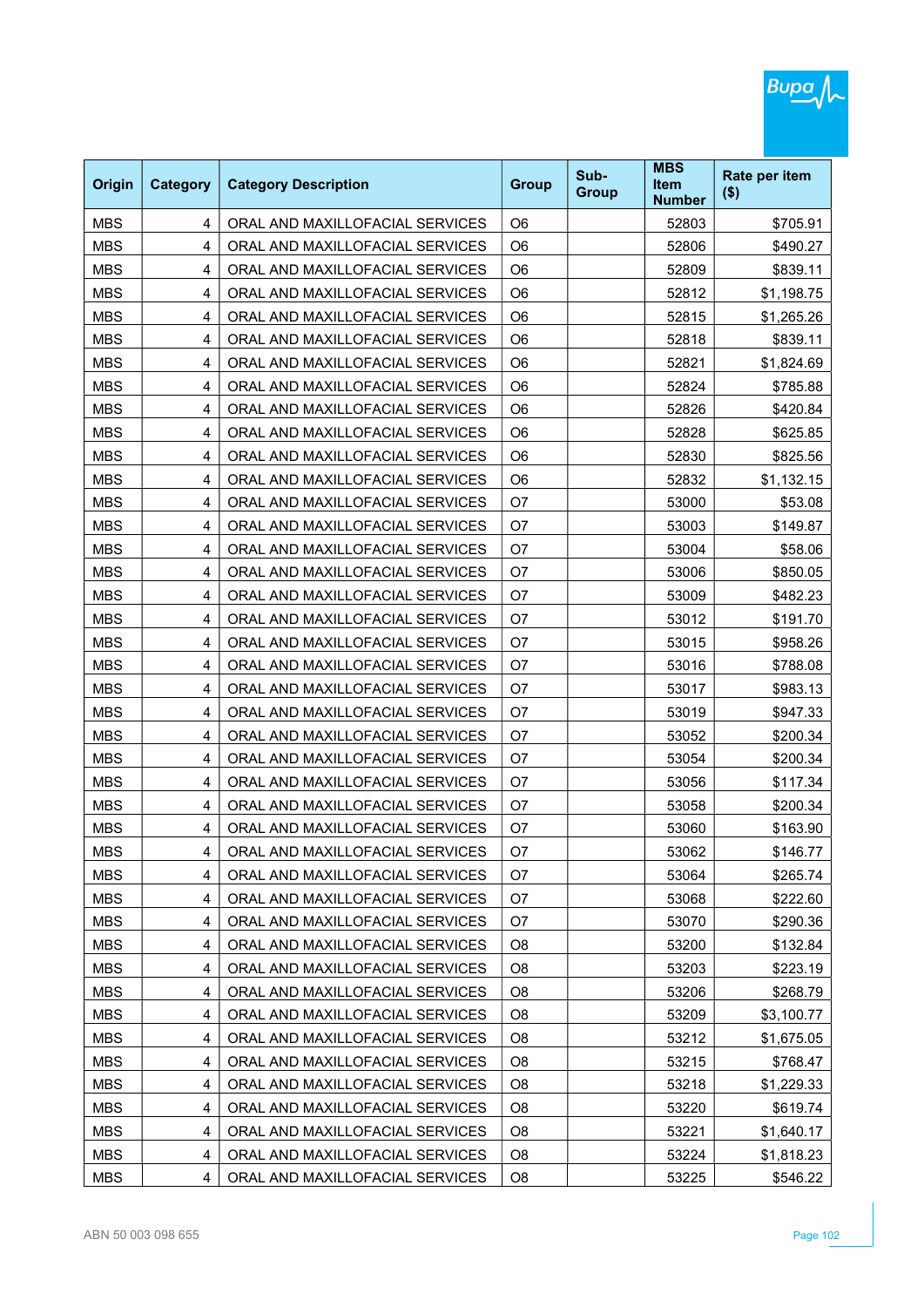

| Origin     | Category | <b>Category Description</b>     | <b>Group</b>    | Sub-<br><b>Group</b> | <b>MBS</b><br><b>Item</b><br><b>Number</b> | Rate per item<br>$($ \$) |
|------------|----------|---------------------------------|-----------------|----------------------|--------------------------------------------|--------------------------|
| <b>MBS</b> | 4        | ORAL AND MAXILLOFACIAL SERVICES | O <sub>8</sub>  |                      | 53226                                      | \$587.21                 |
| <b>MBS</b> | 4        | ORAL AND MAXILLOFACIAL SERVICES | O <sub>8</sub>  |                      | 53227                                      | \$2,234.15               |
| <b>MBS</b> | 4        | ORAL AND MAXILLOFACIAL SERVICES | O <sub>8</sub>  |                      | 53230                                      | \$2,516.66               |
| <b>MBS</b> | 4        | ORAL AND MAXILLOFACIAL SERVICES | O <sub>8</sub>  |                      | 53233                                      | \$2,828.04               |
| <b>MBS</b> | 4        | ORAL AND MAXILLOFACIAL SERVICES | O <sub>8</sub>  |                      | 53236                                      | \$885.05                 |
| <b>MBS</b> | 4        | ORAL AND MAXILLOFACIAL SERVICES | O <sub>8</sub>  |                      | 53239                                      | \$885.05                 |
| <b>MBS</b> | 4        | ORAL AND MAXILLOFACIAL SERVICES | O <sub>8</sub>  |                      | 53242                                      | \$587.21                 |
| <b>MBS</b> | 4        | ORAL AND MAXILLOFACIAL SERVICES | O <sub>9</sub>  |                      | 53400                                      | \$231.49                 |
| <b>MBS</b> | 4        | ORAL AND MAXILLOFACIAL SERVICES | O <sub>9</sub>  |                      | 53403                                      | \$282.82                 |
| <b>MBS</b> | 4        | ORAL AND MAXILLOFACIAL SERVICES | O <sub>9</sub>  |                      | 53406                                      | \$728.60                 |
| <b>MBS</b> | 4        | ORAL AND MAXILLOFACIAL SERVICES | O <sub>9</sub>  |                      | 53409                                      | \$728.60                 |
| <b>MBS</b> | 4        | ORAL AND MAXILLOFACIAL SERVICES | O <sub>9</sub>  |                      | 53410                                      | \$153.46                 |
| <b>MBS</b> | 4        | ORAL AND MAXILLOFACIAL SERVICES | O <sub>9</sub>  |                      | 53411                                      | \$427.86                 |
| <b>MBS</b> | 4        | ORAL AND MAXILLOFACIAL SERVICES | O <sub>9</sub>  |                      | 53412                                      | \$702.53                 |
| <b>MBS</b> | 4        | ORAL AND MAXILLOFACIAL SERVICES | O <sub>9</sub>  |                      | 53413                                      | \$860.65                 |
| <b>MBS</b> | 4        | ORAL AND MAXILLOFACIAL SERVICES | O <sub>9</sub>  |                      | 53414                                      | \$988.76                 |
| <b>MBS</b> | 4        | ORAL AND MAXILLOFACIAL SERVICES | O <sub>9</sub>  |                      | 53415                                      | \$780.56                 |
| <b>MBS</b> | 4        | ORAL AND MAXILLOFACIAL SERVICES | O <sub>9</sub>  |                      | 53416                                      | \$780.56                 |
| <b>MBS</b> | 4        | ORAL AND MAXILLOFACIAL SERVICES | O <sub>9</sub>  |                      | 53418                                      | \$1,014.74               |
| <b>MBS</b> | 4        | ORAL AND MAXILLOFACIAL SERVICES | O <sub>9</sub>  |                      | 53419                                      | \$1,014.74               |
| <b>MBS</b> | 4        | ORAL AND MAXILLOFACIAL SERVICES | O <sub>9</sub>  |                      | 53422                                      | \$1,287.80               |
| <b>MBS</b> | 4        | ORAL AND MAXILLOFACIAL SERVICES | O <sub>9</sub>  |                      | 53423                                      | \$1,287.80               |
| <b>MBS</b> | 4        | ORAL AND MAXILLOFACIAL SERVICES | O <sub>9</sub>  |                      | 53424                                      | \$1,104.86               |
| <b>MBS</b> | 4        | ORAL AND MAXILLOFACIAL SERVICES | O <sub>9</sub>  |                      | 53425                                      | \$1,104.86               |
| <b>MBS</b> | 4        | ORAL AND MAXILLOFACIAL SERVICES | O <sub>9</sub>  |                      | 53427                                      | \$1,509.08               |
| <b>MBS</b> | 4        | ORAL AND MAXILLOFACIAL SERVICES | O <sub>9</sub>  |                      | 53429                                      | \$1,509.08               |
| <b>MBS</b> | 4        | ORAL AND MAXILLOFACIAL SERVICES | O <sub>9</sub>  |                      | 53439                                      | \$427.86                 |
| <b>MBS</b> | 4        | ORAL AND MAXILLOFACIAL SERVICES | O <sub>9</sub>  |                      | 53453                                      | \$865.85                 |
| <b>MBS</b> | 4        | ORAL AND MAXILLOFACIAL SERVICES | O <sub>9</sub>  |                      | 53455                                      | \$1,017.07               |
| <b>MBS</b> | 4        | ORAL AND MAXILLOFACIAL SERVICES | O <sub>9</sub>  |                      | 53458                                      | \$77.13                  |
| <b>MBS</b> | 4        | ORAL AND MAXILLOFACIAL SERVICES | O <sub>9</sub>  |                      | 53459                                      | \$421.95                 |
| <b>MBS</b> | 4        | ORAL AND MAXILLOFACIAL SERVICES | O <sub>9</sub>  |                      | 53460                                      | \$860.65                 |
| <b>MBS</b> | 4        | ORAL AND MAXILLOFACIAL SERVICES | O11             |                      | 53700                                      | \$218.44                 |
| <b>MBS</b> | 4        | ORAL AND MAXILLOFACIAL SERVICES | O <sub>11</sub> |                      | 53702                                      | \$109.35                 |
| <b>MBS</b> | 4        | ORAL AND MAXILLOFACIAL SERVICES | O11             |                      | 53704                                      | \$65.87                  |
| <b>MBS</b> | 4        | ORAL AND MAXILLOFACIAL SERVICES | O11             |                      | 53706                                      | \$218.44                 |
| <b>MBS</b> | 1        | PROFESSIONAL ATTENDANCES        | A1              |                      | 91790*                                     | \$32.51                  |
| <b>MBS</b> | 1        | PROFESSIONAL ATTENDANCES        | A2              | 1                    | 91792*                                     | \$28.80                  |
| <b>MBS</b> | 1        | PROFESSIONAL ATTENDANCES        | A7              | $\overline{2}$       | 91794*                                     | \$36.00                  |
| <b>MBS</b> | 1        | PROFESSIONAL ATTENDANCES        | A <sub>1</sub>  |                      | 91795*                                     | \$32.51                  |
| <b>MBS</b> | 1        | PROFESSIONAL ATTENDANCES        | A2              | 1                    | 91797*                                     | \$28.80                  |
| <b>MBS</b> | 1        | PROFESSIONAL ATTENDANCES        | A7              | $\overline{2}$       | 91799*                                     | \$36.00                  |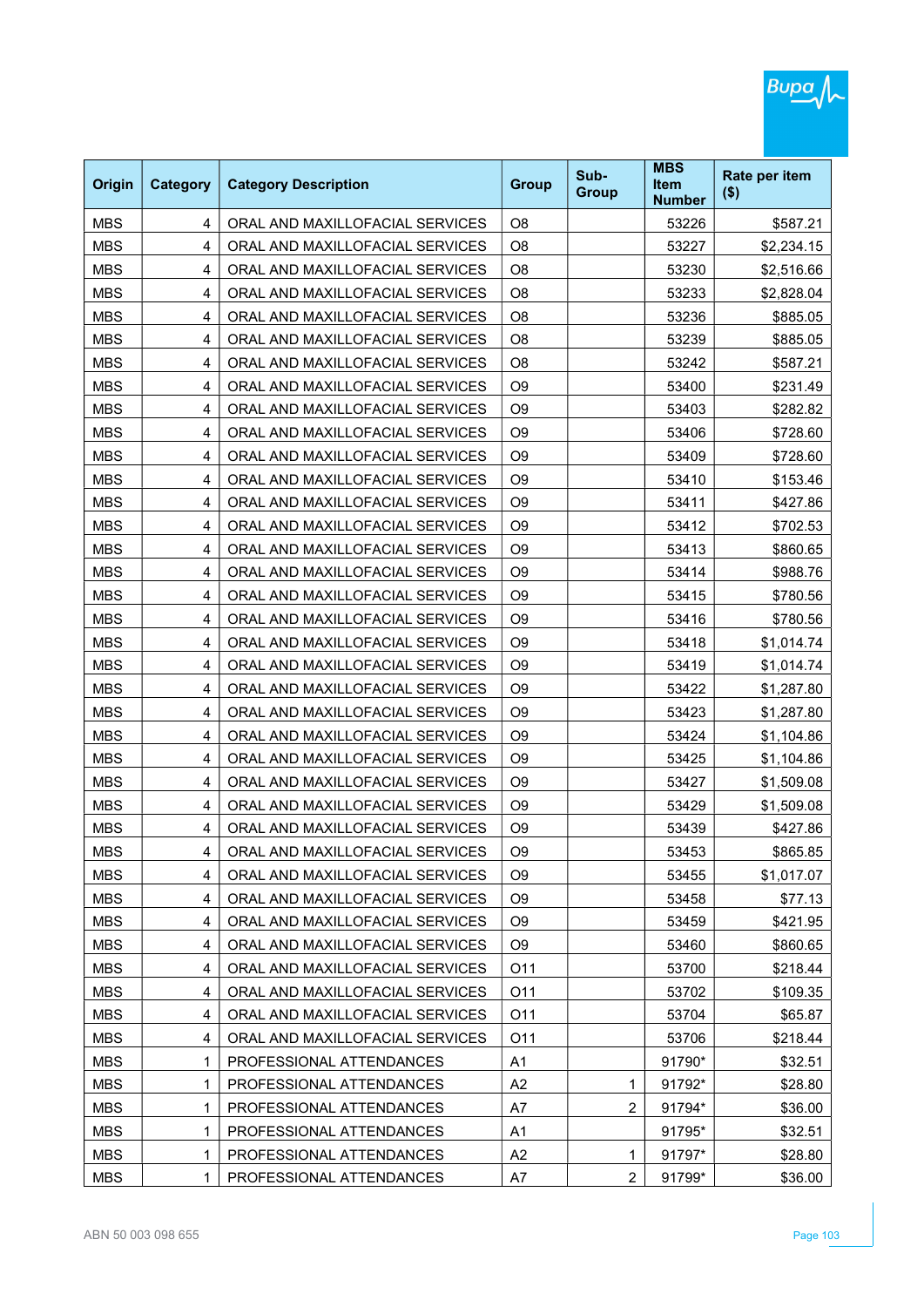